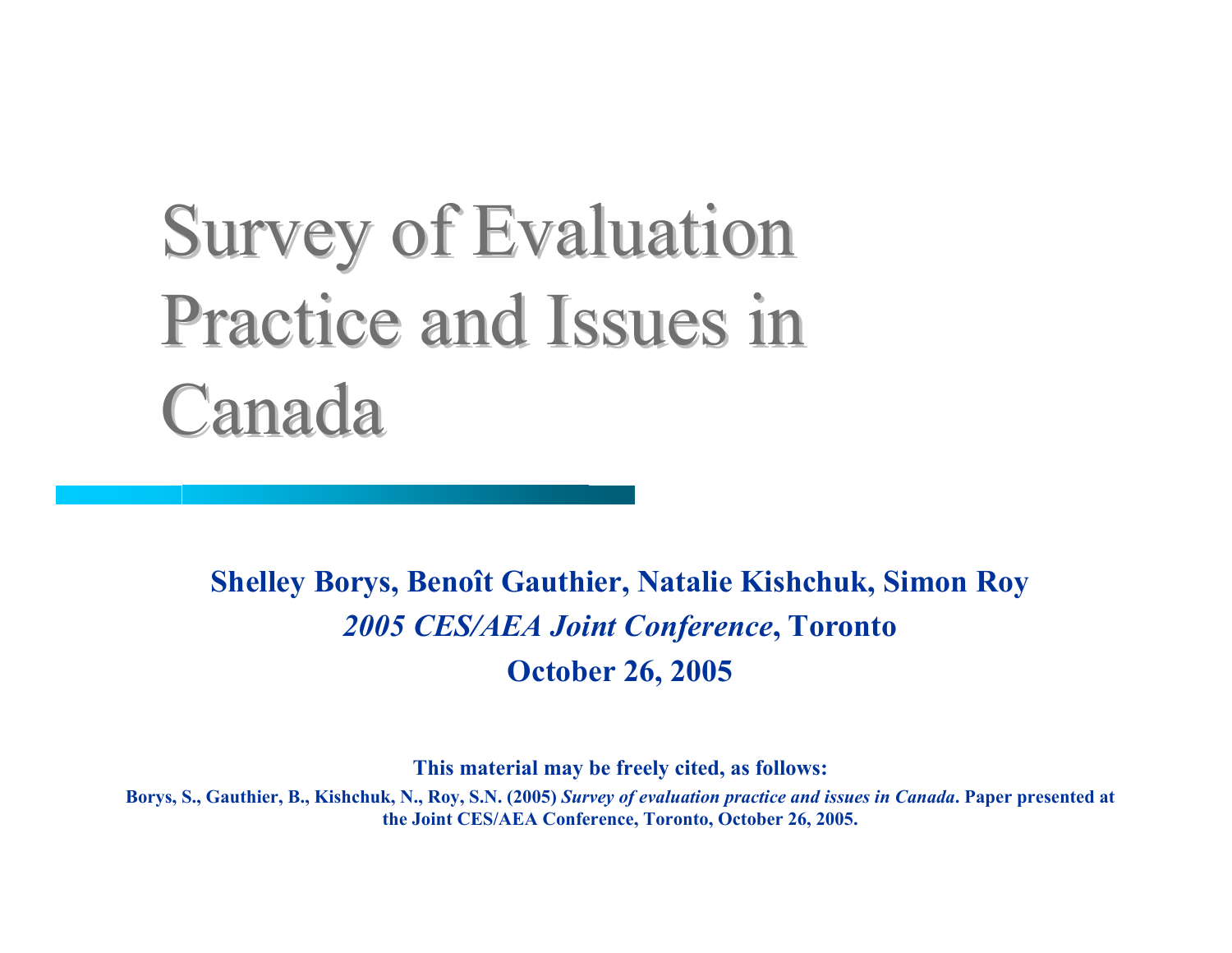# **Outline**

- **1.Study objectives**
- **2.Study methodology**
- **3.Factual description**
- **4.Identification as an evaluator**
- **5.Evaluation practice**
- **6.Working environment**
- **7.Training-related issues**
- **8.Certification**
- **9.Segmentation**
- **10.Conclusion**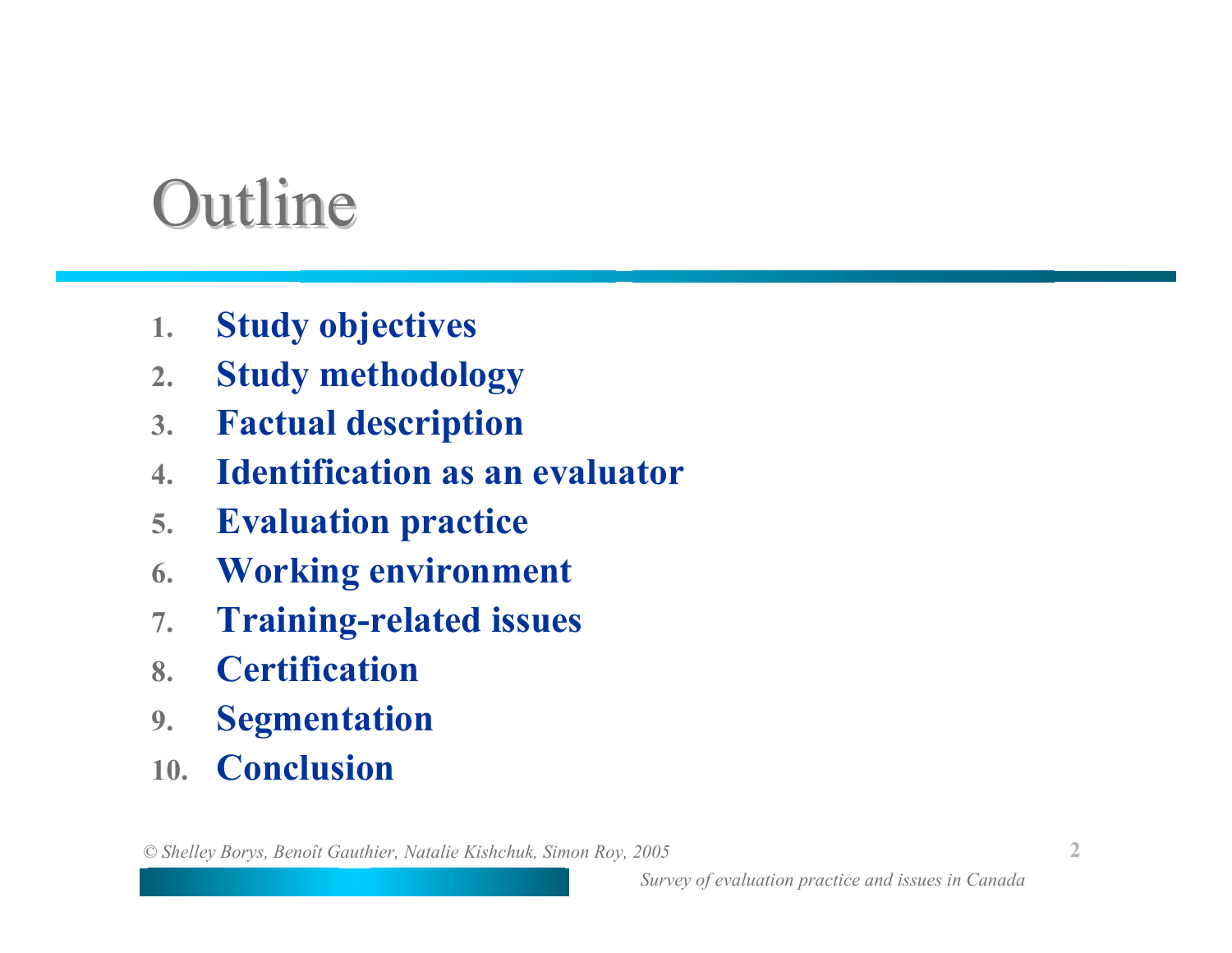# Study objectives

- z **To provide a current portrait of program evaluators in Canada**
- z **To profile their work and work environments**
- **To identify key issues facing the profession for the future**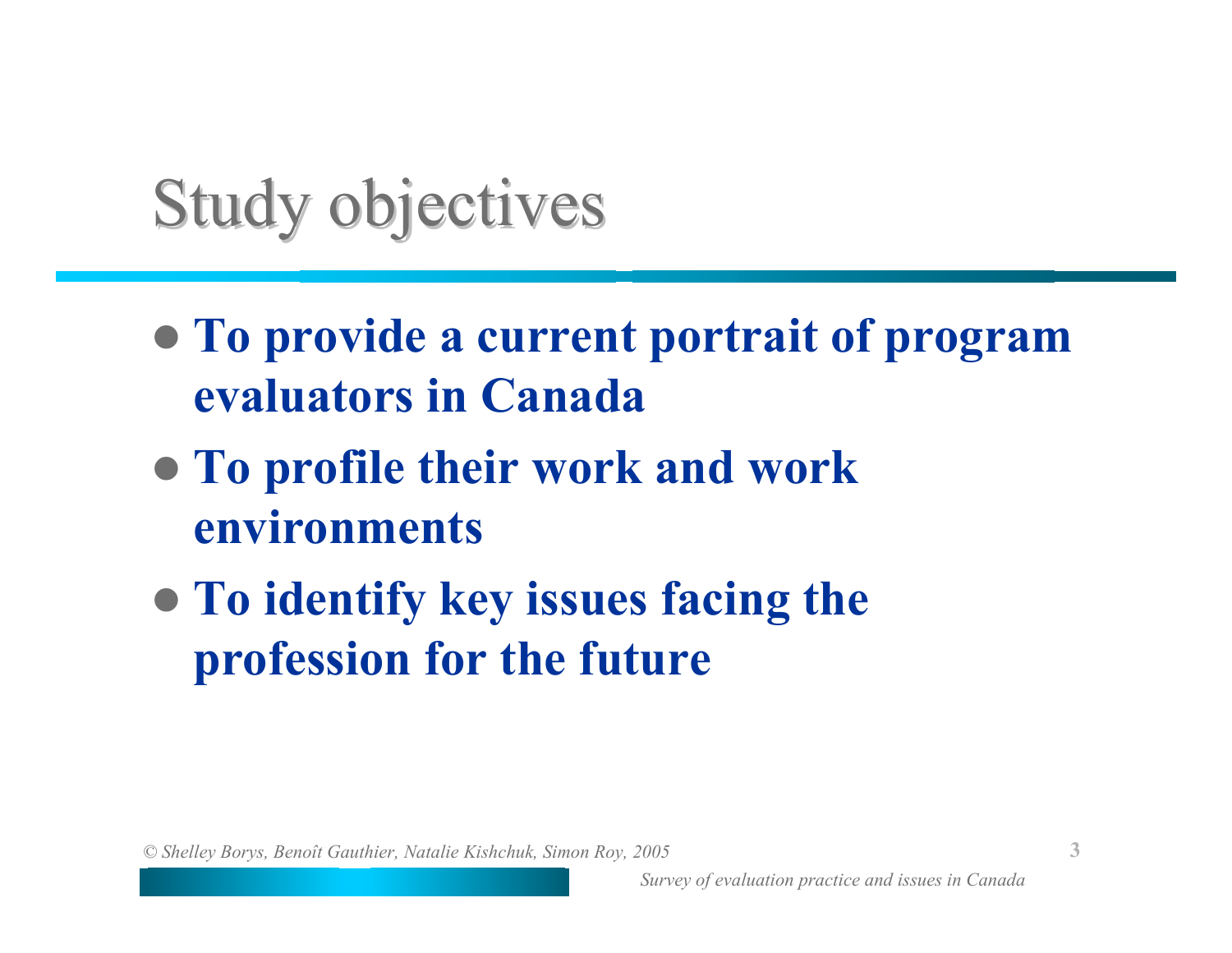### Study methodology

- z **Sampling : 6 sources**
	- **CES members**
	- **CES past members**
	- **Federal evaluators (TBS Centre for Excellence in Evaluation)**
	- **Centre for Voluntary Sector Research and Development members**
	- **SQEP members**
	- **Public announcement and word of mouth**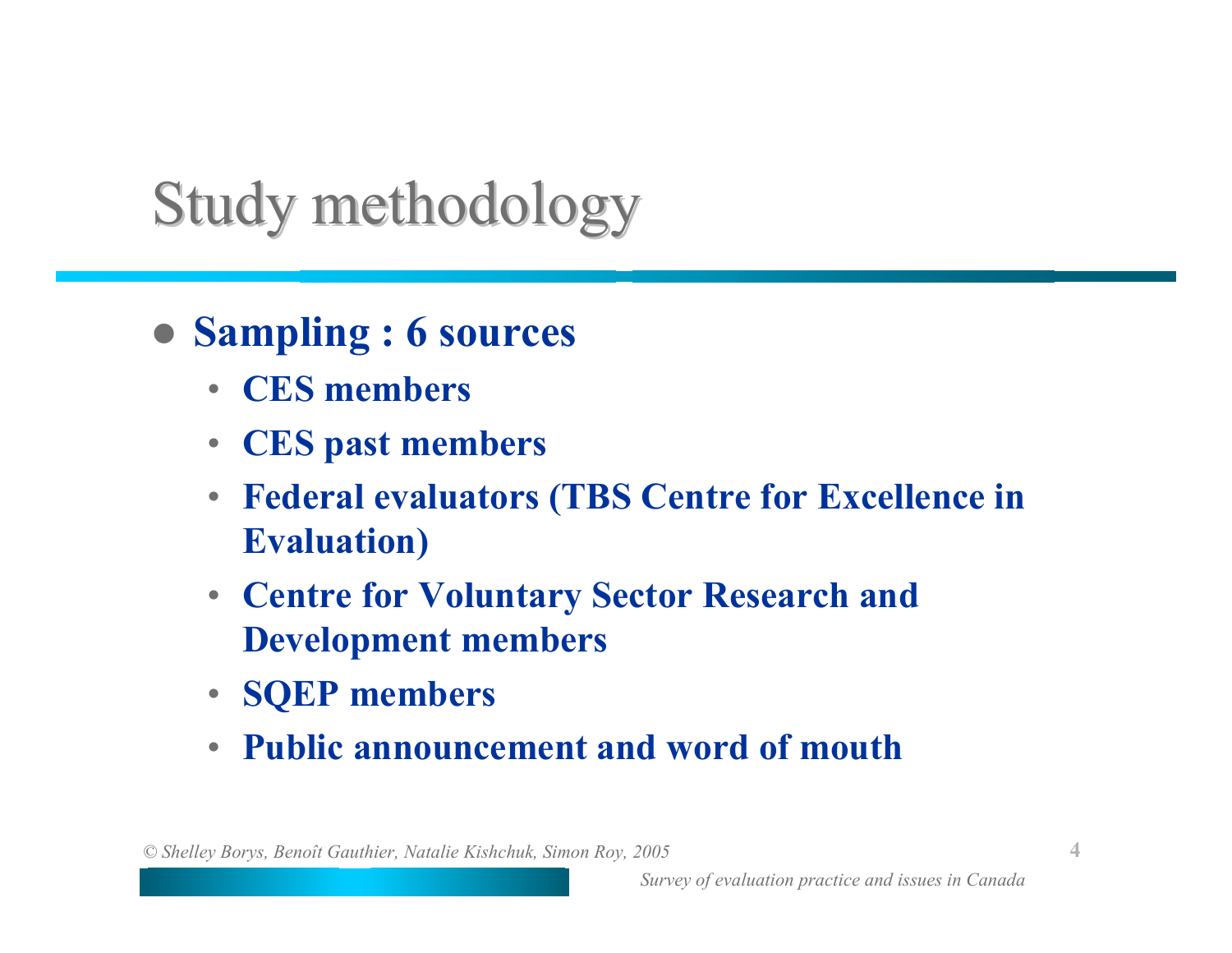## Study methodology

### **•** Operations

- **Web-only survey**
- •**Invitation May 27, 2005 to 4,487**
- **Reminders June 6, June 16 and July 5**
- **Field closure on July 27**
- $\bullet$ **1,005 complete responses**
- **Can't calculate a response rate since population unknown**
- **Questionnaire** 
	- $\bullet$ **total of about 200 items**
	- $\bullet$ **mainly close-ended**
	- $\bullet$  **often using 7-point score scales (e.g., agreement); charts typically present % agree and mean of the 7-point scale**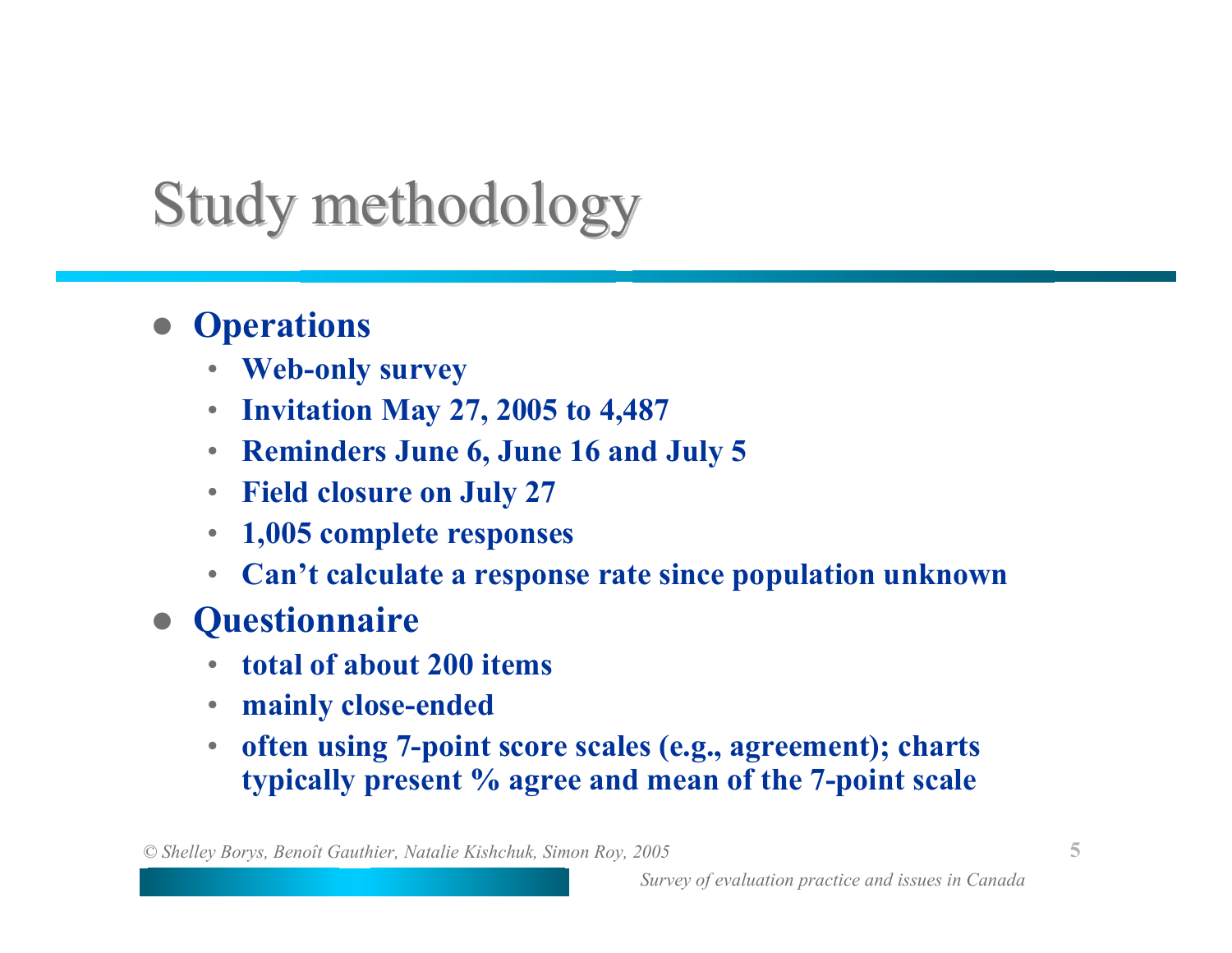### Factual description Factual description *Role with regard to evaluation Role with regard to evaluation*

- $\bullet$  **Most are internal evaluators (42%)**
- $\bullet$  **One quarter are external evaluators (26%)**
- $\bullet$  **Most results which follow in this presentation deal with the 68% of producers**

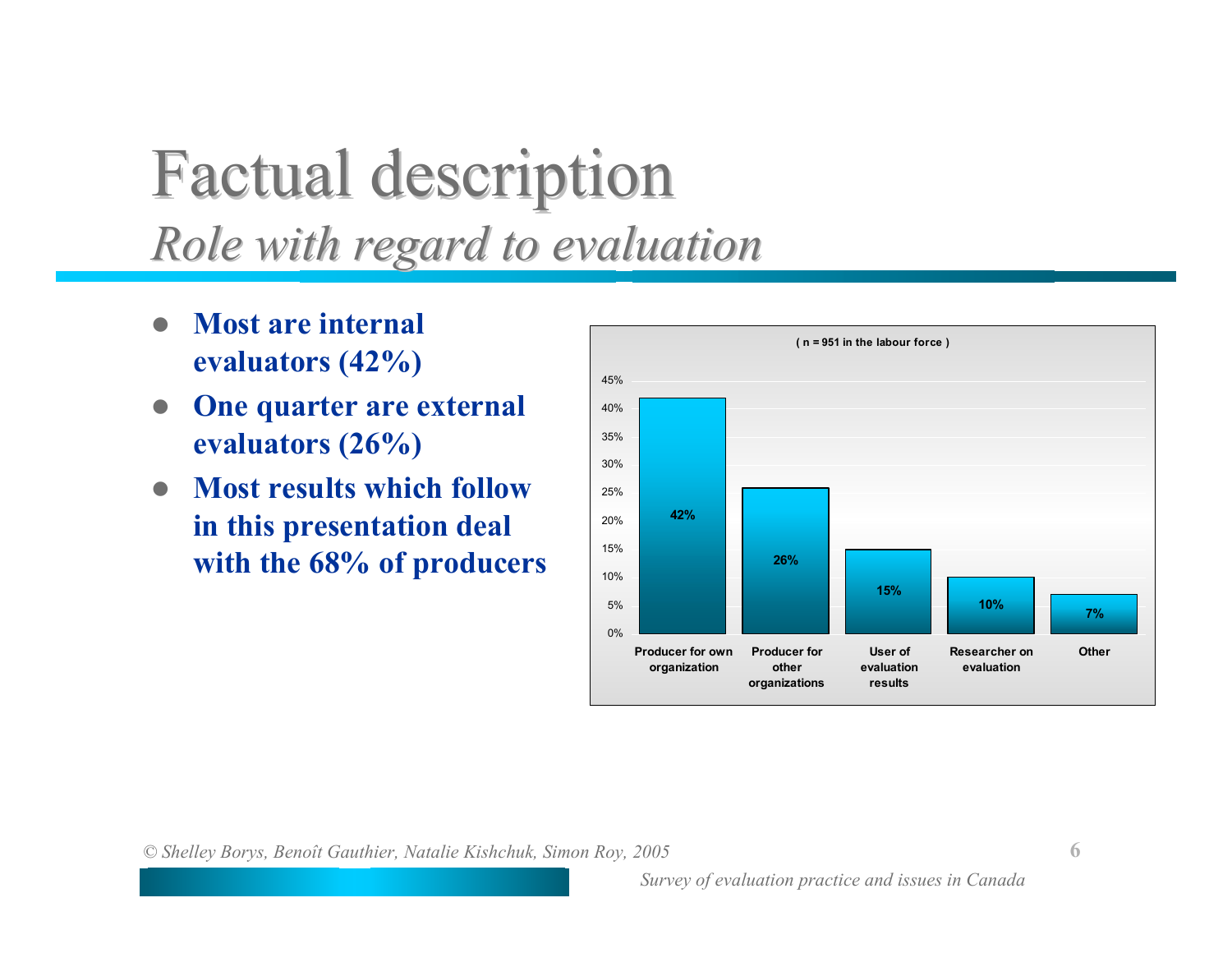### Factual description Factual description *Where do producers work? Where do producers work?*

- $\bullet$  **Fully one third of evaluation producers operate in the federal public service (32%)**
- $\bullet$  **More than one in five are in the private sector (22%)**
- $\bullet$  **All provincial governments together account for one in five as well (19%)**
- $\bullet$  **Another one fifth work in the not-for-profit and education sector (20%)**

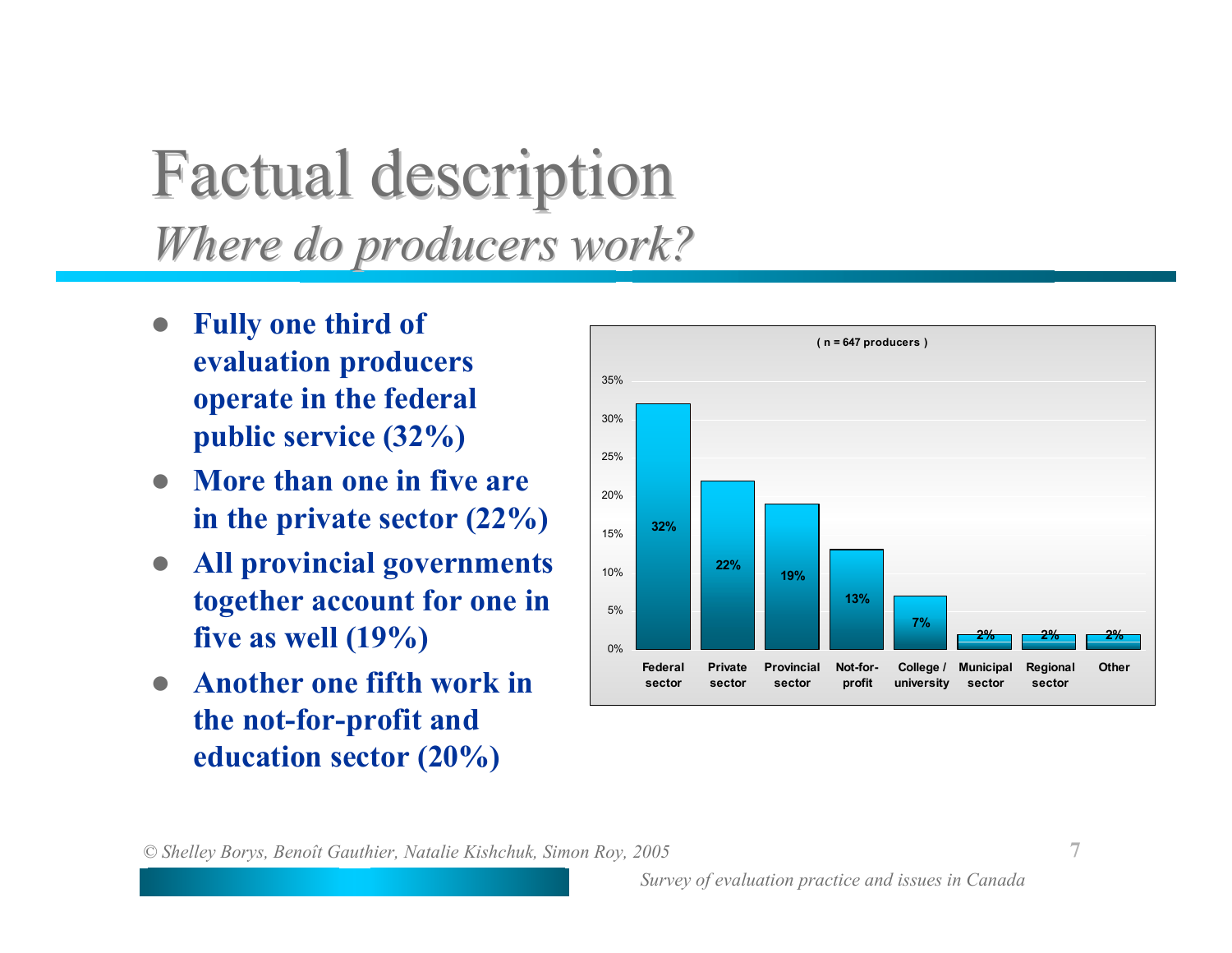## Factual description Factual description *Time spent on evaluation by producers Time spent on evaluation by producers*

- $\bullet$  **One evaluator in five (19%) is dedicated to program evaluation**
- $\bullet$  **Six in ten (61%) spend at least half their time on program evaluation**
- $\bullet$  **This translates into an average of about 57% of professional time spent on evaluation**
- **There is no difference between internal and external evaluators**



#### **Issue: is there a threat of dilution or an opportunity for cross-fertilization?**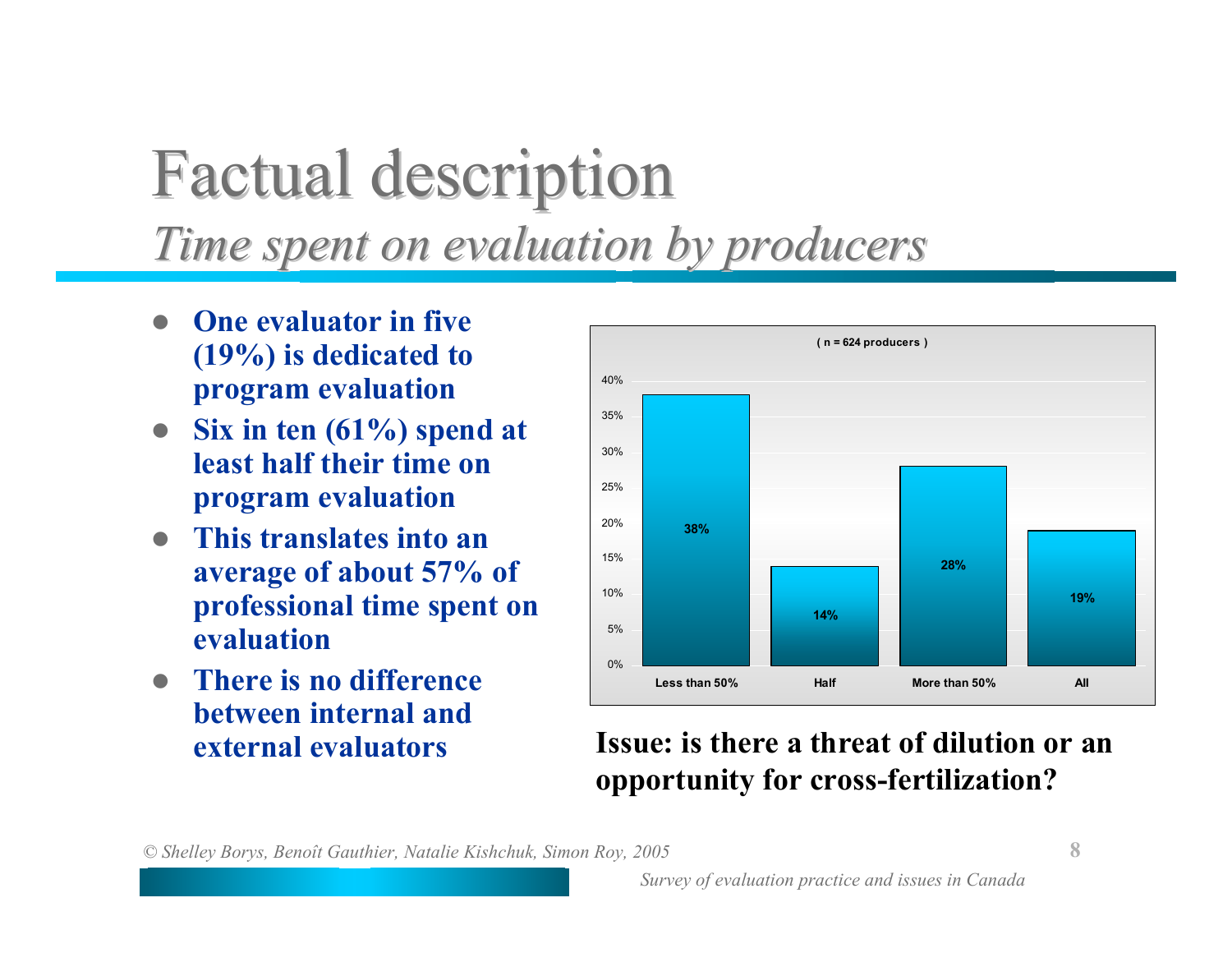### Factual description Factual description *Producers' level in the organization Producers' level in the organization*

- $\bullet$  **Self-defined level in the organization**
- $\bullet$  **Roughly one-third are managers and one-third are senior officers or senior consultants**
- $\bullet$  **One in five are at an intermediate level**
- $\bullet$  **More self-defined managers among internal evaluators (41% vs. 24%) and more selfdefined senior consultants (51% vs. 29%) among external evaluators**



#### **Issue: does evaluation have a feeder group?**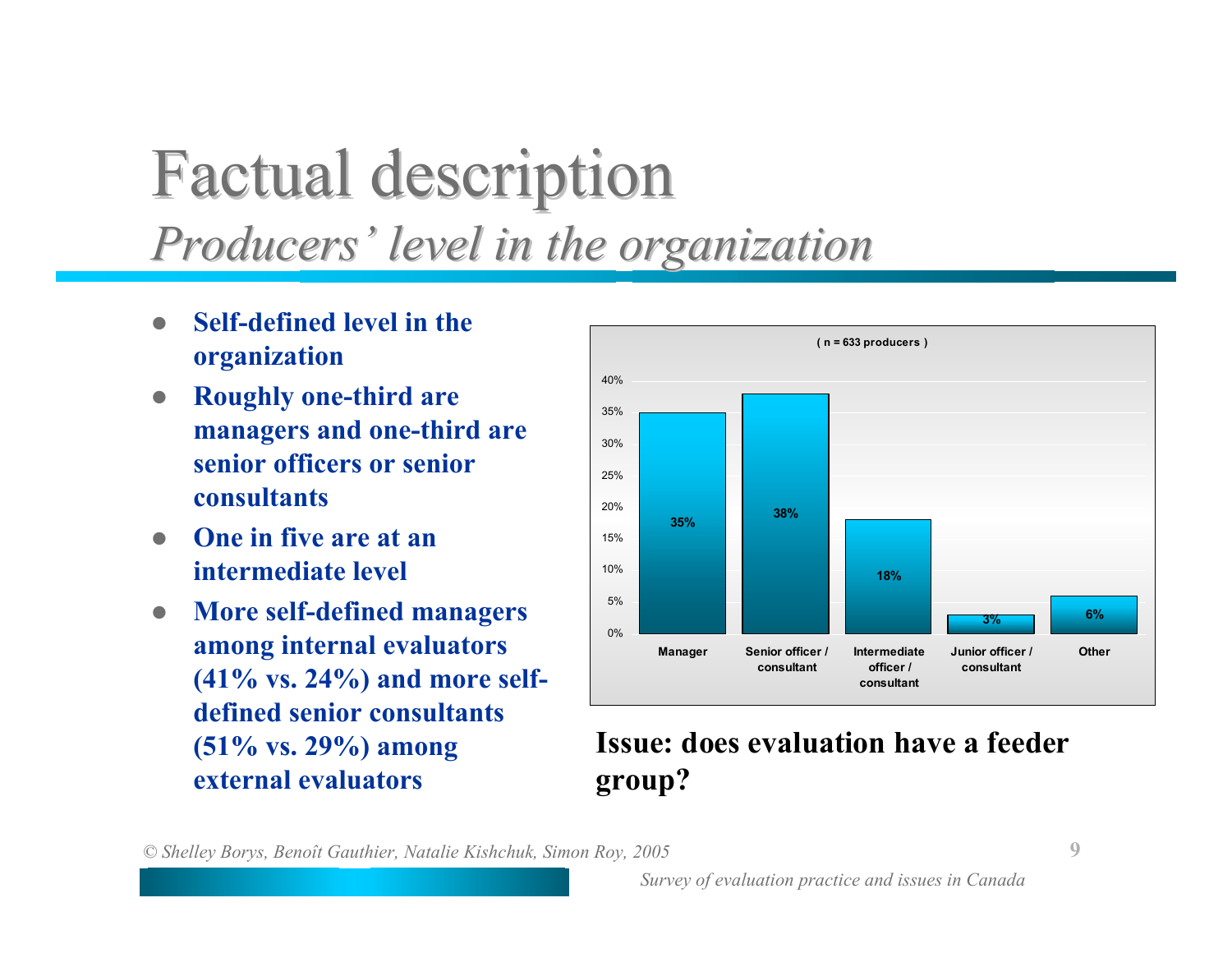### Factual description Factual description *Age and gender Age and gender*

- $\bullet$  **Strong female presence, particularly among internal evaluators**
- $\bullet$  **The average age of program evaluators is 46 (21 years in the workforce)**
- $\bullet$  **Four times as many are toward the end of their career as are at the beginning**
- $\bullet$  **Internal evaluators are younger (45) than external evaluators (48) and less likely to be toward the end of their career (19% vs. 31%)**



#### **Issue: where is the feeder group?**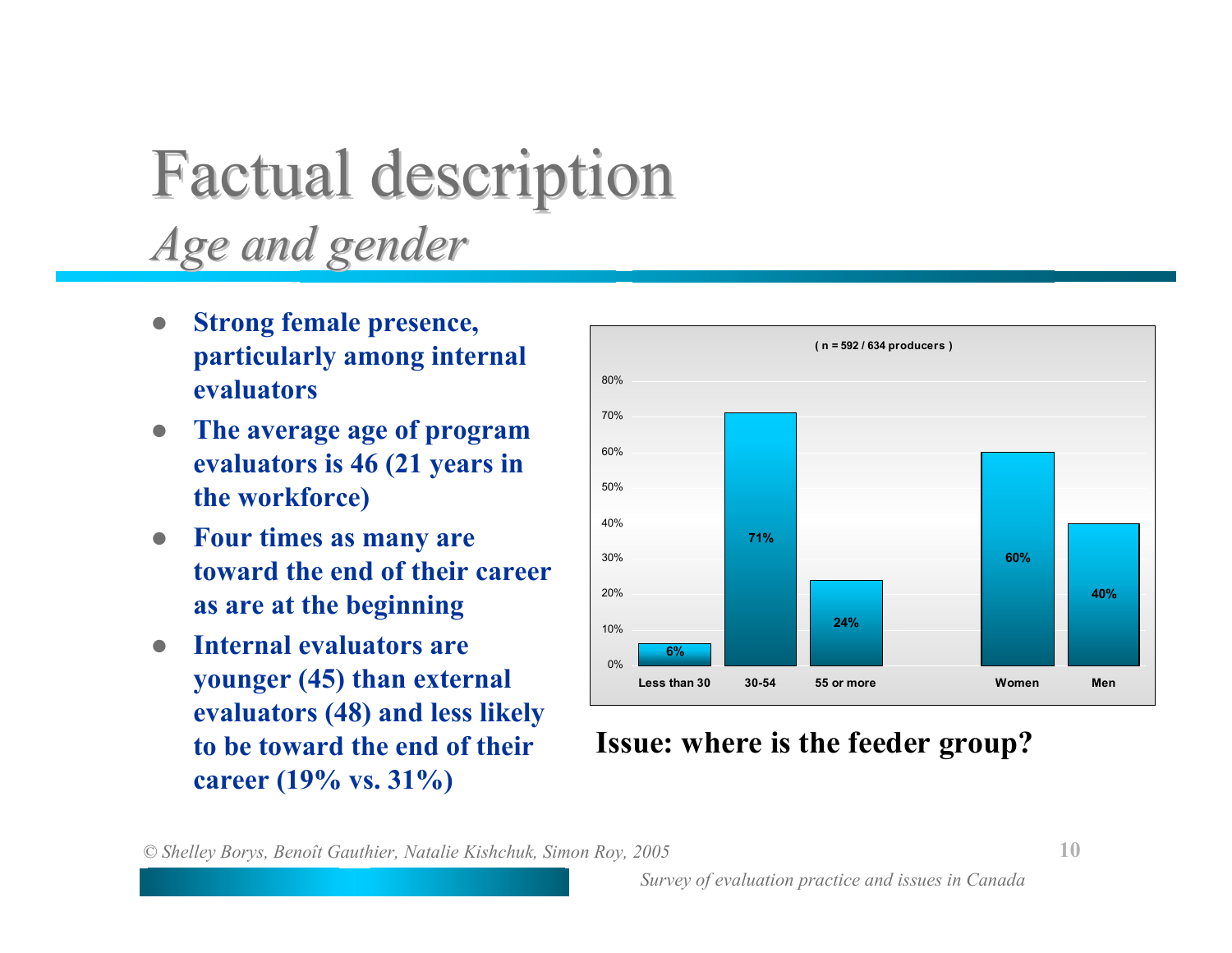## Factual description Factual description *Highest degree completed (producers) Highest degree completed (producers)*

- $\bullet$  **A completed masters degree is the norm**
- $\bullet$  **There are as many PhDs as there are evaluators with bachelors degree**
- z **Twice as many PhDs among external evaluators compared to internal evaluators (23% vs. 12%)**

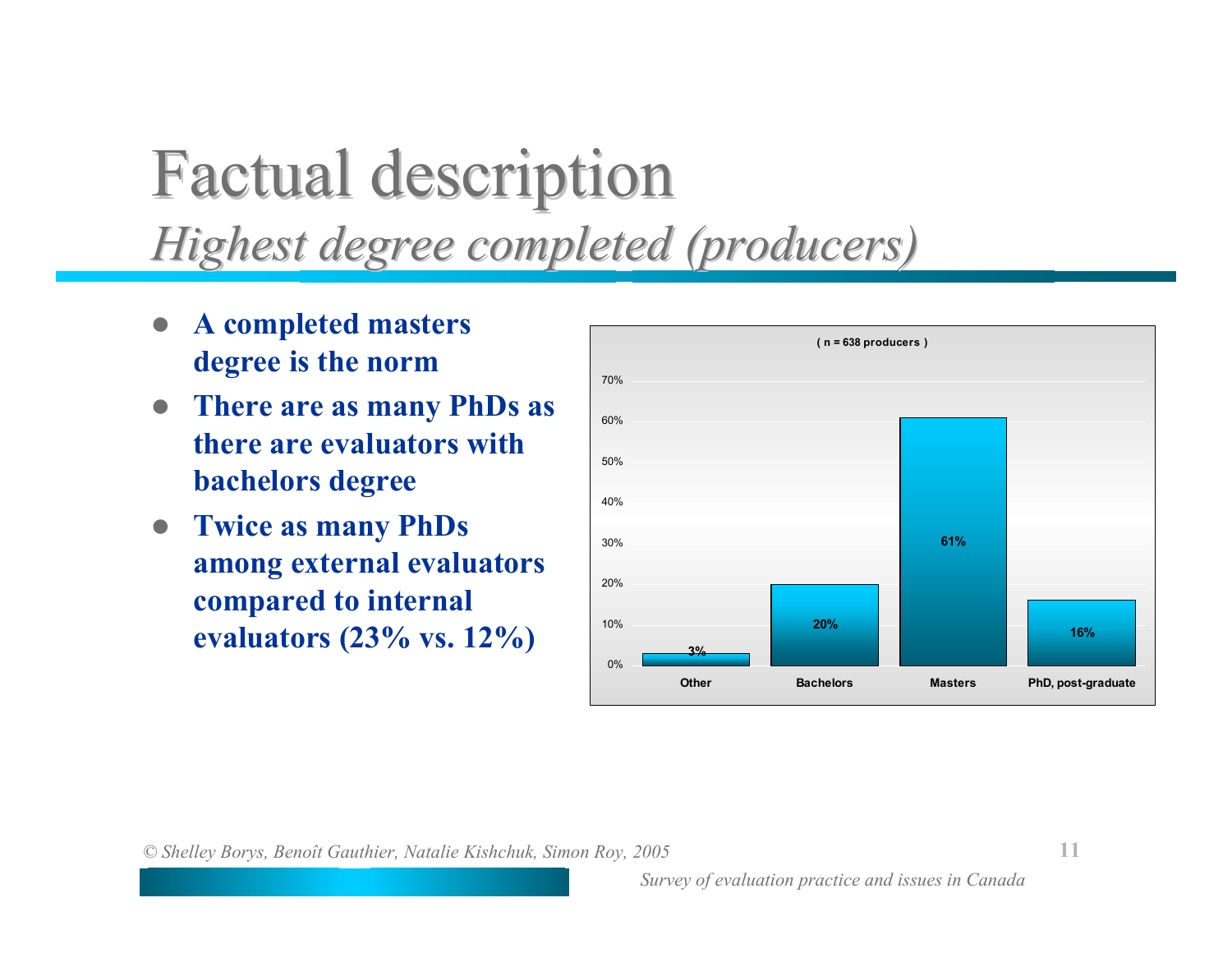### Factual description Factual description *Training disciplines Training disciplines*

- $\bullet$  **A wide variety of disciplines are represented**
	- • **but social sciences and psychology represent 50% of diplomas**
- $\bullet$  **More diversity at the masters level than at the PhD level where psychology dominates**
- $\bullet$  **Few evaluators trained in natural sciences, health sciences, engineering, mathematics, statistics and**



# **information technology Issue: is evaluation lacking in some information technology disciplinary expertise?**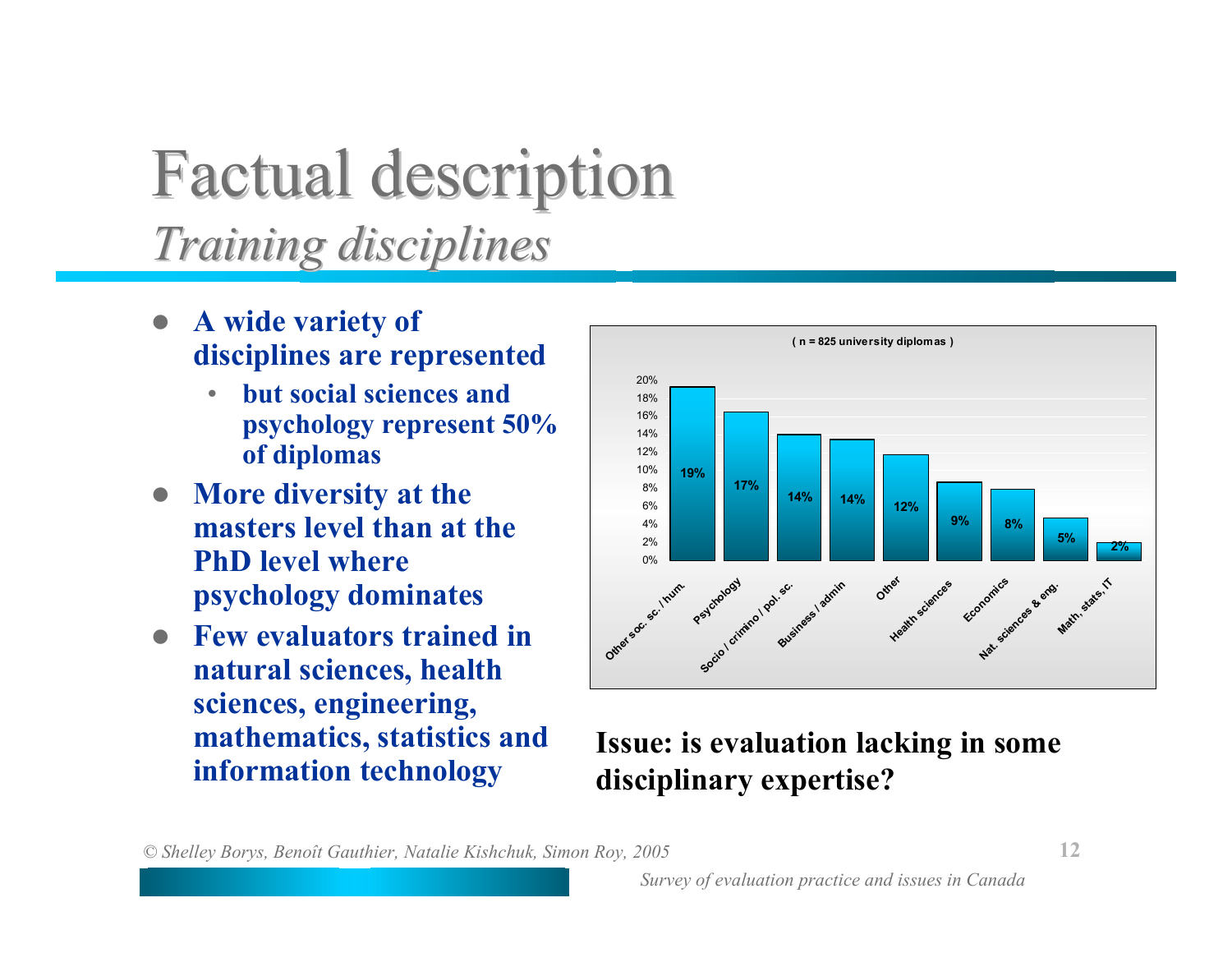### Factual description Factual description *Location Location*

- $\bullet$  **Fewer producers of evaluation in Eastern Canada**
- $\bullet$  **Stronghold in the Ottawa-Gatineau (federal government) area**
- $\bullet$  **Strong presence in Western Canada where external evaluators have more weight, particularly compared to Ottawa-Gatineau**
- $\bullet$  **Affected by patterns of response to the survey (i.e., Quebec)?**



#### **Issue: what is evaluation's profile in Eastern Canada?**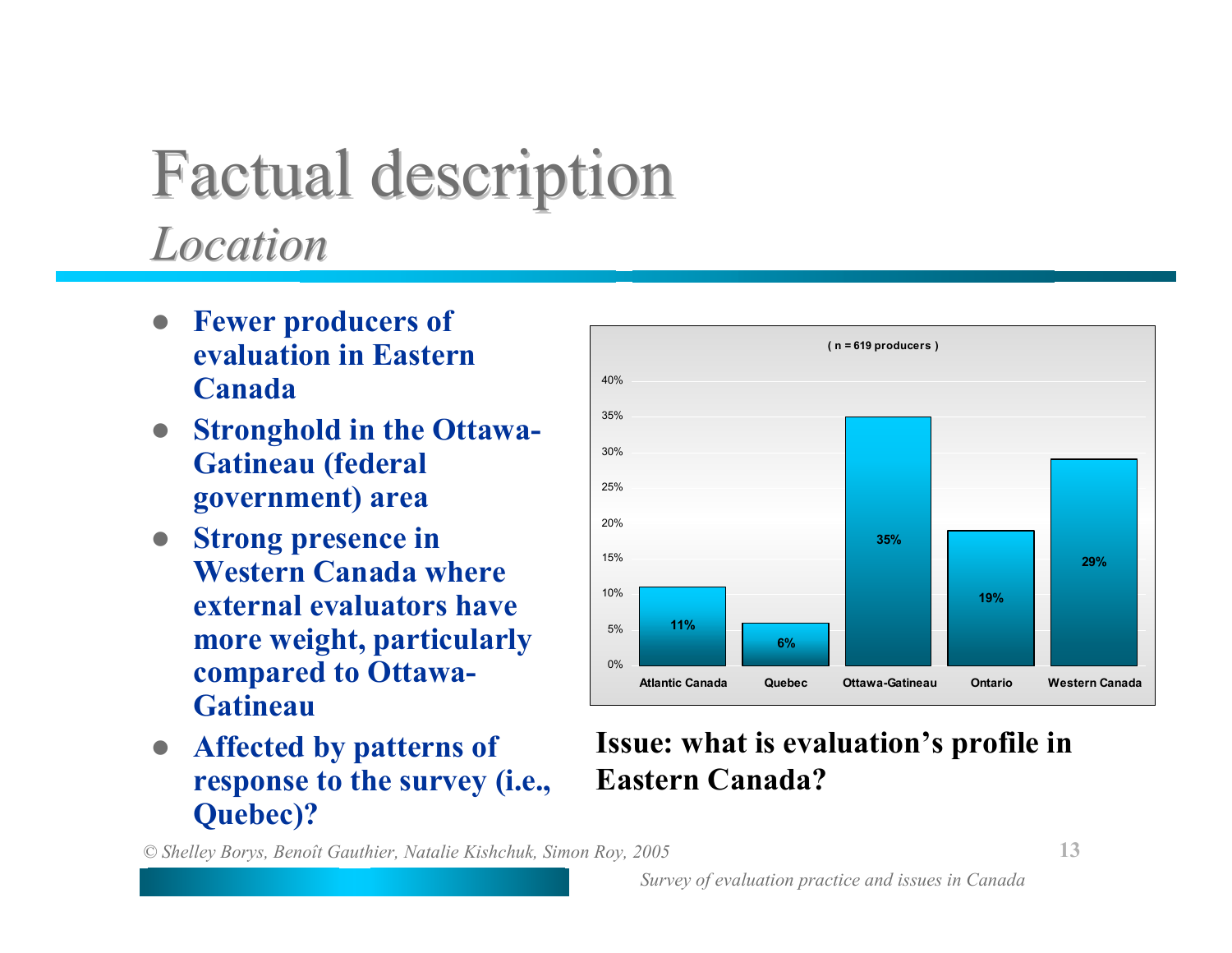### Factual description Factual description *Income*

- $\bullet$ **Evaluators earn good income**
- $\bullet$  **Highest earners:**
	- $\bullet$ **federal government**
	- •**managers**
	- •**men**
	- $\bullet$ **older evaluators**
	- •**NCR**
- $\bullet$  **Lowest earners:**
	- $\bullet$ **not-for-profit**
	- •**researchers**
	- •**women**
	- $\bullet$ **youth**
	- •**Eastern and Western Canada**



#### **Issue: are there classes of evaluators?**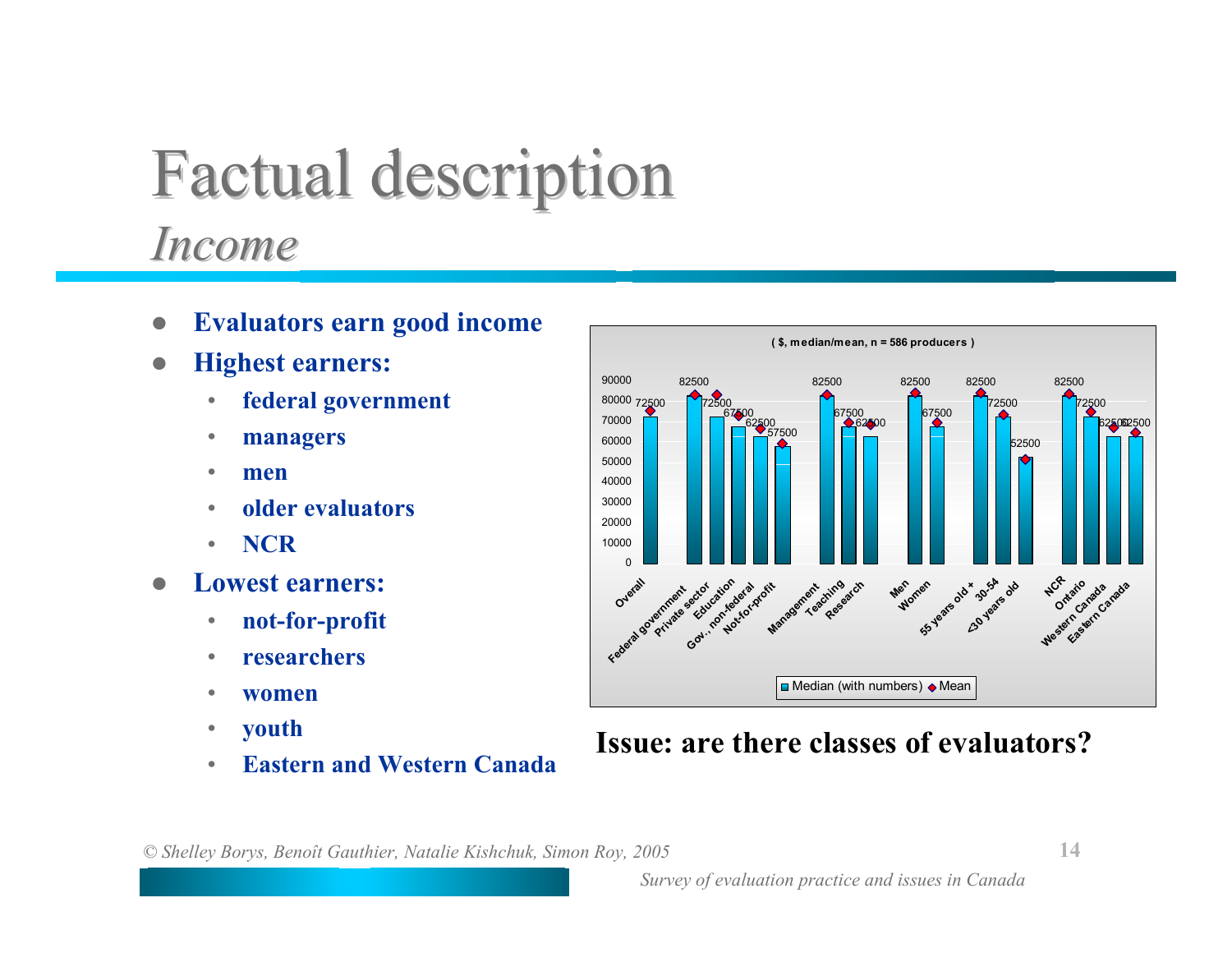### Identification as an evaluator *Basic attitudes Basic attitudes*

- $\bullet$  **Half or less of respondents' professional identity is as an evaluator**
	- • **70% became evaluators without intending to**
	- **45% feel they belong to a community of evaluators**



#### **Issue: is evaluation a real profession?**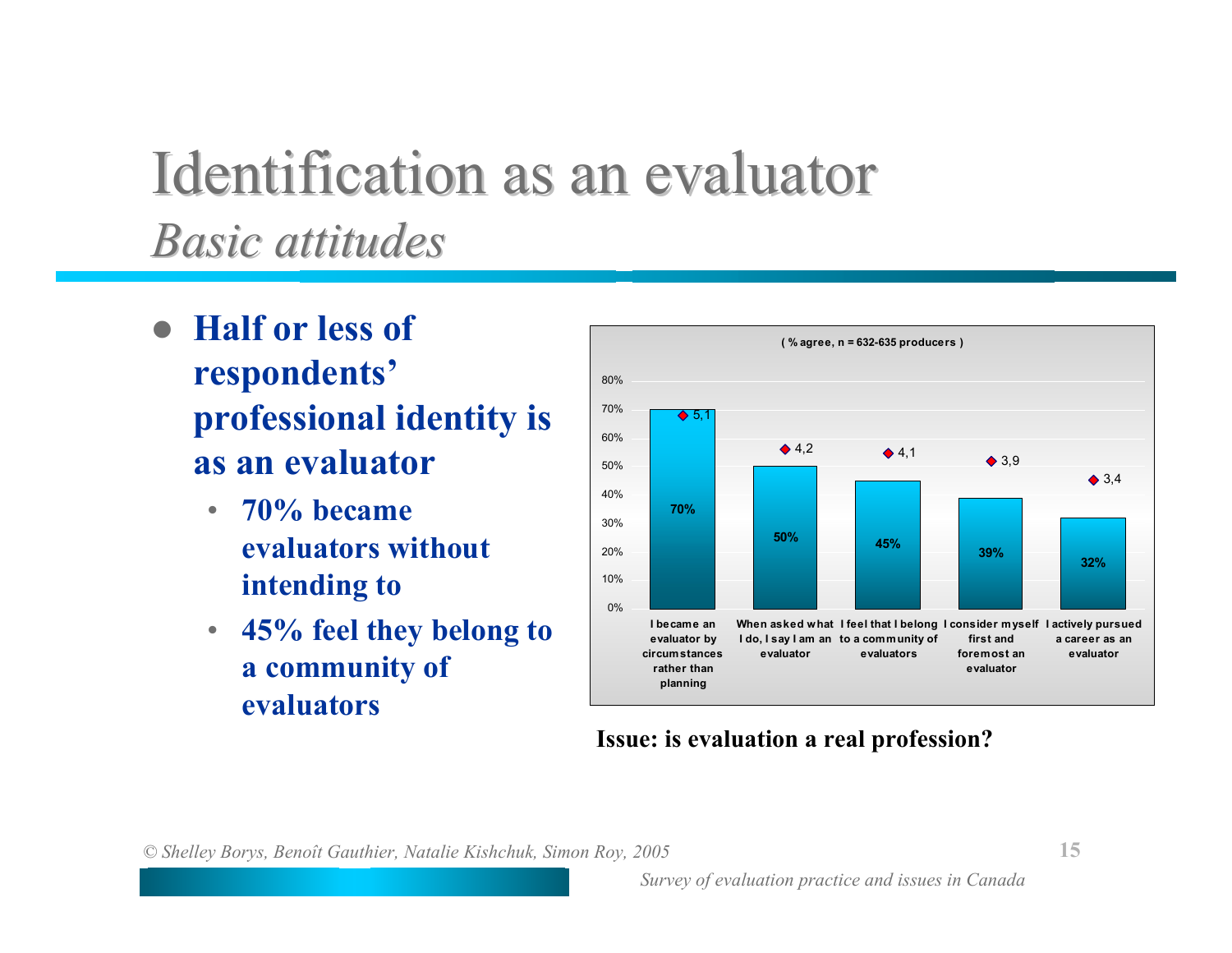### Identification as an evaluator *Segmentation and issue Segmentation and issue*

- z **Least likely to identify themselves as an evaluator:**
	- $\bullet$ **those spending least time on evaluation (17% vs 50% overall)**
	- • **those in municipal / regional sector (40%), not-for-profit sector (41%)**
	- **those who define their major responsibility as management (44%)**
	- **those located in Atlantic (31%) and Western (38%) Canada**
	- $\bullet$  **those who are least inclined to pursue certification if it were available (33%)**
- z **Overall: identification with evaluation as a profession is not very strong, and quite weak in some sectors and regions**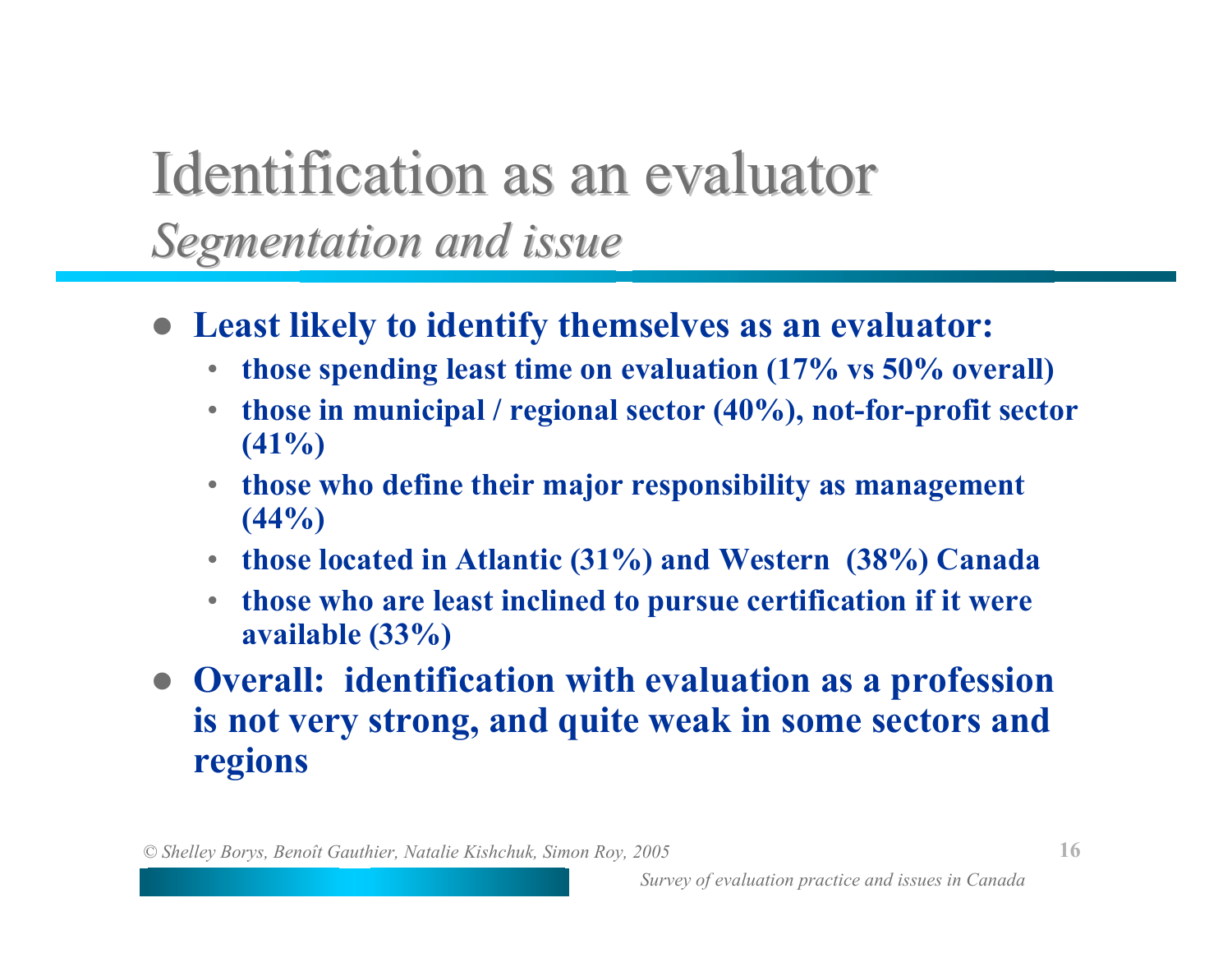### **Evaluation practice** *Evaluation drivers Evaluation drivers*

- **Evaluation work is driven most strongly by central agency/ accountability requirements**
- **To a lesser extent:** 
	- $\bullet$  **by program improvement motivations**
	- $\bullet$  **by program renewal decisions**



## **Issue: are we mostly doing evaluation because we have to?**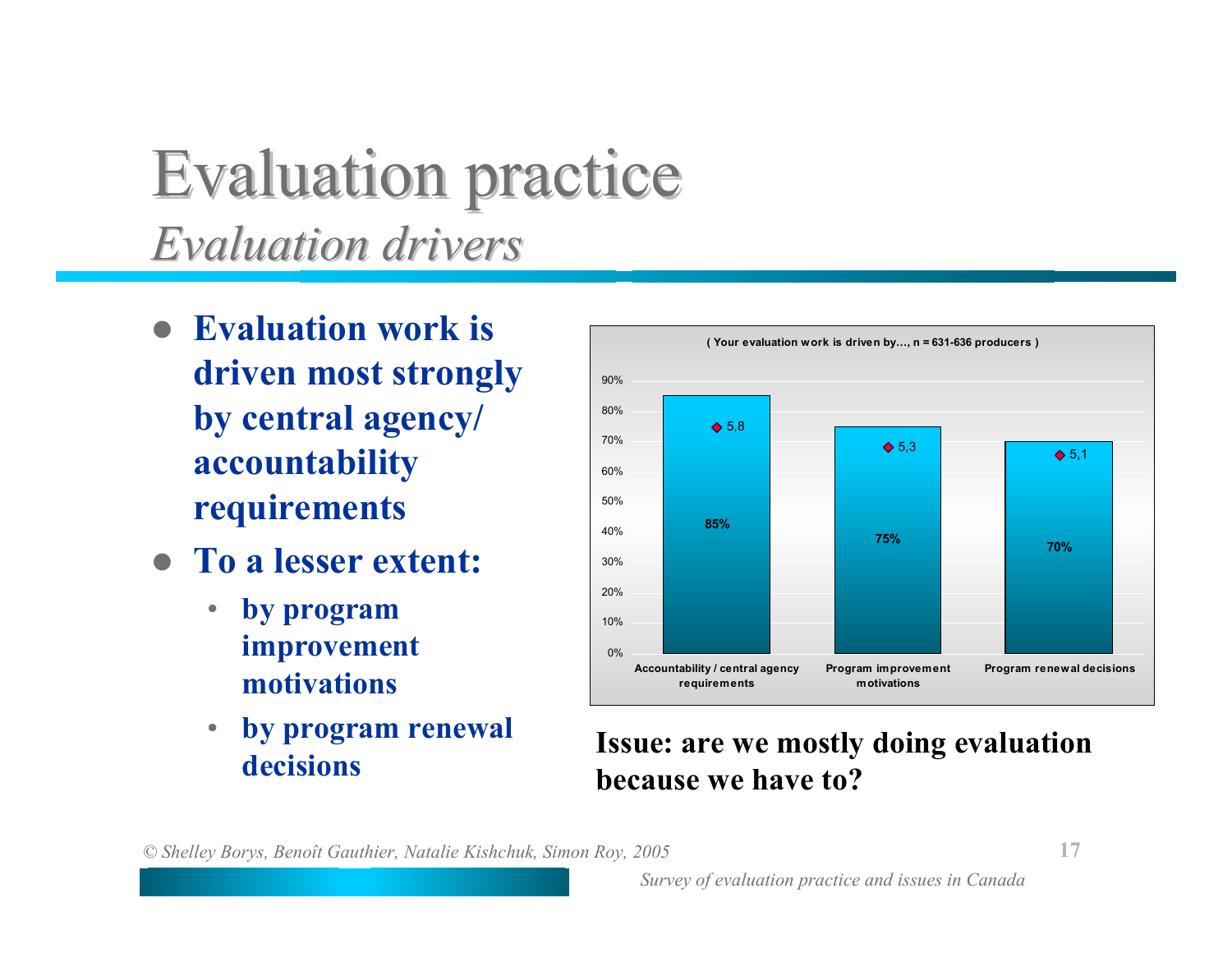### **Evaluation practice** *Stance vis-à-vis stakeholders stakeholders*

- $\bullet$  **Evaluations take account of stakeholder perspectives (85%)**
- z **75% of respondents describe their work as participatory**
	- • **not-for-profit sector more so**
- **Half of respondents (54%) agree that their evaluations are independent or arm's length**
	- • **private sector sees its work as more independent**



#### **Issue: is the traditional model of the detached evaluator still valid?**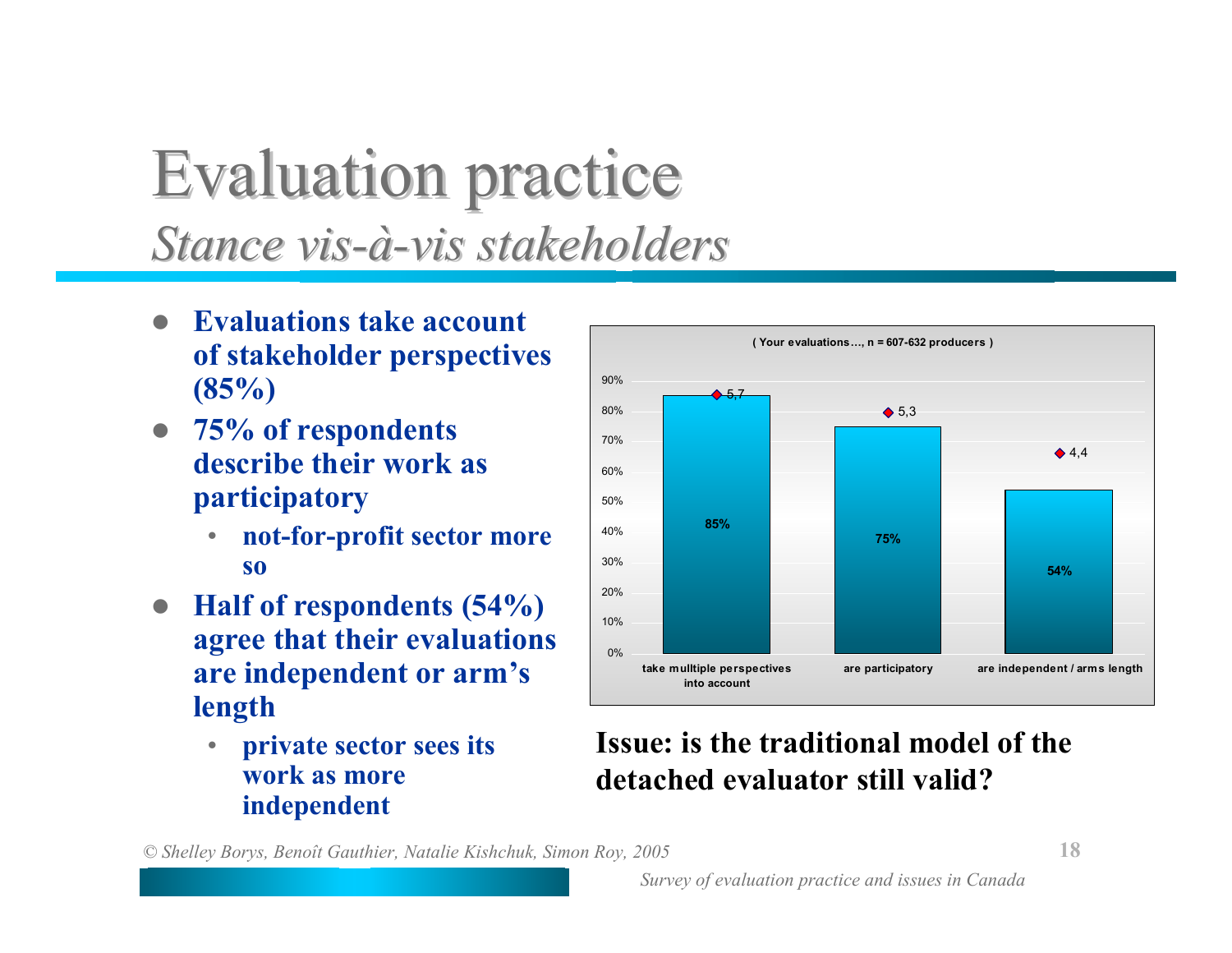### **Evaluation practice** *Evaluation questions Evaluation questions*

- **Respondents say their evaluations address the most important questions about programs (84%)**
- **Less likely to ask the toughest questions (71%)**
- 20% agree that their **evaluations address trivial questions about programs**



#### **Issue: are we addressing the right questions?**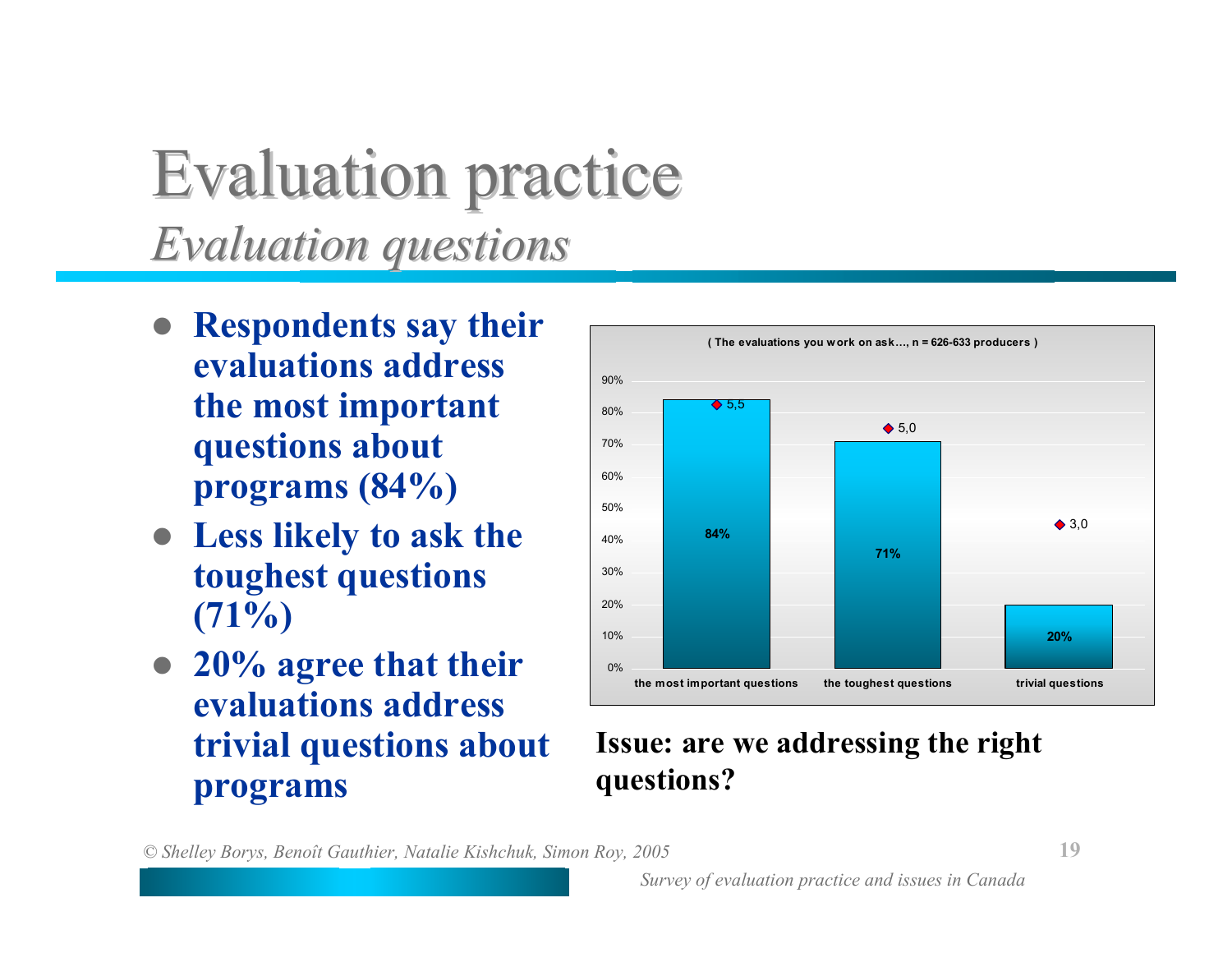### **Evaluation practice** *Evaluation methods Evaluation methods*

- Less than 70% agree **that methods are rigorous**
- **Yet, fairly positive assessment of results credibility (83%)**
- **Slightly more than half (55%) agree that their methods are innovative**



#### **Issue: lack of resources? skills? willingness? imagination?**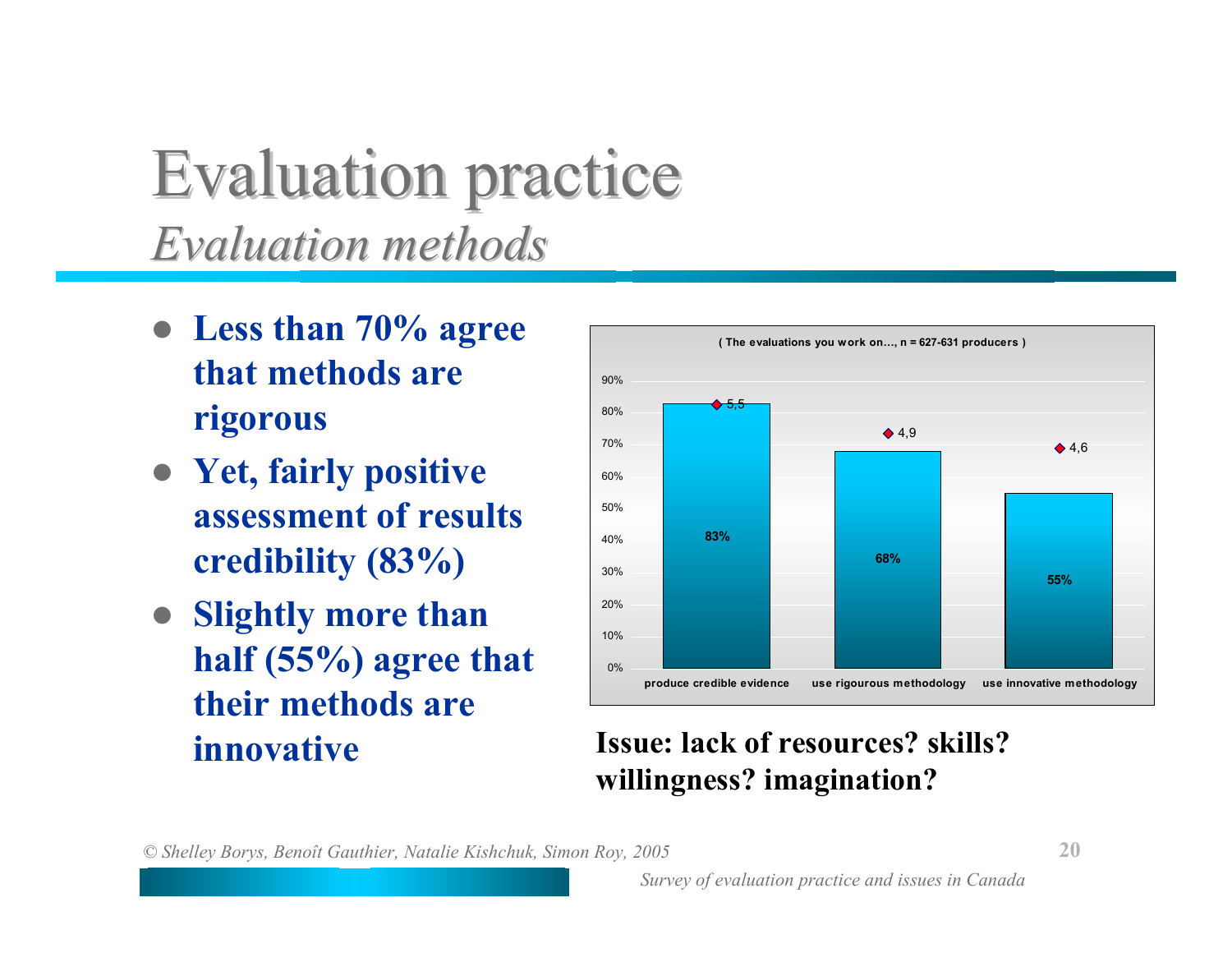## **Evaluation practice** *Impacts Impacts*

- z **Evaluations are seen as useful to decisionmakers (85%)**
- **But are less likely to result in**
	- • **program improvement (67%)**
	- $\bullet$  **benefits to program clients (65%)**
	- $\bullet$  **capacity building (65%)**
	- • **organizational empowerment (63%)**

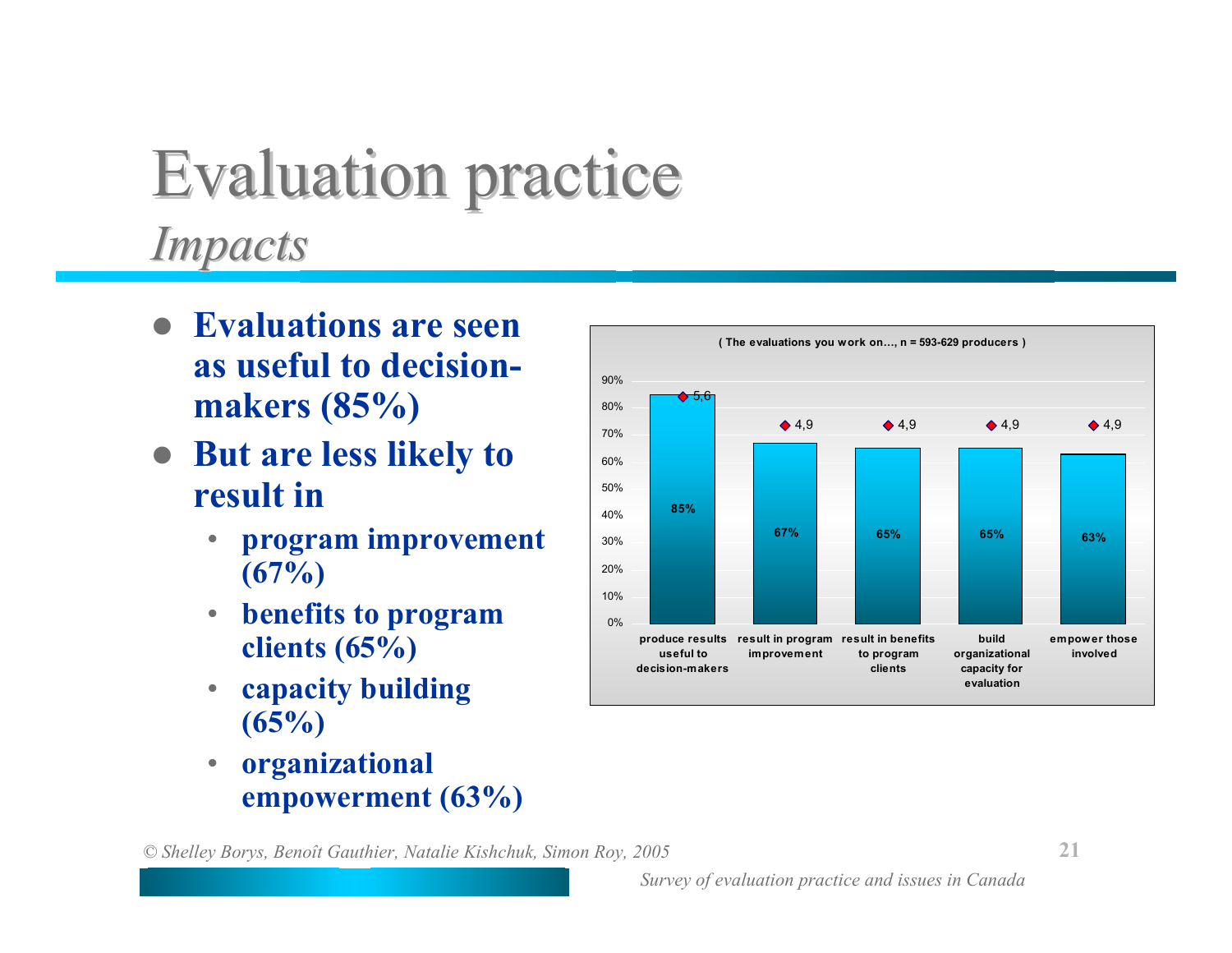### **Evaluation practice** *Questions raised Questions raised*

- $\bullet$  **Current evaluation practice is driven by, and seems to satisfy, accountability requirements for credible evaluation results**
- $\bullet$  **But is less likely to:**
	- $\bullet$ **build capacity**
	- •**empower those involved**
	- •**benefit clients**
	- **improve programs**
- $\bullet$ **Who is the ultimate client for evaluation – central agencies or citizens?**
- $\bullet$  **Lack of rigour and innovation in methods, and lack of evaluator independence may also be concerns**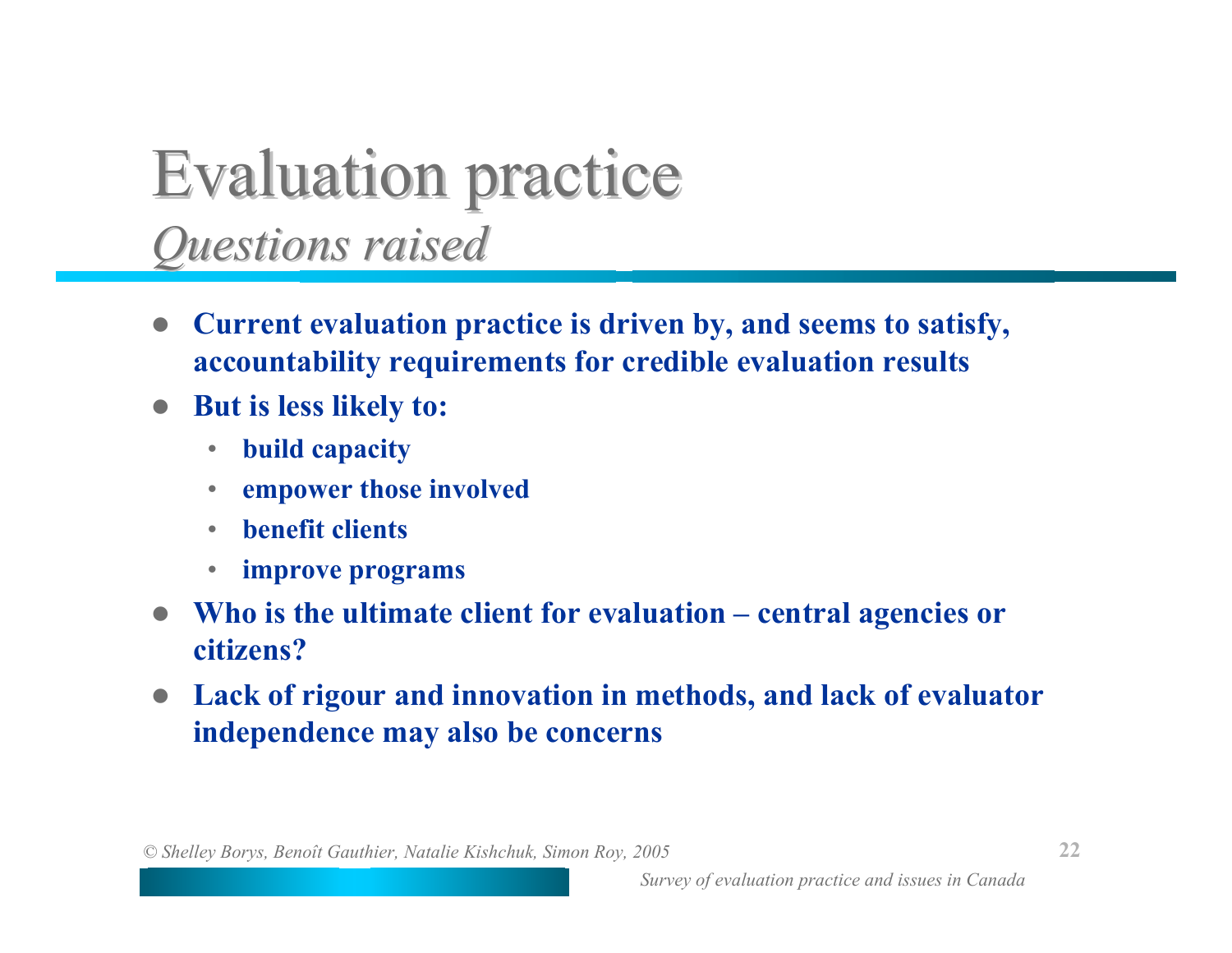### Working environment *Job satisfaction Job satisfaction*

- z **Satisfaction with intrinsic job factors (content)**
- **Medium satisfaction with pay and hours of work**
- z **Lower satisfaction with promotion opportunities and**



#### **training Issue: is evaluation a career dead-end?**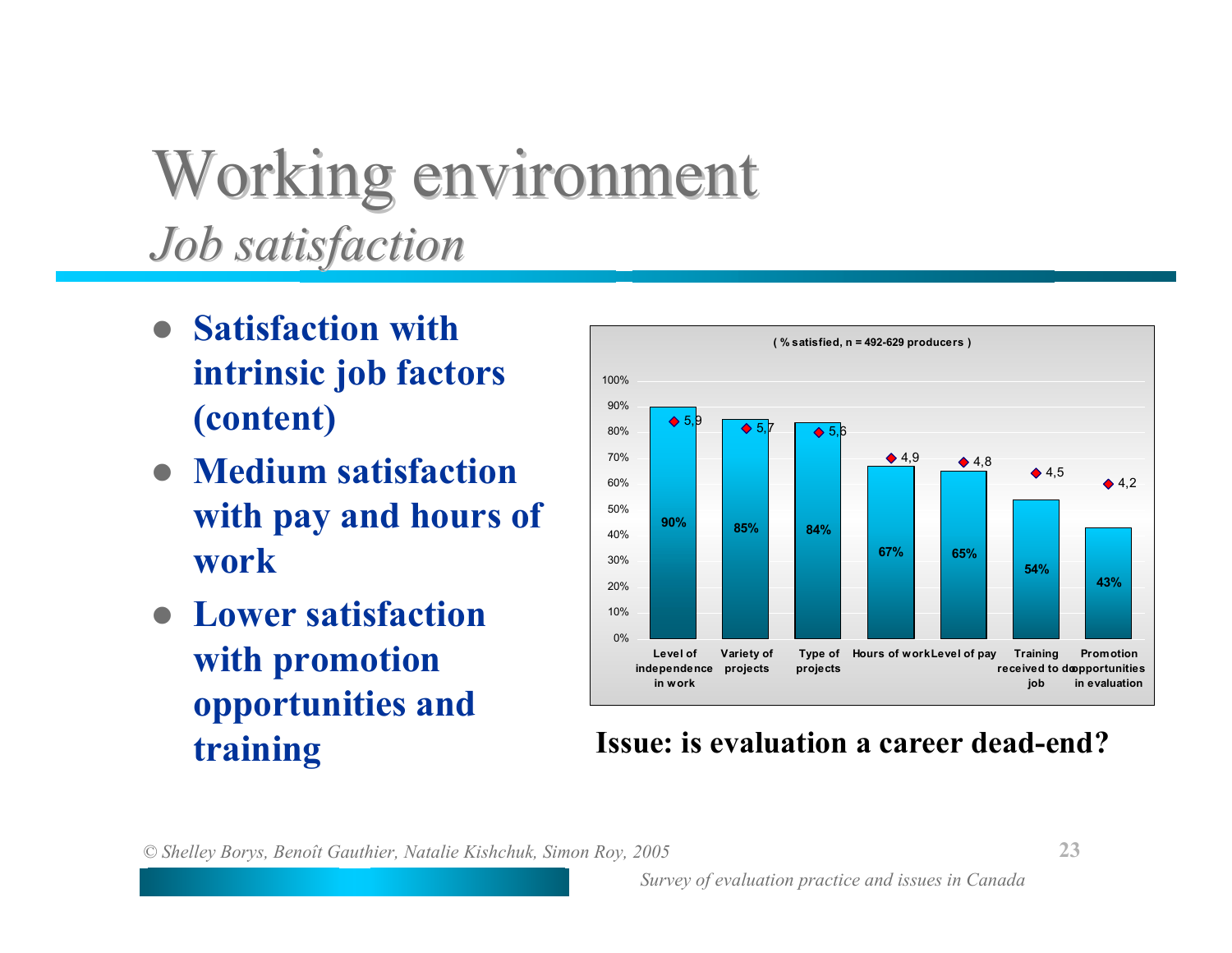### Working environment *Organizational support Organizational support*

- There is respect, **recognition for work from organizations**
- Most agree that **classification reflects knowledge / experience, have tools to do work**
- z **For most, workload heavy, challenge to balance work with personal life**



#### **Issue: are evaluators workaholics or is there a lack of resources for evaluation?**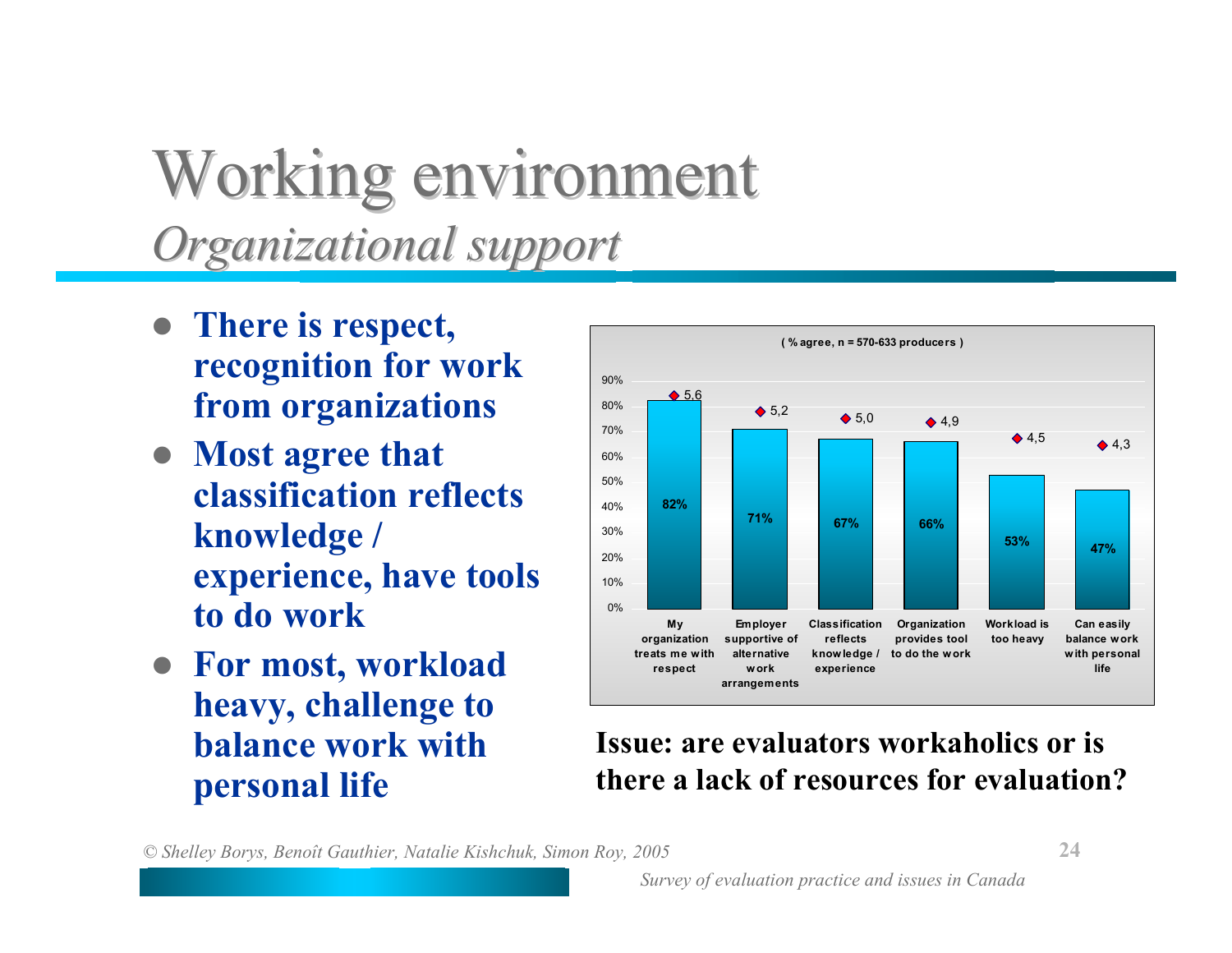### Working environment *Retention over 5 years Retention over 5 years*

- **Likelihood of staying in the field within 5 years**
- **Federal public service has major retention issue**
- **Major turnover: ageing workforce or retention challenge?**
- Not related to years in **the workforce**



 **Issue: is such a turn-over rate risky or healthy?**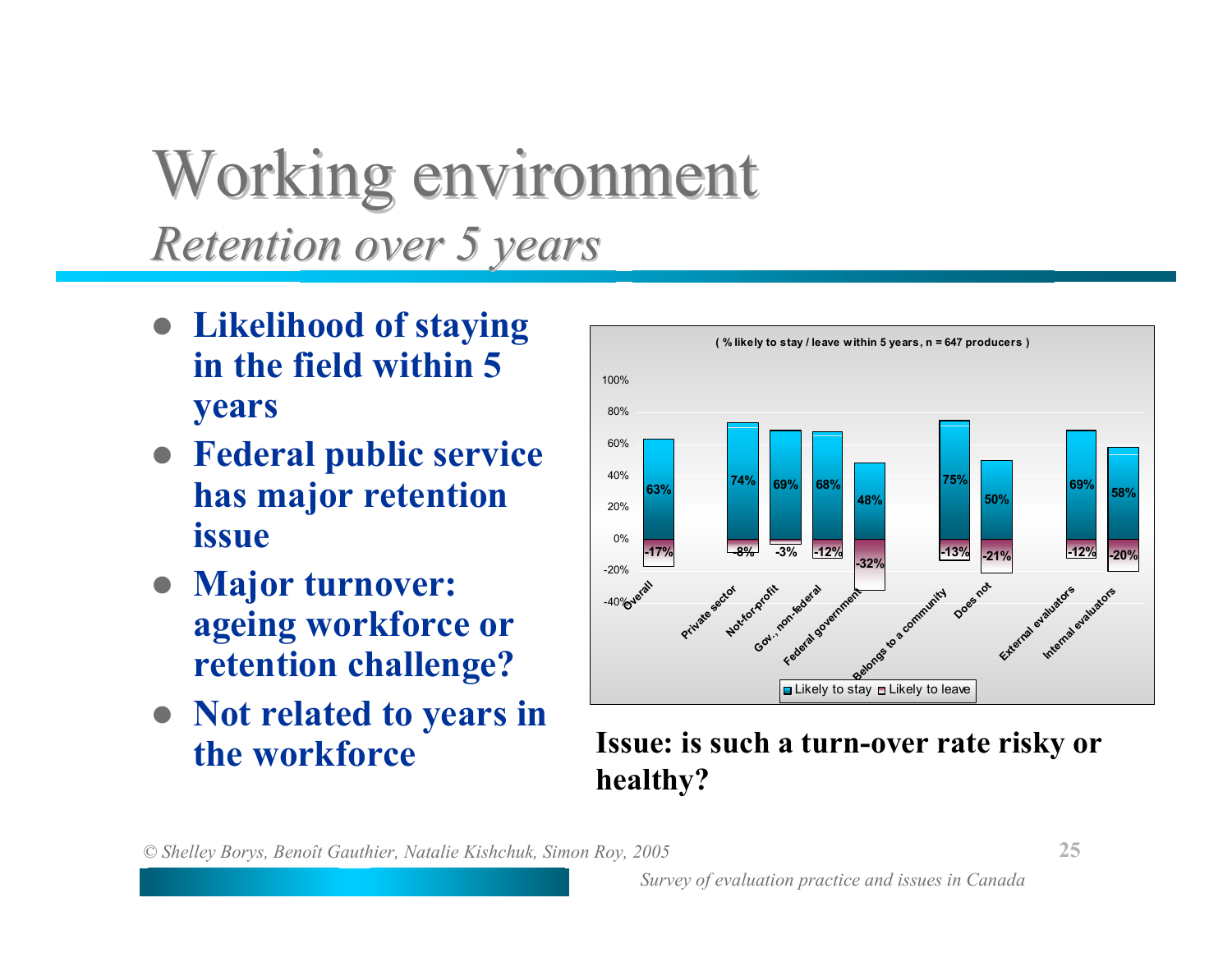## Working environment *Retaining / repelling factors Retaining / repelling factors*

- **Nature of work, level of independence, significant retention factors**
- Level of stress, **position of evaluation in organization, career path are repelling factors**



#### **Issue: are evaluators considering leaving because of the working environment, not the work?**

*© Shelley Borys, Benoît Gauthier, Natalie Kishchuk, Simon Roy, 2005* **26**

*Survey of evaluation practice and issues in Canada*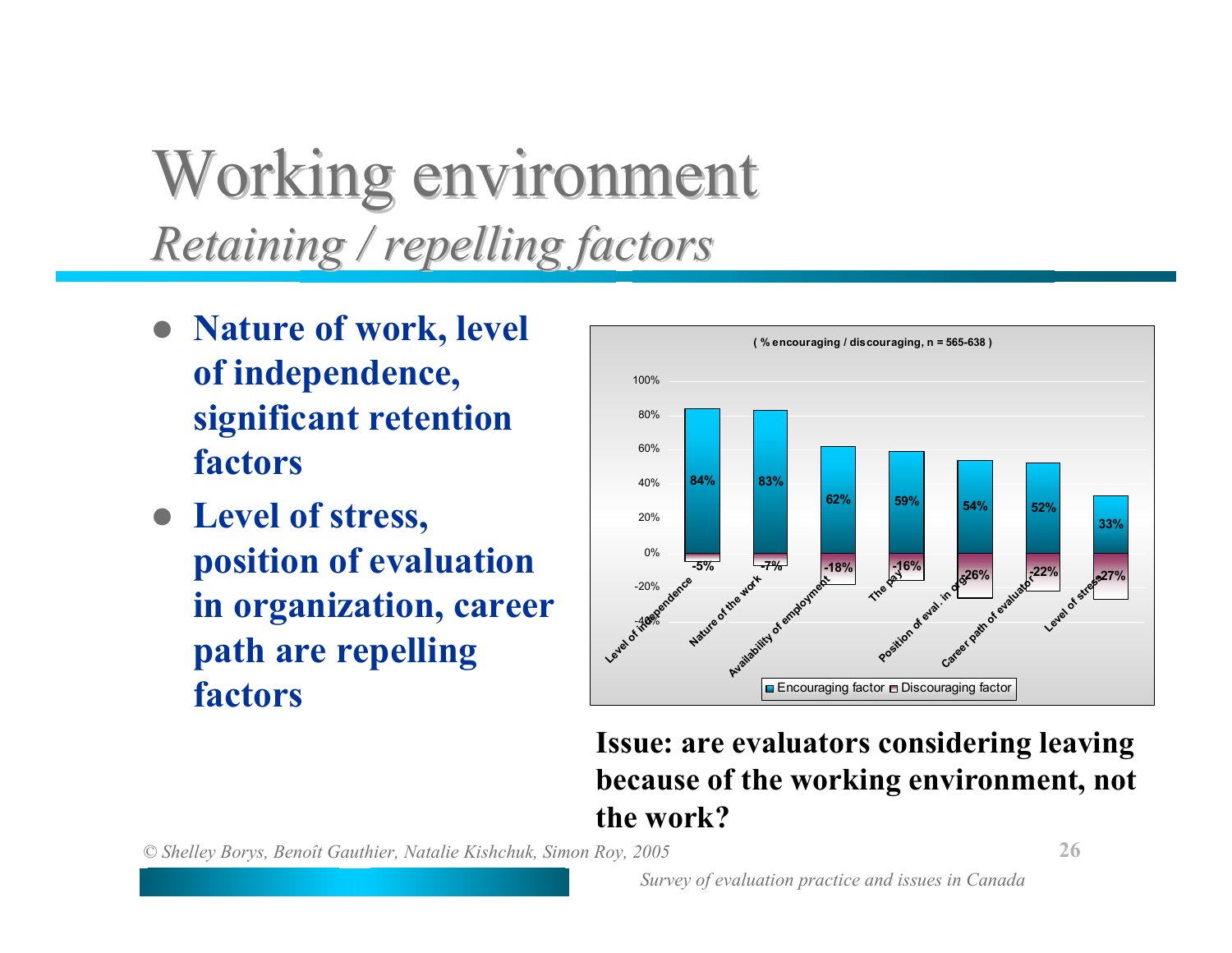## Working environment *Key findings Key findings*

- z **Medium-term turnover is a major issue**
- **Nature of work/independence a retaining factor Letters** and the second second  **despite costs on personal life**
- z **Stress and position of evaluation in organization are key repelling factors**
- **Promotion opportunities problematic**
- z **Evaluators like evaluation work – position within organization and working environment key issue?**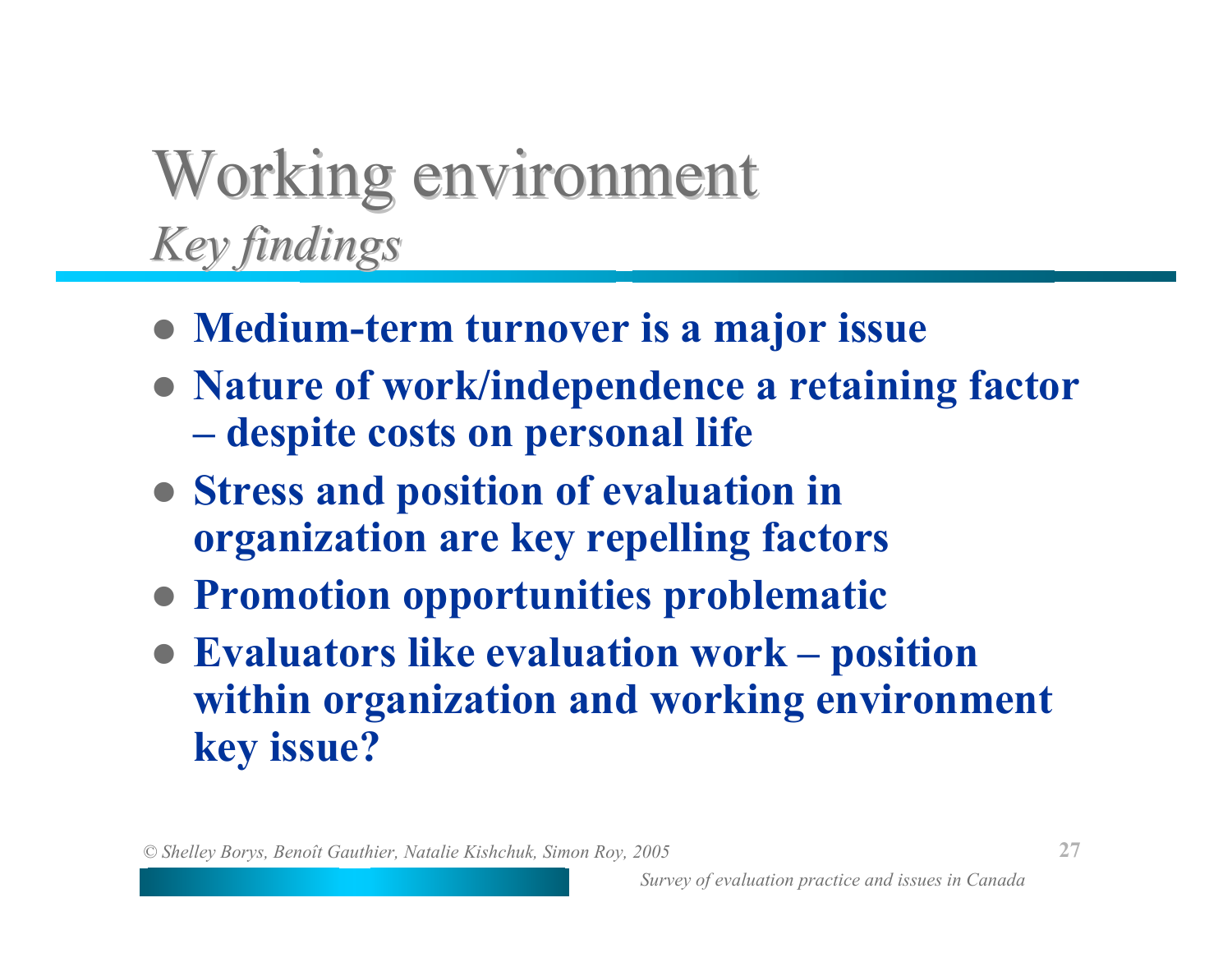### Training and education Training and education *Formal academic courses Formal academic courses*

- $\bullet$  **Formal academic courses more likely in social science methods than program evaluation.**
- $\bullet$  **Formal program evaluation courses are more likely to have been at a graduate than college or undergraduate level.**
	- $\bullet$  **Least by those in federal public service; most by those in education sector.**
	- • **Considerably more likely in Quebec and among those who plan to stay in the field.**

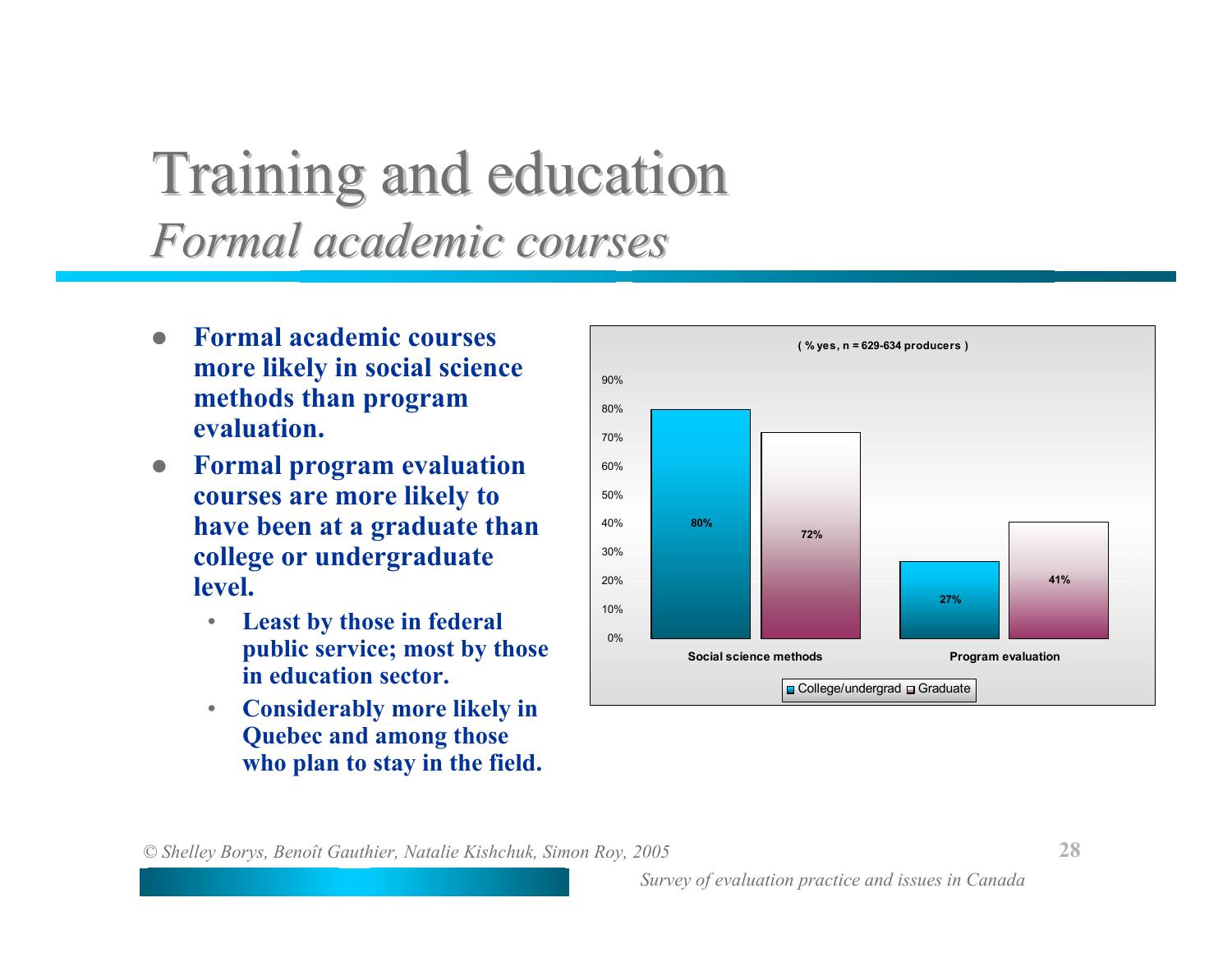### Training and education Training and education *Workshops and other training Workshops and other training*

- $\bullet$  **Program evaluation appears to be more widely taught through professional development courses/ workshops and on-the-job training than social science methods.**
- **On-the-job training in these areas were particularly noted by those in the private sector, external evaluators and those who had been in the job the longest.**

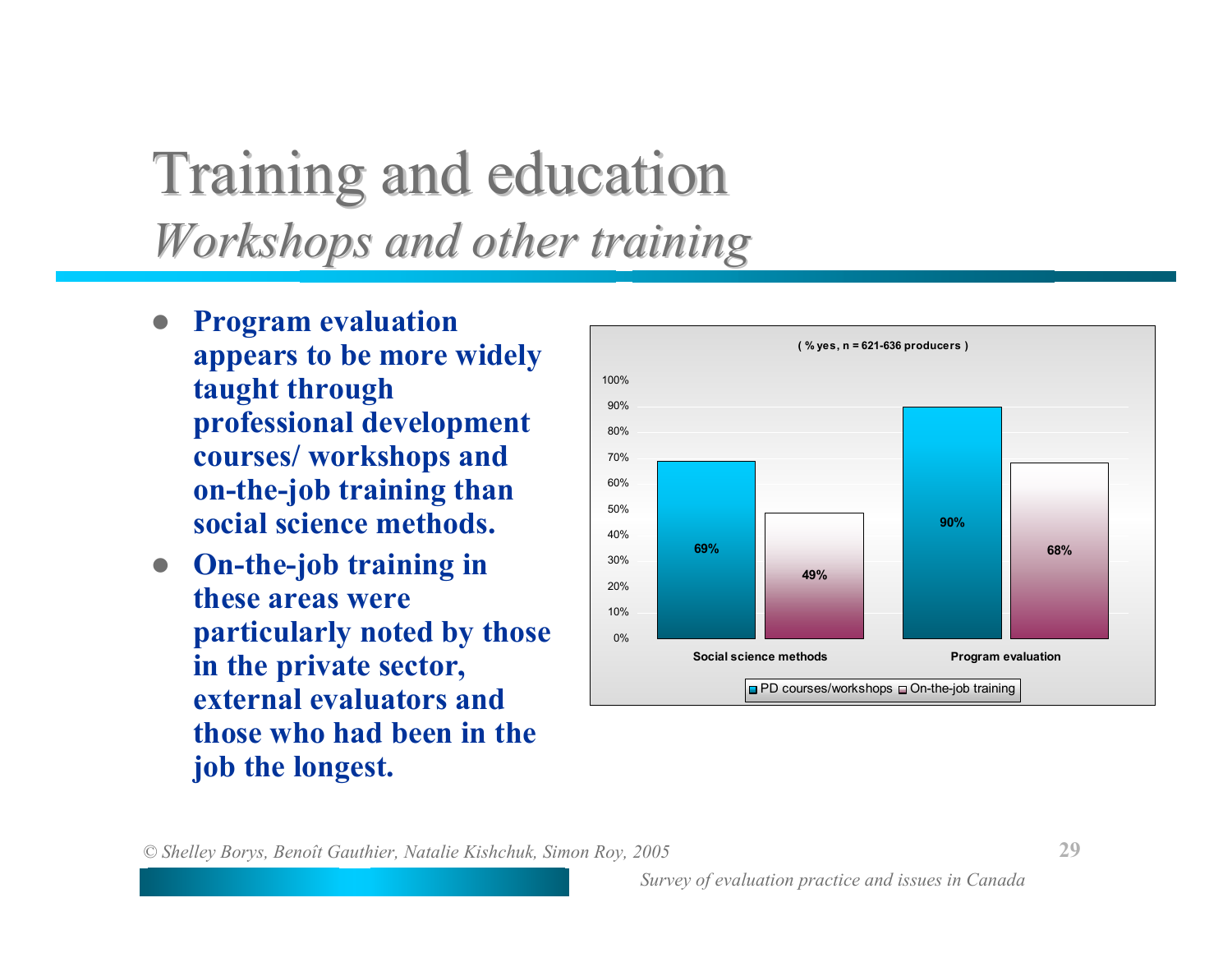### Training and education Training and education *Additional training Additional training*

- $\bullet$  **Around half feel they need additional training to carry out their responsibilities as an evaluator (particularly those less than 30 years of age and those in Quebec).**
- **Considerably more would like additional training relating to their evaluation responsibilities.**
	- $\bullet$  **Especially those whose major responsibility is teaching; least likely among managers.**

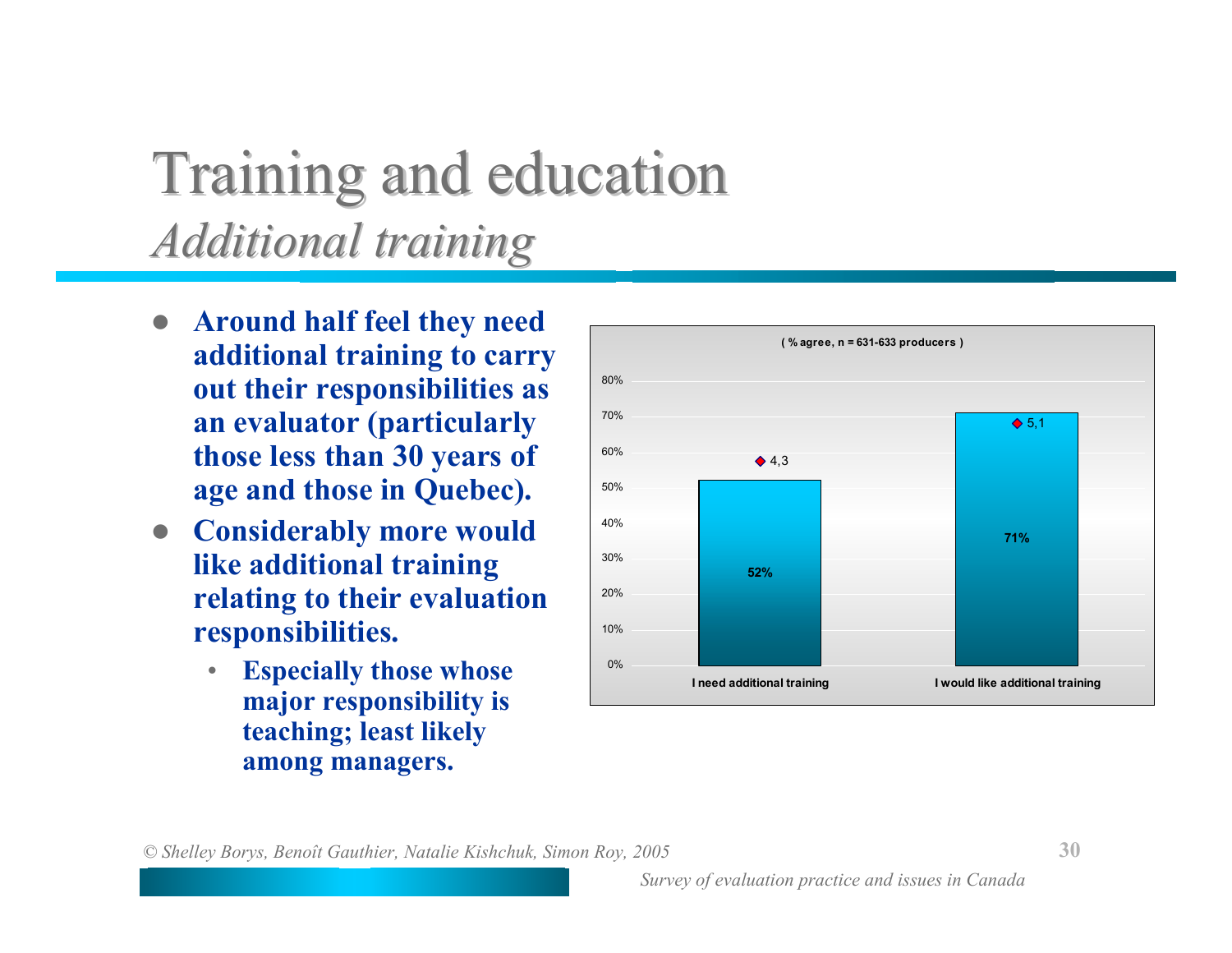### Training and education Training and education *Barriers to further training Barriers to further training*

- $\bullet$  **The predominant barriers in terms of ability to pursue further training in evaluation are:**
	- $\bullet$ **time to take training**
	- $\bullet$  **availability of training on advanced topics**
	- • **availability of training on evaluation applied to a specific content area**
- $\bullet$  **Half indicate the lack of availability of a mentor as a barrier**
- $\bullet$  **Support from employers is least likely to be cited as a barrier to further training.**



#### **Issue: the interest is there, but how do we overcome these barriers?**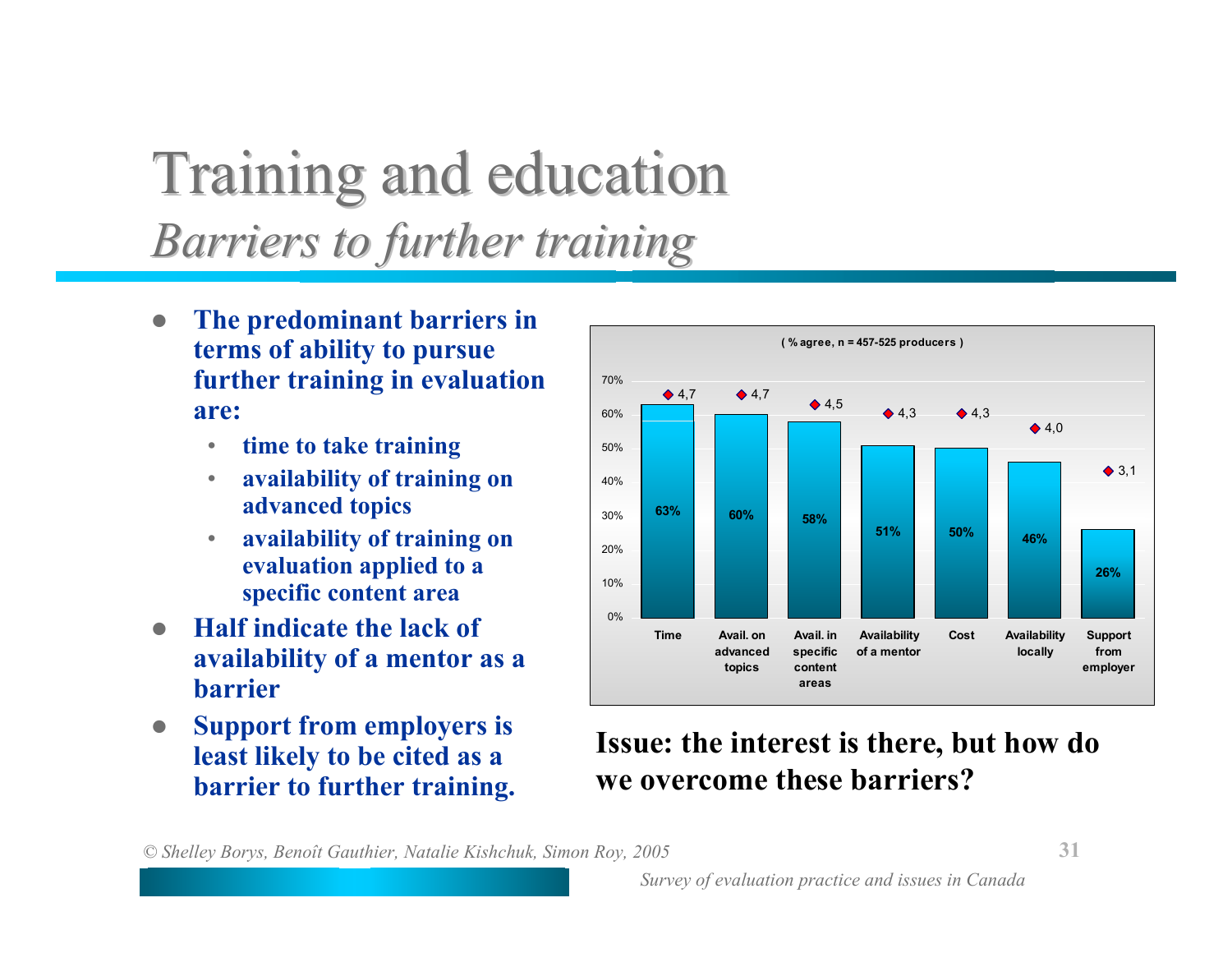### Training and education Training and education *Sources of knowledge Sources of knowledge*

- $\bullet$  **The most important source of knowledge about evaluation to this day has been on-the-job experience.**
- $\bullet$  **Just under half indicate professional development workshops and self-directed learning as most important.**
- $\bullet$  **At this point in respondents' careers, the sources of knowledge they would most prefer to tap into are professional development workshops and conferences.**



**Issue: on-the-job experience seems critical, likely related to lack of planning for this career, and desire is strong for more structured learning – but are these sources available?**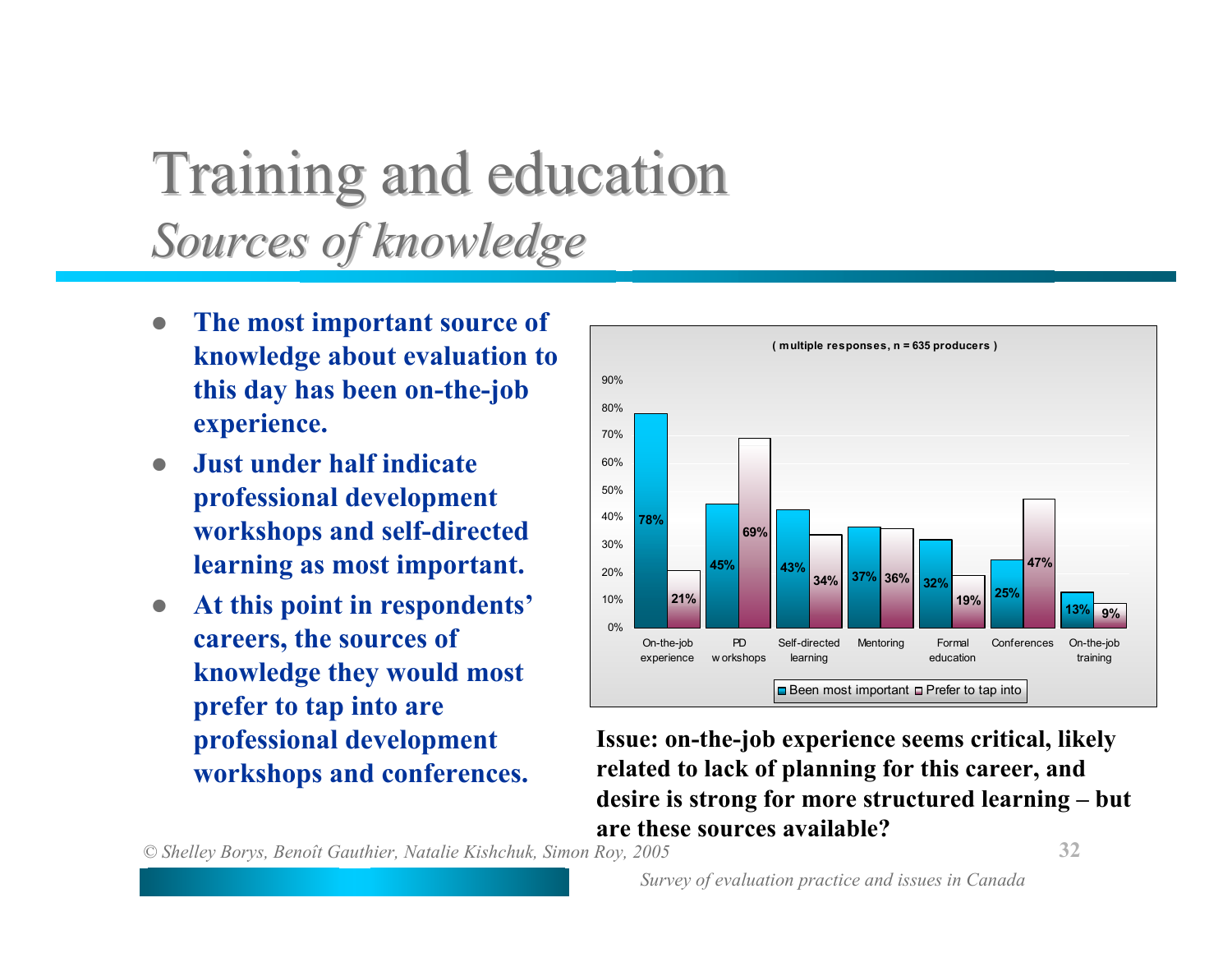### Certification of evaluators *Supply issues (in last 5 years) Supply issues (in last 5 years)*

- $\bullet$  **High proportions of respondents had difficulty finding personnel and consultants qualified in evaluation.**
- $\bullet$  **Around half of respondents indicated having hired an individual or engaged a consultant who was not as qualified as represented.**
- $\bullet$  **Almost three-quarters wished there was a way to identify an individual as qualified.**
- $\bullet$  **Around two-thirds wished there was a way to identify themselves as qualified, especially those with 10 or fewer years in the workforce.**



**Issue: do these situations require action or are they normal?**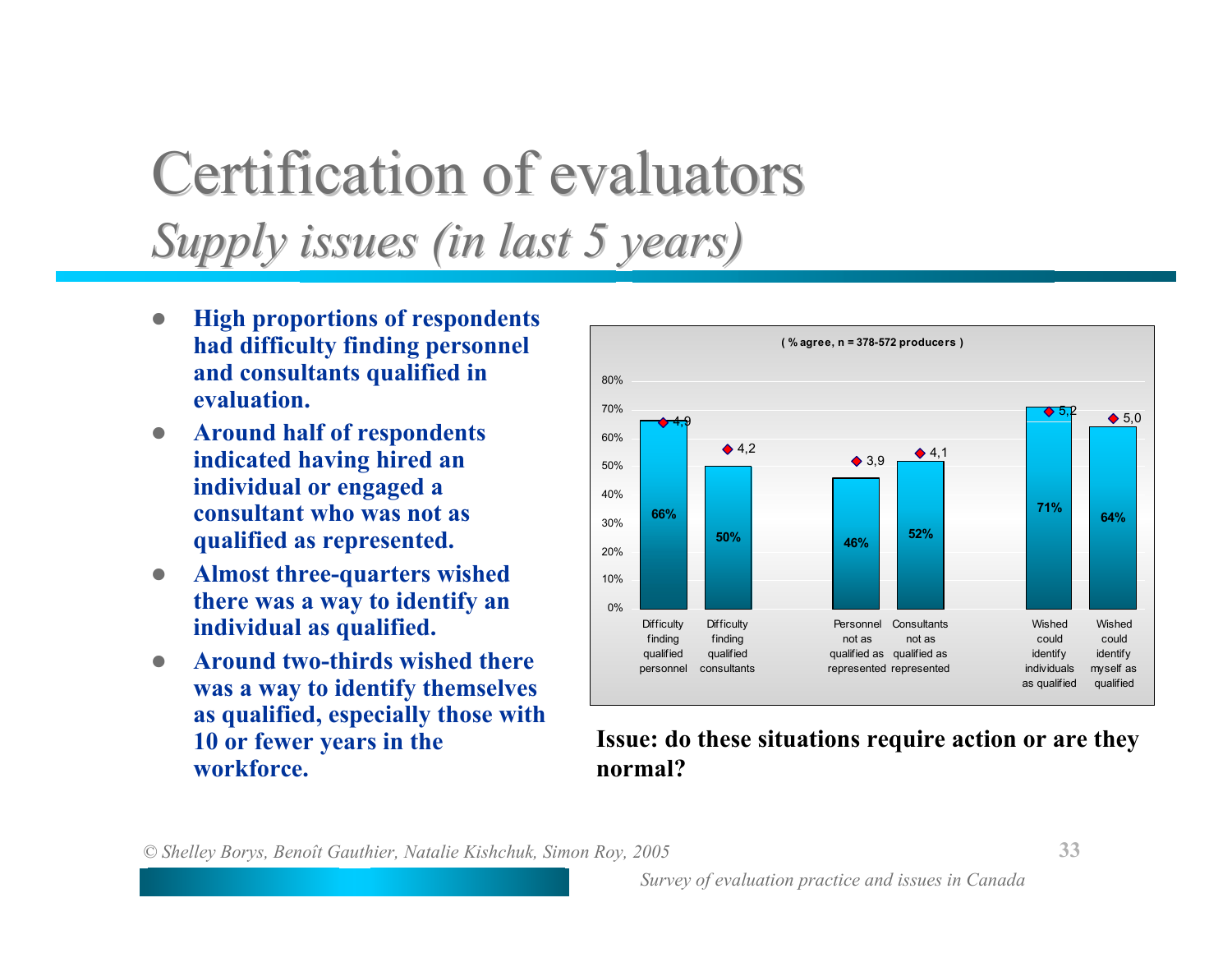### Certification of evaluators *Likely effects Likely effects*

- $\bullet$  **Respondents expect favourable outcomes from certification, especially:**
	- $\bullet$  **improvement of the quality of evaluations**
	- • **protection of the general public.**
- $\bullet$  **The majority of respondents also do not seem to feel that certification will have negative impacts.**

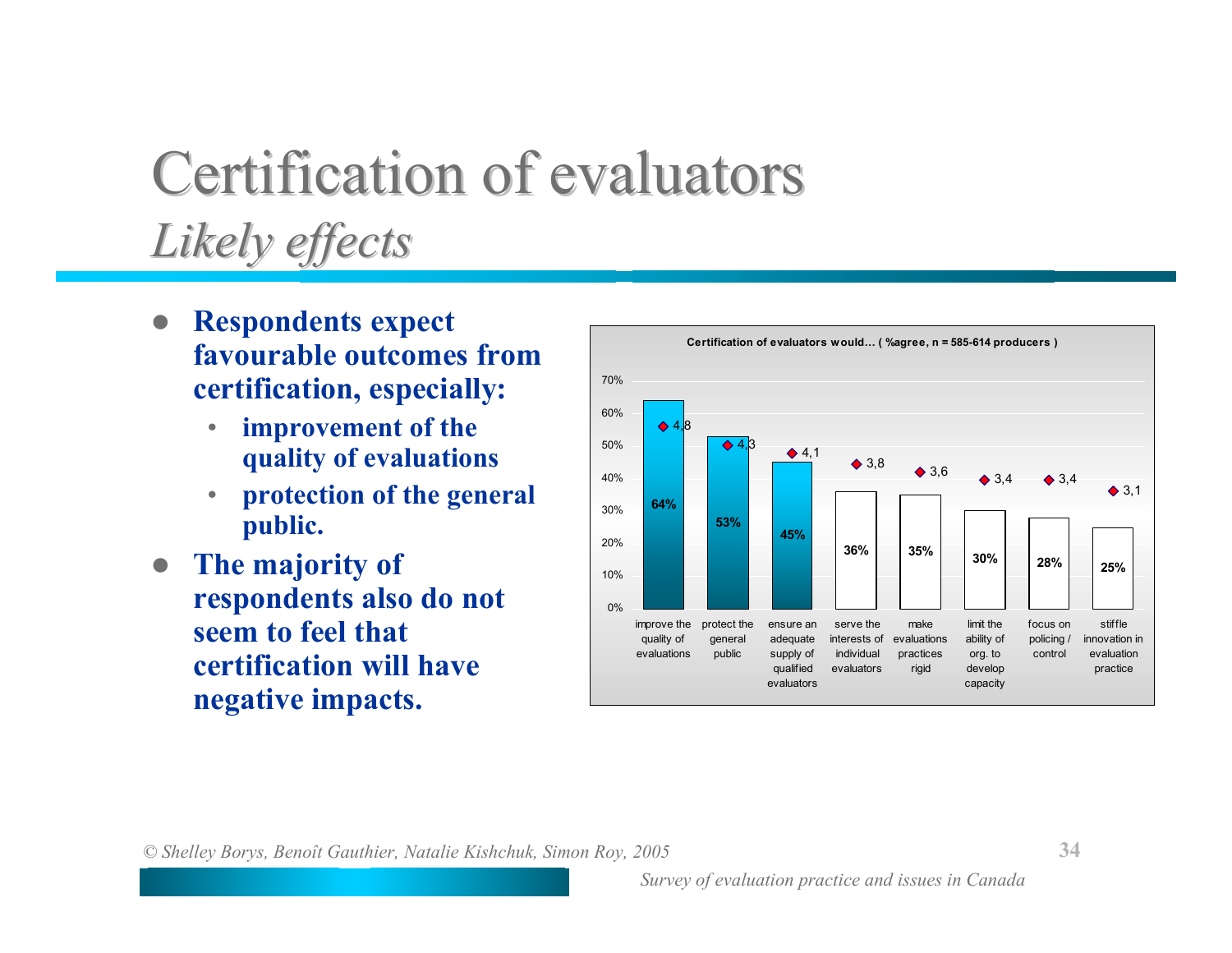### Certification of evaluators *Expectations Expectations*

- $\bullet$  **There clearly is an expectation that the marketplace would utilize certification as an indicator of qualification.**
- $\bullet$  **The majority of respondents indicate they would pursue certification if it was available.**
	- • **Especially those: most involved in evaluation, with fewest years in the workforce/ younger, who plan to stay in the field, and who feel they belong to a**



### **community of evaluators. Issue: why do fewer feel they would pursue certification than feel clients and employers would prefer it?**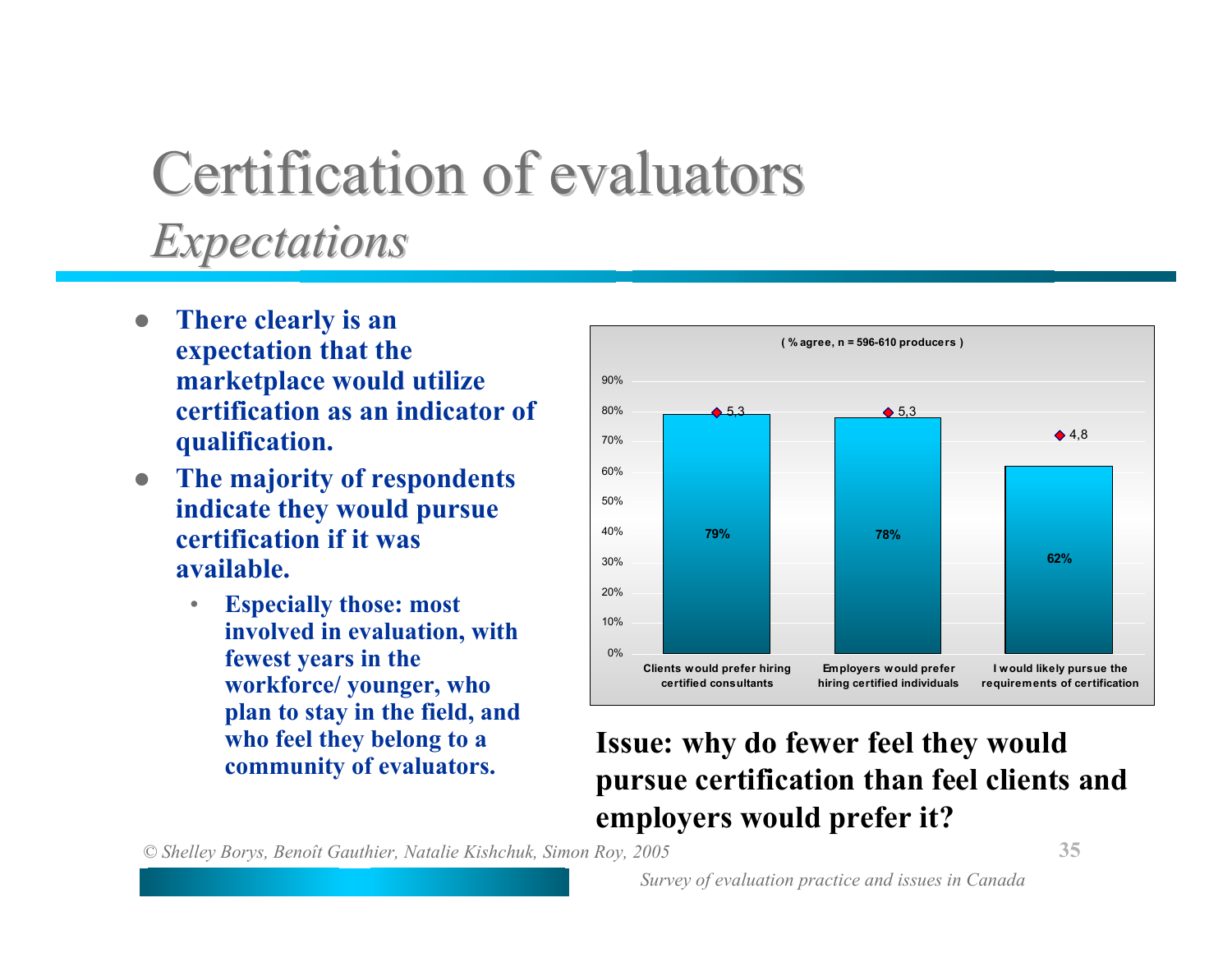### Segmentation (differences) *Federal evaluators Federal evaluators*

- $\bullet$  **Conditions:**
	- $\bullet$  **more likely to be full-time evaluators and to self-define as a manager**
	- $\bullet$  **held the current position the shortest**
	- $\bullet$ **54% female**
	- $\bullet$ **highest salaries**
- $\bullet$  **Practice:**
	- • **fewer program improvement motivations, more accountability**
	- $\bullet$  **least likely to focus on organizational capacity**
	- •**least useful to decision makers**
	- • **most likely to self-identify as an evaluator but least drawn to CES**
- $\bullet$  **Work environment:**
	- • **employer least supportive of work arrangement**
	- $\bullet$ **least respectful organization**
	- •**least tooled environment**
	- • **least satisfied with the level in the organization and with career opportunities**
	- • **most satisfied with benefits, attracted by the pay / working hours**
	- $\bullet$  **least satisfied with independence at work**
	- •**most likely to leave evaluation**
- $\bullet$  **Training:**
	- $\bullet$  **less likely to have formal training in evaluation**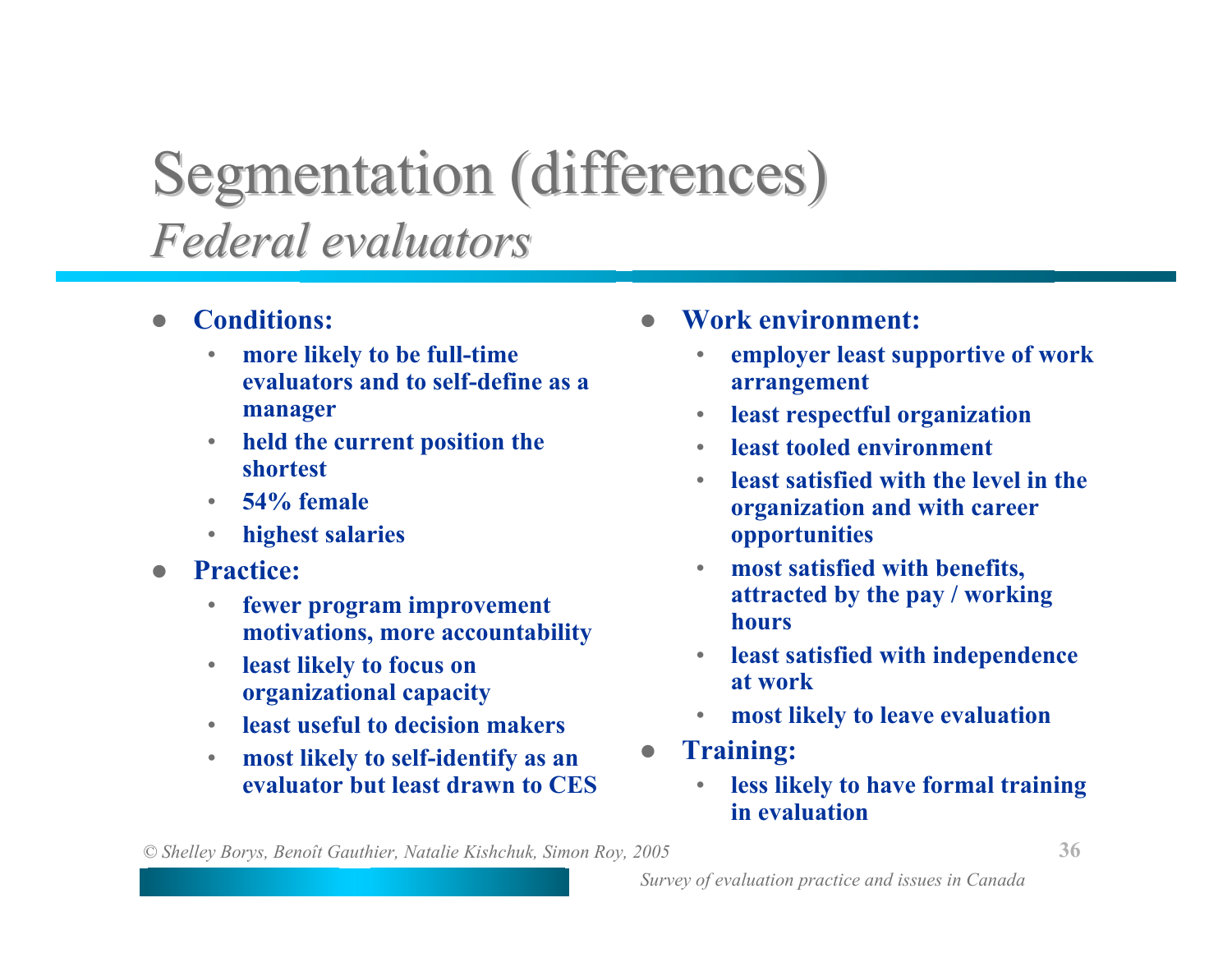# Segmentation (differences) *Private sector evaluators Private sector evaluators*

- $\bullet$  **Conditions:**
	- • **more likely to devote more than half but not all of their time to evaluation**
	- $\bullet$  **more likely to self-define as a researcher**
	- $\bullet$ **work the most hours**
	- $\bullet$  **held the current position the longest**
	- $\bullet$ **53% female**
	- $\bullet$ **second highest salaries**
- $\bullet$  **Practice:**
	- $\bullet$ **most arms length relationships**
	- $\bullet$  **more likely to take multiple views into account**
	- •**most useful to decision makers**
- $\bullet$  **Work environment:**
	- • **most difficulty with balance of work/personal life**
	- $\bullet$  **high level of intellectual challenge, least routine work**
	- •**best tooled environment**
	- • **most satisfied with independence at work**
	- $\bullet$  **most likely to stay in evaluation**
	- • **attracted by the clarity of the work objectives**

*© Shelley Borys, Benoît Gauthier, Natalie Kishchuk, Simon Roy, 2005* **37**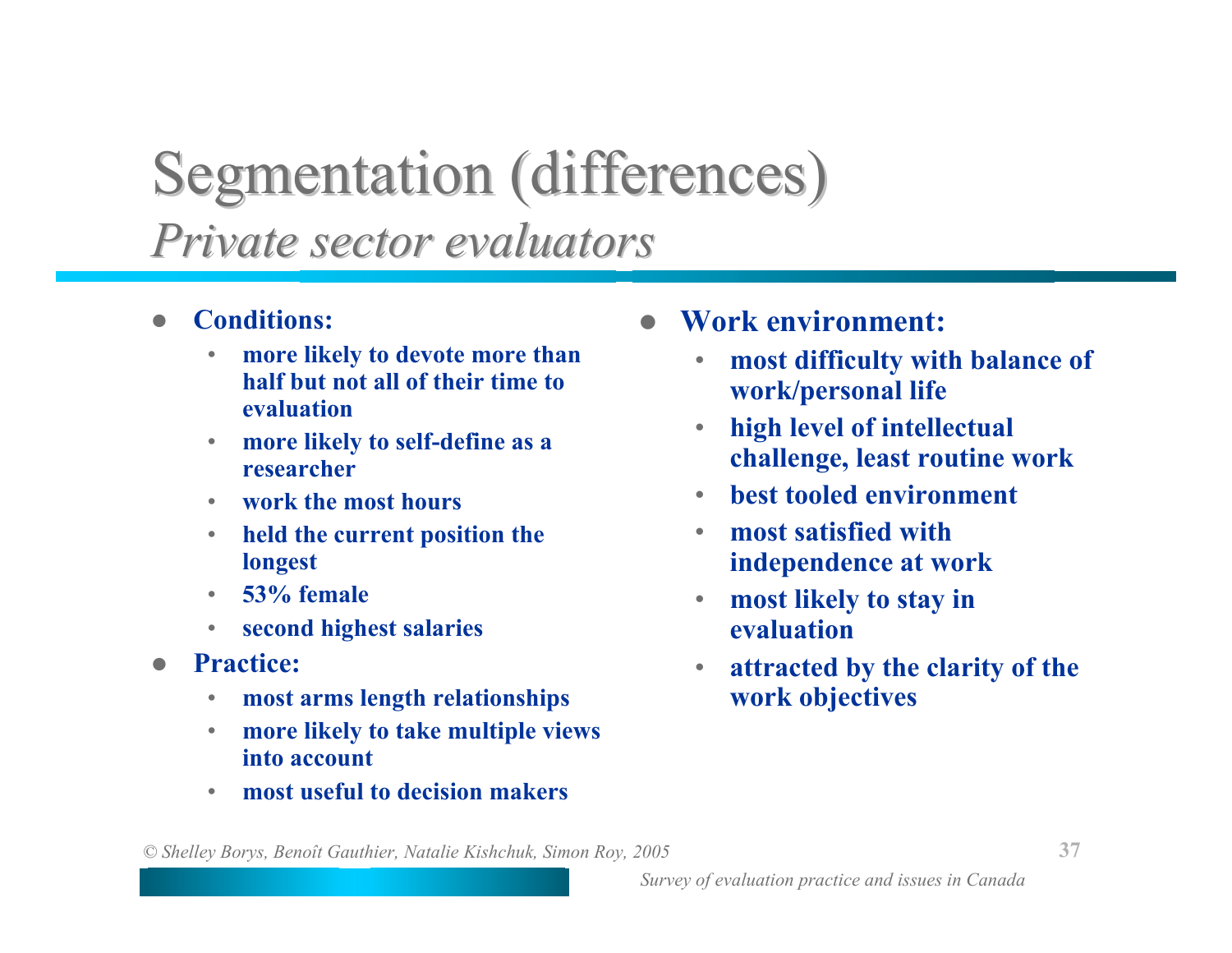# Segmentation (differences)  $Not-for-profit\ evaluations$

- $\bullet$  **Conditions:**
	- • **more likely to devote less than half of their time to evaluation**
	- $\bullet$  **more likely to self-define as a manager**
	- $\bullet$ **work the least hours**
	- $\bullet$ **73% female**
	- **lowest salaries**
- $\bullet$  **Practice:**
	- •**least arms length**
	- $\bullet$  **more participatory, more organizational capacity**
	- •**most useful to decision makers**
	- $\bullet$  **least likely to self-identify as an evaluator**

*© Shelley Borys, Benoît Gauthier, Natalie Kishchuk, Simon Roy, 2005* **38**

- $\bullet$  **Work environment:**
	- • **high level of intellectual challenge**
	- •**less stressful environment**
	- • **most satisfied with career opportunities**
	- • **least satisfied with the level of pay**

*Survey of evaluation practice and issues in Canada*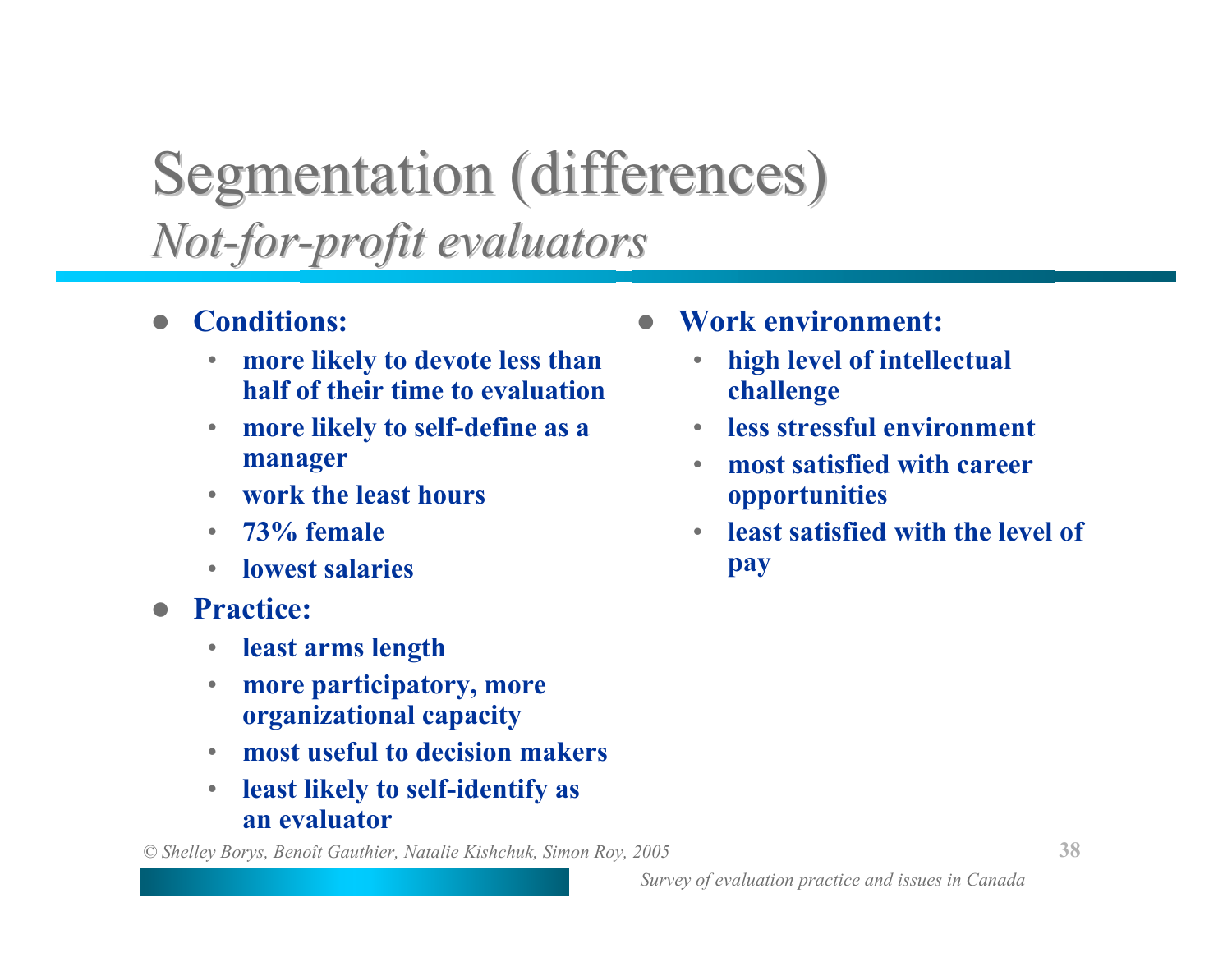# Segmentation (differences) *Female evaluators Female evaluators*

- $\bullet$  **Conditions:**
	- **work 2 hours less per week on average**
	- $\bullet$  **held the current position 2 years less**
	- $\bullet$  **4 years younger on average, 3 years less in the workforce**
	- **earn 17% less**
- $\bullet$  **Practice:**
	- $\bullet$ **less arms length**
	- • **more critical of available resources**
	- $\bullet$  **less sense of belonging to a community but more inclined to see it as a profession**
	- •**more interested in certification**
- $\bullet$  **Work environment:**
	- $\bullet$ **feel more work burden**
	- • **more satisfied with career opportunities**
- $\bullet$  **Training:**
	- •**less likely to hold a PhD**
	- $\bullet$  **more likely to have graduate training in evaluation**
	- • **more likely to feel additional training is required**
	- $\bullet$  **more interested in training on advanced and content-relevant topics and via mentoring**

*© Shelley Borys, Benoît Gauthier, Natalie Kishchuk, Simon Roy, 2005* **39**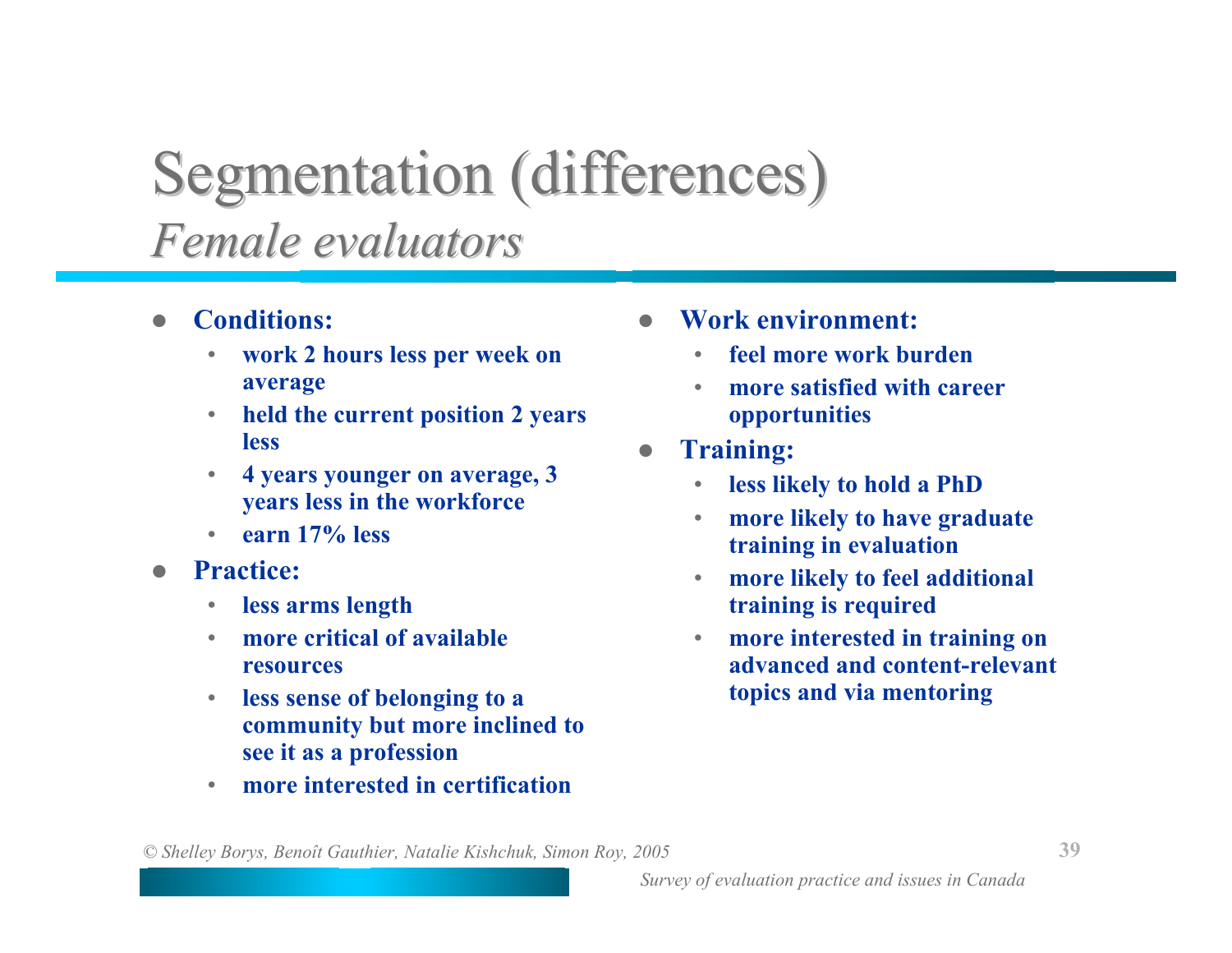# Segmentation (differences) *Young evaluators (< 30 years old) Young evaluators (< 30 years old)*

- $\bullet$  **Conditions:**
	- • **more likely to be full-time evaluators, to self-define as a researcher**
	- $\bullet$  **more likely to be a term employee**
	- •**69% female**
- $\bullet$  **Practice:**
	- $\bullet$  **more likely to take multiple views into account**
	- $\bullet$  **less sense of belonging to a community, less drawn to the CES**
	- • **more interested in certification**
- $\bullet$  **Work environment:**
	- • **less clear on their role in the organization**
	- •**most routine work**
	- $\bullet$  **more likely to feel ill-tooled by the organization**
	- • **least satisfied with the projects involved in**
	- • **attracted more by the pay, less by the intellectual challenge**
- $\bullet$  **Training:**
	- • **more likely to feel additional training is required**

*© Shelley Borys, Benoît Gauthier, Natalie Kishchuk, Simon Roy, 2005* **40**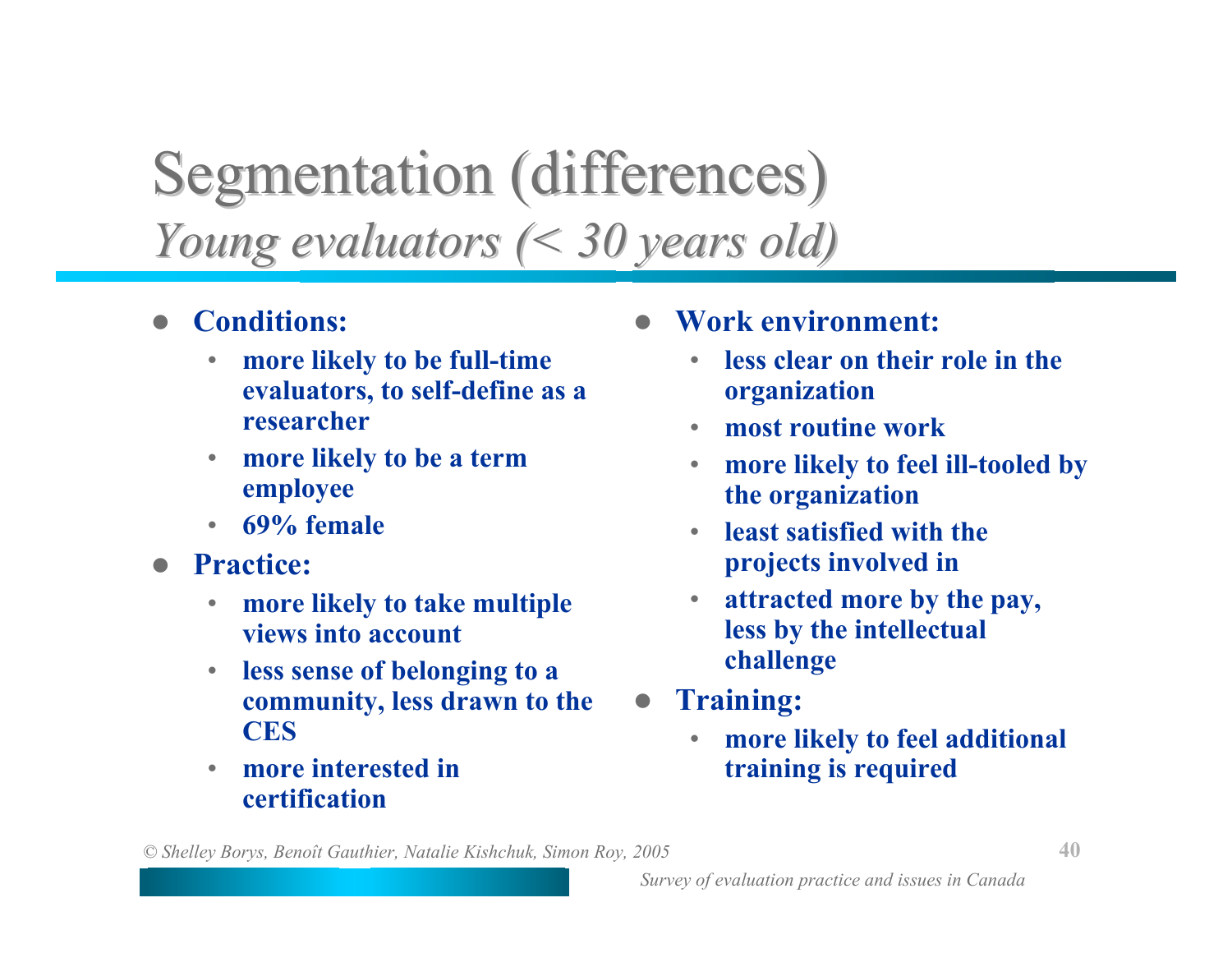## **Conclusion** *Main questions raised Main questions raised*

- **1. PURPOSE: Are we just "feeding the beast", or do we have a larger purpose over and above central agency requirements?**
- **2. PROFESSIONALISATION: Is evaluation a profession? Is there a professional community of evaluators? A professional identity?**
- **3. RENEWAL: How will the field renew itself, if there is little professional community, a problem with retention, no younger generation, and significant barriers to professional development?**
- **4. CERTIFICATION: What are the implications of the state of the profession for the certification issue? While certification is widely supported – who would certify, who would exclude themselves, and what would this mean for the anticipated benefits in terms of improved quality, public protection and ensuring supply?**
- **5. WORKING CONDITIONS: Are the working condition problems unique to evaluators? Can something be done about them?**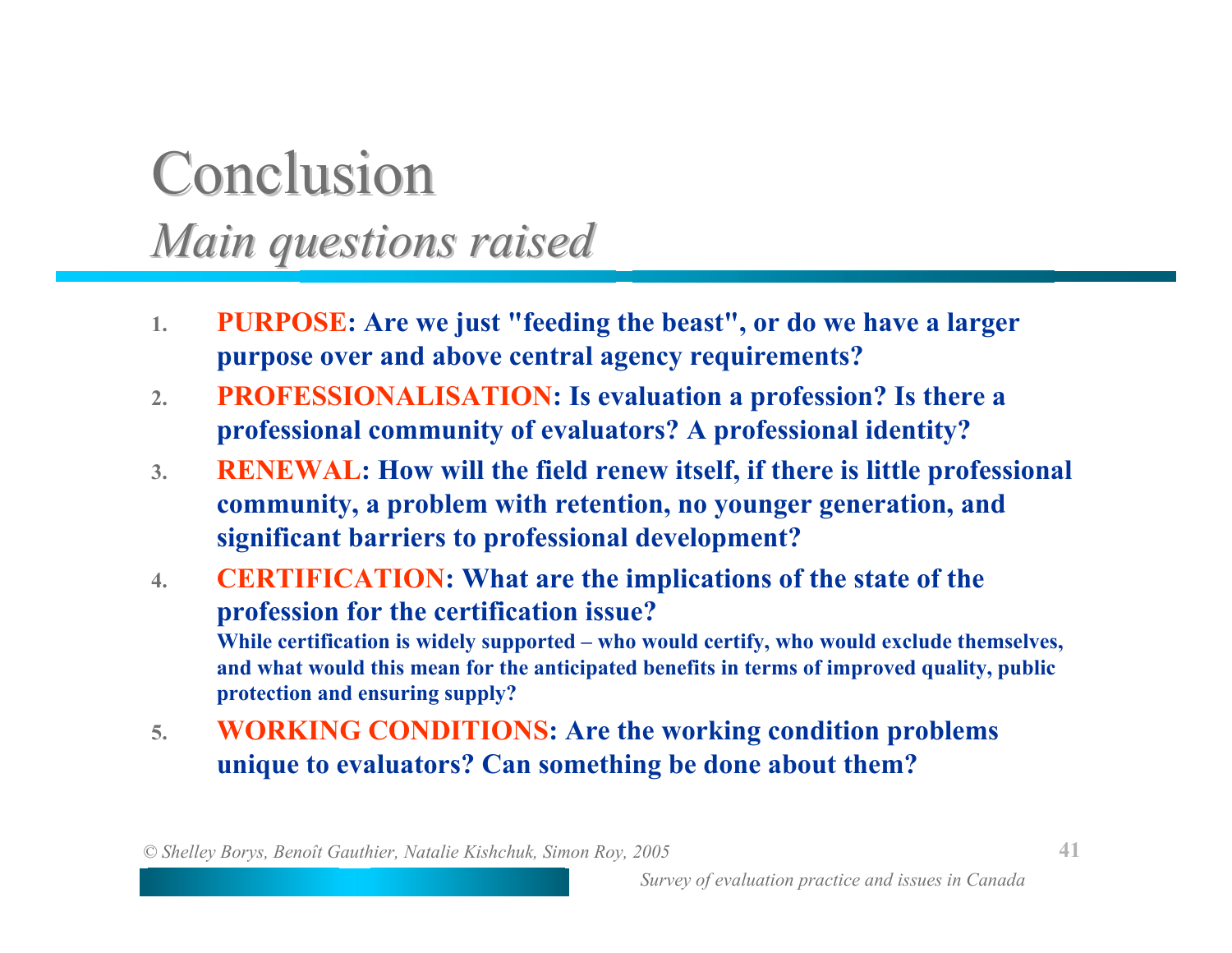## Survey of Evaluation Practice and Issues in Canada

#### **Methodology**

This study is based on a Web survey of individuals involved in program evaluation. The following aspects of the methodology are discussed: questionnaire design, sampling strategy, data collection operations, data weighting, data processing, data analysis and limitations of the study.

#### **Questionnaire design**

The questionnaire was developed by the study team based on a list of issues which were felt to be core to the development of the evaluation profession. The questionnaire, which is available under separate cover, comprised the following sections:

- current professional situation whether working, type of working environment, type of employment, etc.;
- evaluation practice type of evaluation work, approaches to evaluation, subject areas, clients for evaluation work, etc.;
- working conditions subjective reactions to working conditions, satisfaction with employment, perspectives on a five-year horizon;
- attraction and retention factors factors which encourage or discourage working in evaluation, most and least enjoyable aspect of work;
- training formal training, continuing education, informal training, need for training, obstacles to training, etc.;
- self-identification as an evaluator sense of belonging to a profession, association membership, reasons for joining the CES, etc.;
- certification issues with supplies of competent evaluators, perceived effects of certification;
- background information age, sex, location, equity group membership, language, income, etc.

A pretest was conducted among some ten evaluators chosen at the proximity of the research directors. Minor issues were identified and fixed. The initial questionnaire was deemed longer than feasible and was cut back by some 30%.

#### **Sampling strategy**

The population of interest to this study was defined as all individuals involved in program evaluation in Canada at the time of the data collection. No list of this population exists from which to sample. Indeed, even the definition of program evaluation and the operational definition of involvement in program evaluation are open to debate.

We posited that the use of the following six sources of information would provide a wide enough net to assure a solid representation of the population of interest:

• the Canadian Evaluation Society (CES) sent us a list of its members in good standing who supplied an e-mail address and who agreed to sharing their personal information for such purpose, as of May 16, 2005;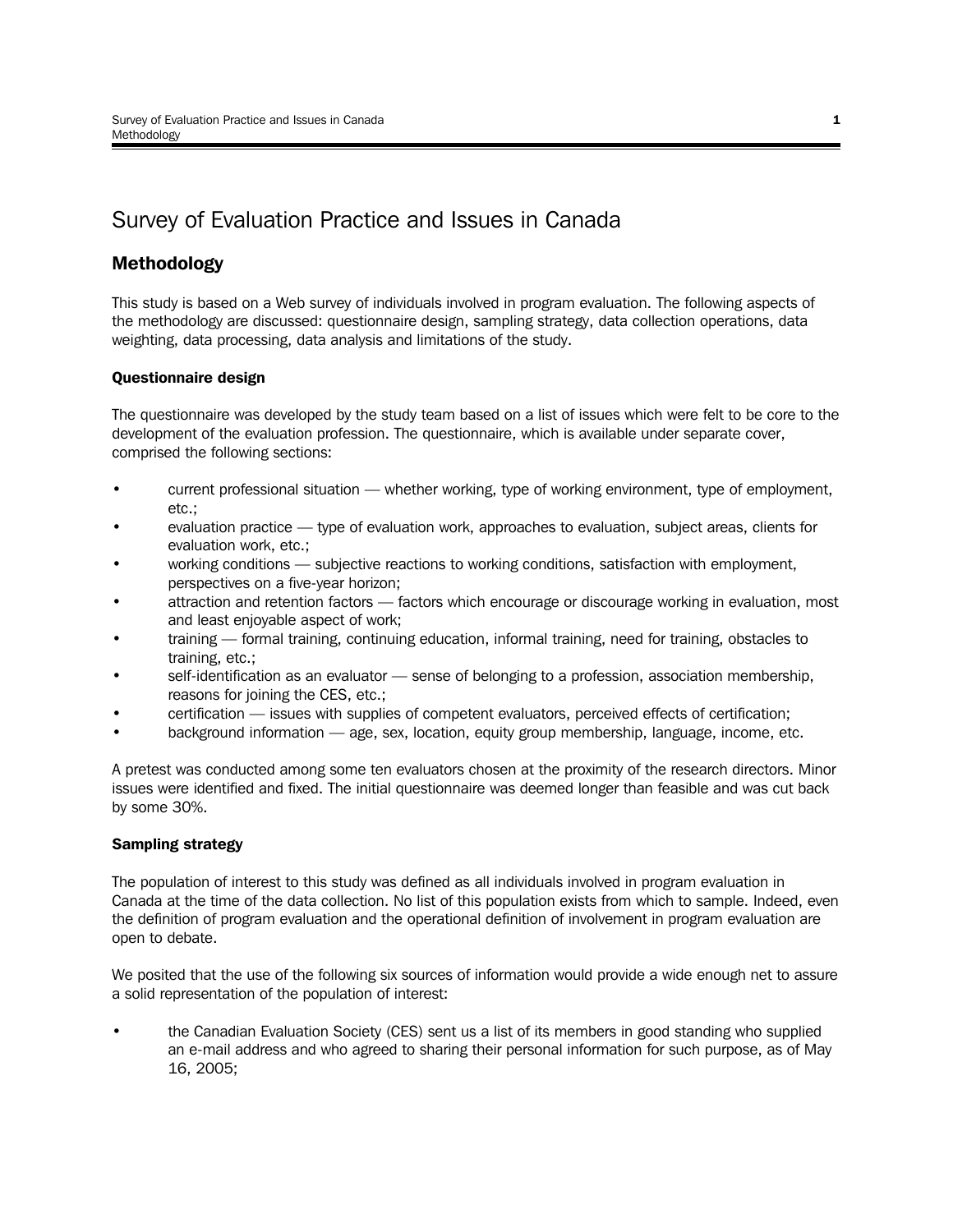- the CES also sent us a list of all past members for which it had an e-mail address and who agreed to sharing their personal information for such purpose, as of the same date;
- the Centre for Excellence in Evaluation (CEE) of the Treasury Board Secretariat of Canada supplied a list of federal evaluators, as of May 4, 2005;
- the Centre for Voluntary Sector Research and Development (CVSRD) sent an invitation to take part in the study to all of its members;
- The Société québécoise d'évaluation de programme (SQEP) informed its members who are not also a member of the CES of the study and invited them to participate; this group amounts to approximately 150 individuals;
- the study was announced on the CES Web site on May 30, 2005 and every one contacted directly was invited to spread the word about the conduct of the study.

No sample was drawn from these sources; all responses were accepted.

#### **Data collection operations**

The data collection was entirely conducted on the Web. An initial invitation was sent on May 27, 2005, to all individuals for whom the study team had an e-mail address. Reminders were sent to those who had not yet completed the questionnaire on June 6, June 16 and July 5, 2005. Those invited were supplied with an access code to facilitate stop-and-resume operations of the on-line questionnaire. Others could simply enter the questionnaire without a code.

In total, between May 27 and July 27, 2005, 1,359 questionnaires were initiated and 1,005 were completed.

Membership in the CVSRD is approximately 3,000 (TO BE VERIFIED); 19 completed the questionnaire. There are approximately 150 members of SQEP who are not members of CES; 21 respondents indicated that they were informed of the study by SQEP. Thirty-eight respondents were informed by the CES Web site or a colleague. Therefore, 927 respondents completed the questionnaire after receiving a direct e-mail invitation by the study team; their e-mail address was among the 4,487 unique addresses supplied by the CES and the CEE.

Some of the e-mail addressing information was obsolete (particularly, the list of past CES members as this information is never kept up to date). Out of 4,487 invitation messages, 1,223 (or 27%) were not delivered.

It is not possible to calculate a response rate for this data collection exercise because we do not know what the numerator would be since many of the individuals invited directly or indirectly were not members of the population of interests — i.e., they were not involved in program evaluation.

#### **Data weighting**

Since no information was available on the distribution of the population of interest, no weighting scheme could be calculated. The data were left unweighted.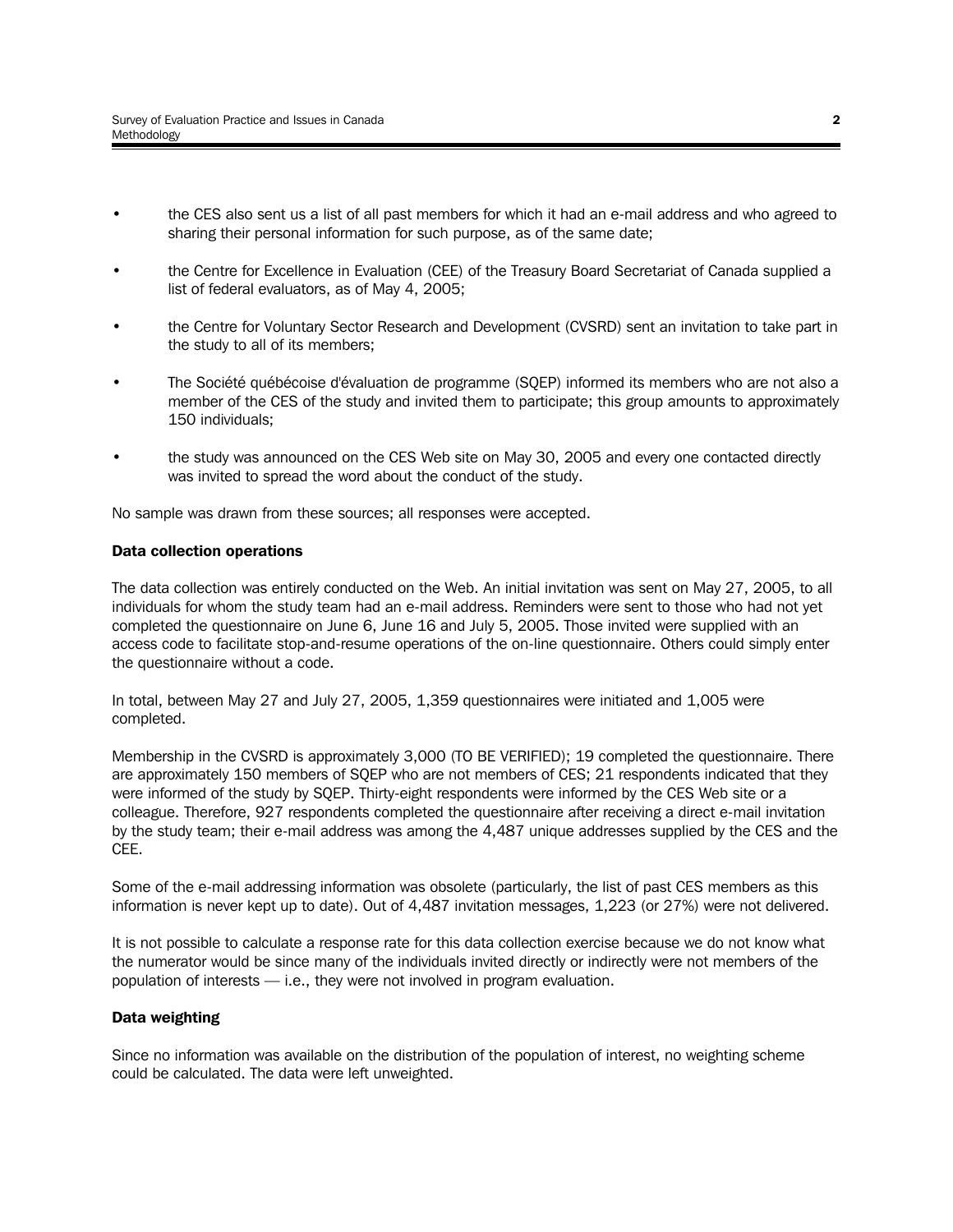#### **Data processing**

Survey data were managed using VoxCo's StatXP software and SPSS. Data were edited to ensure conformity to the established response categories and to limit the distributions of unbound variables within reasonable values. Filtering logic instructions were developed to ensure that the reported data conform to the skip logic of the questionnaire.

The answers regarding geographical location of respondents were revised manually since there was confusion among the "Quebec", "Ontario" and "National Capital Region" (NCR) categories. Responses from federal e-mail addresses were reclassified as belonging to the NCR except those from Quebec-based federal agencies and from individuals known to the study directors to be located outside of the NCR.

#### **Data analysis**

Most data analysis was done using basic stubs-and-banners crosstabs developed in StatXP. Percentage-based differences were tested on a percentage-versus-complement basis using two-tailed binomial distributions. Differences between means were tested using two-tailed t-tests.

Based on the full sample of 1,005 responses, assuming that it constitutes a random sample of an infinite population, the maximum sampling error is estimated at  $\pm 3.1$  percentage points in the worst, complete-sample case (for a proportion of 50%, at a confidence level of 95%, without design effect). Sampling errors are wider for sub-samples. Note, however, that the study team has used statistical inference as a guide to accept or reject the existence of differences among subgroups while taking the position that the sample represents a very large portion of the population of interest and can almost be used as a census.

#### **Limitations of this research**

While this study is the largest one dealing with the evaluation profession that the study team knows about, there is still uncertainty as to the level of coverage of the target population offered by the sample of respondents. Without knowledge of the size or composition of the pool of Canadian program evaluators, it is impossible to make definite statements as to the representativeness of the sample used in this study. Meanwhile, based on personal knowledge of the profession, study team members are confident that the results of the study offer an accurate picture of the situation in 2005.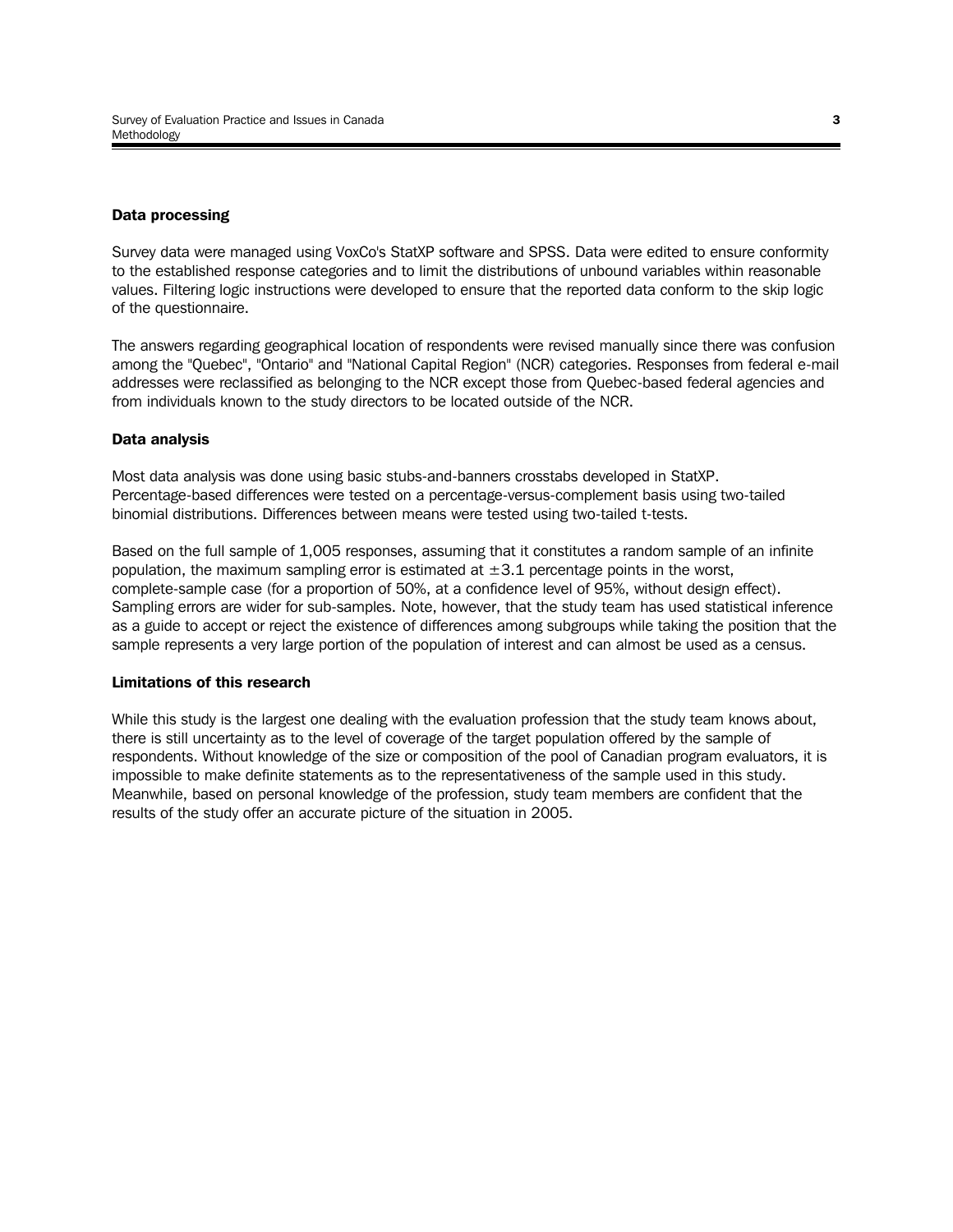## **2005 Survey of Evaluation Practice and Issues in Canada**

**Conducted by Shelley Borys, Benoît Gauthier, Natalie Kishchuk, and Simon Roy Introduction**

> **DEMONSTRATION MODE. Responses will not be recorded.**



### **INTRO**

Thank you for accessing the **2005 Survey of Evaluation Practice and Issues in Canada**. The questions are relevant for **past evaluators** as well as for individuals who are **currently involved in evaluation** as producers, consumers, researchers or students of evaluation.

The survey takes between 5 and 20 minutes to complete depending on your personal circumstances. You may interrupt the survey at any time by closing your browser window and resume at the same Web address using your access code which is **P7D2T6**

Your answers will be treated confidentially. Only aggregate results will be published.

Please complete your survey **before June 30, 2005** to be entered in the **draw** for the value of the **registration to the 2005 joint CES/AEA Conference** held in Toronto on October 24 to 30. **Double your chances** of winning by completing your survey **before June 5, 2005**.

To thank you for completing the survey, we will gladly send you the **research report via e-mail** as soon as it is publicly available. You may address questions and comments to the project managers.

Thanks again,

**Shelley Borys, Benoît Gauthier, Natalie Kishchuk, and Simon Roy**

## **WE001**

#### **CURRENT SITUATION**

**Your questionnaire will be customized to your current professional situation. Hence, we will start with questions which may not appear directly related to the study topic but which will make this questionnaire as short as possible for you.**

**Are you currently...** [SELECT ALL THAT APPLY]

- **Full-time for an employer**
- **gfedc** working full-time, self-employed
- **Full working part-time for an employer**
- **gfedc** working part-time, self-employed
- **gfedc** studying full-time
- **gfedc** studying part-time
- on long-term leave (e.g., maternity leave)
- **gfedc** unemployed
- **gfedc** retired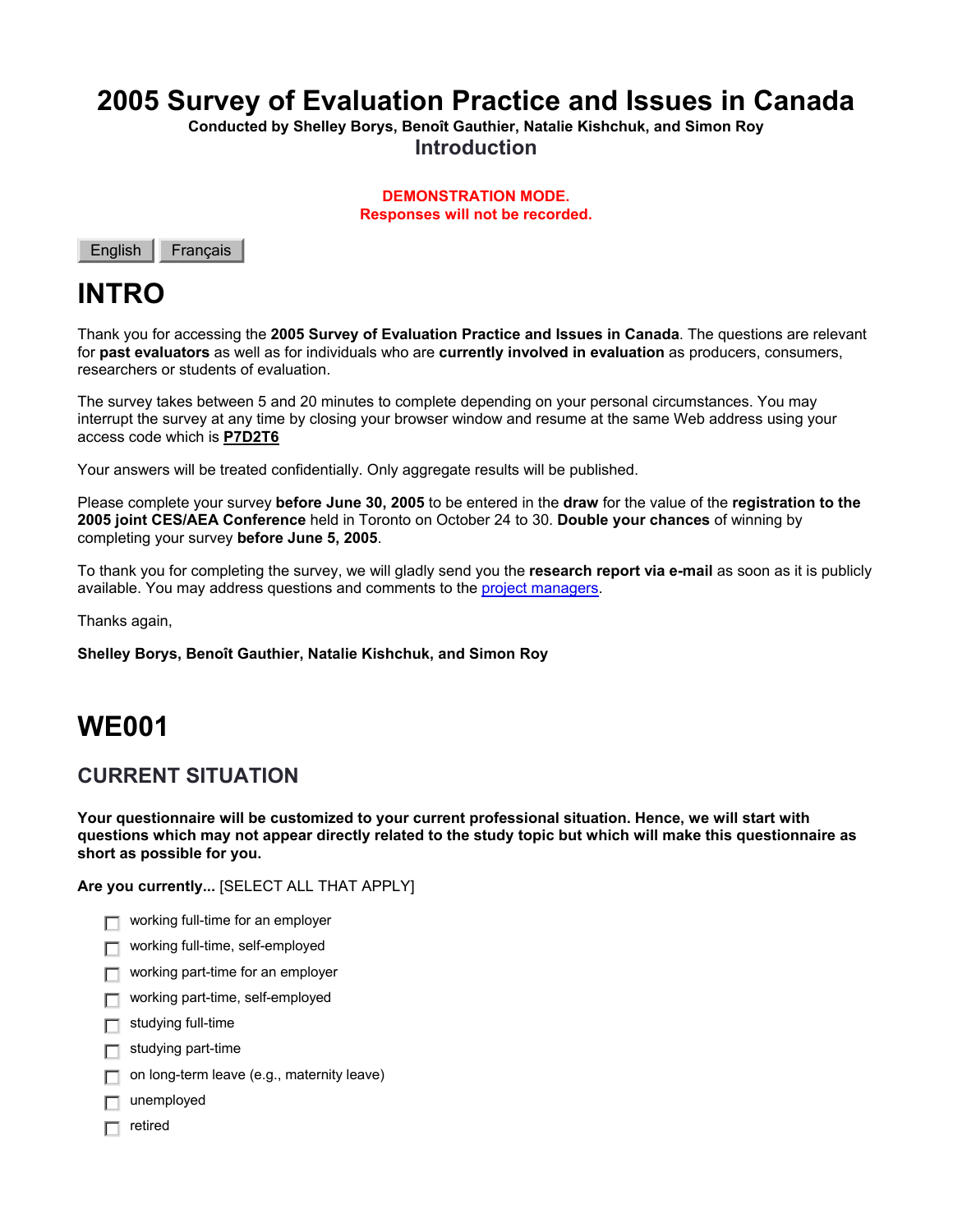#### **WE001.EQ.1-4 WE006**

**How much of your working time do you spend on evaluation?**

- **nmlkj** None
- **nmlkj** less than 50%
- **nmlkj** 50%
- **nmlkj** more than 50%
- **nmlkj** 100%
- *c* Don't know / no answer

#### **WE001.NE.1-4.OR.WE006.EQ.1**

**WE006C Have you ever worked at a job which included responsibilities related to program evaluation?** 

- **nmlkj** Yes
- **nmlkj** No
- **>> WE006B**
- **n** Don't know / no answer **>> WE006B**

#### **WE006.EQ.1-9 WE007**

#### **In what sector is the organization for which you work?**

- 
- **n** private sector **nml** not-for-profit sector
- **n** municipal public sector **notic college/university sector**
- **n** regional public sector **nm** other
	-
- **n** provincial public sector **no** Don't know / no answer
- **n** federal public sector

#### **WE006.EQ.2-5**

**WE009 Approximately how many individuals work in the organization which employs you?** [EXPRESS AS FULL-TIME EQUIVALENTS]

 $\circ$ 

*c* Don't know / no answer

#### **WE006.EQ.2-5**

WE010 In this organization, to the best of your knowledge, how many individuals, if any, perform **program evaluation functions?** [EXPRESS AS FULL-TIME EQUIVALENTS; ACCOUNT FOR INTERNAL EVALUATION OF OWN PROGRAMS AS WELL AS EVALUATION PERFORMED BY STAFF OF THIS ORGANIZATION ON OTHER ORGANIZATIONS]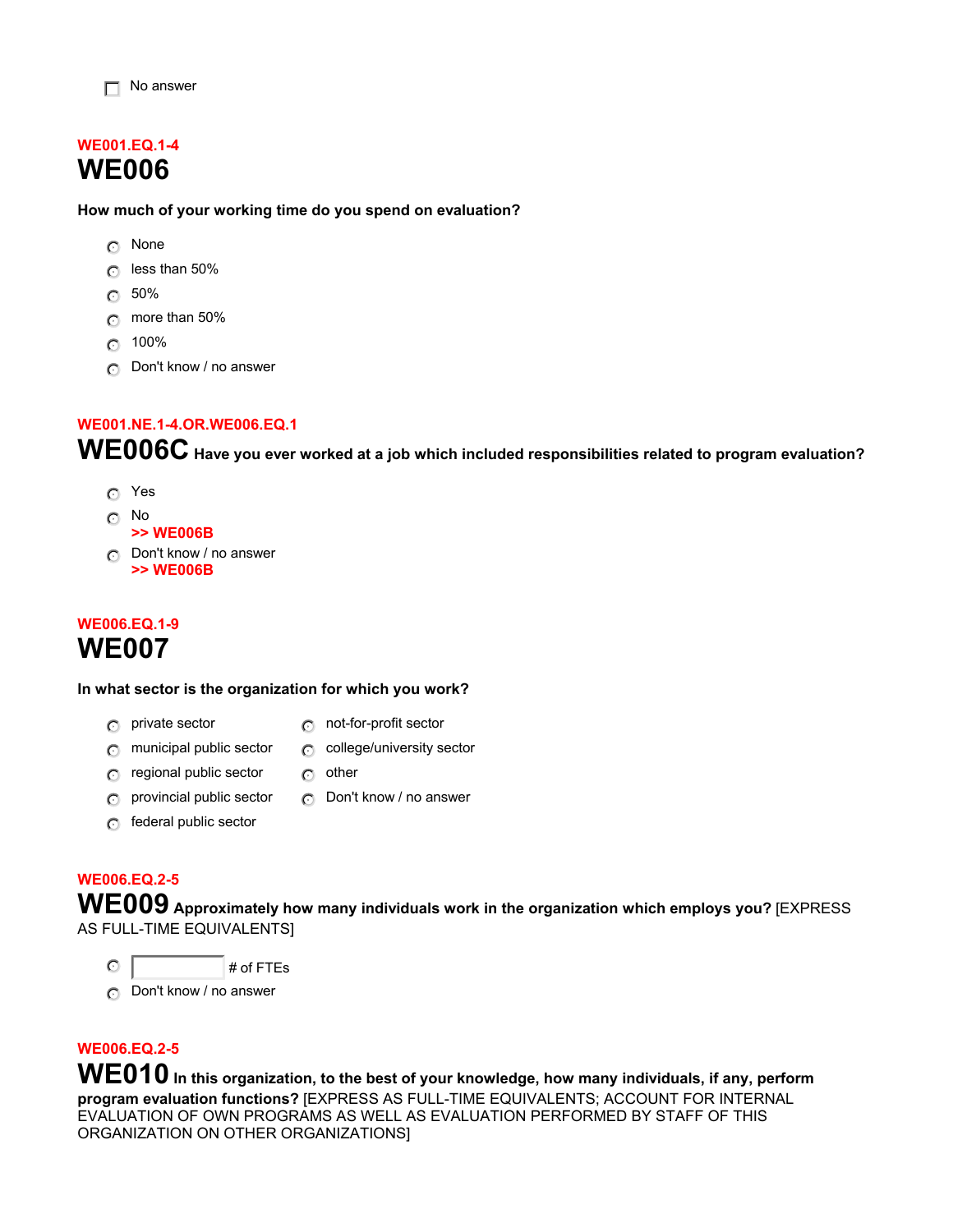**nmlkj** # of FTEs

**n** Don't know / no answer

### **AWE010.GT.0 WE011 Are these individuals...**

- **c** concentrated in a single work unit
- **n** dispersed within the organization
- **ing** Don't know / no answer

#### **WE006.EQ.2-5 WE012**

**How much of your work unit time is spent on evaluation?**

- **nmlkj** None
- **nmlkj** less than 50%
- **nmlkj** 50%
- **nmlkj** more than 50%
- **nmlkj** 100%
- **nDon't know / no answer**

#### **WE006.EQ.1-9**

**WE013 Now, let's focus on your own job. With regard to evaluation, would you say that you are primarily...** 

- **n** a user of evaluation results
- **nmlkj** a producer of evaluation results for your own organization
- **nmlkj** a producer of evaluation results for organizations other than your own
- **n** a researcher on evaluation
- **n** none of the above
- **n** $\Omega$  Don't know / no answer

#### **WE006.EQ.2-5.AND.WE013.EQ.2,3 WE014 Are you...**

- **n** $\Omega$  a permanent employee
- **n** a term employee
- **nmlkj** a contract employee
- *c* Don't know / no answer

#### **WE006.EQ.2-5.AND.WE013.EQ.2,3**

**WE015 Which of the following choices best describes your position?**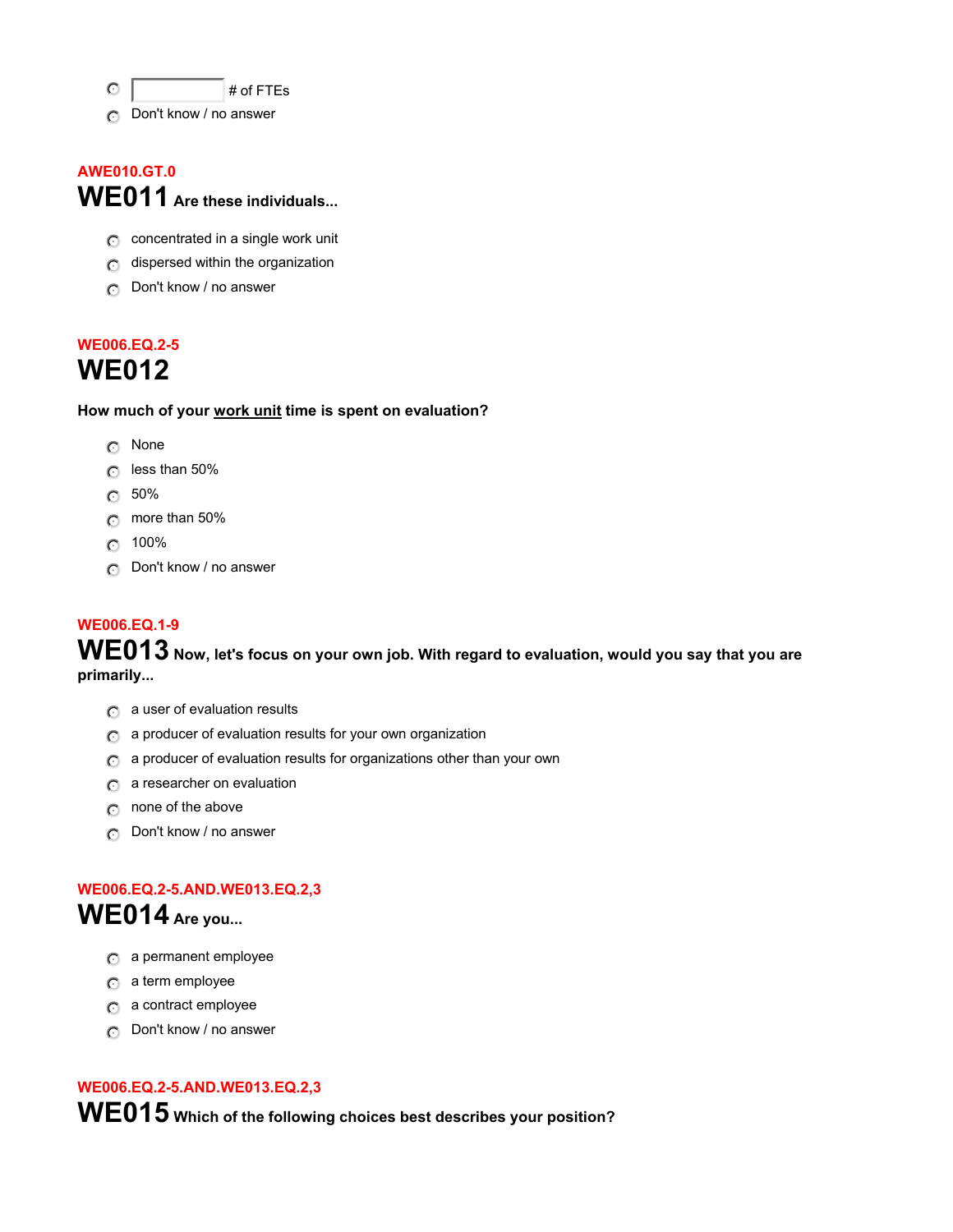- **nmlkj** Professor
- **nmlkj** Manager
- *c* Senior officer / consultant
- **n** Intermediate officer / consultant
- **n** Junior officer / consultant
- **n** Clerk / administrative officer
- **nmlkj** Other
- *c* Don't know / no answer

## **WE001.EQ.1-4 WE019 How would you describe your major responsibility in your present position?**

- **nmanagement / administration / coordination**
- **nm** research / data collection / data analysis
- **nmlkj** teaching
- **nmlkj** other
- **nDon't know / no answer**

#### **WE006.EQ.2-5.AND.WE013.EQ.2,3**

**WE020 In total, on average, about how many hours a week do you work in this position?** 

- $\circ$   $\overline{\hspace{1cm}}$  hours
- **n** $\Omega$  Don't know / no answer

#### **WE001.EQ.1-4**

WE021 How many years have you been in **this position, or a substantially similar** one, in **this organization?** 

- **n** less than 1 year
- $\odot$  | vears
- **ing** Don't know / no answer

#### **WE006.EQ.2-5.AND.WE013.EQ.2,3 TP002**

### **EVALUATION PRACTICE**

#### **Who usually has the authority to accept the results of the evaluations you work on?**

- **n** Program manager
- **nmlkj** Evaluation manager
- **c** Committee of internal stakeholders
- **n** Stakeholder committee with members from outside the organization where the program is located
- **nmlkj** Other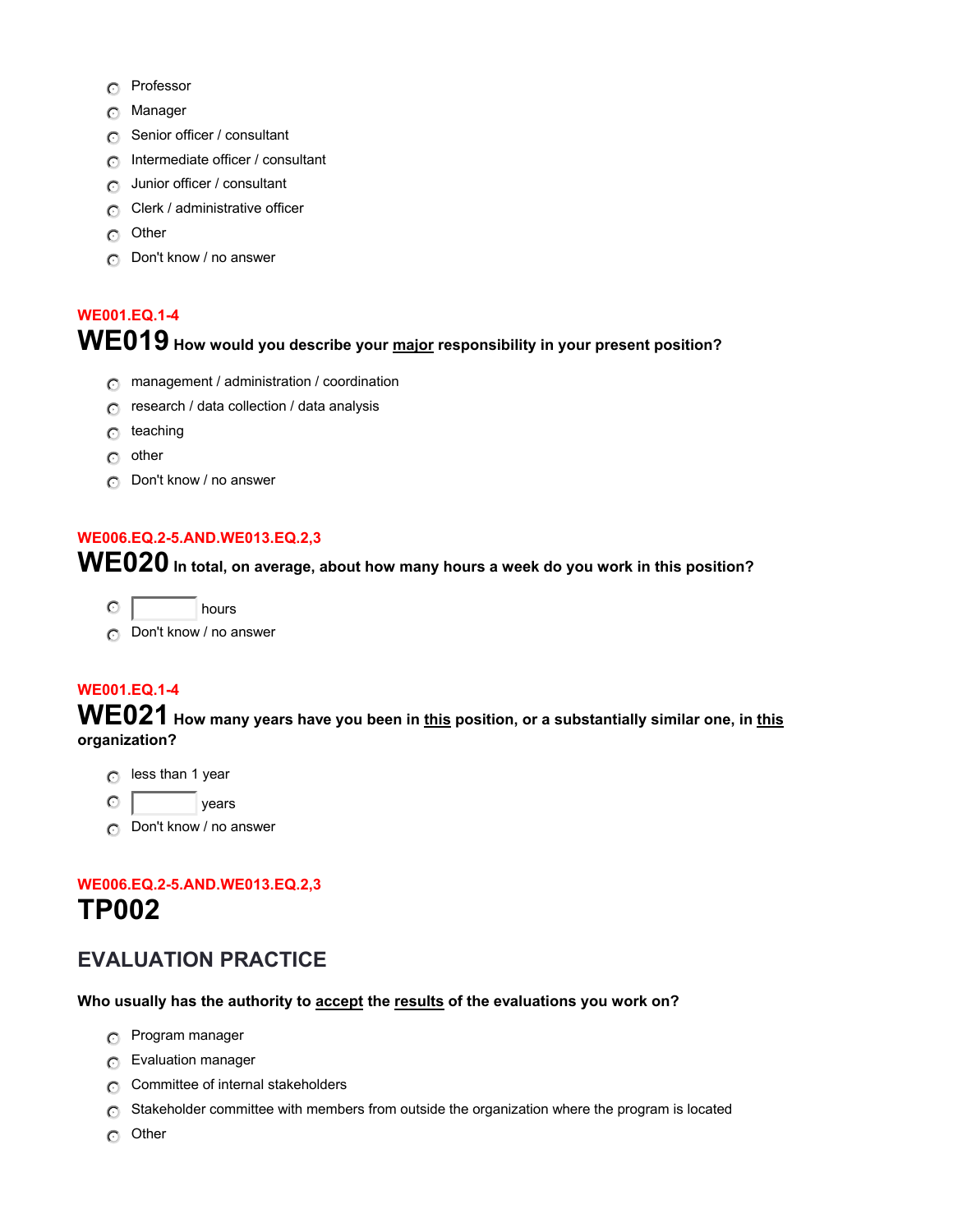**How much do you agree or disagree that your evaluation work is...**

|                                                                                                                                                              | <b>Strongly</b><br>disagree | 1       | $\overline{2}$ | 3       | 4       | 5       | 6       | 7       | <b>Strongly</b><br>agree | <b>Not</b><br>applicable | Don't<br>know /<br>no<br>answer |
|--------------------------------------------------------------------------------------------------------------------------------------------------------------|-----------------------------|---------|----------------|---------|---------|---------|---------|---------|--------------------------|--------------------------|---------------------------------|
| WE006.EQ.2-5.AND.WE013.EQ.2,3<br>TP004A driven by program<br>improvement motivations                                                                         | Strongly<br>disagree        | $\odot$ | $\odot$        | $\odot$ | $\odot$ | $\odot$ | $\circ$ | $\odot$ | Strongly<br>agree        | $\odot$                  | $\odot$                         |
| WE006.EQ.2-5.AND.WE013.EQ.2,3<br>TP004B driven by accountability /<br>central agency requirements                                                            | Strongly<br>disagree        | $\odot$ | $\odot$        | $\odot$ | $\odot$ | $\odot$ | $\odot$ | $\odot$ | Strongly<br>agree        | $\odot$                  | $\odot$                         |
| WE006.EQ.2-5.AND.WE013.EQ.2,3<br>TP004D driven by need for<br>information to facilitate decisions<br>about program renewal                                   | Strongly<br>disagree        | O       | $\odot$        | $\circ$ | $\odot$ | $\circ$ | $\odot$ | $\odot$ | Strongly<br>agree        | $\odot$                  | $\odot$                         |
| WE006.EQ.2-5.AND.WE013.EQ.2,3<br>TP004E independent / arms-length                                                                                            | Strongly<br>disagree        | $\odot$ | $\odot$        | $\circ$ | $\odot$ | $\odot$ | $\odot$ | $\odot$ | Strongly<br>agree        | $\odot$                  | $\odot$                         |
| WE006.EQ.2-5.AND.WE013.EQ.2,3<br>TP004F participatory, i.e, involving<br>programs stakeholders including<br>clients in key decisions about the<br>evaluation | Strongly<br>disagree        | $\odot$ | $\odot$        | $\circ$ | $\odot$ | $\odot$ | $\odot$ | $\circ$ | Strongly<br>agree        | $\odot$                  | $\odot$                         |
| WE006.EQ.2-5.AND.WE013.EQ.2,3<br><b>TP004G</b> empowering for the<br>programs and organizations involved                                                     | Strongly<br>disagree        | O       | $\odot$        | $\circ$ | $\odot$ | $\odot$ | $\odot$ | $\odot$ | Strongly<br>agree        | $\odot$                  | $\odot$                         |

**How much do you agree or disagree that the evaluations you work on generally...** 

|                                                                                                              | <b>Strongly</b><br>disagree | 1       | $\mathbf{2}$ | 3       | $\overline{\mathbf{4}}$ | 5                                                                                                    | 6       | 7       | <b>Strongly</b><br>agree | <b>Not</b><br>applicable | Don't<br>know /<br>no<br>answer |
|--------------------------------------------------------------------------------------------------------------|-----------------------------|---------|--------------|---------|-------------------------|------------------------------------------------------------------------------------------------------|---------|---------|--------------------------|--------------------------|---------------------------------|
| WE006.EQ.2-5.AND.WE013.EQ.2,3<br><b>TP005A Address the most</b><br>important questions about the<br>programs | Strongly<br>disagree        | $\odot$ | $\odot$      |         |                         | $O$ $O$ $O$ $O$                                                                                      |         | $\odot$ | Strongly<br>agree        | $\odot$                  | $\odot$                         |
| WE006.EQ.2-5.AND.WE013.EQ.2,3<br><b>TP005B Address the toughest</b><br>questions about programs              | Strongly<br>disagree        | $\odot$ |              |         |                         | $\begin{array}{ccccccccccccccccc} \circ & \circ & \circ & \circ & \circ & \circ & \circ \end{array}$ |         | $\odot$ | Strongly<br>agree        | $\odot$                  | $\odot$                         |
| WE006.EQ.2-5.AND.WE013.EQ.2,3<br><b>TP005C Address trivial questions</b><br>about programs                   | Strongly<br>disagree        | $\odot$ | $\odot$      |         |                         | $\begin{array}{ccccccccc}\n\circ & \circ & \circ & \circ & \circ\n\end{array}$                       |         | $\odot$ | Strongly<br>agree        | $\odot$                  | $\odot$                         |
| WE006.EQ.2-5.AND.WE013.EQ.2,3<br><b>TP005D Have sufficient resources</b><br>to address the questions         | Strongly<br>disagree        | $\odot$ | $\odot$      | $\odot$ | $\odot$                 | $\circ$                                                                                              | $\odot$ | $\odot$ | Strongly<br>agree        | $\odot$                  | $\odot$                         |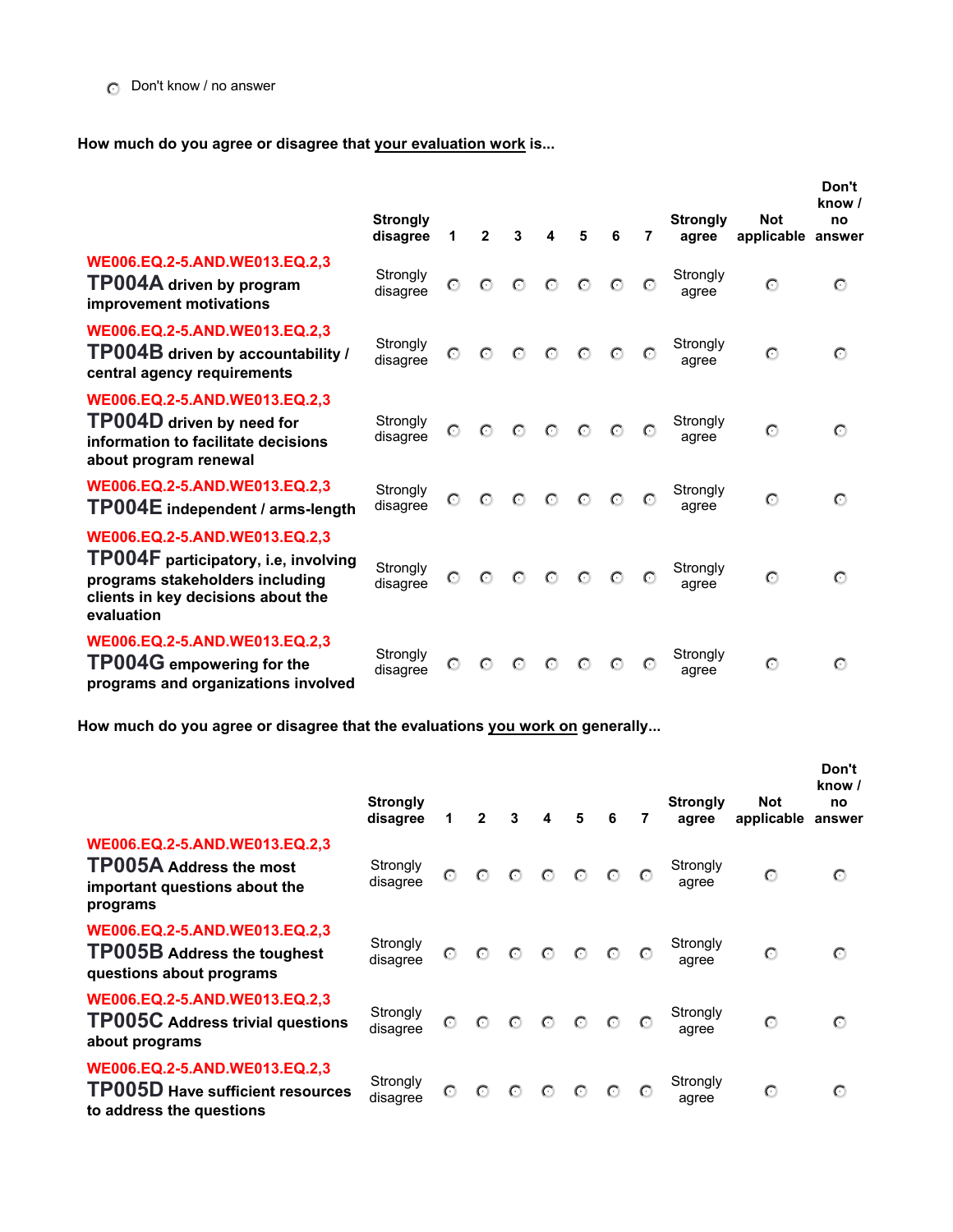| WE006.EQ.2-5.AND.WE013.EQ.2,3<br>TP005E Use methodology that is<br>rigorous                                   | Strongly<br>disagree | $\odot$ | $\odot$ |         | $O$ $O$ $O$ |         | $\odot$ | $\odot$ | Strongly<br>agree | $\odot$ | $\odot$ |
|---------------------------------------------------------------------------------------------------------------|----------------------|---------|---------|---------|-------------|---------|---------|---------|-------------------|---------|---------|
| WE006.EQ.2-5.AND.WE013.EQ.2,3<br><b>TP005F</b> Use innovative<br>methodology                                  | Strongly<br>disagree | $\odot$ | $\odot$ | $\odot$ | $\odot$     | $\odot$ | $\odot$ | $\odot$ | Strongly<br>agree | $\odot$ | $\odot$ |
| WE006.EQ.2-5.AND.WE013.EQ.2,3<br><b>TP005G Produce credible</b><br>evidence about the evaluation<br>questions | Strongly<br>disagree | $\odot$ | $\odot$ | $\odot$ | $\odot$     | $\odot$ | $\odot$ | $\odot$ | Strongly<br>agree | $\odot$ | $\odot$ |
| WE006.EQ.2-5.AND.WE013.EQ.2,3<br>TP005H Take multiple stakeholder<br>perspectives into account                | Strongly<br>disagree | $\odot$ | $\odot$ |         | $O$ $O$ $O$ |         | $\odot$ | $\circ$ | Strongly<br>agree | $\odot$ | $\odot$ |
| WE006.EQ.2-5.AND.WE013.EQ.2,3<br><b>TP005J Build organizational</b><br>capacity for evaluation                | Strongly<br>disagree | $\odot$ | $\odot$ | $\circ$ | $\odot$     | $\odot$ | $\odot$ | $\odot$ | Strongly<br>agree | $\odot$ | $\odot$ |
| WE006.EQ.2-5.AND.WE013.EQ.2,3<br><b>TP005K</b> Are useful to<br>decision-makers                               | Strongly<br>disagree | $\odot$ | $\odot$ | $\odot$ | $\circ$     | $\odot$ | $\odot$ | $\odot$ | Strongly<br>agree | $\odot$ | $\odot$ |
| WE006.EQ.2-5.AND.WE013.EQ.2,3<br><b>TP005P Result in significant</b><br>improvements to the programs          | Strongly<br>disagree | $\odot$ | $\odot$ | $\circ$ | $\odot$     | $\odot$ | $\odot$ | $\circ$ | Strongly<br>agree | $\odot$ | $\odot$ |
| WE006.EQ.2-5.AND.WE013.EQ.2,3<br><b>TP005Q Result in significant</b><br>benefits to program clients           | Strongly<br>disagree | $\odot$ | $\odot$ | $\odot$ | $\odot$     | ⊙       | $\odot$ | $\odot$ | Strongly<br>agree | $\odot$ | $\odot$ |

#### **WE006.EQ.2-5.AND.WE013.EQ.2,3**

**TP006 Which of the following types of evaluation and evaluation-related work have you personally done in the last 5 years?** 

| Securing resources for evaluation                                          | Quantitative data analysis                                      |
|----------------------------------------------------------------------------|-----------------------------------------------------------------|
| Developing organizational policy for evaluation                            | Economic analysis                                               |
| Developing evaluation frameworks or other evaluation<br>planning documents | Evaluation report writing                                       |
| Evaluability assessment                                                    | Presenting evaluation results to managers or<br>decision makers |
| Needs assessment                                                           | Presenting evaluation results to other stakeholder<br>groups    |
| Developing data collection instruments                                     | Training or capacity development in evaluation                  |
| Original data collection                                                   | None of the above                                               |
| Qualitative data analysis                                                  | Don't know / No answer                                          |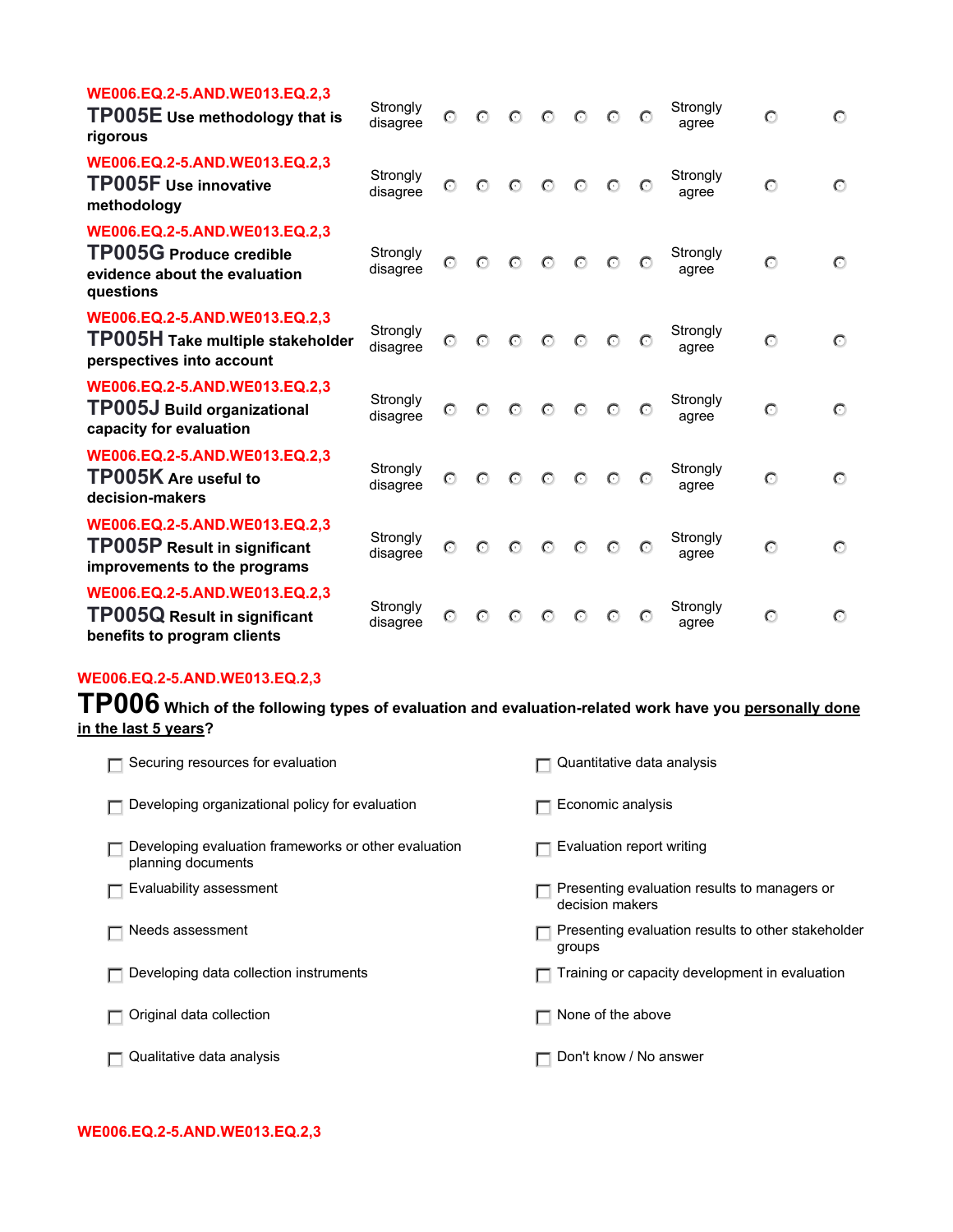#### **TP009 In what subject areas have you done evaluation work in the last 5 years?** [SELECT ALL THAT APPLY]

| Aboriginal affairs   | <b>Health and Social Services</b>  | Private sector         |
|----------------------|------------------------------------|------------------------|
| Agriculture          | Heritage                           | Research               |
| Arts / Culture       | Housing                            | Technology             |
| Communications       | Human resources                    | Trade                  |
| Corrections          | Immigration                        | Transport              |
| Defense              | Industry                           | Other                  |
| Economic Development | Justice                            | None of the above      |
| Education            | Law enforcement                    | Don't know / no answer |
| Environment          | Natural resources                  |                        |
| Finance/Taxation     | Non-for-profit or voluntary sector |                        |

#### **WE006.EQ.2-5.AND.WE013.EQ.2,3**

**TP012 Which of the following types of programs have you been involved in evaluating in the last 5 years?**  [SELECT ALL THAT APPLY]

| Financial support programs                     | Service delivery programs |
|------------------------------------------------|---------------------------|
| Grants and contribution programs               | Strategies                |
| Information or communication delivery programs | Tax incentives            |
| Pilot or demonstration projects                | Other                     |
| Policies                                       | None of the above         |
| Regulatory programs                            | Don't know / no answer    |
|                                                |                           |

#### **We006.EQ.2-5.AND.WE007.EQ.1**

**TP013 In the last 5 years, have you been involved in evaluating programs of the...** [SELECT ALL THAT APPLY]

| $\Box$ Federal government    | $\Box$ Foreign not for profit sector organization |
|------------------------------|---------------------------------------------------|
| $\Box$ Provincial government | $\Box$ Private sector organization                |
| $\Box$ Regional government   | $\Box$ Other                                      |

- **Fig.** Municipal government
- **Foreign government**
- **g** Canadian not for profit sector organization
- **g** None of the above **g** Don't know / no answer
- 

#### **WORKNG CONDITIONS**

**How much do you agree or disagree with the following statements in relation to your current employment?**

|                                           |  |  |  |                   |                          | Don't<br>know / |
|-------------------------------------------|--|--|--|-------------------|--------------------------|-----------------|
| <b>Strongly</b><br>disagree 1 2 3 4 5 6 7 |  |  |  | Stronaly<br>agree | Not<br>applicable answer | no              |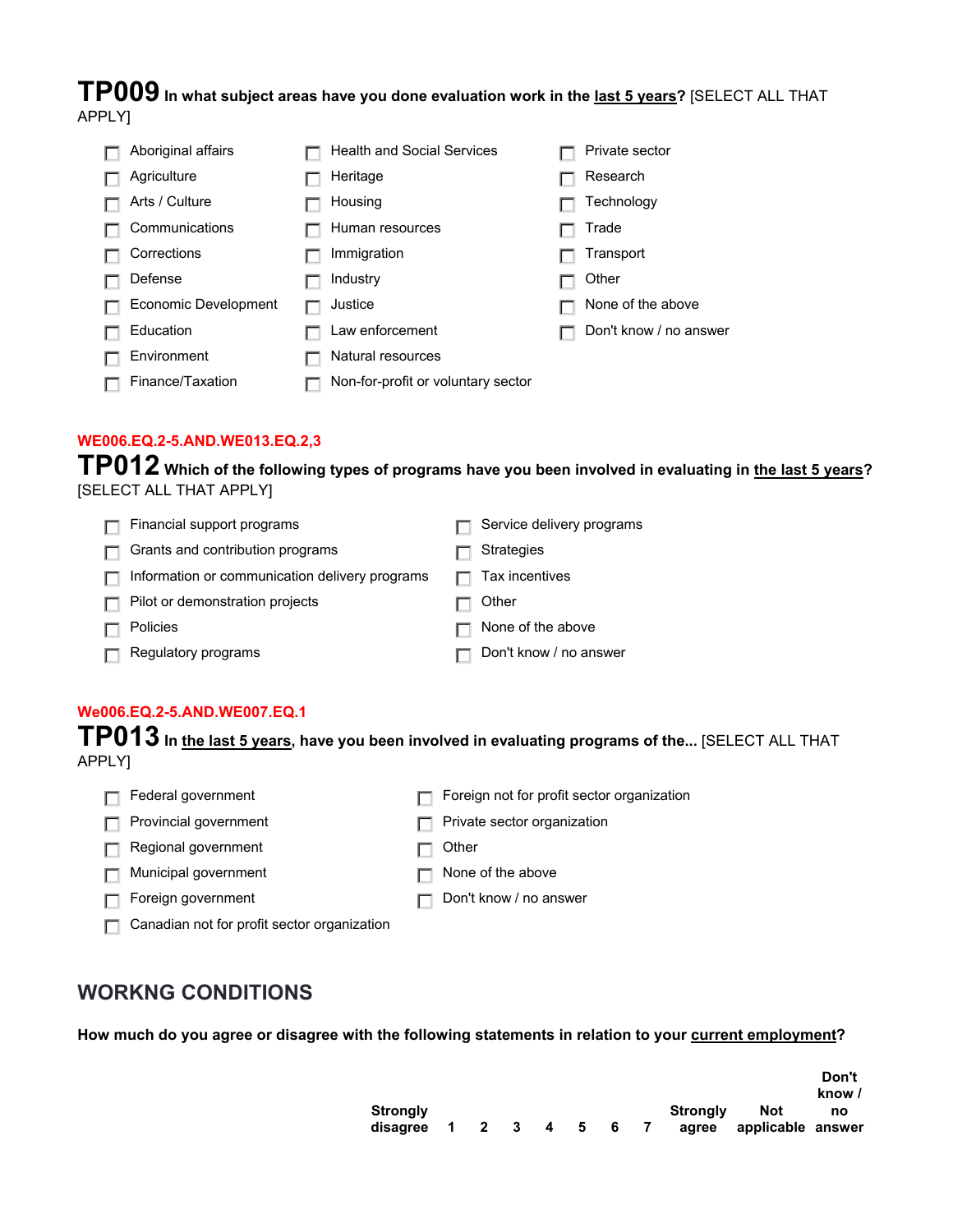| WE006.EQ.2-5.AND.WE013.EQ.2,3<br>WK001A My workload is too heavy                                                                          | Strongly<br>disagree | O       | $\odot$ | $\odot$ | $\circ$                                                        | $\odot$ | $\odot$ | $\circ$ | Strongly<br>agree | $\circ$ | ⊙       |
|-------------------------------------------------------------------------------------------------------------------------------------------|----------------------|---------|---------|---------|----------------------------------------------------------------|---------|---------|---------|-------------------|---------|---------|
| WE006.EQ.2-5.AND.WE013.EQ.2,3<br>WK001B I am compensated for<br>overtime worked                                                           | Strongly<br>disagree | O       | $\odot$ | $\odot$ | $\odot$                                                        | $\odot$ | $\odot$ | $\circ$ | Strongly<br>agree | $\odot$ | $\odot$ |
| WE006.EQ.2-5.AND.WE013.EQ.2,3<br>WK001D I easily balance work and<br>personal life                                                        | Strongly<br>disagree | $\odot$ | $\odot$ | $\odot$ | $\odot$                                                        | $\odot$ | $\odot$ | $\odot$ | Strongly<br>agree | $\odot$ | $\odot$ |
| WE006.EQ.2-5.AND.WE013.EQ.2,3<br><b>WK001E</b> My employer is<br>supportive of alternative work<br>arrangements                           | Strongly<br>disagree | $\circ$ | $\odot$ | $\odot$ | $\odot$                                                        | $\odot$ | $\odot$ | $\circ$ | Strongly<br>agree | $\odot$ | $\odot$ |
| WE006.EQ.2-5.AND.WE013.EQ.2,3<br><b>WK001F</b> Overall, my organization<br>treats me with respect                                         | Strongly<br>disagree | O       | $\odot$ | $\odot$ | $\odot$                                                        | $\odot$ | $\odot$ | $\circ$ | Strongly<br>agree | $\odot$ | $\odot$ |
| WE006.EQ.2-5.AND.WE013.EQ.2,3<br>WK001G I know where my work<br>fits in the greater scheme of things                                      | Strongly<br>disagree | $\odot$ | $\odot$ | $\odot$ | $\odot$                                                        | $\odot$ | $\odot$ | $\odot$ | Strongly<br>agree | $\odot$ | $\odot$ |
| WE006.EQ.2-5.AND.WE013.EQ.2,3<br>WK001H I receive recognition for<br>the work I do                                                        | Strongly<br>disagree | $\odot$ | $\odot$ | $\odot$ | $\odot$                                                        | $\odot$ | $\odot$ | $\circ$ | Strongly<br>agree | $\odot$ | $\odot$ |
| WE006.EQ.2-5.AND.WE013.EQ.2,3<br><b>WK001I My work is intellectually</b><br>challenging                                                   | Strongly<br>disagree | $\circ$ | $\odot$ | $\odot$ | $\odot$                                                        | $\circ$ | $\odot$ | $\circ$ | Strongly<br>agree | $\odot$ | $\odot$ |
| WE006.EQ.2-5.AND.WE013.EQ.2,3<br><b>WK001J My work is mostly routine</b>                                                                  | Strongly<br>disagree | $\circ$ | $\odot$ | $\odot$ | $\odot$                                                        | $\odot$ | $\odot$ | $\circ$ | Strongly<br>agree | $\odot$ | $\odot$ |
| WE006.EQ.2-5.AND.WE013.EQ.2,3<br><b>WK001K</b> My organization provides<br>me with all the proper tools to do my<br>work                  | Strongly<br>disagree | O       | $\odot$ | $\odot$ | $\circ$                                                        | $\odot$ | $\odot$ | $\circ$ | Strongly<br>agree | $\odot$ | $\odot$ |
| WE006.EQ.2-5.AND.WE013.EQ.2,3<br>WK001L My classification or level<br>in my organization reflects my level<br>of knowledge and experience | Strongly<br>disagree | $\odot$ |         |         | $\begin{array}{ccc} \circ & \circ & \circ & \circ \end{array}$ |         |         | $\circ$ | Strongly<br>agree | $\circ$ | $\odot$ |
| WE006.EQ.2-5.AND.WE013.EQ.2,3<br>WK001N I easily cope with the<br>stress level involved at work                                           | Strongly<br>disagree | $\odot$ | $\odot$ | $\odot$ | $\circ$                                                        | $\odot$ | $\odot$ | $\circ$ | Strongly<br>agree | $\circ$ | $\odot$ |
| WE006.EQ.2-5.AND.WE013.EQ.2,3<br><b>WK001O</b> Program evaluation<br>offers many career opportunities                                     | Strongly<br>disagree | $\odot$ |         |         | $\begin{array}{ccc} \circ & \circ & \circ & \circ \end{array}$ |         |         | - ©     | Strongly<br>agree | $\circ$ | $\odot$ |

**How satisfied are you with each of the following aspects of your current employment?** 

|                            |  |  |  |           |                             | Don't<br>know / |
|----------------------------|--|--|--|-----------|-----------------------------|-----------------|
| <b>Extremely</b>           |  |  |  | Extremelv | <b>Not</b>                  | no              |
| dissatisfied 1 2 3 4 5 6 7 |  |  |  |           | satisfied applicable answer |                 |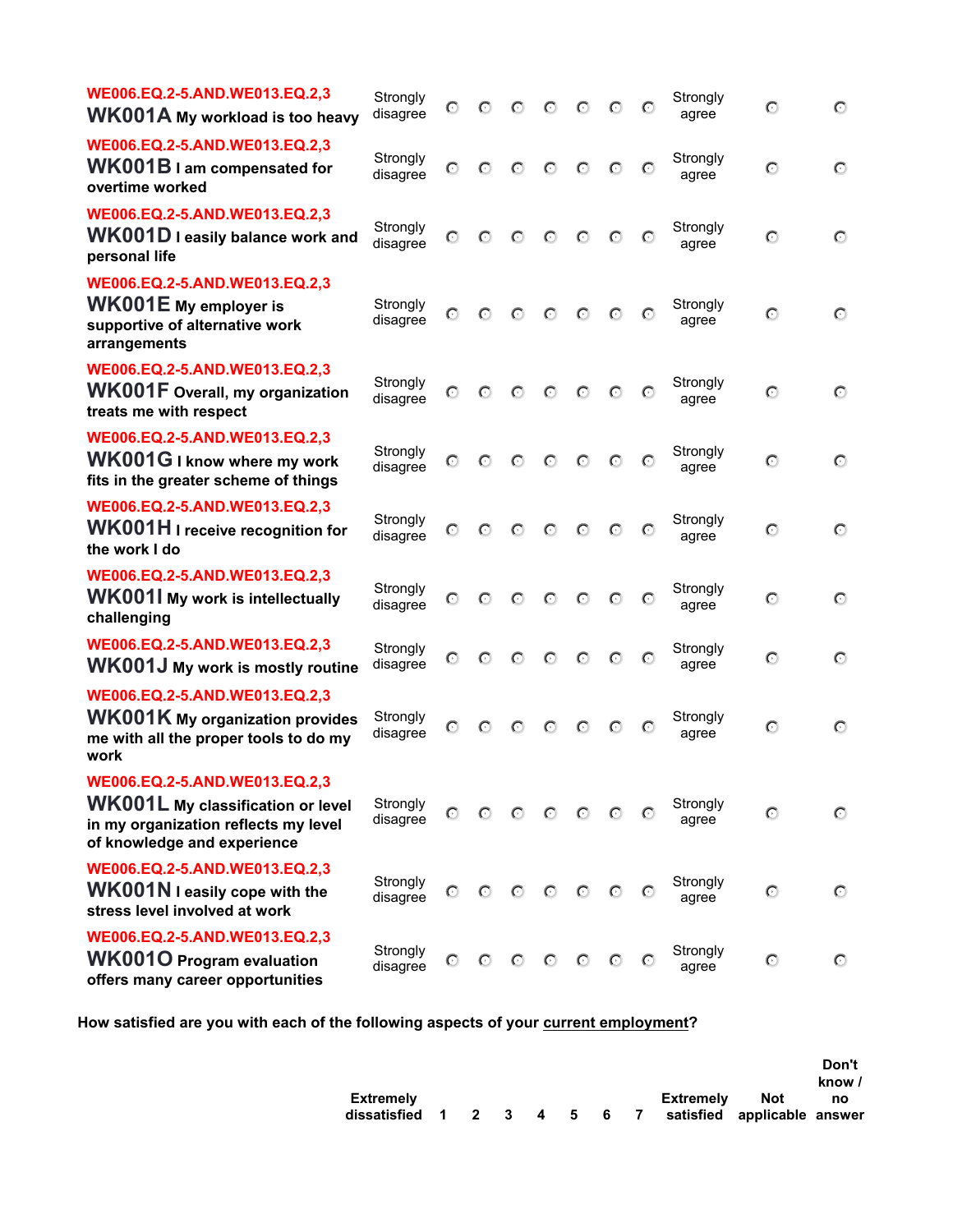| WE006.EQ.2-5.AND.WE013.EQ.2,3<br><b>WK002A Promotion</b><br>opportunities within my<br>organization      | Extremely<br>dissatisfied | $\odot$ | $\odot$ | $\odot$ | $\odot$ | $\odot$ | $\odot$ | $\odot$ | Extremely<br>satisfied | $\odot$ | $\odot$ |
|----------------------------------------------------------------------------------------------------------|---------------------------|---------|---------|---------|---------|---------|---------|---------|------------------------|---------|---------|
| WE006.EQ.2-5.AND.WE013.EQ.2,3<br><b>WK002B Promotion</b><br>opportunities within the<br>evaluation field | Extremely<br>dissatisfied | O.      | $\odot$ | $\odot$ | $\odot$ | $\odot$ | $\odot$ | $\odot$ | Extremely<br>satisfied | $\odot$ | $\odot$ |
| WE006.EQ.2-5.AND.WE013.EQ.2,3<br><b>WK002C</b> Training I receive to<br>do the job                       | Extremely<br>dissatisfied | $\odot$ | $\odot$ | $\odot$ | $\odot$ | $\odot$ | $\odot$ | $\circ$ | Extremely<br>satisfied | $\odot$ | $\odot$ |
| WE006.EQ.2-5.AND.WE013.EQ.2,3<br><b>WK002E My classification or</b><br>level in organization             | Extremely<br>dissatisfied | $\odot$ | $\odot$ | $\odot$ | $\odot$ | $\odot$ | $\odot$ | $\odot$ | Extremely<br>satisfied | $\odot$ | $\odot$ |
| WE006.EQ.2-5.AND.WE013.EQ.2,3<br>WK002F My level of pay                                                  | Extremely<br>dissatisfied | $\odot$ | $\odot$ | $\odot$ | $\odot$ | $\odot$ | $\odot$ | $\circ$ | Extremely<br>satisfied | $\odot$ | $\odot$ |
| WE006.EQ.2-5.AND.WE013.EQ.2,3<br><b>WK002G</b> The benefits provided<br>by my employer                   | Extremely<br>dissatisfied | $\odot$ | $\circ$ | $\odot$ | $\odot$ | $\odot$ | $\circ$ | $\odot$ | Extremely<br>satisfied | O       | $\odot$ |
| WE006.EQ.2-5.AND.WE013.EQ.2,3<br><b>WK002H</b> Average number of<br>hours worked per week                | Extremely<br>dissatisfied | $\odot$ | $\circ$ | $\odot$ | $\odot$ | $\odot$ | $\odot$ | $\odot$ | Extremely<br>satisfied | $\odot$ | $\odot$ |
| WE006.EQ.2-5.AND.WE013.EQ.2,3<br><b>WK002I</b> The level of teamwork<br>involved in my job               | Extremely<br>dissatisfied | $\odot$ | $\odot$ | $\odot$ | $\odot$ | $\odot$ | $\odot$ | $\odot$ | Extremely<br>satisfied | $\odot$ | $\odot$ |
| WE006.EQ.2-5.AND.WE013.EQ.2,3<br><b>WK002K</b> The type of projects I<br>am involved in                  | Extremely<br>dissatisfied | O       | $\odot$ | $\odot$ | $\odot$ | $\odot$ | $\odot$ | $\odot$ | Extremely<br>satisfied | $\odot$ | $\odot$ |
| WE006.EQ.2-5.AND.WE013.EQ.2,3<br><b>WK002M</b> The variety of<br>projects involved in                    | Extremely<br>dissatisfied | O       | $\odot$ | $\circ$ | $\circ$ | $\odot$ | $\odot$ | O       | Extremely<br>satisfied | $\circ$ | $\odot$ |
| WE006.EQ.2-5.AND.WE013.EQ.2,3<br><b>WK002N</b> My role in evaluation<br>projects                         | Extremely<br>dissatisfied | $\odot$ | $\odot$ | $\odot$ | $\odot$ | $\odot$ | $\circ$ | $\circ$ | Extremely<br>satisfied | $\odot$ | $\circ$ |
| WE006.EQ.2-5.AND.WE013.EQ.2,3<br>WK002O My level of<br>independence in my work                           | Extremely<br>dissatisfied | O       | $\odot$ | $\odot$ | $\odot$ | $\odot$ | $\odot$ | $\circ$ | Extremely<br>satisfied | $\odot$ | $\odot$ |
| WE006.EQ.2-5.AND.WE013.EQ.2,3<br><b>WK002P</b> My job overall                                            | Extremely<br>dissatisfied | $\odot$ | $\circ$ | $\odot$ | $\circ$ | $\odot$ | $\circ$ | $\odot$ | Extremely<br>satisfied | $\odot$ | $\odot$ |

#### **WE001.NE.1-4.OR.WE006.EQ.1**

**WE006B Are you interested in pursuing employment in program evaluation?** 

- **nmlkj** Yes
- **nmlkj** No
- *c* Don't know / no answer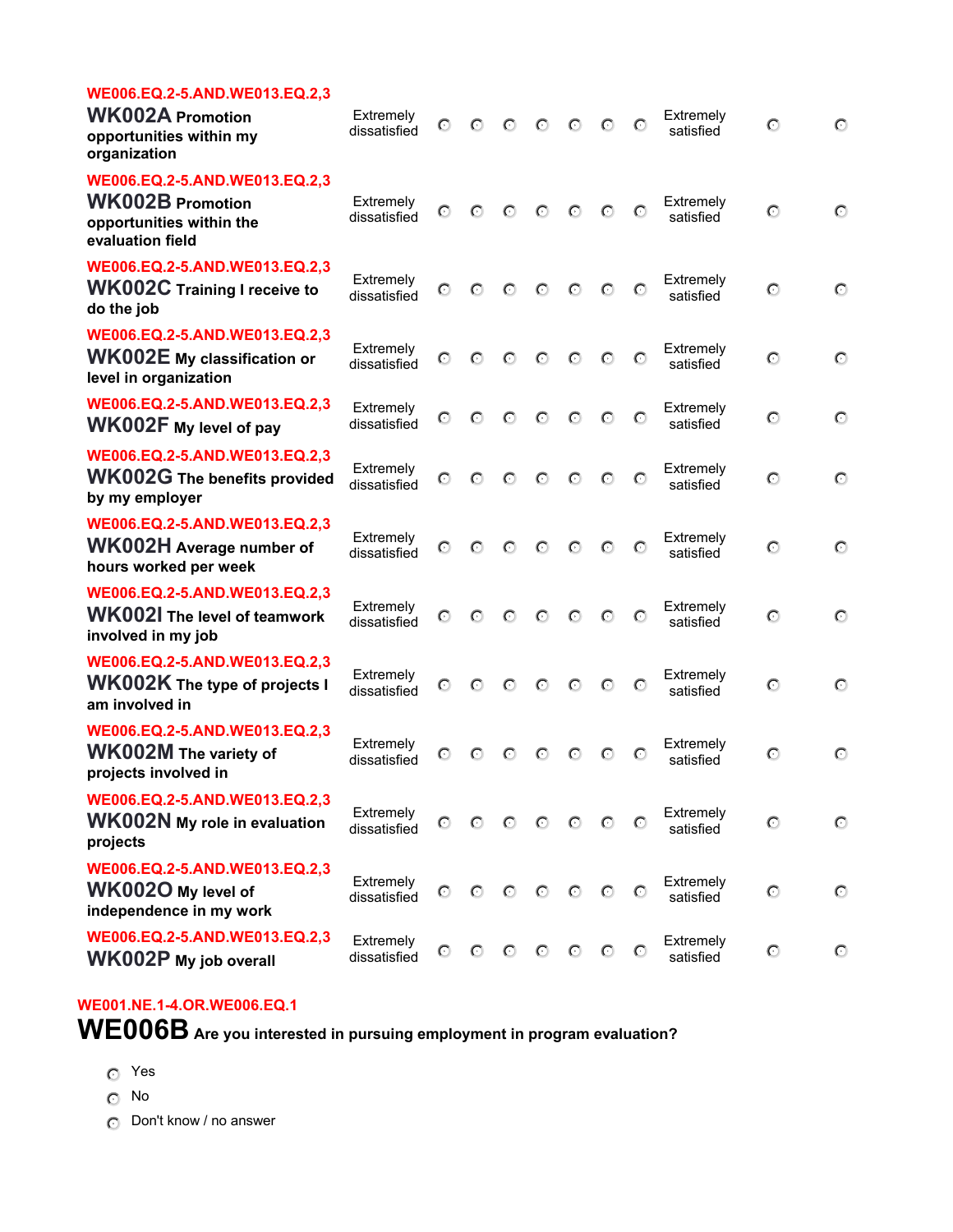#### **WE006.NE.9.AND.WE006C.NE.9**

## **WK004 In the next five years, are you more likely to...**

- **C [WE006.EQ.2-5]** stay in the field of evaluation
- **C** [WE006.EQ.2-5] leave the field of evaluation
- **C [WE006C.EQ.2,9]** enter the field of evaluation
- **nmlkj [WE006C.EQ.1]** re-enter the field of evaluation
- **nmlkj [WE006.EQ.1.OR.WE006C.EQ.1,2,9]** stay away from the field of evaluation
- *c* Don't know / no answer

#### **ATTRACTION/RETENTION FACTORS**

**As far as you are concerned, how discouraging or encouraging are each of the following factors with regard to working in evaluation?**

|                                                                                | <b>Discouraging</b><br>you from<br>working in<br>evaluation | 1       | $\overline{2}$ | 3       | 4       | 5         | 6         | 7       | Encouraging<br>you to work in<br>evaluation | <b>Not</b><br>applicable | Don't<br>know /<br>no<br>answer |
|--------------------------------------------------------------------------------|-------------------------------------------------------------|---------|----------------|---------|---------|-----------|-----------|---------|---------------------------------------------|--------------------------|---------------------------------|
| WK003A The<br>availability of<br>employment                                    | Discouraging<br>you from working<br>in evaluation           | $\odot$ | $\odot$        | $\odot$ | $\odot$ | ∩         | $\odot$   | $\odot$ | Encouraging<br>you to work in<br>evaluation | $\bigcap$                | $\odot$                         |
| WK003B The<br>workload                                                         | Discouraging<br>you from working<br>in evaluation           | $\odot$ | $\odot$        | $\odot$ | $\odot$ | $\odot$   | $\odot$   | $\odot$ | Encouraging<br>you to work in<br>evaluation | $\odot$                  | $\odot$                         |
| WK003C The pay                                                                 | Discouraging<br>you from working<br>in evaluation           | $\odot$ | $\odot$        | $\odot$ | $\odot$ | $\odot$   | $\odot$   | $\odot$ | Encouraging<br>you to work in<br>evaluation | $\odot$                  | $\odot$                         |
| <b>WK003D The working</b><br>hours                                             | Discouraging<br>you from working<br>in evaluation           | $\odot$ | $\odot$        | $\odot$ | $\odot$ | $\odot$   | $\odot$   | $\odot$ | Encouraging<br>you to work in<br>evaluation | $\odot$                  | $\odot$                         |
| WK003E The clarity of<br>the work objectives                                   | Discouraging<br>you from working<br>in evaluation           | $\odot$ | $\odot$        | $\odot$ | $\circ$ | $\odot$   | $\odot$   | $\odot$ | Encouraging<br>you to work in<br>evaluation | $\circ$                  | $\odot$                         |
| <b>WK003F</b> The position<br>of evaluation in my<br>organization              | Discouraging<br>you from working<br>in evaluation           | $\odot$ | $\odot$        | $\odot$ | $\odot$ | ⊙         | $\odot$   | $\odot$ | Encouraging<br>you to work in<br>evaluation | $\odot$                  | $\odot$                         |
| <b>WK003G The</b><br>flexibility of work<br>arrangements                       | Discouraging<br>you from working<br>in evaluation           | $\odot$ | $\odot$        | $\odot$ | $\odot$ | $\bigcap$ | $\bigcap$ | $\odot$ | Encouraging<br>you to work in<br>evaluation | $\odot$                  | $\odot$                         |
| <b>WK003H</b> The career<br>path of an evaluator                               | Discouraging<br>you from working<br>in evaluation           | $\odot$ | $\odot$        | $\odot$ | $\odot$ | $\odot$   | $\odot$   | $\odot$ | Encouraging<br>you to work in<br>evaluation | $\odot$                  | $\odot$                         |
| <b>WK003I The</b><br>opportunities for<br>professional/personal<br>development | Discouraging<br>you from working<br>in evaluation           | $\odot$ | $\odot$        | ∩       | ∩       | ∩         | ∩         | $\odot$ | Encouraging<br>you to work in<br>evaluation | $\odot$                  | $\odot$                         |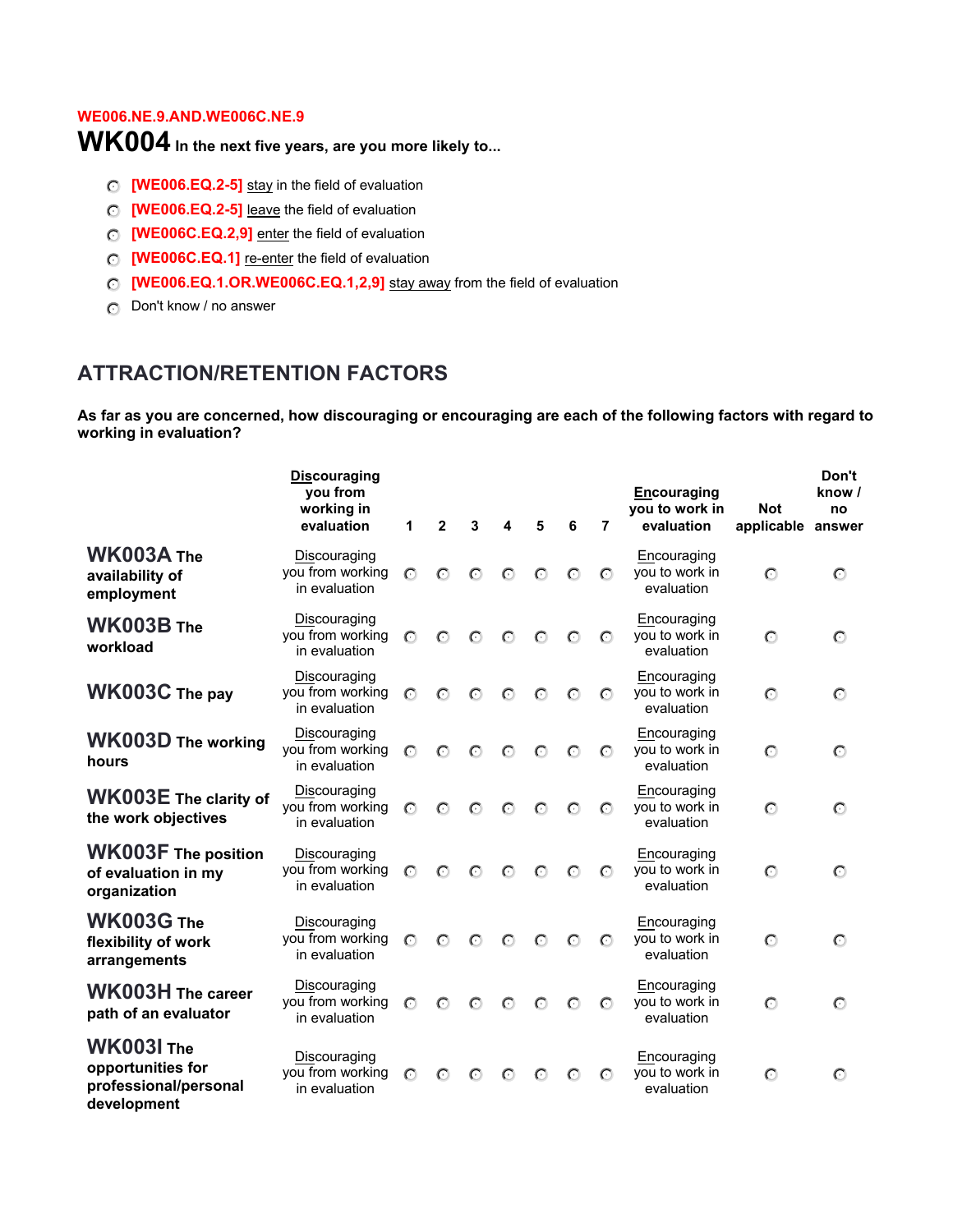| <b>WK003J</b> The nature of<br>the work                               | Discouraging<br>you from working<br>in evaluation | $\odot$ | ⊙       | ៏       | $\mathbb{C}$ | $\odot$ | $\odot$ | $\odot$ | Encouraging<br>you to work in<br>evaluation | $\odot$   | $\odot$ |
|-----------------------------------------------------------------------|---------------------------------------------------|---------|---------|---------|--------------|---------|---------|---------|---------------------------------------------|-----------|---------|
| <b>WK003K The variety</b><br>of the work                              | Discouraging<br>you from working<br>in evaluation | ⊙       | ∩       | ⊙       | ⊙            | $\odot$ | $\odot$ | $\odot$ | Encouraging<br>you to work in<br>evaluation | $\odot$   | $\odot$ |
| <b>WK003L The level of</b><br>independence enjoyed as<br>an evaluator | Discouraging<br>you from working<br>in evaluation | $\odot$ | ∩       | ៏       | ⊙            | $\odot$ | $\odot$ | $\odot$ | Encouraging<br>you to work in<br>evaluation | $\odot$   | ∩       |
| WK003M The<br>intellectual challenge                                  | Discouraging<br>you from working<br>in evaluation | $\odot$ | ∩       | $\odot$ | ៏            | $\odot$ | $\odot$ | ⊙       | Encouraging<br>you to work in<br>evaluation | $\odot$   | $\odot$ |
| <b>WK003N</b> The ability to<br>effect change                         | Discouraging<br>you from working<br>in evaluation | $\odot$ | $\odot$ | ៏       | ៏            | $\odot$ | $\odot$ | $\odot$ | Encouraging<br>you to work in<br>evaluation | $\bigcap$ | $\odot$ |
| <b>WK003O The stress</b><br>involved in the work                      | Discouraging<br>you from working<br>in evaluation | ⊙       | ៏       | ៏       | (⊖           | ៏       | $\odot$ | $\odot$ | Encouraging<br>you to work in<br>evaluation | $\odot$   | $\odot$ |

#### **WE006.EQ.2-5.AND.WE013.EQ.2,3**

**WK005 What aspect of your work do you enjoy the most?** 

**nmlkj** (your answer)

*c* Don't know / no answer

#### **WE006.EQ.2-5.AND.WE013.EQ.2,3**

**WK006 What aspect of your work do you enjoy the least?** 

**nmlkj** (your answer)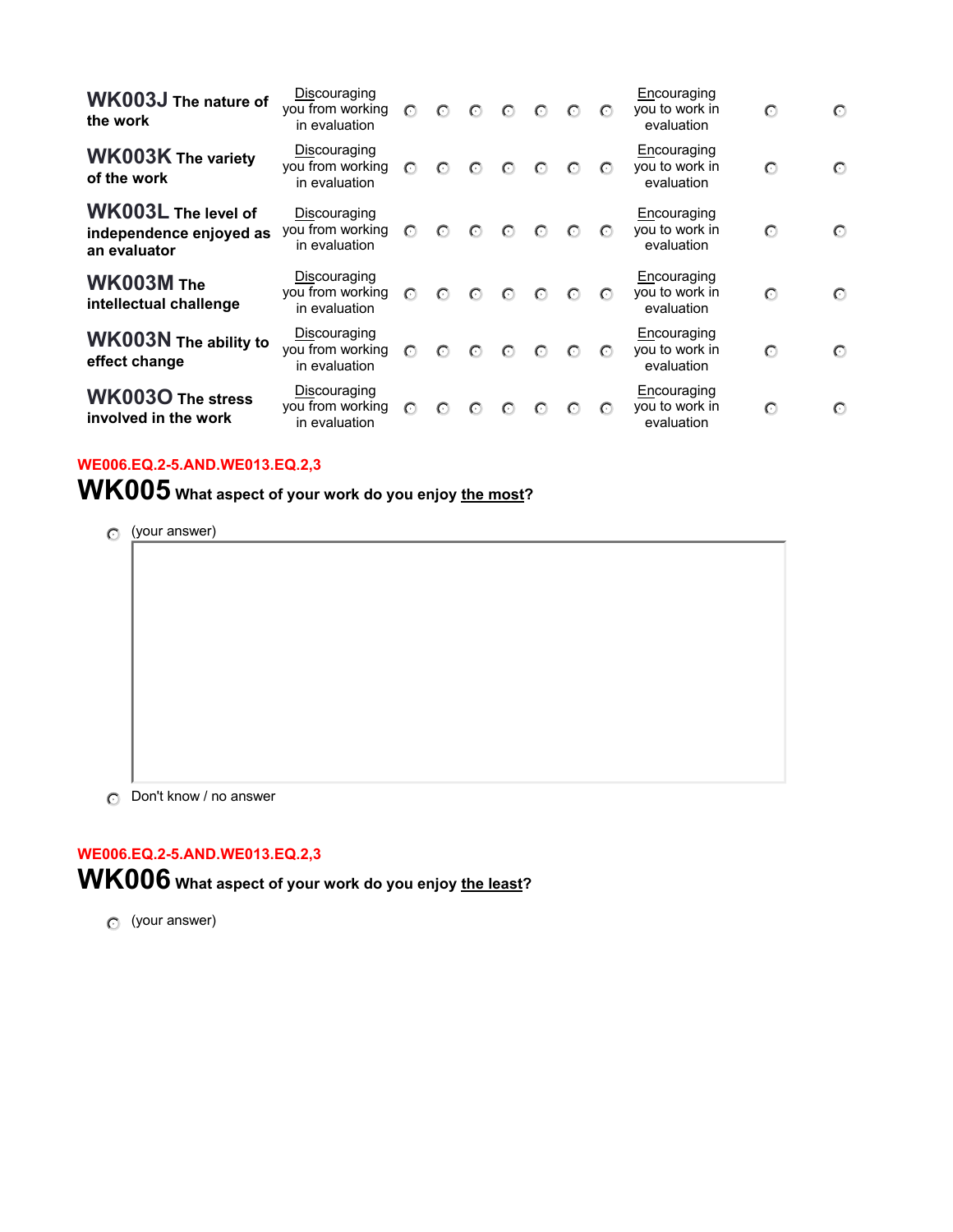*c* Don't know / no answer

#### **WE006.EQ.2-5.AND.WE013.EQ.2,3 TR001**

#### **TRAINING**

**We would like to have a profile of your educational background. Please indicate which of the following you have completed:** [SELECT ALL THAT APPLY]

**g** College diploma **gives** Post-doctorate work

**g** Bachelors degree **g** Other

**g** Masters degree **gives** None of the above

**g** PhD degree **gives get Don't know / no answer** 

#### **TR001.EQ.1-6**

**TR002 For each diploma you have acquired, please indicate in which year and in which discipline. You may document up to two diplomas at each level.** 

|                                                                  | Year of completion                      | <b>Discipline</b> |  |
|------------------------------------------------------------------|-----------------------------------------|-------------------|--|
| <b>TR001.EQ.1</b><br><b>TR002COLL1YEAR College</b><br>diploma 1  |                                         |                   |  |
| <b>TR001.EQ.1</b><br><b>TR002COLL2YEAR College</b><br>diploma 2  | No second diploma $\blacktriangledown$  | No second diploma |  |
| <b>TR001.EQ.2</b><br><b>TR002BACH1YEAR Bachelors</b><br>degree 1 |                                         |                   |  |
| <b>TR001.EQ.2</b><br><b>TR002BACH2YEAR Bachelors</b><br>degree 2 | No second diploma $\blacktriangleright$ | No second diploma |  |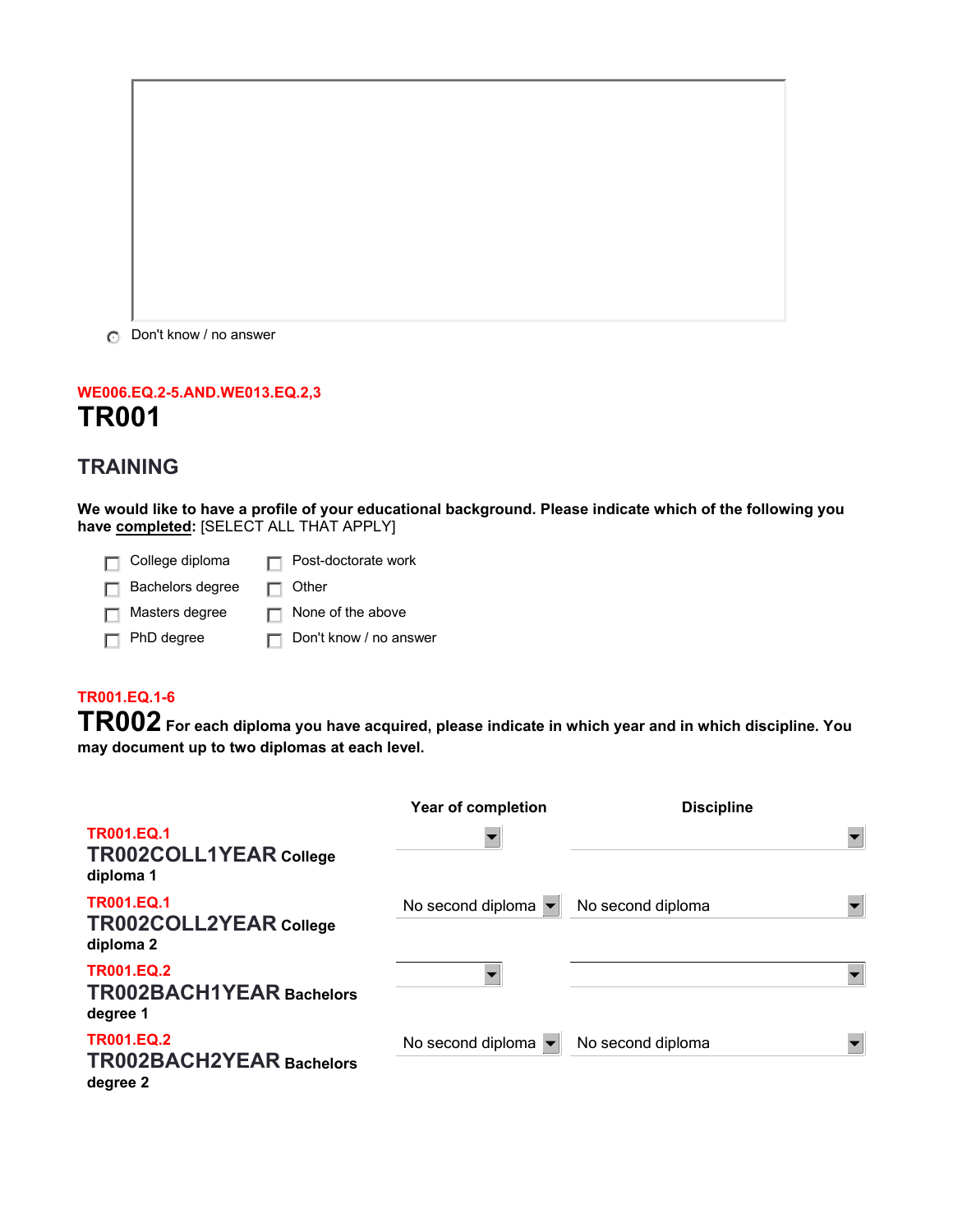| <b>TR001.EO.3</b><br><b>TR002MAST1YEAR Masters</b><br>degree 1      |                                         |                   |  |
|---------------------------------------------------------------------|-----------------------------------------|-------------------|--|
| <b>TR001.EQ.3</b><br><b>TR002MAST2YEAR Masters</b><br>degree 2      | No second diploma $\blacktriangleright$ | No second diploma |  |
| <b>TR001.EO.4</b><br>TR002PHD1YEAR PhD degree 1                     |                                         |                   |  |
| <b>TR001.EQ.4</b><br>TR002PHD2YEAR PhD degree 2                     | No second diploma $\blacktriangleright$ | No second diploma |  |
| <b>TR001.EQ.5</b><br><b>TR002POST1YEAR Post-doctorate</b><br>work 1 |                                         |                   |  |
| <b>TR001.EQ.5</b><br><b>TR002POST2YEAR Post-doctorate</b><br>work 2 | No second diploma                       | No second diploma |  |
| <b>TR001.EQ.6</b><br>TR002OTH1YEAR Other 1                          |                                         |                   |  |
| <b>TR001.EQ.6</b><br>TR002OTH2YEAR Other 2                          | No second diploma                       | No second diploma |  |

**Have you ever taken any formal academic courses...** 

|                                                                                                         | Yes     | <b>No</b> | Don't know / no<br>answer |
|---------------------------------------------------------------------------------------------------------|---------|-----------|---------------------------|
| WE006.EQ.2-5.AND.WE013.EQ.2,3<br>TR003A in social science methods at the<br>college/undergraduate level | $\odot$ | ∩         | $\odot$                   |
| WE006.EQ.2-5.AND.WE013.EQ.2,3<br>TR003B in social science methods at the graduate level                 | $\odot$ | ⊙         | O                         |
| WE006.EQ.2-5.AND.WE013.EQ.2,3<br>TR003C on program evaluation at the<br>college/undergraduate level     | $\odot$ | ⊙         | $\circ$                   |
| WE006.EQ.2-5.AND.WE013.EQ.2,3<br>TR003D on program evaluation at the graduate level                     | $\odot$ | O         | O                         |

**Have you ever taken any professional development courses/workshops on...** 

|                                                                       | Yes | No | Don't know / no answer |
|-----------------------------------------------------------------------|-----|----|------------------------|
| WE006.EQ.2-5.AND.WE013.EQ.2,3<br><b>TR004A</b> social science methods | റ   | ៏  | ∩                      |
| WE006.EQ.2-5.AND.WE013.EQ.2,3<br><b>TR004B</b> program evaluation     | ∩   | ⋒  | ∩                      |

**Have you ever received on-the-job training on...**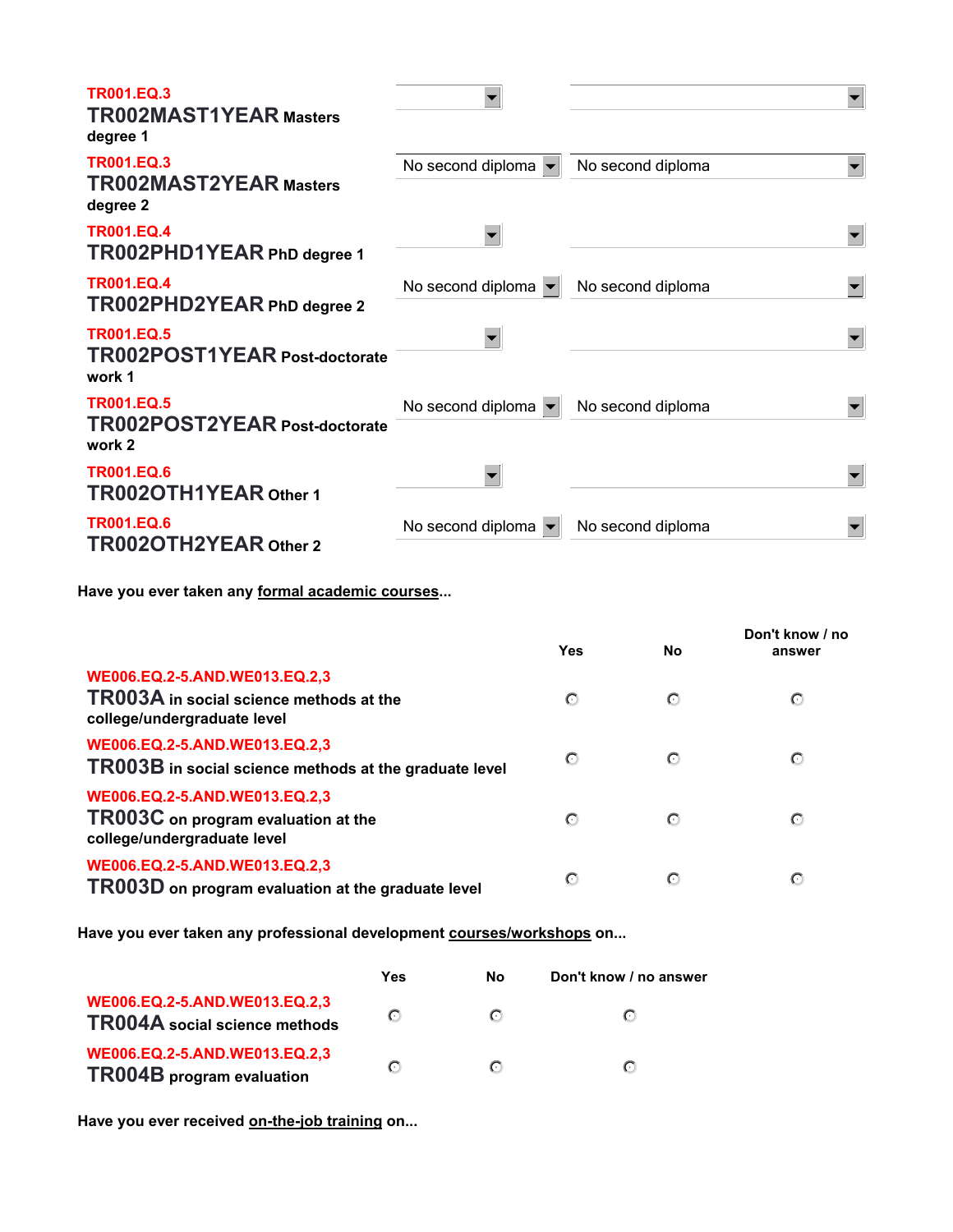| WE006.EQ.2-5.AND.WE013.EQ.2,3<br><b>TR005A</b> social science methods | ៏ | $\Gamma$ |  |
|-----------------------------------------------------------------------|---|----------|--|
| WE006.EQ.2-5.AND.WE013.EQ.2,3<br><b>TR005B</b> program evaluation     | റ | $\Gamma$ |  |

**How much do you agree or disagree with the following statements?** 

|                                                                                                                                         | <b>Strongly</b><br>disagree |         | $\mathbf{2}$ | $\mathbf{3}$ | $\overline{\mathbf{4}}$                                                                              | $5^{\circ}$ | 6 | 7 | <b>Strongly</b><br>agree | Not<br>applicable | Don't<br>know /<br>no<br>answer |
|-----------------------------------------------------------------------------------------------------------------------------------------|-----------------------------|---------|--------------|--------------|------------------------------------------------------------------------------------------------------|-------------|---|---|--------------------------|-------------------|---------------------------------|
| WE006.EQ.2-5.AND.WE013.EQ.2,3<br><b>TR009A</b> I feel I need additional<br>training to carry out my<br>responsibilities as an evaluator | Strongly<br>disagree        | $\odot$ | $\odot$      |              | $\begin{array}{ccccccccccccccccc} \circ & \circ & \circ & \circ & \circ & \circ & \circ \end{array}$ |             |   |   | Strongly<br>agree        | $\odot$           | $\odot$                         |
| WE006.EQ.2-5.AND.WE013.EQ.2,3<br>TR009B I would really like<br>additional training relating to my<br>evaluation responsibilities        | Strongly<br>disagree        | ⊙       | $\odot$      |              | $\begin{array}{ccccccccccccccccc} \circ & \circ & \circ & \circ & \circ & \circ & \circ \end{array}$ |             |   |   | Strongly<br>agree        | $\odot$           | $\circ$                         |

**To what degree does each of the following act as a barrier in terms of your ability to pursue further training in evaluation?** 

|                                                                                                                           | Not a<br>barrier | 1       | $\mathbf{2}$ | 3       | 4                                                              | 5       | 6       | 7       | A great<br>barrier | <b>Not</b><br>applicable | Don't<br>know /<br>no<br>answer |
|---------------------------------------------------------------------------------------------------------------------------|------------------|---------|--------------|---------|----------------------------------------------------------------|---------|---------|---------|--------------------|--------------------------|---------------------------------|
| TR009A.EQ.4-7.OR.TR009B.EQ.4-7<br>TR011A Availability of training locally                                                 | Not a<br>barrier | $\odot$ | $\odot$      | $\odot$ | $\circ$                                                        | $\odot$ | $\odot$ | $\odot$ | A great<br>barrier | $\odot$                  | $\odot$                         |
| TR009A.EQ.4-7.OR.TR009B.EQ.4-7<br>TR011B Availability of training on<br>advanced topics                                   | Not a<br>barrier | $\odot$ | $\odot$      | $\odot$ | $\odot$                                                        | $\odot$ | $\odot$ | $\odot$ | A great<br>barrier | $\odot$                  | $\odot$                         |
| TR009A.EQ.4-7.OR.TR009B.EQ.4-7<br>TR011C Availability of training on<br>evaluation applied to my specific<br>content area | Not a<br>barrier | $\odot$ |              |         | $\begin{array}{ccc} \circ & \circ & \circ & \circ \end{array}$ |         |         | $\odot$ | A great<br>barrier | $\odot$                  | $\odot$                         |
| TR009A.EQ.4-7.OR.TR009B.EQ.4-7<br>TR011D Support from my employer<br>for training                                         | Not a<br>barrier | $\odot$ | $\odot$      | $\odot$ | $\circ$                                                        | $\odot$ | $\odot$ | $\odot$ | A great<br>barrier | $\odot$                  | $\odot$                         |
| TR009A.EQ.4-7.OR.TR009B.EQ.4-7<br>TR011E Time to take training                                                            | Not a<br>barrier | $\odot$ | $\odot$      | $\odot$ | $\odot$                                                        | $\odot$ | $\circ$ | $\odot$ | A great<br>barrier | $\odot$                  | $\odot$                         |
| TR009A.EQ.4-7.OR.TR009B.EQ.4-7<br>TR011F Cost of available training                                                       | Not a<br>barrier | $\odot$ | $\odot$      | $\odot$ | $\odot$                                                        | $\odot$ | $\odot$ | $\odot$ | A great<br>barrier | $\odot$                  | $\odot$                         |
| TR009A.EQ.4-7.OR.TR009B.EQ.4-7<br>TR011G Availability of a mentor to<br>me in my organization                             | Not a<br>barrier | $\odot$ | $\odot$      | $\odot$ | $\odot$                                                        | $\odot$ | $\odot$ | $\odot$ | A great<br>barrier | $\odot$                  | $\odot$                         |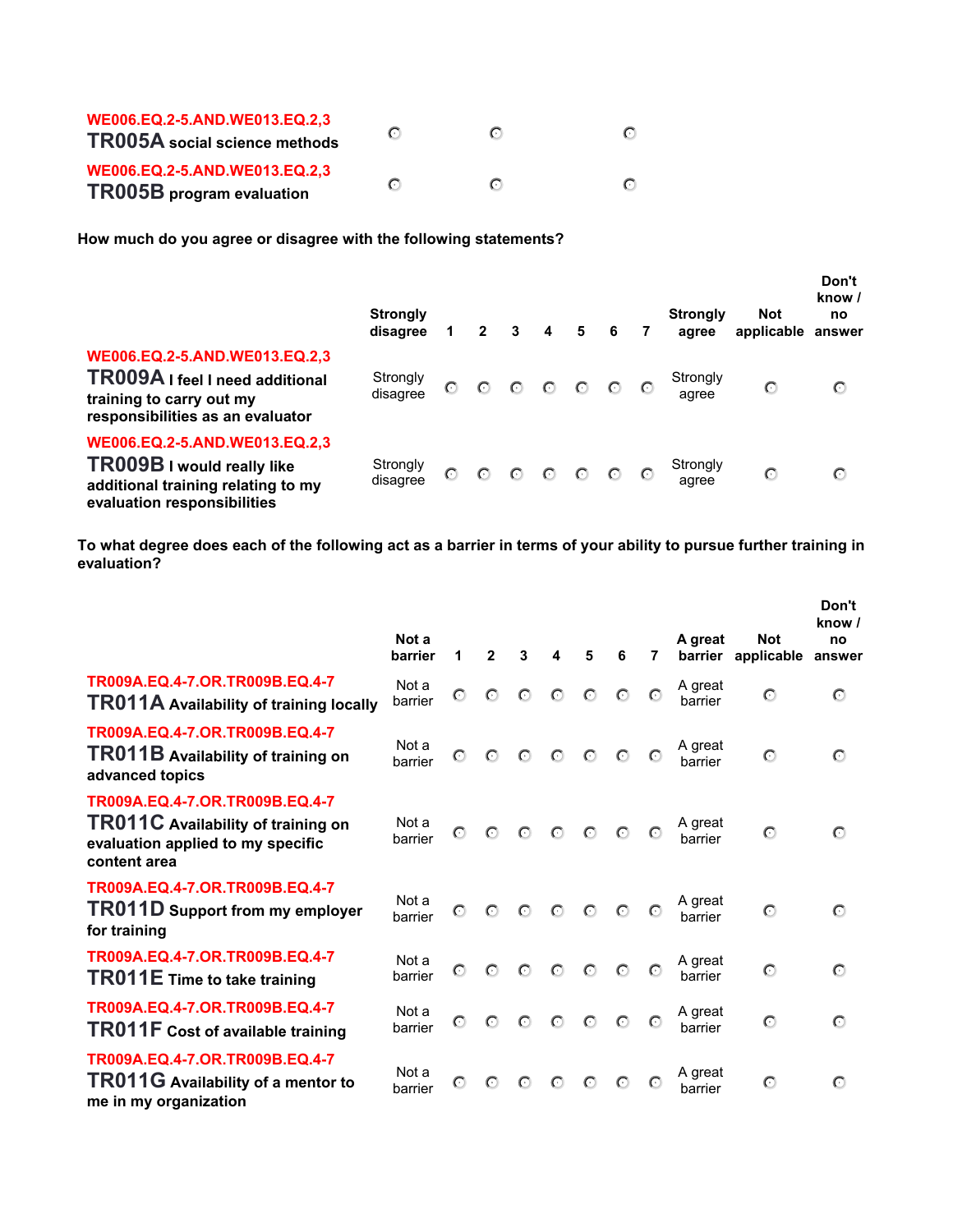#### **TR009A.EQ.4-7.OR.TR009B.EQ.4-7 TR011H** Other Not a Not a Not a

barrier **nmlkj nmlkj nmlkj nmlkj nmlkj nmlkj nmlkj** A great barrier **nmlkj nmlkj**

#### **WE006.EQ.2-5.AND.WE013.EQ.2,3**

TR012 Which of the following sources of knowledge about evaluation has been most important for you to **this day?** [SELECT UP TO 3]

| on-the-job training                       | professional development workshops                       |
|-------------------------------------------|----------------------------------------------------------|
| on-the-job experience (learning by doing) | conferences on evaluation                                |
| mentoring or learning from others         | self-directed learning (e.g., journals, books, websites) |
| formal college or university courses      | other sources (please specify)                           |
|                                           | None of the above                                        |
|                                           | Don't know / no answer                                   |

#### **WE006.EQ.2-5.AND.WE013.EQ.2,3**

**TR013 Which of the following sources of knowledge about evaluation would you prefer to tap into at this point in your career?** [SELECT UP TO 3]

| on-the-job training                       | professional development workshops                       |
|-------------------------------------------|----------------------------------------------------------|
| on-the-job experience (learning by doing) | conferences on evaluation                                |
| mentoring or learning from others         | self-directed learning (e.g., journals, books, websites) |
| formal college or university courses      | other sources (please specify)                           |
|                                           | None of the above                                        |
|                                           | Don't know / no answer                                   |

### **IDENTIFICATION AS AN EVALUATOR**

**How much do you agree or disagree with the following statements?**

|                                                                                                                                                 | <b>Strongly</b><br>disagree |         | $\overline{2}$ | $\overline{\mathbf{3}}$ | $\overline{4}$ | 5 <sub>5</sub> | 6 <sup>6</sup>  | <b>Strongly</b><br>agree | <b>Not</b><br>applicable | Don't<br>know /<br>no<br>answer |
|-------------------------------------------------------------------------------------------------------------------------------------------------|-----------------------------|---------|----------------|-------------------------|----------------|----------------|-----------------|--------------------------|--------------------------|---------------------------------|
| WE006.EQ.2-5.AND.WE013.EQ.2,3<br><b>ID001A</b> When I'm asked what I do<br>for a living, I say that I am an<br>evaluator or a program evaluator | Strongly<br>disagree        | $\odot$ | $\circ$        | $O$ $O$                 |                | $\circ$        | $\circ$ $\circ$ | Strongly<br>agree        | $\odot$                  | $\odot$                         |
| WE006.EQ.2-5.AND.WE013.EQ.2,3<br><b>ID001C</b> I actively pursued a career<br>as an evaluator                                                   | Strongly<br>disagree        | $\odot$ | $\circ$        | $\circ$                 | $\circ$        | $\odot$        | $\circ$ $\circ$ | Strongly<br>agree        | $\circ$                  | $\circ$                         |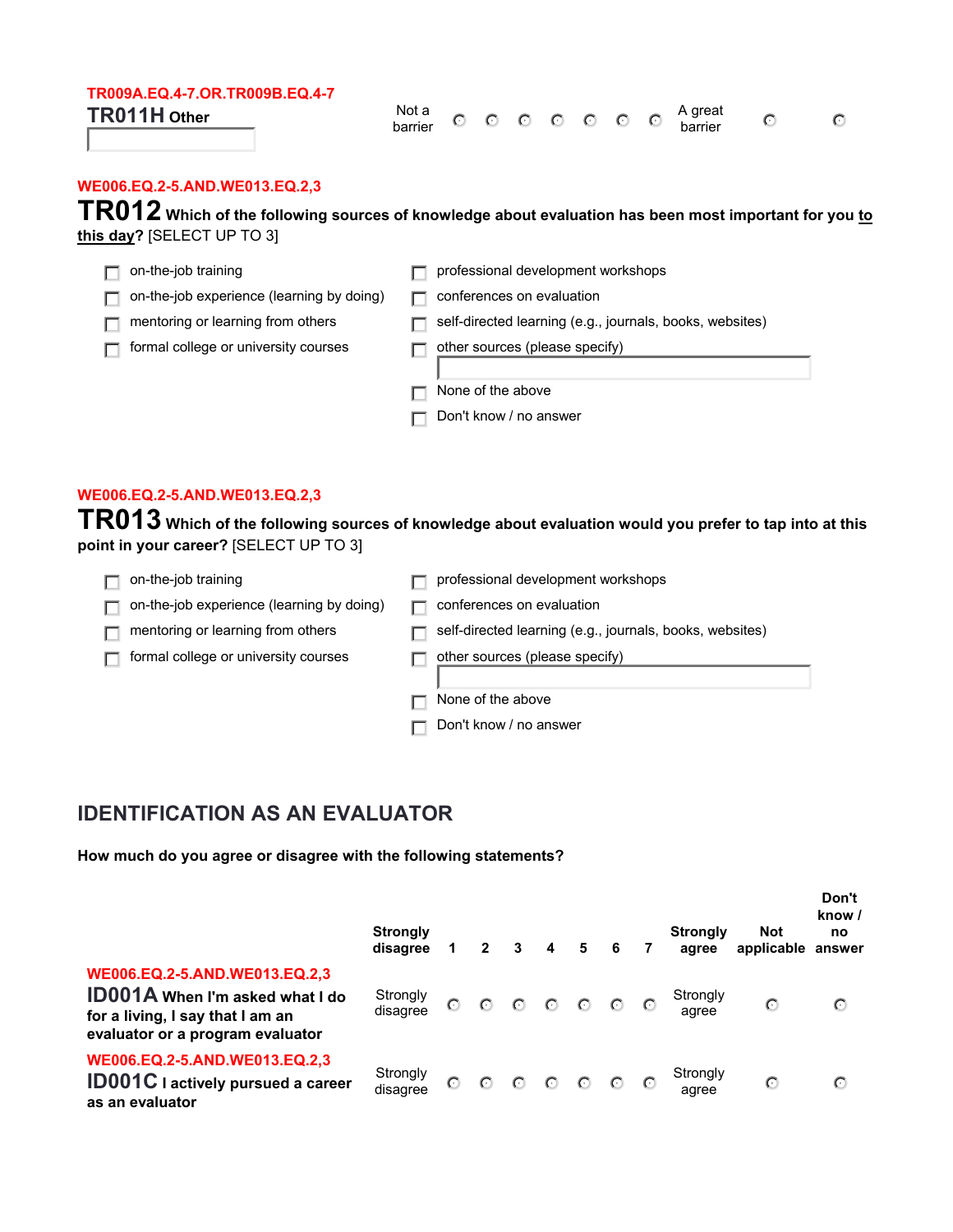| WE006.EQ.2-5.AND.WE013.EQ.2,3<br><b>ID001D</b> I became an evaluator<br>through circumstances rather than by<br>career planning                                                         | Strongly<br>disagree | $\odot$ | $\odot$ | $\circ$ | $\odot$         | $\circ$ | $\odot$ | $\odot$ | Strongly<br>agree | $\odot$ | $\odot$ |
|-----------------------------------------------------------------------------------------------------------------------------------------------------------------------------------------|----------------------|---------|---------|---------|-----------------|---------|---------|---------|-------------------|---------|---------|
| WE006.EQ.2-5.AND.WE013.EQ.2,3<br><b>ID001E</b> Professionally, I consider<br>myself an evaluator first and foremost                                                                     | Strongly<br>disagree | $\odot$ | $\circ$ |         | $O$ $O$ $O$     |         | $\circ$ | $\odot$ | Strongly<br>agree | $\odot$ | $\odot$ |
| WE006.EQ.2-5.AND.WE013.EQ.2,3<br><b>ID001F</b> Evaluation is an area I want<br>to leave as soon as possible                                                                             | Strongly<br>disagree | $\odot$ | $\odot$ | $\odot$ | $\circ$ $\circ$ |         | $\circ$ | $\odot$ | Strongly<br>agree | $\odot$ | $\odot$ |
| WE006.EQ.2-5.AND.WE013.EQ.2,3<br><b>ID001G</b> Evaluation is an area I have<br>entered for a short time in order to<br>develop a well-rounded resume to<br>help me advance in my career | Strongly<br>disagree | $\odot$ | $\odot$ | $\odot$ |                 | $O$ $O$ | $\circ$ | $\odot$ | Strongly<br>agree | $\odot$ | $\odot$ |
| WE006.EQ.2-5.AND.WE013.EQ.2,3<br><b>ID001H</b> I feel that I belong to a<br>community of evaluators                                                                                     | Strongly<br>disagree | $\odot$ | $\circ$ | $\circ$ | $\circ$         | $\circ$ | $\circ$ | $\odot$ | Strongly<br>agree | $\odot$ | $\odot$ |
| WE006.EQ.2-5.AND.WE013.EQ.2,3<br><b>ID001I</b> Evaluation is a profession                                                                                                               | Strongly<br>disagree | $\circ$ | $\odot$ | $\odot$ | ⊙               | ∩       | $\odot$ | $\odot$ | Strongly<br>agree | $\odot$ | $\odot$ |

#### **WE006.EQ.2-5.AND.WE013.EQ.2,3**

**ID002 Which professional bodies do you belong to, if any?** [SELECT ALL THAT APPLY]

- **Ganadian Evaluation Society**
- **FFI** American Evaluation Association
- **g** Other evaluation-related association
- **Fig. Marketing Research and Intelligence Association**
- **Fig. 2** American Association for Public Opinion Research
- **F** Performance and Planning Exchange
- **T** Canadian Association of Management Consultants
- **g** Discipline-related association (e.g., psychology, sociology, engineering, etc.)
- **c** Other professional association
- **g** None of the above
- **g** Don't know / no answer

#### **{&n\_selections(\$ID002,1,2,3,4,5,6,7,8) > 1}**

**ID003 Which of these associations, to which you belong do you identify with the most strongly?** 

- *C* [ID002.EQ.1] Canadian Evaluation Society
- *C* [ID002.EQ.2] American Evaluation Association
- *C* [ID002.EQ.3] Other evaluation-related association
- *C* **[ID002.EQ.4]** Marketing Research and Intelligence Association
- **nmlkj [ID002.EQ.5]** American Association for Public Opinion Research
- *C* **[ID002.EQ.6]** Performance and Planning Exchange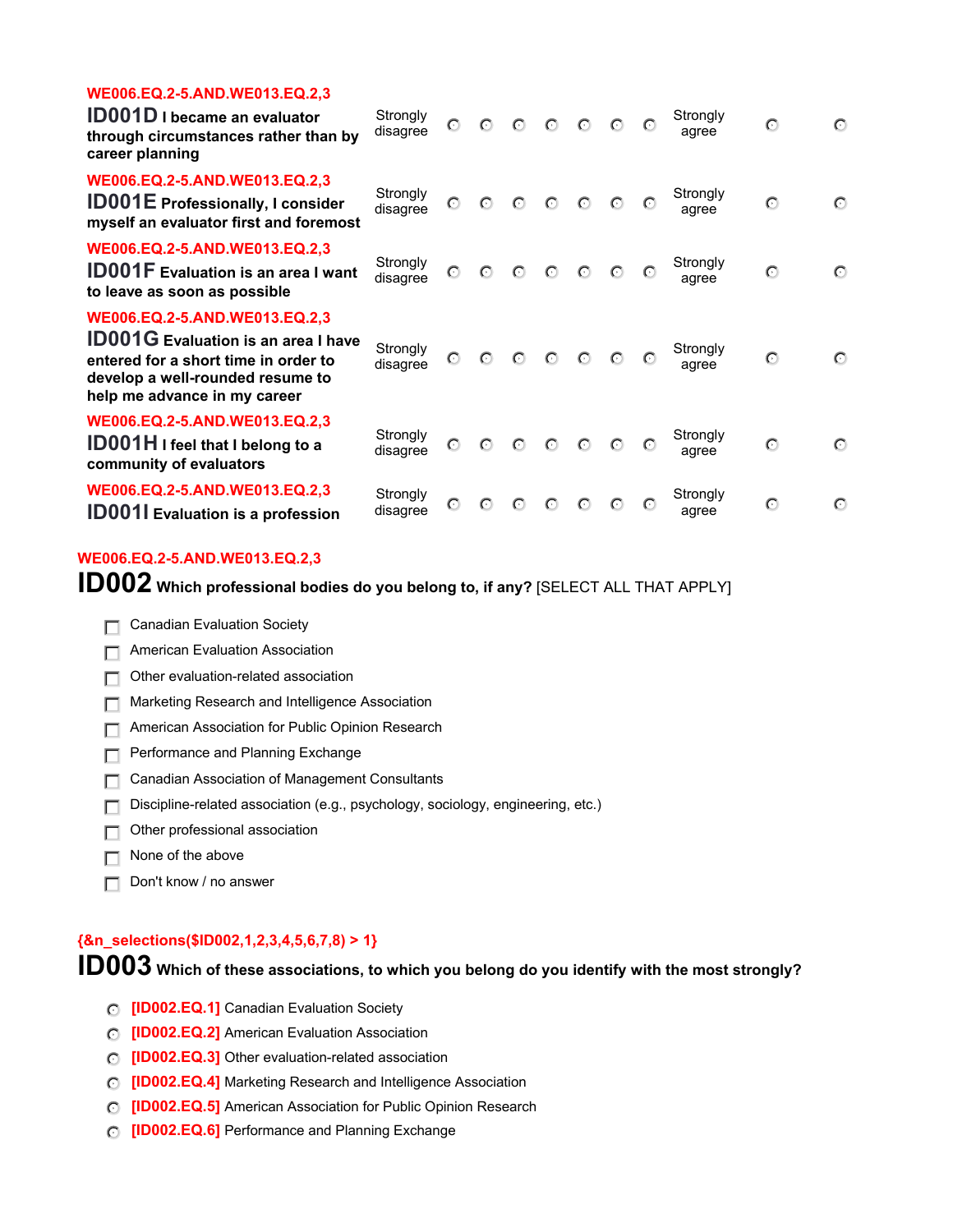- **nmlkj [ID002.EQ.7]** Canadian Association of Management Consultants
- **nmlkj [ID002.EQ.8]** Discipline-related association (e.g., psychology, sociology, engineering, etc.)
- **nmlkj [ID002.EQ.9]** Other professional association
- *c* Don't know / no answer

#### **ID002.EQ.1**

## **ID004 What is the primary reason you became a member of the Canadian Evaluation Society?**

- **nm** actively sought membership because of an interest in evaluation
- **nm** actively sought membership because of need to learn about evaluation for job
- **became a member through participation in an event (e.g., CES conference or workshop)**
- **n** became a member to receive the Canadian Journal of Program Evaluation
- **n** became a member to benefit from another service to members
- **n** employer wanted me to be a member
- **c** other (please specify)
- **ing** Don't know / no answer

#### **SUPPLY ISSUES**

**How much do you agree or disagree with the following statements in relation to the last 5 years?**

| In the last 5 years,                                                                                                                                 | <b>Strongly</b><br>disagree | 1       | $\overline{2}$ | $\mathbf{3}$                                                                                         | $\boldsymbol{4}$                                                               | 5 | -6 | $\overline{7}$ | <b>Strongly</b><br>agree | <b>Not</b><br>applicable | Don't<br>know /<br>no<br>answer |
|------------------------------------------------------------------------------------------------------------------------------------------------------|-----------------------------|---------|----------------|------------------------------------------------------------------------------------------------------|--------------------------------------------------------------------------------|---|----|----------------|--------------------------|--------------------------|---------------------------------|
| <b>WE013.EQ.1-4</b><br><b>CE001A</b> I had difficulty finding<br>personnel qualified in program<br>evaluation                                        | Strongly<br>disagree        | $\odot$ |                | $\begin{array}{ccccccccccccccccc} \circ & \circ & \circ & \circ & \circ & \circ & \circ \end{array}$ |                                                                                |   |    |                | Strongly<br>agree        | $\odot$                  | $\odot$                         |
| <b>WE013.EQ.1-4</b><br><b>CE001B</b> I had difficulty finding<br>consultants qualified in program<br>evaluation                                      | Strongly<br>disagree        | $\odot$ |                | $\begin{array}{ccccccccccccccccc} \circ & \circ & \circ & \circ & \circ & \circ & \circ \end{array}$ |                                                                                |   |    |                | Strongly<br>agree        | $\odot$                  | $\odot$                         |
| <b>WE013.EQ.1-4</b><br><b>CE001C</b> I hired individuals who<br>were not as qualified in evaluation<br>as they had represented<br>themselves to be   | Strongly<br>disagree        |         |                | $\begin{array}{ccc} \circ & \circ & \circ & \circ & \circ \end{array}$                               |                                                                                |   |    | $\odot$        | Strongly<br>agree        | $\odot$                  | $\odot$                         |
| <b>WE013.EQ.1-4</b><br><b>CE001D</b> I engaged consultants<br>who were not as qualified in<br>evaluation as they had represented<br>themselves to be | Strongly<br>disagree        | $\odot$ | $\odot$        | $\odot$                                                                                              | $\begin{array}{ccccccccc}\n\circ & \circ & \circ & \circ & \circ\n\end{array}$ |   |    |                | Strongly<br>agree        | $\odot$                  | $\circ$                         |

**How much do you agree or disagree with the following statements?**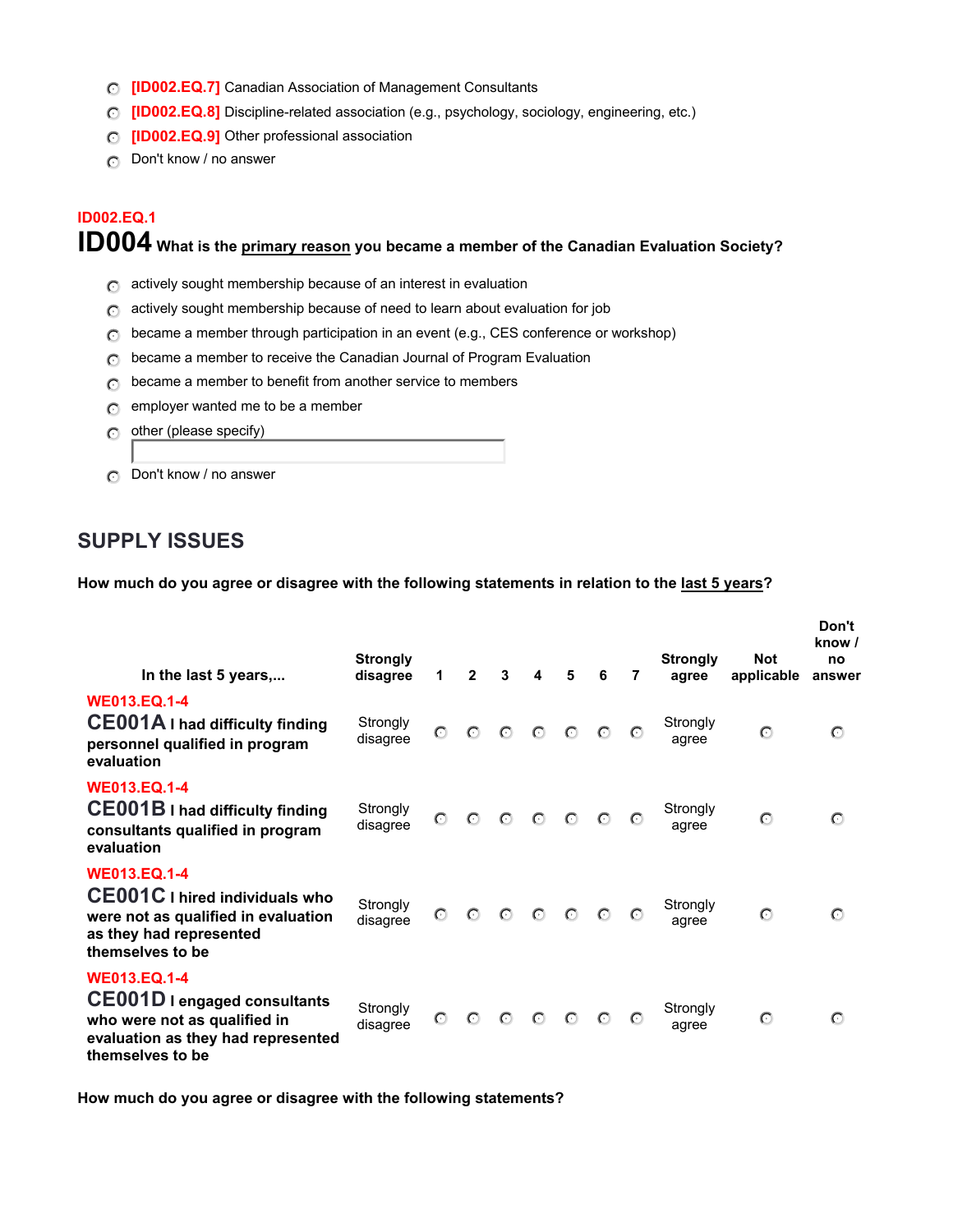|                                                                                                                                     | <b>Strongly</b><br>disagree | 1       | $\mathbf{2}$ | 3       | 4       | 5           | 6       | 7       | <b>Strongly</b><br>agree | <b>Not</b><br>applicable | Don't<br>know /<br>no<br>answer |
|-------------------------------------------------------------------------------------------------------------------------------------|-----------------------------|---------|--------------|---------|---------|-------------|---------|---------|--------------------------|--------------------------|---------------------------------|
| <b>WE013.EQ.1-4</b><br><b>CE001E</b> I wished there was a<br>way to identify individuals<br>qualified to conduct evaluation<br>work | Strongly<br>disagree        | $\odot$ | $\odot$      | $\odot$ |         | $O$ $O$ $O$ |         | $\circ$ | Strongly<br>agree        | $\odot$                  | $\odot$                         |
| <b>WE013.EQ.1-4</b><br><b>CE001F</b> I wished there was a<br>way to identify myself as qualified<br>to conduct evaluation work      | Strongly<br>disagree        | $\odot$ | $\odot$      | $\odot$ | $\odot$ | $\odot$     | $\circ$ |         | Strongly<br>agree        | $\odot$                  | $\circ$                         |

**Professional certification in program evaluation has been a topic of discussion for several years. While there are many ways that such certification could be offered, we would like to focus on voluntary certification rather than licensing. That is, certification would not be a mandatory requirement for involvement in evaluation, but instead, a designation that individuals could choose to obtain to demonstrate expertise in evaluation. Absence of the designation would not prevent involvement in evaluation, however.**

**How much do you agree or disagree with the following statements?**

|                                                                                                                                                                                               | <b>Strongly</b><br>disagree | 1       | $\mathbf{2}$ | 3       | 4       | 5                                                                                                            | 6       | 7       | <b>Strongly</b><br>agree | <b>Not</b><br>applicable | Don't<br>know /<br>no<br>answer |
|-----------------------------------------------------------------------------------------------------------------------------------------------------------------------------------------------|-----------------------------|---------|--------------|---------|---------|--------------------------------------------------------------------------------------------------------------|---------|---------|--------------------------|--------------------------|---------------------------------|
| <b>WE013.EQ.1-4</b><br><b>CE002C</b> Certification of<br>evaluators would stifle innovation in<br>evaluation practice                                                                         | Strongly<br>disagree        | $\odot$ | $\odot$      | $\circ$ | $\odot$ |                                                                                                              | $O$ $O$ | $\odot$ | Strongly<br>agree        | $\odot$                  | $\odot$                         |
| <b>WE013.EQ.1-4</b><br><b>CE002B</b> Certification of<br>evaluators would limit the ability of<br>organizations to develop their own<br>capacity for evaluation                               | Strongly<br>disagree        |         |              |         |         | $\begin{array}{ccccccccccccccccc} \circ & \circ & \circ & \circ & \circ & \circ & \circ & \circ \end{array}$ |         | $\odot$ | Strongly<br>agree        | $\odot$                  | $\odot$                         |
| <b>WE013.EO.1-4</b><br><b>CE002A Certification of</b><br>evaluators would make evaluation<br>practices rigid                                                                                  | Strongly<br>disagree        | $\odot$ | $\odot$      | $\odot$ | $\odot$ | $\odot$                                                                                                      | $\circ$ | $\odot$ | Strongly<br>agree        | $\odot$                  | $\odot$                         |
| <b>WE013.EQ.1-4</b><br><b>CE002D</b> Certification of<br>evaluators would work against<br>development of evaluation by<br>focusing on policing and control<br>rather than growth and learning | Strongly<br>disagree        | $\odot$ |              |         |         | $\begin{array}{ccc} \circ & \circ & \circ & \circ \end{array}$                                               |         | $\odot$ | Strongly<br>agree        | $\odot$                  | $\odot$                         |
| <b>WE013.EQ.1-4</b><br><b>CE002E</b> Certification of<br>evaluators would mainly serve the<br>interests of individual evaluators                                                              | Strongly<br>disagree        |         |              |         |         | $\begin{array}{ccccccccccccccccc} \circ & \circ & \circ & \circ & \circ & \circ & \circ \end{array}$         |         | $\odot$ | Strongly<br>agree        | $\odot$                  | $\odot$                         |
| <b>WE013.EQ.1-4</b><br><b>CE002G</b> Employers would prefer<br>hiring individuals who are certified                                                                                           | Strongly<br>disagree        | $\odot$ | $\odot$      | $\odot$ | $\odot$ | $\odot$                                                                                                      | $\odot$ | $\odot$ | Strongly<br>agree        | $\odot$                  | $\odot$                         |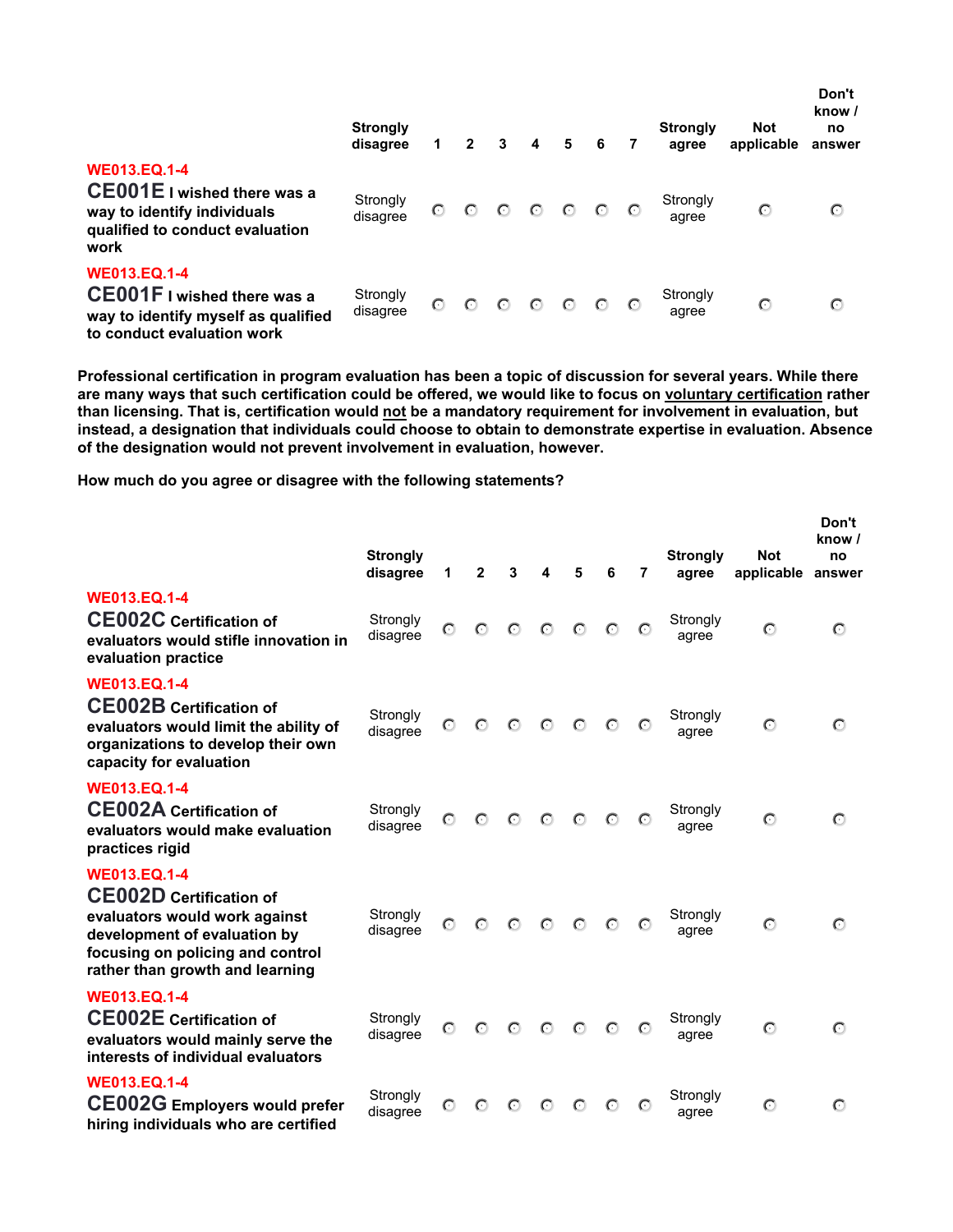**program evaluators**

| <b>WE013.EO.1-4</b><br><b>CE002H Clients would prefer</b><br>hiring consultants who are certified<br>program evaluators                                                        | Strongly<br>disagree |         |             |         | $\begin{array}{ccccccccccccccccc} \circ & \circ & \circ & \circ & \circ & \circ & \circ \end{array}$ |         |         | $\circ$ | Strongly<br>agree | $\odot$ | $\odot$ |
|--------------------------------------------------------------------------------------------------------------------------------------------------------------------------------|----------------------|---------|-------------|---------|------------------------------------------------------------------------------------------------------|---------|---------|---------|-------------------|---------|---------|
| <b>WE013.EQ.1-4</b><br><b>CE002I</b> Certification of evaluators<br>would help ensure an adequate<br>supply of qualified program<br>evaluators in Canada                       | Strongly<br>disagree | $\odot$ |             |         | $\begin{array}{ccccccccccccccccc} \circ & \circ & \circ & \circ & \circ & \circ & \circ \end{array}$ |         |         |         | Strongly<br>agree | $\odot$ | $\odot$ |
| <b>WE013.EQ.1-4</b><br><b>CE002J Certification of evaluators</b><br>would improve the quality of<br>evaluations being conducted in<br>Canada                                   | Strongly<br>disagree |         |             |         | $\begin{array}{ccccccccccccccccc} \circ & \circ & \circ & \circ & \circ & \circ & \circ \end{array}$ |         |         | $\odot$ | Strongly<br>agree | $\odot$ | $\odot$ |
| <b>WE013.EQ.1-4</b><br><b>CE002L Certification of</b><br>evaluators would offer a way to<br>protect the general public                                                         | Strongly<br>disagree | $\odot$ | $O$ $O$ $O$ |         |                                                                                                      | $\circ$ | $\odot$ | $\circ$ | Strongly<br>agree | $\odot$ | $\odot$ |
| <b>WE013.EQ.1-4</b><br><b>CE002M I would likely pursue the</b><br>requirements of certification as a<br>professional program evaluator if<br>this certification were available | Strongly<br>disagree | $\odot$ | $\circ$     | $\circ$ | $\circ$                                                                                              | $\odot$ | $\odot$ | $\odot$ | Strongly<br>agree | $\odot$ | $\odot$ |

## **SD001**

#### **CONTEXTUAL QUESTIONS**

**Finally, here are a few questions for statistical purposes. In what year were you born?**

**nmlkj** year (e.g., 1950)

**nmlkj** No answer

## **SD001B How many years have you been in the workforce in total?**



- 
- **nnn**

## **SD002 Are you...**

- **nmlkj** female
- **nmlkj** male
- **nmlkj** No answer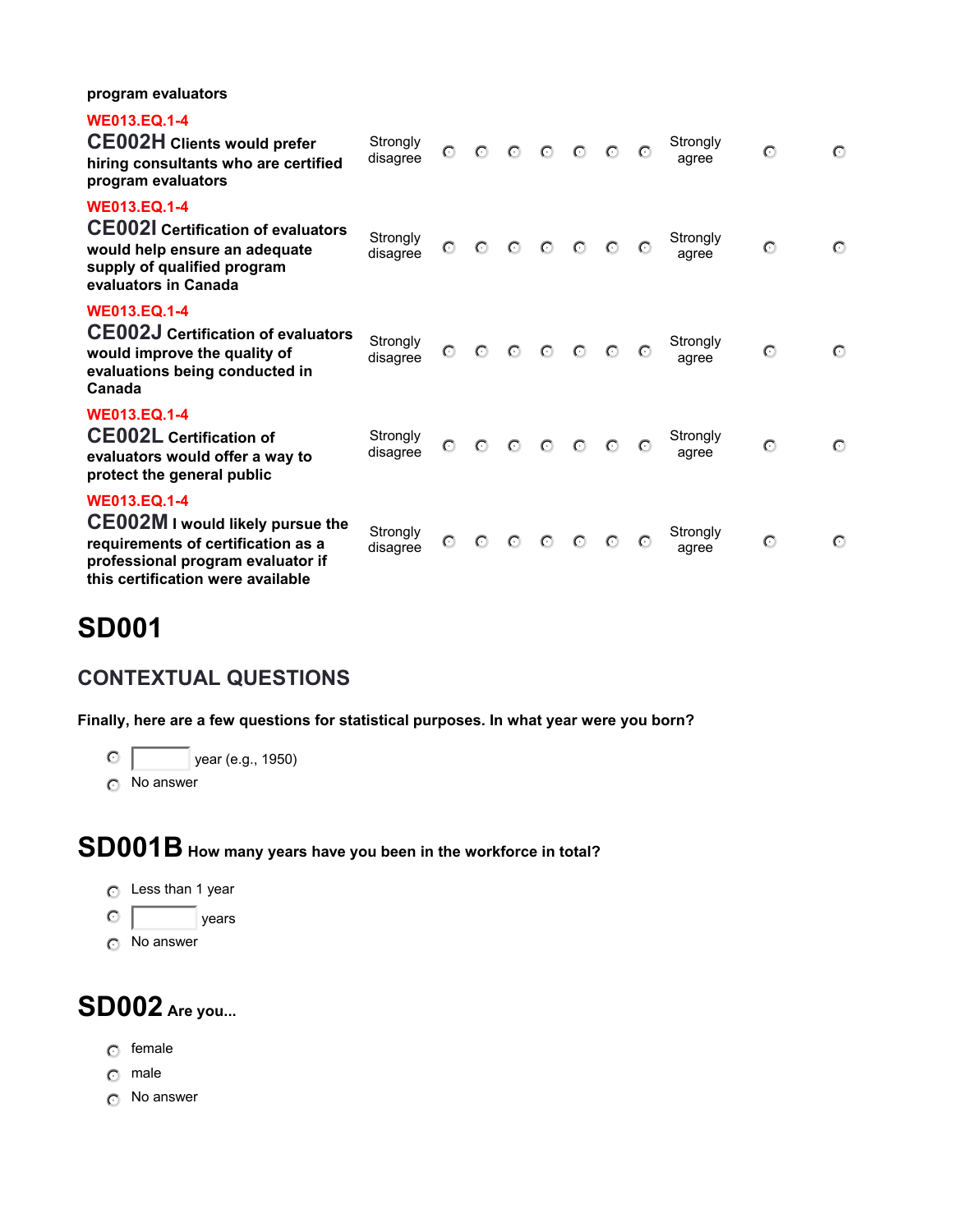#### **SD003 In which province/territory is your workplace/study place currently located?** [PLEASE SELECT ONLY ONE]

- **nm** Newfoundland and Labrador **nm** Ontario **nml** Ontario **nml** Onthwest Territories
- **n** Prince Edward Island **nm nml nml** Manitoba **nml** Nunavut
- -
- **nmalki**  $\bullet$  Saskatchewan **nmlkij United States**
- **nmlkj** New Brunswick **nmlkj** Alberta **nmlkj** Elsewhere in the world
- **nmlkj** Quebec **nmlkj** British Columbia **nmlkj** No answer
- **n** Ottawa-Gatineau **nml nml** Yukon
- 

## **SD004 To which of the following groups, if any, do you belong?** [SELECT ALL THAT APPLY]

- **Fig.** A visible minority
- **Fig.** Aboriginal people
- **Fig.** Physically disabled
- **g** None of the above
- **g** No answer

#### **Please select all that apply.**

|                                                                               | <b>English</b> | <b>French</b> | other | Don't know /<br>no answer |
|-------------------------------------------------------------------------------|----------------|---------------|-------|---------------------------|
| SD005 In which language(s) do you work /<br>study?                            |                |               |       |                           |
| SD006 In which language(s) do you consider<br>yourself able to work or study? |                |               |       |                           |
| SD007 What is your first language?                                            |                |               |       |                           |

## **SD008 Approximately how much was your annual work income in 2004?**

[EXCLUDE REVENUES OTHER THAN WORK-GENERATED; INCLUDE INCOME BEFORE TAXES, INCLUDING BONUSES AND PROFIT SHARING.]

| $\odot$ < \$30,000                  | $\circ$ \$55,000 - <\$60,000 | $\circ$ \$85,000 - <\$90,000    |
|-------------------------------------|------------------------------|---------------------------------|
| $\circ$ \$30,000 - <\$35,000        | $\circ$ \$60,000 - <\$65,000 | $\circ$ \$90,000 - <\$95,000    |
| $\circ$ \$35,000 - <\$40,000        | $\circ$ \$65,000 - <\$70,000 | $\circ$ \$95,000 - <\$100,000   |
| $\circledcirc$ \$40,000 - <\$45,000 | $\circ$ \$70,000 - <\$75,000 | ◯ \$100,000 or more             |
| $\circ$ \$45,000 - <\$50,000        | $\circ$ \$75,000 - <\$80,000 | <b>C</b> Don't know / no answer |
| $\circ$ \$50,000 - <\$55,000        | $\circ$ \$80,000 - <\$85,000 |                                 |

#### **SD008.EQ.16**

**SD009 And would your annual work income in 2004 would fall in which of the following categories?** 

| $\odot$ \$100,000 - <\$110,000 | $\odot$ \$140,000 - <\$150,000 | $\circ$ \$180,000 - <\$190,000 |
|--------------------------------|--------------------------------|--------------------------------|
| $\odot$ \$110,000 - <\$120,000 | $\circ$ \$150,000 - <\$160,000 | $\circ$ \$190,000 - <\$200,000 |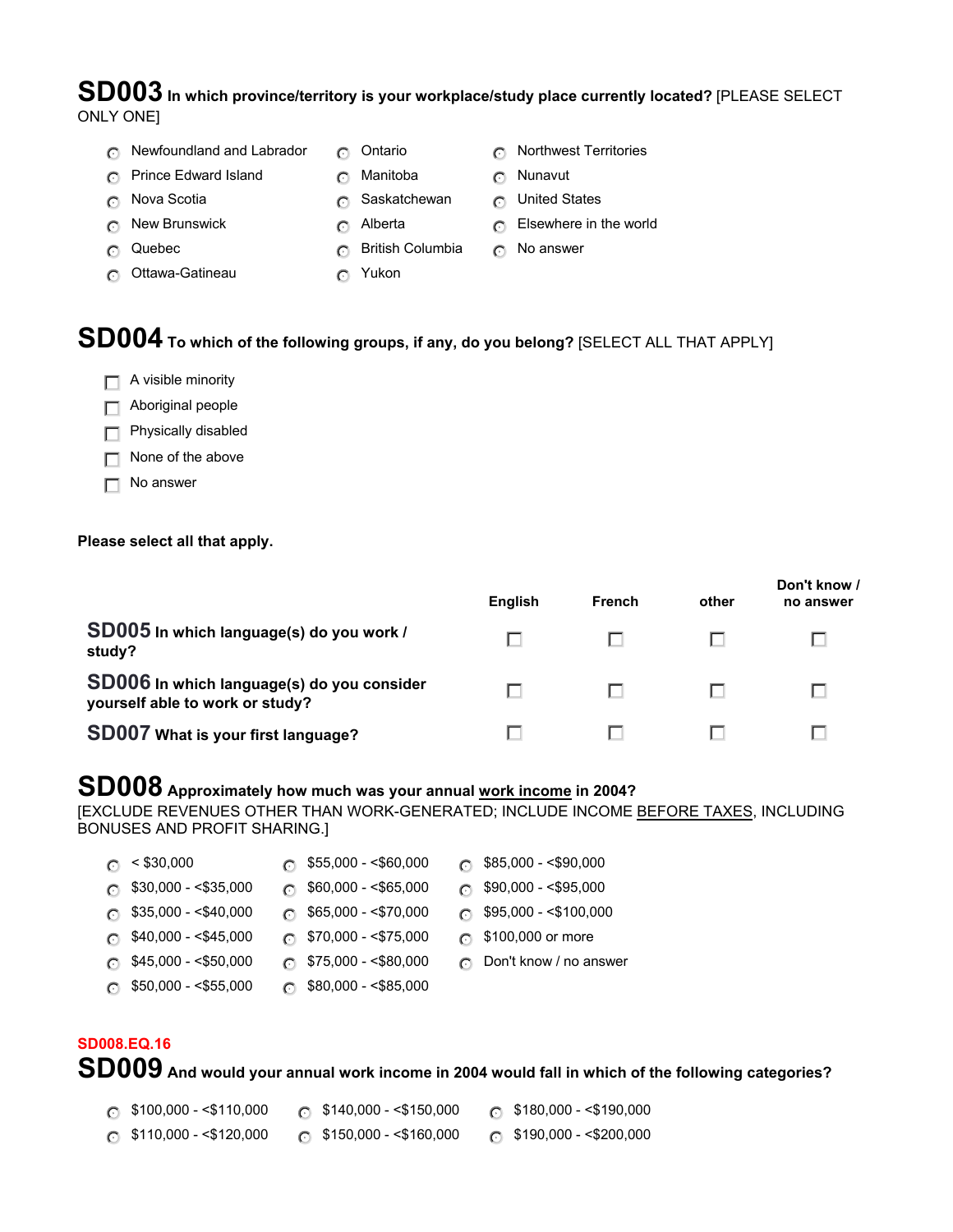| ි \$120,000 - <\$130,000 | $\odot$ \$160,000 - <\$170,0 |
|--------------------------|------------------------------|
|--------------------------|------------------------------|

- **000 6 \$200,000 or more**
- **n** \$130,000 <\$140,000 **nml** \$170,000 <\$180,000 **nm** Don't know / no answer
	-

#### **INVITED.EQ.7**

#### **SD010 How did you learn about this study?**

- **n** I was invited by e-mail, with an access code
- **n** I was informed by Centre for Voluntary Sector Research and Development
- **n** I was informed by the Société québécoise d'évaluation de programme
- *C* I saw information about it on the Canadian Evaluation Society Web site
- **n** I was told by a colleague / friend / relative
- **n** Other (please specify)
- **nmlkj** No answer

## **REPORT**

**Any reference to your e-mail address will be severed from your responses and deleted from the data base as soon as the data collection is complete. Your e-mail address will be used ONLY for the purposes of this study.**

**Thank you for completing this questionnaire! Would you like to receive an electronic copy of the results of the study, via e-mail?**

*c* Yes (please enter the e-mail address where you would like the report sent) **nmlkj** No

**PRIZE Would you like your name to be entered in the draw for the value of the registration to the 2005 joint CES/AEA Conference held in Toronto on October 24 to 30?** 

*c* Yes (please enter your e-mail address as confirmation) **nmlkj** No

**DBPERMISSION Do you agree that your answers be added to the anonymous public data base that will be made available to other researchers?** 



**QCOMMENTS Please provide any additional comment on this study or the situation of evaluators in Canada.**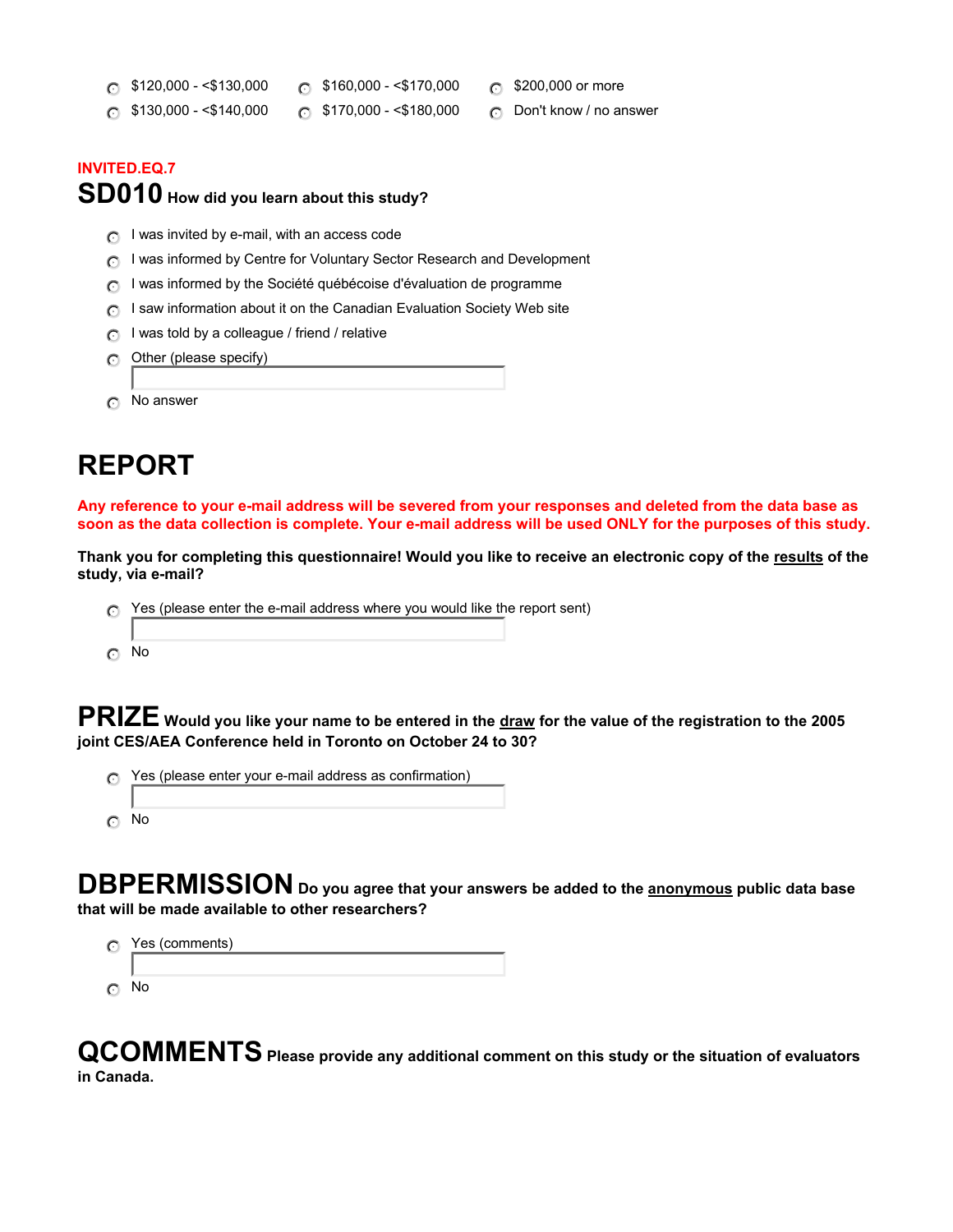## **FINISHED**

**Thank you for filling out this questionnaire. Your answers have been recorded. You may now close this browser window.**

## **INTERRUPT**

**You may resume your questionnaire by going to the following link:**

#### **<http://circum.com/prod?en;evaluation;P7D2T6>**

**Please print this page for future reference.**

Progression in the questionnaire 4 %

powered by CallWeb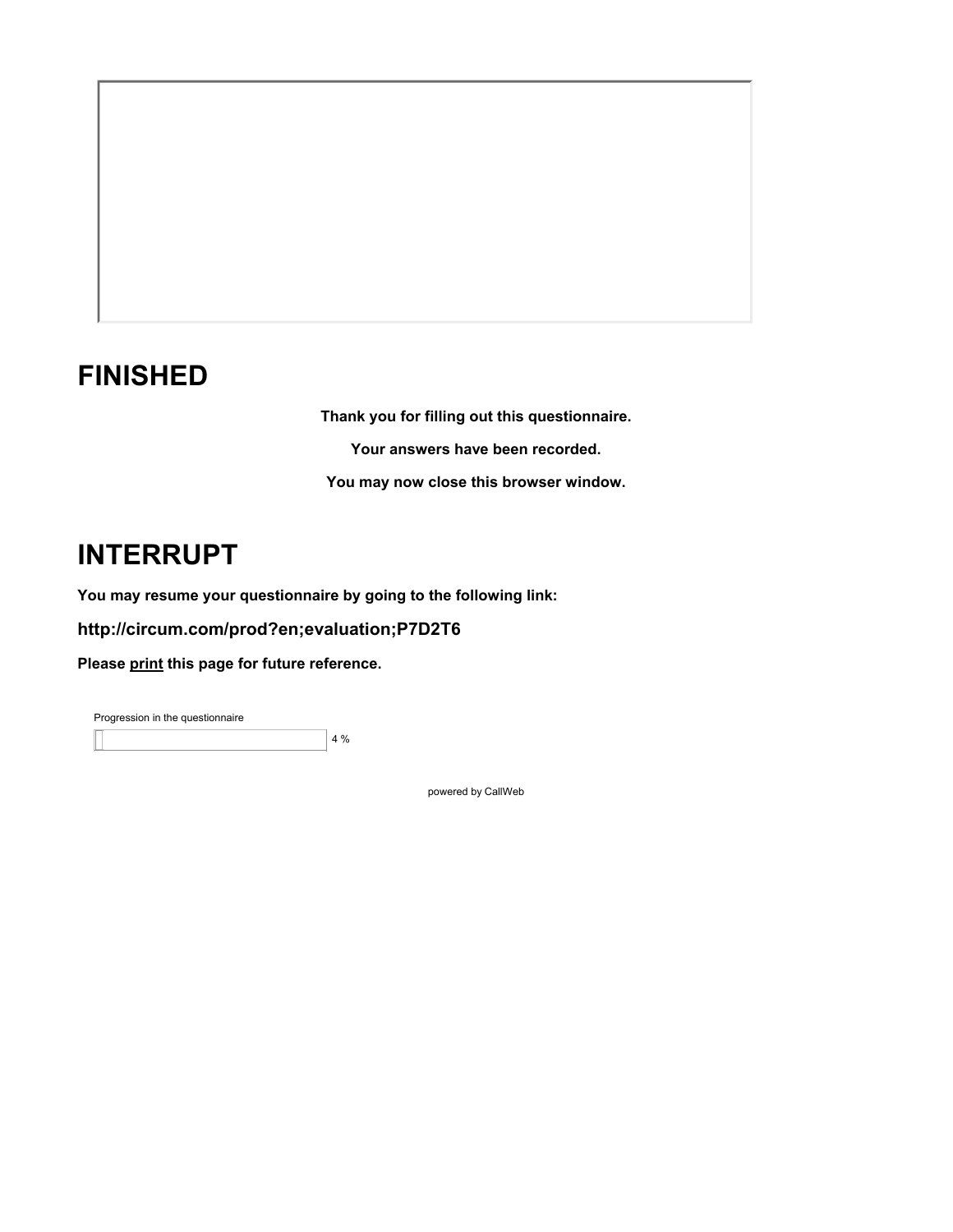## **Sondage 2005 sur les pratiques et enjeux en évaluation au Canada**

**Recherche effectuée par Shelley Borys, Benoît Gauthier, Natalie Kishchuk et Simon Roy**

**MODE DÉMONSTRATION. Aucune réponse ne sera enregistrée.**



## **INTRO**

Merci d'avoir ouvert le **Sondage 2005 sur les pratiques et enjeux en évaluation au Canada**. Les questions s'adressent aussi bien aux **évaluateurs chevronnés** qu'aux personnes qui **font présentement de l'évaluation** à titre de producteurs, de consommateurs, de chercheurs ou d'étudiants en évaluation.

Il vous faudra, en fonction de votre situation personnelle, entre 5 et 20 minutes pour répondre à nos questions. Vous pouvez quitter le sondage à tout moment en fermant votre navigateur et reprendre le questionnaire à la même adresse Web en utilisant votre code d'accès qui est **P7D2T6**

Vos réponses seront traitées de manière confidentielle. Les résultats ne seront publiés que sous forme globale.

Veuillez remplir le questionnaire **avant le 30 juin 2005**; vous serez alors admissible au **tirage au sort** d'une somme équivalente aux **frais d'inscription au Congrès conjoint SCÉ/AEA 2005** qui aura lieu à Toronto du 24 au 30 octobre. **Doublez vos chances** de gagner en remplissant votre sondage **avant le 5 juin 2005**.

En guise de remerciement pour avoir répondu au sondage, nous vous enverrons avec plaisir le **rapport de recherche en format électronique** dès sa parution. Veuillez adresser les questions ou commentaires que vous auriez aux responsables du projet.

Merci encore!

**Shelley Borys, Benoît Gauthier, Natalie Kishchuk et Simon Roy**

## **WE001**

#### **SITUATION ACTUELLE**

**Votre questionnaire sera personnalisé en fonction de votre situation professionnelle actuelle. Nous commencerons donc avec des questions qui peuvent sembler ne pas correspondre au sujet à l'étude mais qui ont pour but de raccourcir autant que possible votre questionnaire.**

**Présentement, est-ce que vous...** [SÉLECTIONNER TOUTES LES RÉPONSES PERTINENTES]

- **Full travaillez à temps plein pour un employeur**
- **gfedc** travaillez à temps plein comme travailleur autonome
- **gfedc** travaillez à temps partiel pour un employeur
- **gfedc** travaillez à temps partiel comme travailleur autonome
- **gfedc** étudiez à temps plein
- **gfedc** étudiez à temps partiel
- êtes en congé de longue durée (p. ex., congé de maternité)
- êtes chômeur(se)
- **gfedc** êtes à la retraite
- Pas de réponse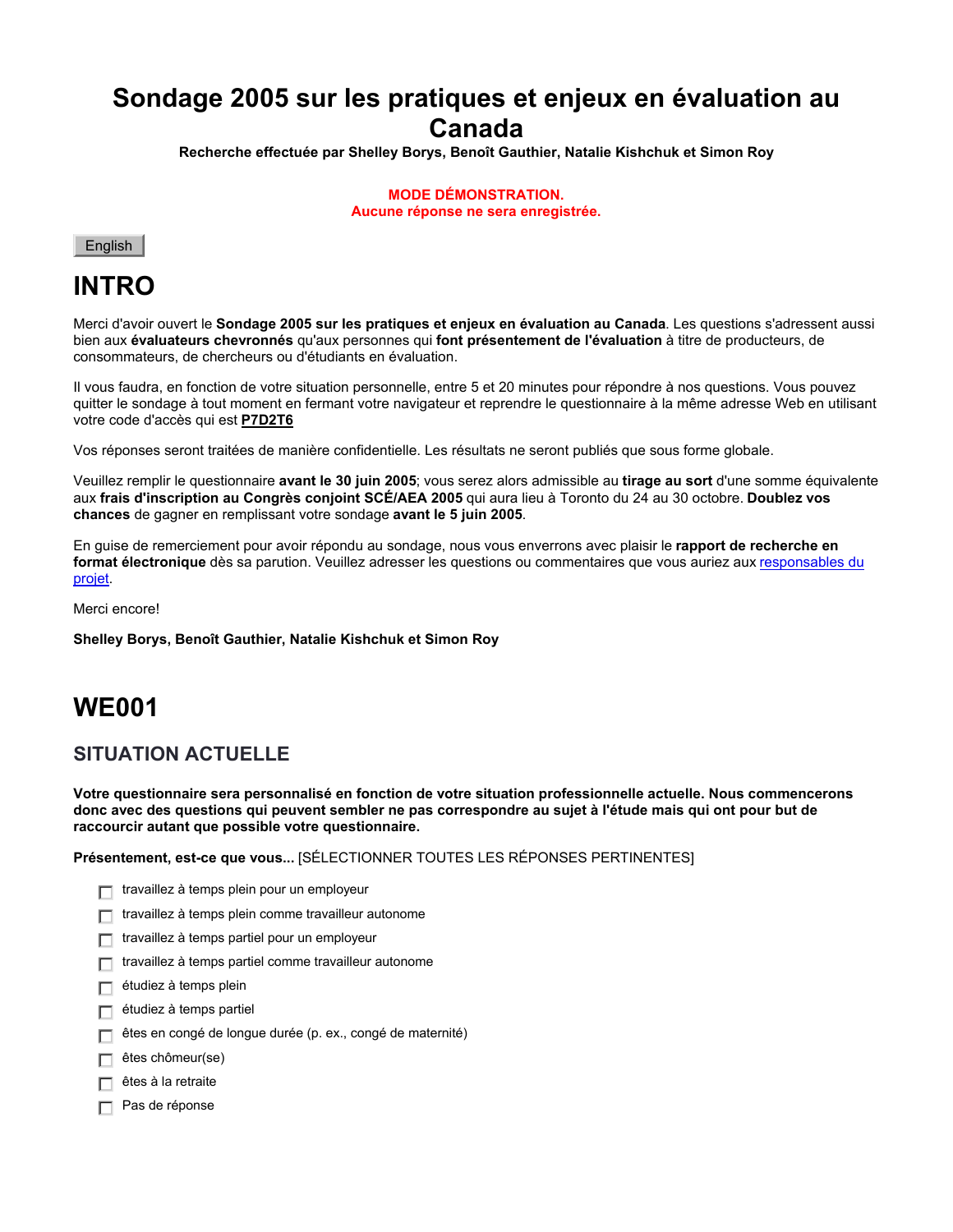#### **WE001.EQ.1-4 WE006**

#### **Quelle part de votre temps de travail consacrez-vous à l'évaluation?**

- **nmlkj** Aucune
- **nmlkj** moins de 50 %
- **nmlkj** 50 %
- **nmlkj** plus de 50 %
- **nmlkj** 100 %
- **nml** Ne sais pas / pas de réponse

#### **WE001.NE.1-4.OR.WE006.EQ.1**

**WE006C Avez-vous déjà occupé un emploi qui comportait des responsabilités liées à l'évaluation de programme?**

- **nmlkj** Oui
- **nmlkj** Non
	- **>> WE006B**
- **nm** Ne sais pas / pas de réponse **>> WE006B**

#### **WE006.EQ.1-9 WE007**

#### **Dans quel secteur se situe l'organisation pour laquelle vous travaillez principalement?**

**nm** secteur collégial/universitaire

- 
- **nml** secteur privé **nmlkj** secteur bénévole

**nmlkj** autre

- **n** secteur public municipal
- **n** secteur public régional
- **n** secteur public provincial **nm** Ne sais pas / pas de réponse
- *c* secteur public fédéral

#### **WE006.EQ.2-5**

**WE009 Environ combien de personnes travaillent dans l'organisation qui vous emploie?** [EXPRIMER EN ÉQUIVALENTS TEMPS PLEIN]

 $\circ$ 

**nm** Ne sais pas / pas de réponse

#### **WE006.EQ.2-5**

**WE010 À ce que vous sachiez, dans cette organisation, combien y a-t-il de personnes qui, le cas échéant, exécutent des fonctions d'évaluation de programme?** [EXPRIMER EN ÉQUIVALENTS TEMPS PLEIN; TENIR COMPTE DE L'ÉVALUATION INTERNE DE VOS PROPRES PROGRAMMES AINSI QUE DES ÉVALUATIONS EFFECTUÉES PAR LE PERSONNEL DE CETTE ORGANISATION, TOUCHANT D'AUTRES ORGANISATIONS]

 $\circ$   $\qquad$   $\qquad$   $\qquad$   $\qquad$   $\qquad$   $\qquad$   $\qquad$   $\qquad$   $\qquad$   $\qquad$   $\qquad$   $\qquad$   $\qquad$   $\qquad$   $\qquad$   $\qquad$   $\qquad$   $\qquad$   $\qquad$   $\qquad$   $\qquad$   $\qquad$   $\qquad$   $\qquad$   $\qquad$   $\qquad$   $\qquad$   $\qquad$   $\qquad$   $\qquad$   $\qquad$   $\qquad$   $\qquad$   $\qquad$   $\qquad$   $\qquad$ 

**n**We sais pas / pas de réponse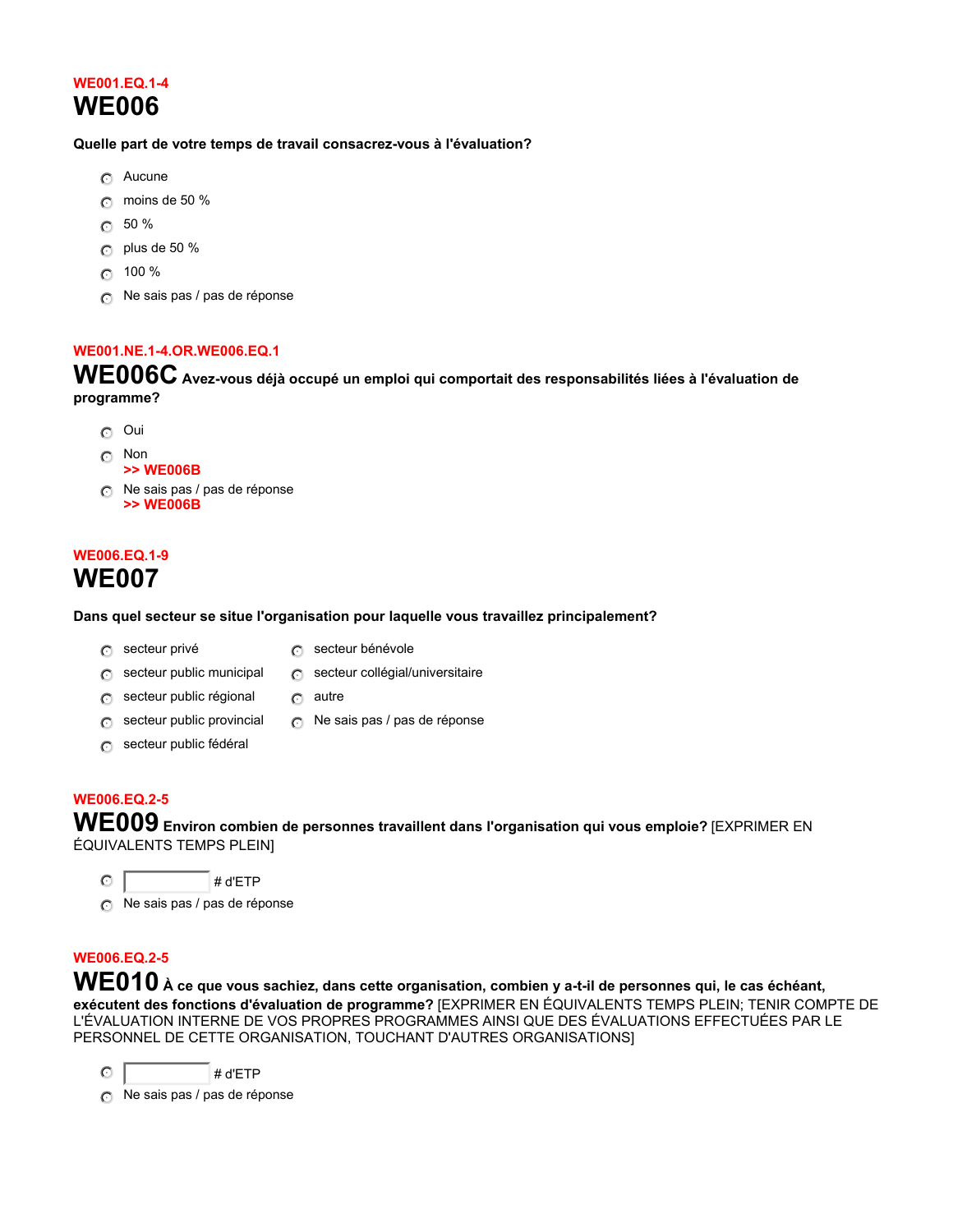#### **AWE010.GT.0**

## **WE011 Ces personnes sont-elles...**

- **c** concentrées dans une seule unité de travail
- **n** dispersées à travers l'organisation
- **nm** Ne sais pas / pas de réponse

## **WE006.EQ.2-5**

## **WE012**

**Combien de temps votre unité de travail consacre-t-elle à l'évaluation?**

- **nmlkj** Aucune
- **nmlkj** moins de 50 %
- **nmlkj** 50 %
- **nmlkj** plus de 50 %
- **nmlkj** 100 %
- *i* Ne sais pas / pas de réponse

#### **WE006.EQ.1-9**

**WE013 Parlons maintenant de votre propre travail. En matière d'évaluation, diriez-vous que vous êtes surtout...**

- **n** un utilisateur de résultats d'évaluation
- *c* un producteur de résultats d'évaluation pour votre propre organisation
- **n** un producteur de résultats d'évaluation pour d'autres organisations que la vôtre
- *c* un chercheur en évaluation
- **nmlkj** aucune de ces réponses
- **nm** Ne sais pas / pas de réponse

#### **WE006.EQ.2-5.AND.WE013.EQ.2,3 WE014 Êtes-vous...**

- **n** employé permanent
- **nmlkj** employé pour une durée déterminée
- **n**employé à contrat
- **n**We sais pas / pas de réponse

#### **WE006.EQ.2-5.AND.WE013.EQ.2,3**

**WE015 Lequel des choix suivants décrit le mieux votre emploi?**

- **nmlkj** Professeur
- **n** Gestionnaire
- **nm** Consultant / agent supérieur
- **C** Consultant / agent intermédiaire
- **c** Consultant / agent junior
- **c** Commis / agent administratif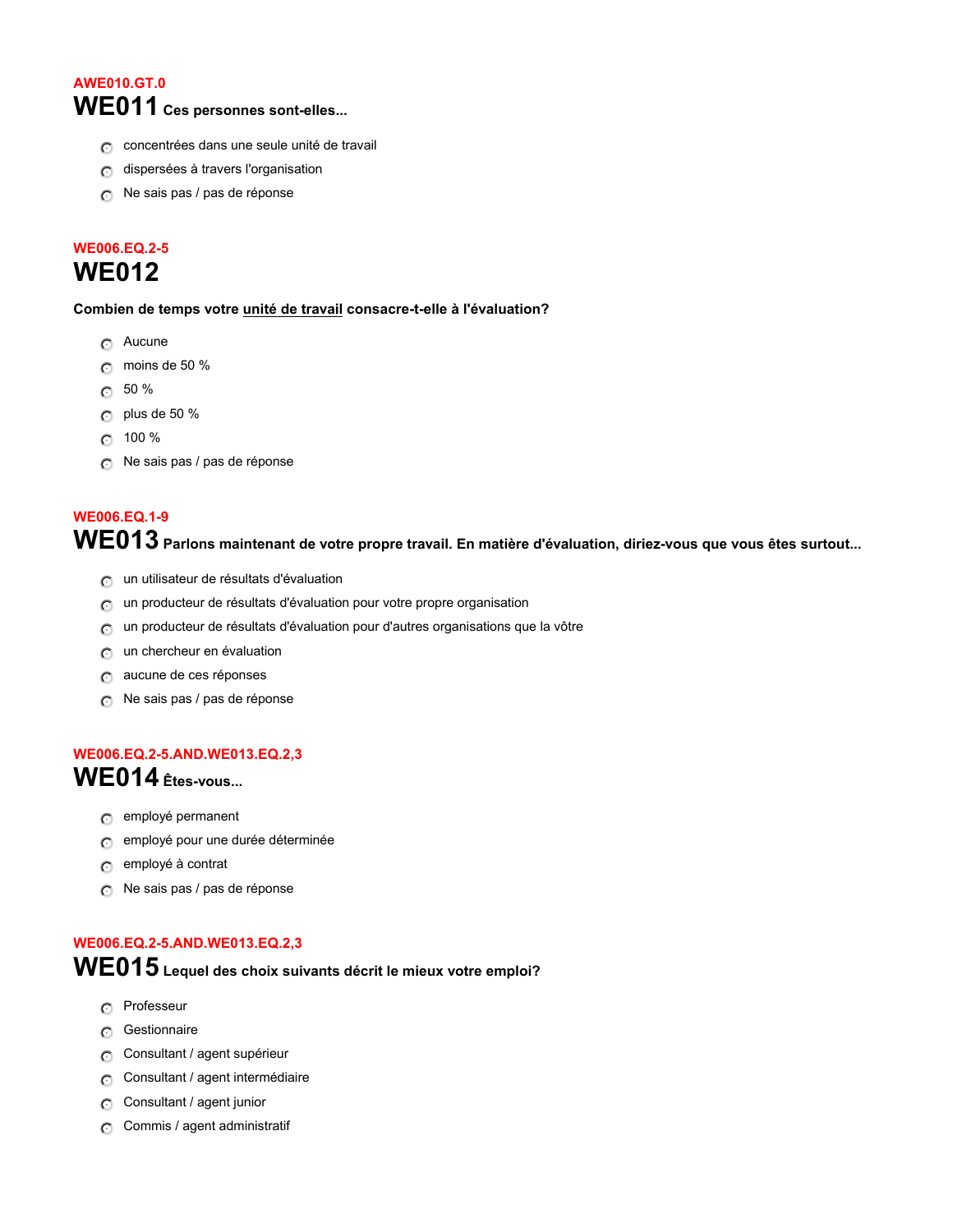- **nmlkj** Autre
- *i* Ne sais pas / pas de réponse

#### **WE001.EQ.1-4**

## **WE019 Comment décririez-vous votre principale responsabilité dans votre poste actuel?**

- **n**gestion / administration / coordination
- **nm** recherche / collecte de données / analyse de données
- **nmlkj** enseignement
- **nmlkj** autre
- **nm** Ne sais pas / pas de réponse

#### **WE006.EQ.2-5.AND.WE013.EQ.2,3**

**WE020 En tout, combien d'heures travaillez-vous en moyenne par semaine dans ce poste?**

**nmlkj** heures

**nm** Ne sais pas / pas de réponse

#### **WE001.EQ.1-4**

**WE021 Depuis combien d'années occupez-vous ce poste ou un poste essentiellement similaire au sein de cette organisation?**

- **nmlkj** moins d'une année
- $\circ$   $\Box$  ans
- *c* Ne sais pas / pas de réponse

#### **WE006.EQ.2-5.AND.WE013.EQ.2,3 TP002**

#### **EXERCICE DE L'ÉVALUATION**

#### **À qui appartient normalement le pouvoir d'accepter les résultats des évaluations auxquelles vous travaillez?**

- *c* Gestionnaire de programmes
- **n** Gestionnaire d'évaluations
- **n** Comité de parties intéressées internes
- **n** Comité de parties intéressées comprenant des membres de l'extérieur de l'organisation où se situe le programme
- **nmlkj** Autre
- **n**We sais pas / pas de réponse

#### **Dans quelle mesure êtes-vous d'accord ou en désaccord pour dire que votre travail d'évaluation est...**

|                                                |  |  |  |        | Ne sais     |
|------------------------------------------------|--|--|--|--------|-------------|
| Tout à fait                                    |  |  |  | Tout à | pas/        |
| en                                             |  |  |  | fait   | Sans pas de |
| désaccord 1 2 3 4 5 6 7 d'accord objet réponse |  |  |  |        |             |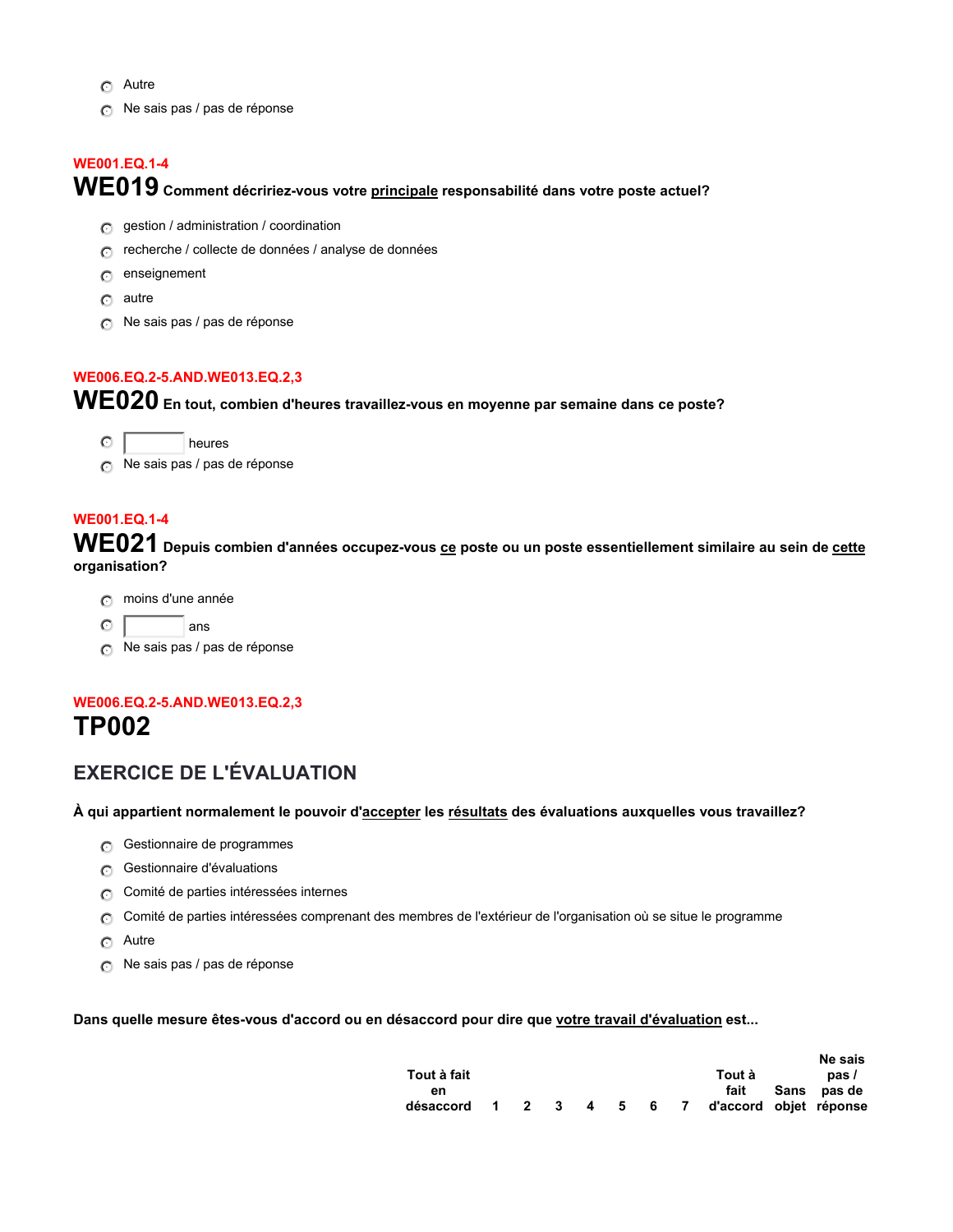| WE006.EQ.2-5.AND.WE013.EQ.2,3<br>TP004A motivé par la nécessité<br>d'améliorer les programmes                                                                                                        | Tout à fait<br>en<br>désaccord | $\odot$ | $\odot$ | $\circ$ | $\odot$ | ⊙       | $\odot$ | $\odot$ | Tout à fait<br>d'accord | $\odot$ | $\odot$ |
|------------------------------------------------------------------------------------------------------------------------------------------------------------------------------------------------------|--------------------------------|---------|---------|---------|---------|---------|---------|---------|-------------------------|---------|---------|
| WE006.EQ.2-5.AND.WE013.EQ.2,3<br>TP004B motivé par l'obligation de rendre<br>des comptes / les exigences de l'organisation<br>centrale                                                               | Tout à fait<br>en<br>désaccord | $\odot$ | $\odot$ | $\odot$ | $\odot$ | $\circ$ | $\odot$ | $\odot$ | Tout à fait<br>d'accord | $\odot$ | $\odot$ |
| WE006.EQ.2-5.AND.WE013.EQ.2,3<br>TP004D motivé par un besoin<br>d'information afin de faciliter les décisions<br>touchant le renouvellement d'un programme                                           | Tout à fait<br>en<br>désaccord | $\odot$ | $\odot$ | $\odot$ | $\odot$ | $\odot$ | $\circ$ | $\circ$ | Tout à fait<br>d'accord | $\odot$ | $\odot$ |
| WE006.EQ.2-5.AND.WE013.EQ.2,3<br>TP004E indépendant / autonome                                                                                                                                       | Tout à fait<br>en<br>désaccord | $\odot$ | $\odot$ | $\odot$ | $\odot$ | $\odot$ | $\circ$ | $\odot$ | Tout à fait<br>d'accord | $\odot$ | $\odot$ |
| WE006.EQ.2-5.AND.WE013.EQ.2,3<br>TP004F participatif, c.-à-d. qu'il fait<br>intervenir des parties intéressées d'un<br>programme, y compris des clients, dans les<br>décisions touchant l'évaluation | Tout à fait<br>en<br>désaccord | $\odot$ | $\odot$ | $\odot$ | $\odot$ | $\odot$ | $\odot$ | $\circ$ | Tout à fait<br>d'accord | $\odot$ | $\odot$ |
| WE006.EQ.2-5.AND.WE013.EQ.2,3<br><b>TP004G</b> habilitant pour les programmes et<br>les organisations en cause                                                                                       | Tout à fait<br>en<br>désaccord | $\odot$ | $\odot$ | $\odot$ | $\odot$ | ⊙       | $\odot$ | $\odot$ | Tout à fait<br>d'accord | $\odot$ | $\odot$ |

**Dans quelle mesure êtes-vous d'accord ou en désaccord pour dire que, de façon générale, les évaluations auxquelles vous travaillez...**

|                                                                                                                         | Tout à fait en<br>désaccord | 1       | $\mathbf{2}$ | 3       | 4       | 5       | 6       | $\overline{7}$ | Tout à fait Sans<br>d'accord | objet   | Ne sais<br>pas/<br>pas de<br>réponse |
|-------------------------------------------------------------------------------------------------------------------------|-----------------------------|---------|--------------|---------|---------|---------|---------|----------------|------------------------------|---------|--------------------------------------|
| WE006.EQ.2-5.AND.WE013.EQ.2,3<br>TP005A S'attaquent aux questions les<br>plus importantes touchant les programmes       | Tout à fait en<br>désaccord | $\odot$ | $\odot$      | $\odot$ | $\odot$ | $\circ$ | $\odot$ | $\odot$        | Tout à fait<br>d'accord      | $\odot$ | $\odot$                              |
| WE006.EQ.2-5.AND.WE013.EQ.2,3<br><b>TP005B</b> S'attaquent aux questions les<br>plus difficiles touchant les programmes | Tout à fait en<br>désaccord | $\odot$ | $\odot$      | $\odot$ | $\odot$ | $\circ$ | $\odot$ | $\odot$        | Tout à fait<br>d'accord      | $\odot$ | $\odot$                              |
| WE006.EQ.2-5.AND.WE013.EQ.2,3<br>TP005C S'attaquent à des questions<br>insignifiantes touchant les programmes           | Tout à fait en<br>désaccord | $\odot$ | $\odot$      | $\odot$ | $\circ$ | $\circ$ | $\circ$ | ⊙              | Tout à fait<br>d'accord      | $\odot$ | $\circ$                              |
| WE006.EQ.2-5.AND.WE013.EQ.2,3<br><b>TP005D Disposent des ressources</b><br>nécessaires pour s'attaquer aux questions    | Tout à fait en<br>désaccord | $\odot$ | $\odot$      | $\odot$ | $\odot$ | $\odot$ | $\odot$ | $\odot$        | Tout à fait<br>d'accord      | $\odot$ | $\odot$                              |
| WE006.EQ.2-5.AND.WE013.EQ.2,3<br>TP005E Utilisent une méthodologie<br>rigoureuse                                        | Tout à fait en<br>désaccord | $\odot$ | $\odot$      | $\odot$ | $\circ$ | $\circ$ | $\odot$ | $\odot$        | Tout à fait<br>d'accord      | $\circ$ | $\circ$                              |
| WE006.EQ.2-5.AND.WE013.EQ.2,3<br>TP005F Utilisent une méthodologie<br>novatrice                                         | Tout à fait en<br>désaccord | $\odot$ | $\odot$      | $\odot$ | $\odot$ | $\circ$ | $\circ$ | ⊙              | Tout à fait<br>d'accord      | $\odot$ | $\odot$                              |
| WE006.EQ.2-5.AND.WE013.EQ.2,3<br><b>TP005G Produisent des preuves</b><br>crédibles touchant les questions à évaluer     | Tout à fait en<br>désaccord | $\odot$ | $\odot$      | $\odot$ | $\odot$ | $\odot$ | $\circ$ | $\odot$        | Tout à fait<br>d'accord      | $\odot$ | $\odot$                              |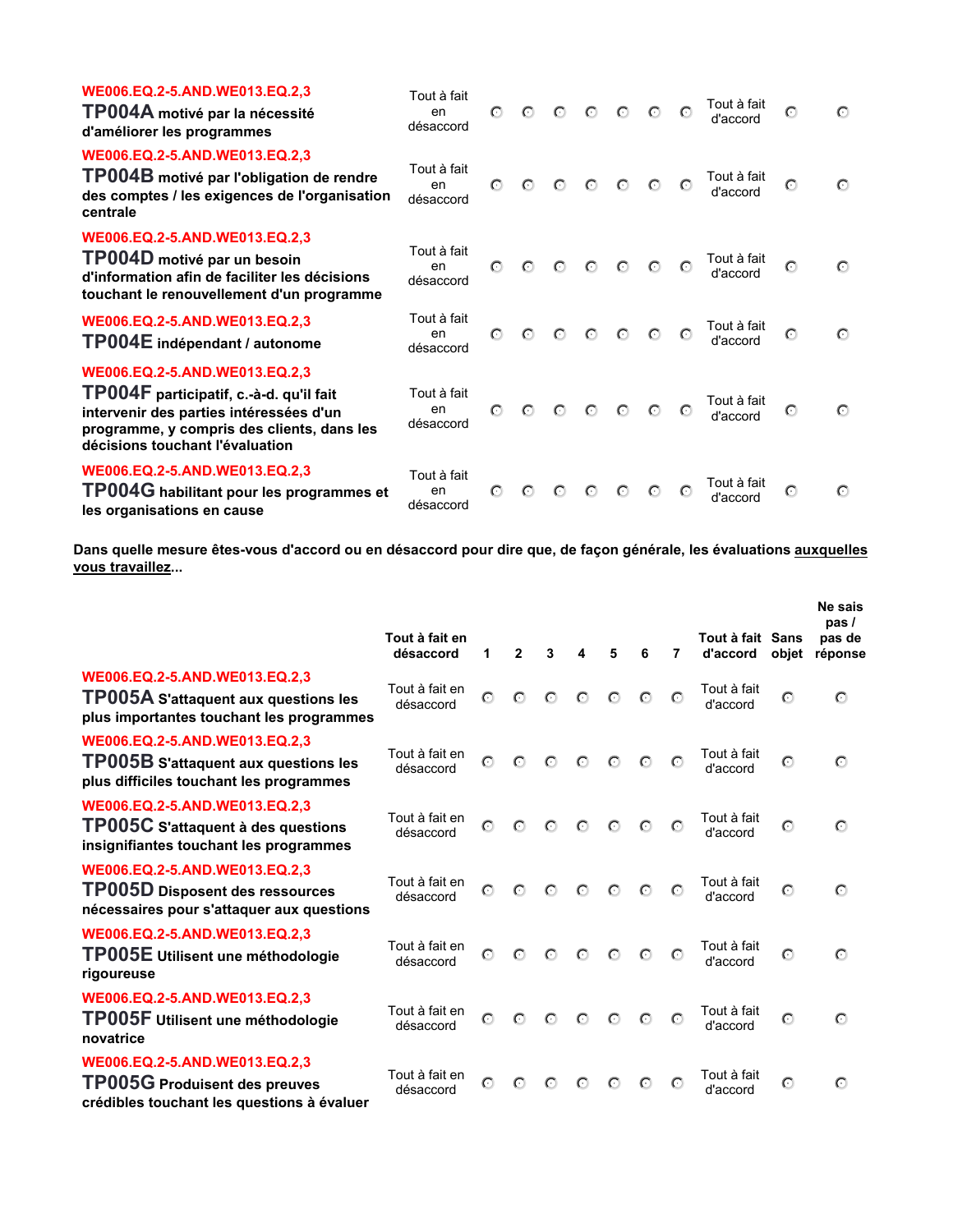| WE006.EQ.2-5.AND.WE013.EQ.2,3<br>TP005H Tiennent compte des points de<br>vue de nombreuses parties intéressées     | Tout à fait en<br>désaccord | $\odot$ |         |             |                 |             |          | Tout à fait<br>d'accord | $\odot$ | $\odot$ |
|--------------------------------------------------------------------------------------------------------------------|-----------------------------|---------|---------|-------------|-----------------|-------------|----------|-------------------------|---------|---------|
| WE006.EQ.2-5.AND.WE013.EQ.2,3<br>TP005J Renforcent les capacités de<br>l'organisation en matière d'évaluation      | Tout à fait en<br>désaccord | $\odot$ |         | $O$ $O$ $O$ |                 | $O$ $O$ $O$ |          | Tout à fait<br>d'accord | $\odot$ | $\odot$ |
| WE006.EQ.2-5.AND.WE013.EQ.2,3<br>TP005K Sont utiles aux décideurs                                                  | Tout à fait en<br>désaccord | $\odot$ |         | $O$ $O$ $O$ | $\circ$ $\circ$ |             | $\Omega$ | Tout à fait<br>d'accord | $\odot$ | $\odot$ |
| WE006.EQ.2-5.AND.WE013.EQ.2,3<br>TP005P Donnent lieu à une amélioration<br>significative des programmes            | Tout à fait en<br>désaccord | $\odot$ |         | $O$ $O$ $O$ | $\circ$ $\circ$ |             | $\odot$  | Tout à fait<br>d'accord | $\odot$ | $\odot$ |
| WE006.EQ.2-5.AND.WE013.EQ.2,3<br><b>TP005Q Procurent des avantages</b><br>significatifs aux clients des programmes | Tout à fait en<br>désaccord | $\odot$ | $\circ$ | $O$ $O$     | $\circ$         | $\circ$     | $\odot$  | Tout à fait<br>d'accord | $\odot$ | $\odot$ |

#### **WE006.EQ.2-5.AND.WE013.EQ.2,3**

#### **TP006 Parmi les genres d'évaluation et de travail lié aux évaluations ci-dessous, lesquels avez-vous faits personnellement au cours des 5 dernières années?**

| Obtenir les ressources destinées à une évaluation                                                  | Faire une analyse quantitative des données                                                 |
|----------------------------------------------------------------------------------------------------|--------------------------------------------------------------------------------------------|
| Elaborer les lignes de conduite de l'organisation en matière<br>d'évaluation                       | $\sqsupset$ Faire une analyse économique                                                   |
| Mettre au point des cadres d'évaluation ou d'autres<br>documents de planification d'une évaluation | Rédiger un rapport d'évaluation                                                            |
| Établir l'évaluabilité                                                                             | Présenter les résultats d'une évaluation à des gestionnaires<br>ou à des décideurs         |
| Évaluer des besoins                                                                                | Présenter les résultats d'une évaluation à d'autres parties<br>intéressés                  |
| Mettre au point des instruments de collecte des données                                            | Faire de la formation ou du développement des capacités<br>dans le domaine de l'évaluation |
| Effectuer une collecte de données                                                                  | Rien de ce qui précède                                                                     |
| Faire une analyse qualitative des données                                                          | Ne sais pas / pas de réponse                                                               |
|                                                                                                    |                                                                                            |

#### **WE006.EQ.2-5.AND.WE013.EQ.2,3**

**TP009 Dans quels domaines avez-vous effectué votre travail d'évaluation au cours des 5 dernières années?**  [SÉLECTIONNER TOUTES LES RÉPONSES PERTINENTES]

| Affaires autochtones     | Immigration               | Secteur privé                |
|--------------------------|---------------------------|------------------------------|
| Agriculture              | Industrie                 | Services correctionnels      |
| Arts / culture           | Justice                   | Technologie                  |
| Commerce                 | Logement                  | Transports                   |
| Communications           | Patrimoine                | Éducation                    |
| Défense                  | Recherche                 | Autre                        |
| Développement économique | Ressources humaines       | Aucune de ces réponses       |
| Environnement            | Ressources naturelles     | Ne sais pas / pas de réponse |
| Exécution de la loi      | Santé et services sociaux |                              |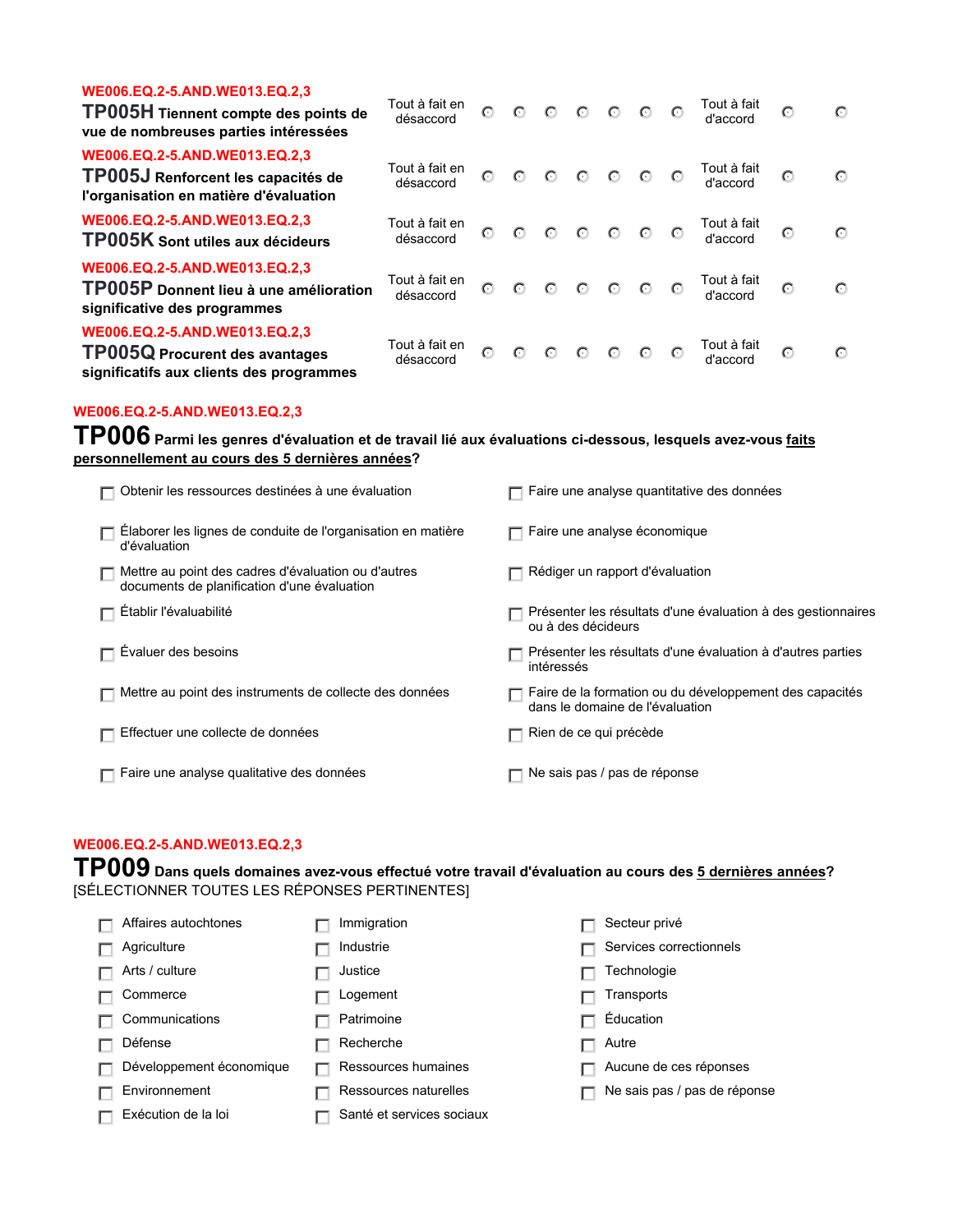**TP012 Quels sont, parmi les genres de programmes suivants, ceux pour lesquels vous avez pris part à une évaluation dans les 5 dernières années?** [SÉLECTIONNER TOUTES LES RÉPONSES PERTINENTES]

| Incitatifs fiscaux                                          | Programmes de subventions et de contributions |
|-------------------------------------------------------------|-----------------------------------------------|
| Politiques                                                  | Projets pilotes                               |
| Programmes de prestation d'information ou de communications | Stratégies                                    |
| Programmes de prestation de services                        | Autre                                         |
| Programmes de réglementation                                | aucune de ces réponses                        |
| Programmes de soutien financier                             | Ne sais pas / pas de réponse                  |
|                                                             |                                               |

#### **We006.EQ.2-5.AND.WE007.EQ.1**

## **TP013 Dans les 5 dernières années, avez-vous participé à l'évaluation de programmes du /d'un(e)...** [SÉLECTIONNER TOUTES LES RÉPONSES PERTINENTES]

| Gouvernement fédéral                      | □ Organisation du secteur bénévole à l'étranger |
|-------------------------------------------|-------------------------------------------------|
| Gouvernement provincial                   | Organisation du secteur privé                   |
| Municipalité régionale                    | Autre                                           |
| Municipalité                              | $\Box$ Aucune de ces réponses                   |
| Gouvernement étranger                     | $\Box$ Ne sais pas / pas de réponse             |
| Organisation du secteur bénévole canadien |                                                 |

### **CONDITIONS DE TRAVAIL**

**Dans quelle mesure êtes-vous d'accord ou en désaccord avec les énoncés suivants au sujet de votre emploi actuel?**

|                                                                                                            | Tout à fait<br>en<br>désaccord | 1       | $\mathbf{2}$ | 3       | 4       | 5       | 6       | 7       | Tout à fait Sans<br>d'accord | objet   | Ne sais<br>pas/<br>pas de<br>réponse |
|------------------------------------------------------------------------------------------------------------|--------------------------------|---------|--------------|---------|---------|---------|---------|---------|------------------------------|---------|--------------------------------------|
| WE006.EQ.2-5.AND.WE013.EQ.2,3<br>WK001A Ma charge de travail est trop<br>lourde                            | Tout à fait en<br>désaccord    | $\odot$ | $\odot$      | $\odot$ | $\circ$ | $\circ$ | $\odot$ | $\odot$ | Tout à fait<br>d'accord      | $\odot$ | $\circ$                              |
| WE006.EQ.2-5.AND.WE013.EQ.2,3<br>WK001B Je suis compensé pour mes<br>heures supplémentaires                | Tout à fait en<br>désaccord    | $\odot$ | $\odot$      |         | $O$ $O$ | $\circ$ | $\circ$ | $\odot$ | Tout à fait<br>d'accord      | $\odot$ | $\circ$                              |
| WE006.EQ.2-5.AND.WE013.EQ.2,3<br>WK001D Je peux facilement concilier<br>mon travail et ma vie personnelle  | Tout à fait en<br>désaccord    | $\odot$ | $\odot$      | $\circ$ | $\circ$ | $\circ$ | $\odot$ | $\odot$ | Tout à fait<br>d'accord      | $\odot$ | $\circ$                              |
| WE006.EQ.2-5.AND.WE013.EQ.2,3<br>WK001E Mon employeur est en faveur<br>d'assouplir les horaires de travail | Tout à fait en<br>désaccord    | $\odot$ | $\odot$      | $\odot$ | $\circ$ | $\circ$ | $\circ$ | $\odot$ | Tout à fait<br>d'accord      | $\odot$ | $\odot$                              |
| WE006.EQ.2-5.AND.WE013.EQ.2,3<br><b>WK001F</b> Dans l'ensemble, mon<br>organisation me traite avec respect | Tout à fait en<br>désaccord    | $\odot$ | $\circ$      | $\circ$ | $\circ$ | $\circ$ | $\odot$ | $\odot$ | Tout à fait<br>d'accord      | $\odot$ | $\odot$                              |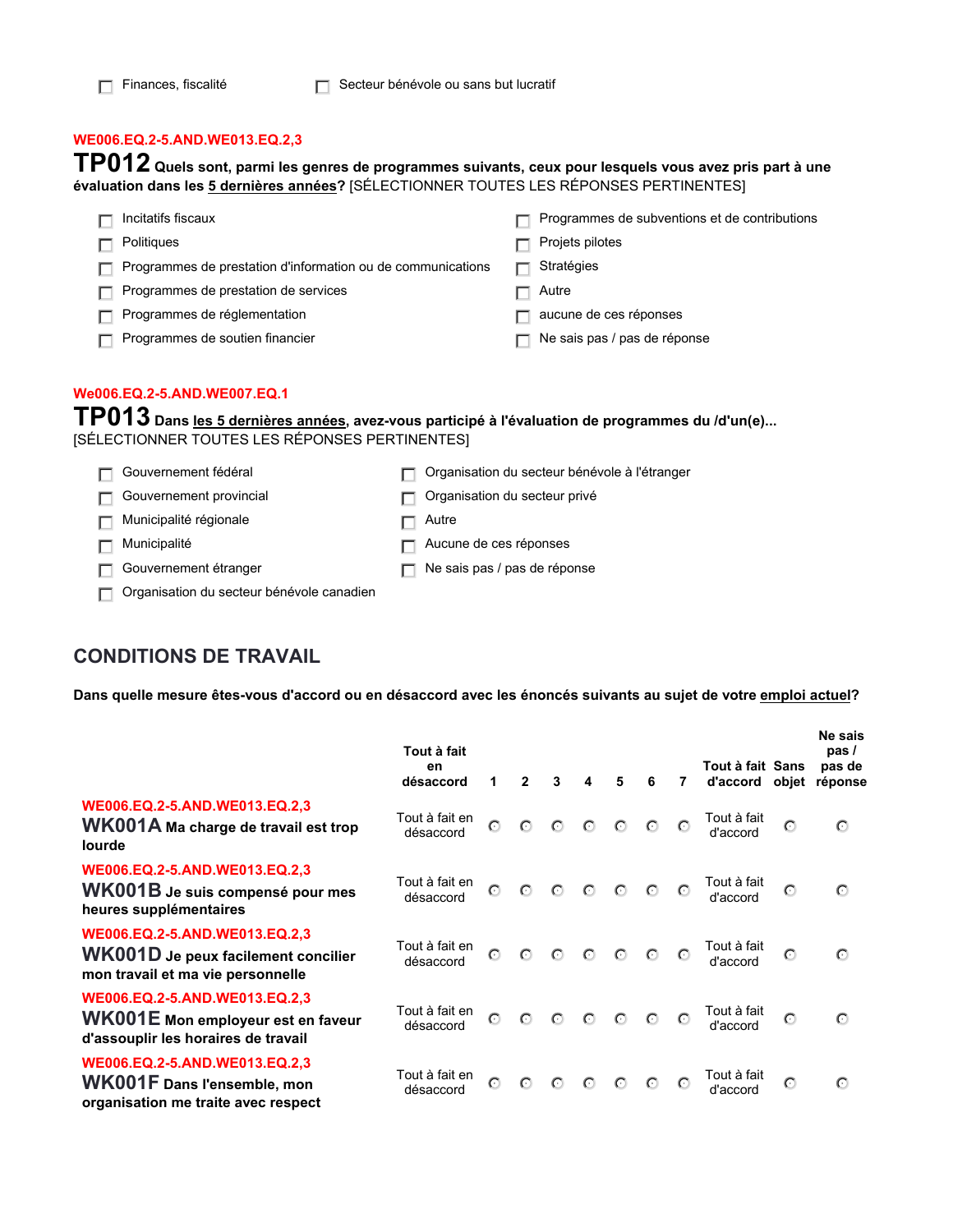| WE006.EQ.2-5.AND.WE013.EQ.2,3<br>WK001G Je sais où mon travail s'insère<br>dans le grand tout                                                           | Tout à fait en<br>désaccord | $\odot$ | $\odot$ | $\odot$ | $\circ$ | $\odot$ | $\odot$ | $\odot$  | Tout à fait<br>d'accord | $\odot$ | $\odot$ |
|---------------------------------------------------------------------------------------------------------------------------------------------------------|-----------------------------|---------|---------|---------|---------|---------|---------|----------|-------------------------|---------|---------|
| WE006.EQ.2-5.AND.WE013.EQ.2,3<br>WK001H Je reçois des marques de<br>reconnaissance pour le travail que je fais                                          | Tout à fait en<br>désaccord | $\odot$ | $\odot$ | $\odot$ | $\circ$ | $\odot$ | $\odot$ | $\Omega$ | Tout à fait<br>d'accord | $\odot$ | $\odot$ |
| WE006.EQ.2-5.AND.WE013.EQ.2,3<br>WK001I Mon travail est stimulant sur le<br>plan intellectuel                                                           | Tout à fait en<br>désaccord | $\odot$ | $\circ$ | $\circ$ | $\circ$ | $\odot$ | $\odot$ | $\odot$  | Tout à fait<br>d'accord | $\odot$ | $\odot$ |
| WE006.EQ.2-5.AND.WE013.EQ.2,3<br>WK001J Mon travail est surtout routinier                                                                               | Tout à fait en<br>désaccord | $\odot$ | $\odot$ | $\odot$ | $\odot$ | $\circ$ | $\odot$ | $\odot$  | Tout à fait<br>d'accord | $\odot$ | $\odot$ |
| WE006.EQ.2-5.AND.WE013.EQ.2,3<br><b>WK001K Mon organisation me fournit les</b><br>outils dont j'ai besoin pour accomplir mon<br>travail                 | Tout à fait en<br>désaccord | $\odot$ | $\odot$ | $\odot$ | $\odot$ | $\odot$ | $\odot$ | $\odot$  | Tout à fait<br>d'accord | $\odot$ | $\odot$ |
| WE006.EQ.2-5.AND.WE013.EQ.2,3<br>WK001L Dans mon organisation, ma<br>classification ou mon niveau reflète mon<br>degré de connaissances et d'expérience | Tout à fait en<br>désaccord | $\odot$ | $\odot$ | $\odot$ | $\circ$ | $\odot$ | $\odot$ | ⊙        | Tout à fait<br>d'accord | $\odot$ | $\odot$ |
| WE006.EQ.2-5.AND.WE013.EQ.2,3<br>WK001N Je peux facilement supporter le<br>niveau de stress que comporte mon travail                                    | Tout à fait en<br>désaccord | $\odot$ | $\odot$ | $\odot$ | $\odot$ | $\odot$ | $\odot$ | $\odot$  | Tout à fait<br>d'accord | $\odot$ | $\odot$ |
| WE006.EQ.2-5.AND.WE013.EQ.2,3<br>WK001O L'évaluation de programme offre<br>de nombreuses possibilités de carrière                                       | Tout à fait en<br>désaccord | $\odot$ | $\odot$ | $\odot$ | $\odot$ | $\odot$ | $\odot$ | $\odot$  | Tout à fait<br>d'accord | $\odot$ | $\circ$ |

**Dans quelle mesure êtes-vous satisfait de chaque aspect suivant de votre emploi actuel?**

|                                                                                                                         | <b>Extrêmement</b><br>insatisfait | 1       | $\mathbf{2}$ | 3       | 4       | 5       | 6       | $\overline{7}$ | <b>Extrêmement</b><br>satisfait | <b>Sans</b><br>obiet | Ne sais<br>pas /<br>pas de<br>réponse |
|-------------------------------------------------------------------------------------------------------------------------|-----------------------------------|---------|--------------|---------|---------|---------|---------|----------------|---------------------------------|----------------------|---------------------------------------|
| WE006.EQ.2-5.AND.WE013.EQ.2,3<br><b>WK002A Les possibilités</b><br>d'avancement au sein de mon<br>organisation          | Extrêmement<br>insatisfait        | $\circ$ | $\circ$      | $\odot$ | $\odot$ | $\odot$ | $\odot$ | $\odot$        | Extrêmement<br>satisfait        | $\odot$              | $\circ$                               |
| WE006.EQ.2-5.AND.WE013.EQ.2,3<br><b>WK002B Les possibilités</b><br>d'avancement dans le domaine de<br>l'évaluation      | Extrêmement<br>insatisfait        | $\odot$ | $\circ$      | $\circ$ | $\odot$ | $\odot$ | $\odot$ | $\odot$        | Extrêmement<br>satisfait        | $\odot$              | $\circ$                               |
| WE006.EQ.2-5.AND.WE013.EQ.2,3<br>WK002C La formation que je reçois<br>pour faire mon travail                            | Extrêmement<br>insatisfait        | $\odot$ | $\circ$      | $\circ$ | $\odot$ | $\odot$ | $\odot$ | $\odot$        | Extrêmement<br>satisfait        | $\odot$              | $\odot$                               |
| WE006.EQ.2-5.AND.WE013.EQ.2,3<br><b>WK002E</b> Mon groupe professionnel<br>ou mon niveau au sein de mon<br>organisation | Extrêmement<br>insatisfait        | $\odot$ | $\circ$      | $\odot$ | $\odot$ | $\odot$ | $\odot$ | $\odot$        | Extrêmement<br>satisfait        | $\odot$              | $\odot$                               |
| WE006.EQ.2-5.AND.WE013.EQ.2,3<br><b>WK002F Mon niveau de</b><br>rémunération                                            | Extrêmement<br>insatisfait        | $\odot$ | $\odot$      | $\odot$ | $\odot$ | ⊙       | ⊙       | ⊙              | Extrêmement<br>satisfait        | $\odot$              | $\odot$                               |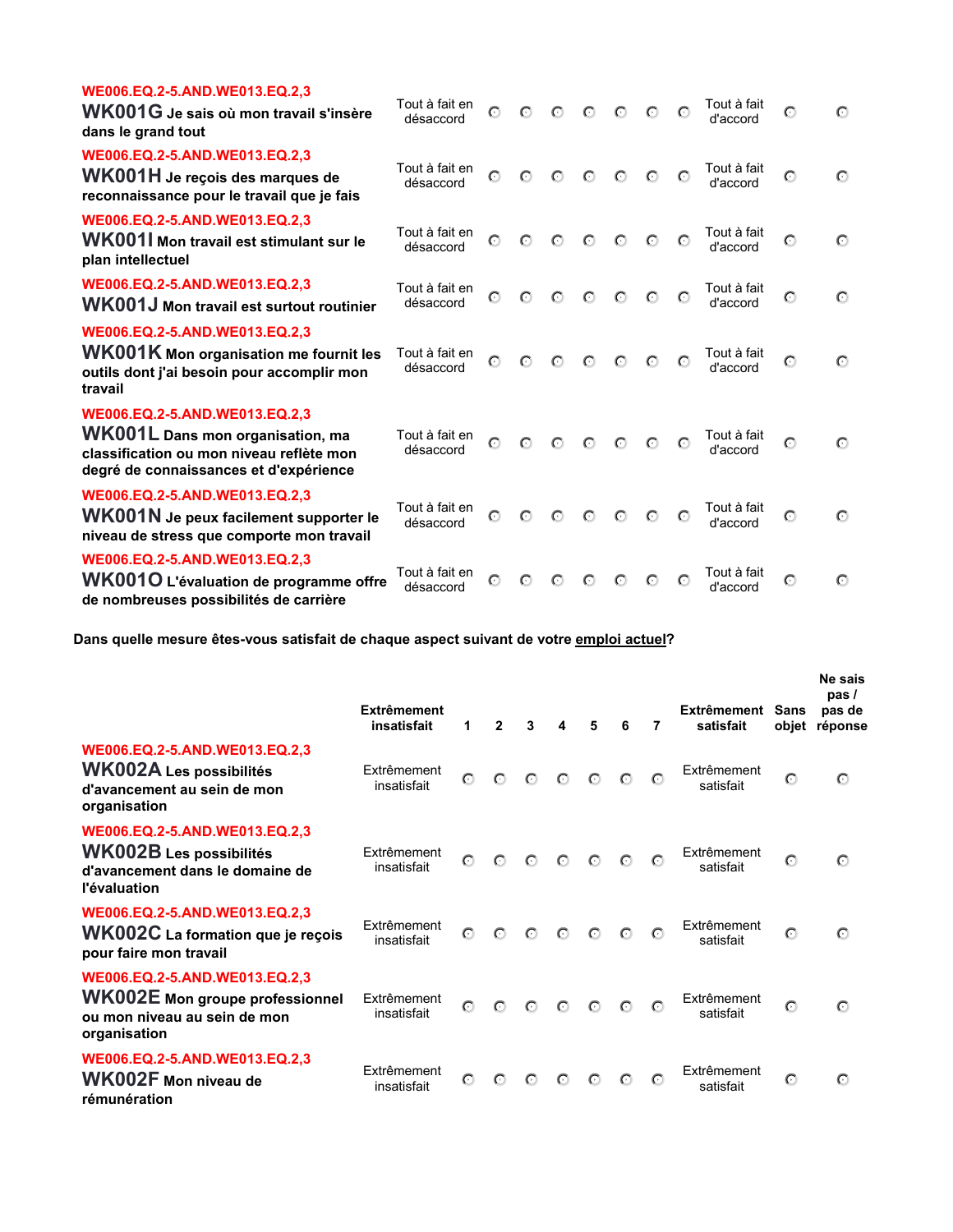| WE006.EQ.2-5.AND.WE013.EQ.2,3<br>WK002G Les avantages sociaux<br>offerts par mon employeur        | Extrêmement<br>insatisfait | $\odot$ | $\odot$ | $\odot$ | $\odot$ | $\odot$ | $\odot$ | $\odot$ | Extrêmement<br>satisfait | $\odot$ | $\circ$ |
|---------------------------------------------------------------------------------------------------|----------------------------|---------|---------|---------|---------|---------|---------|---------|--------------------------|---------|---------|
| WE006.EQ.2-5.AND.WE013.EQ.2,3<br>WK002H Mon nombre d'heures de<br>travail par semaine en moyenne  | Extrêmement<br>insatisfait | $\odot$ | $\odot$ | $\circ$ | $\odot$ | $\odot$ | $\odot$ | $\odot$ | Extrêmement<br>satisfait | $\odot$ | $\odot$ |
| WE006.EQ.2-5.AND.WE013.EQ.2,3<br>WK0021 Le niveau de travail en<br>équipe que comporte mon emploi | Extrêmement<br>insatisfait | $\odot$ | $\circ$ | $\circ$ | $\odot$ | $\odot$ | $\odot$ | $\odot$ | Extrêmement<br>satisfait | $\odot$ | $\circ$ |
| WE006.EQ.2-5.AND.WE013.EQ.2,3<br>WK002K Le genre de projets<br>auxquels je participe              | Extrêmement<br>insatisfait | $\odot$ | $\odot$ | $\circ$ | $\odot$ | $\odot$ | ⊙       | ⊙       | Extrêmement<br>satisfait | $\odot$ | $\odot$ |
| WE006.EQ.2-5.AND.WE013.EQ.2,3<br>WK002M La diversité des projets<br>auxquels je participe         | Extrêmement<br>insatisfait | $\odot$ | $\odot$ | $\odot$ | $\odot$ | $\odot$ | $\odot$ | $\odot$ | Extrêmement<br>satisfait | $\odot$ | $\odot$ |
| WE006.EQ.2-5.AND.WE013.EQ.2,3<br>WK002N Mon rôle dans les projets<br>d'évaluation                 | Extrêmement<br>insatisfait | $\odot$ | $\circ$ | $\odot$ | $\odot$ | $\odot$ | $\odot$ | $\odot$ | Extrêmement<br>satisfait | $\odot$ | $\odot$ |
| WE006.EQ.2-5.AND.WE013.EQ.2,3<br>WK002O Mon degré<br>d'indépendance dans mon travail              | Extrêmement<br>insatisfait | $\odot$ | $\circ$ | $\odot$ | $\odot$ | $\circ$ | $\odot$ | $\circ$ | Extrêmement<br>satisfait | $\odot$ | $\odot$ |
| WE006.EQ.2-5.AND.WE013.EQ.2,3<br>WK002P Mon emploi dans son<br>ensemble                           | Extrêmement<br>insatisfait | $\odot$ | $\odot$ | ∩       | ∩       | ៏       | ⊙       | $\odot$ | Extrêmement<br>satisfait | $\odot$ | $\odot$ |

#### **WE001.NE.1-4.OR.WE006.EQ.1**

**WE006B Êtes-vous intéressé(e) à obtenir un emploi en évaluation de programme?**

- **nmlkj** Oui
- **nmlkj** Non
- **nm** Ne sais pas / pas de réponse

#### **WE006.NE.9.AND.WE006C.NE.9**

**WK004 Au cours des cinq prochaines années, êtes-vous plus susceptible de...**

- *C* [WE006.EQ.2-5] rester dans le domaine de l'évaluation
- **nmlkj [WE006.EQ.2-5]** quitter le domaine de l'évaluation
- **nmlkj [WE006C.EQ.2,9]** entrer dans le domaine de l'évaluation
- **nmlkj [WE006C.EQ.1]** revenir dans le domaine de l'évaluation
- **nmlkj [WE006.EQ.1.OR.WE006C.EQ.1,2,9]** vous tenir loin du domaine de l'évaluation
- **nm** Ne sais pas / pas de réponse

#### **FACTEURS D'ATTRACTION/DE MAINTIEN EN POSTE**

**Pour chacun des points suivants, précisez à quel point il vous décourage ou encourage à travailler dans le domaine de l'évaluation?**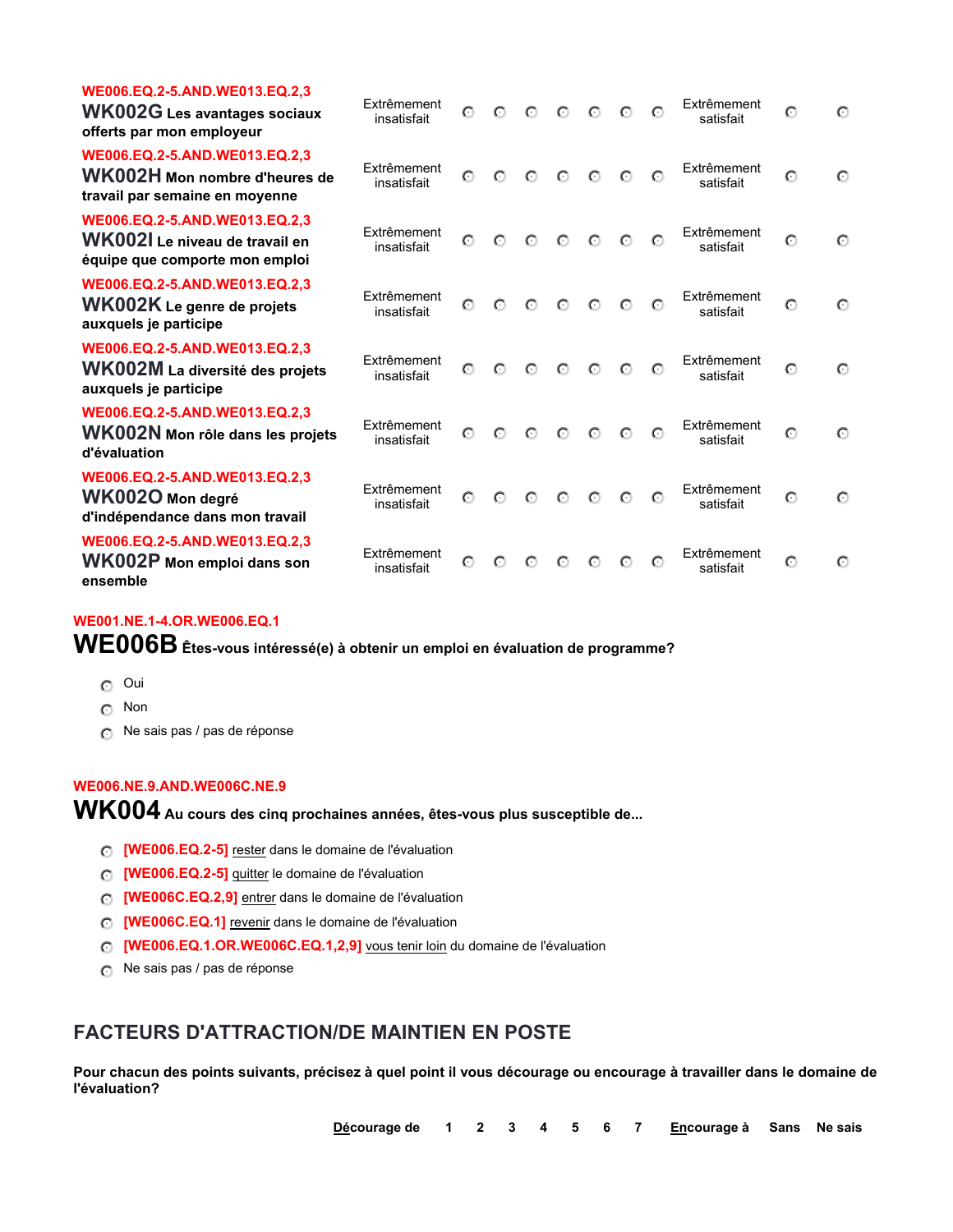|                                                                            | travailler en<br>évaluation                 |         |         |         |         |         |         |         | travailler en<br>évaluation                | objet   | pas/<br>pas de<br>réponse |
|----------------------------------------------------------------------------|---------------------------------------------|---------|---------|---------|---------|---------|---------|---------|--------------------------------------------|---------|---------------------------|
| <b>WK003A Les possibilités</b><br>d'emploi                                 | Décourage de<br>travailler en<br>évaluation | ⊙       | $\circ$ | $\circ$ | $\circ$ | $\circ$ | $\odot$ | $\odot$ | Encourage à<br>travailler en<br>évaluation | $\odot$ | $\circ$                   |
| WK003B La charge de travail                                                | Décourage de<br>travailler en<br>évaluation | $\circ$ | $\odot$ | $\odot$ | $\odot$ | $\odot$ | $\odot$ | O       | Encourage à<br>travailler en<br>évaluation | $\odot$ | $\odot$                   |
| WK003C La rémunération                                                     | Décourage de<br>travailler en<br>évaluation | ⊙       | ⊙       | $\circ$ | $\circ$ | $\odot$ | O       | Θ       | Encourage à<br>travailler en<br>évaluation | $\odot$ | $\circ$                   |
| WK003D Les heures de travail                                               | Décourage de<br>travailler en<br>évaluation | ⊙       | O       | $\odot$ | $\odot$ | $\odot$ | $\odot$ | $\odot$ | Encourage à<br>travailler en<br>évaluation | $\odot$ | $\odot$                   |
| WK003E La clarté des objectifs<br>du travail                               | Décourage de<br>travailler en<br>évaluation | $\odot$ | $\odot$ | $\circ$ | $\odot$ | $\odot$ | $\circ$ | $\odot$ | Encourage à<br>travailler en<br>évaluation | $\odot$ | $\circ$                   |
| <b>WK003F</b> La position de<br>l'évaluation dans mon<br>organisation      | Décourage de<br>travailler en<br>évaluation | ⊙       | $\odot$ | $\odot$ | $\odot$ | $\odot$ | $\odot$ | $\odot$ | Encourage à<br>travailler en<br>évaluation | $\odot$ | $\odot$                   |
| WK003G La souplesse des<br>conditions de travail                           | Décourage de<br>travailler en<br>évaluation | ⊙       | $\odot$ | $\odot$ | $\odot$ | $\odot$ | $\odot$ | O       | Encourage à<br>travailler en<br>évaluation | $\odot$ | $\odot$                   |
| WK003H Le cheminement de<br>carrière d'un évaluateur                       | Décourage de<br>travailler en<br>évaluation | ⊙       | $\odot$ | $\circ$ | $\odot$ | $\odot$ | $\odot$ | $\odot$ | Encourage à<br>travailler en<br>évaluation | $\odot$ | $\circ$                   |
| <b>WK003I</b> Les occasions de<br>développement<br>professionnel/personnel | Décourage de<br>travailler en<br>évaluation | ⊙       | ⊙       | ⊙       | $\odot$ | ⊙       | $\odot$ | $\odot$ | Encourage à<br>travailler en<br>évaluation | $\odot$ | $\odot$                   |
| WK003J La nature du travail                                                | Décourage de<br>travailler en<br>évaluation | $\odot$ | $\odot$ | $\odot$ | $\odot$ | $\odot$ | $\odot$ | $\odot$ | Encourage à<br>travailler en<br>évaluation | $\odot$ | $\odot$                   |
| WK003K La diversité du travail                                             | Décourage de<br>travailler en<br>évaluation | ⊙       | ⊙       | ∩       | ⊙       | ⊙       | ⊙       | O       | Encourage à<br>travailler en<br>évaluation | $\odot$ | $\odot$                   |
| WK003L Le niveau<br>d'indépendance dont jouit un<br>évaluateur             | Décourage de<br>travailler en<br>évaluation | $\circ$ | $\circ$ | O       | O       | O       | O       | O       | Encourage à<br>travailler en<br>évaluation | $\circ$ | $\circ$                   |
| <b>WK003M Le défi intellectuel</b>                                         | Décourage de<br>travailler en<br>évaluation | $\odot$ | ⊙       | O       | O       | $\odot$ | $\odot$ | $\odot$ | Encourage à<br>travailler en<br>évaluation | $\odot$ | $\odot$                   |
| WK003N L'aptitude à<br>influencer le changement                            | Décourage de<br>travailler en<br>évaluation | $\circ$ | $\odot$ | $\odot$ | $\odot$ | $\odot$ | $\odot$ | $\odot$ | Encourage à<br>travailler en<br>évaluation | $\odot$ | $\circ$                   |
| WK003O Le stress que<br>comporte le travail                                | Décourage de<br>travailler en<br>évaluation | $\circ$ | $\circ$ | $\odot$ | $\odot$ | $\odot$ | $\odot$ | $\odot$ | Encourage à<br>travailler en<br>évaluation | $\odot$ | $\circ$                   |

**WK005 Quel est l'aspect de votre travail qui vous plaît le plus?**

**nmlkj** (votre réponse)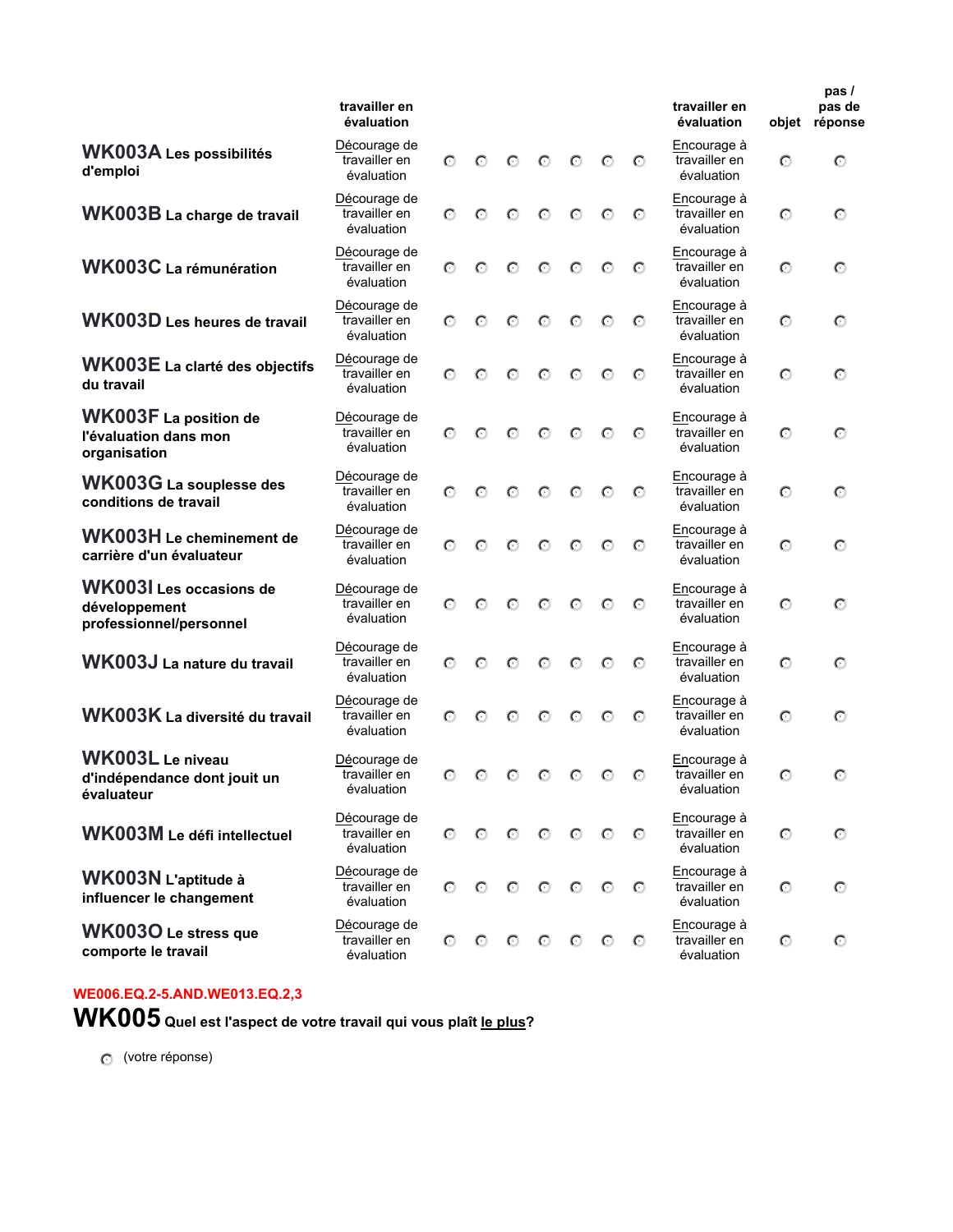*i* Ne sais pas / pas de réponse

#### **WE006.EQ.2-5.AND.WE013.EQ.2,3**

**WK006 Quel est l'aspect de votre travail qui vous plaît le moins?**

**nmlkj** (votre réponse)

*n* Ne sais pas / pas de réponse

## **WE006.EQ.2-5.AND.WE013.EQ.2,3 TR001**

#### **FORMATION**

**Nous aimerions avoir le profil de vos antécédents scolaires. Veuillez indiquer parmi les niveaux suivants lesquels vous avez complétés :** [SÉLECTIONNER TOUTES LES RÉPONSES PERTINENTES]

| $\Box$ Diplôme d'études collégiales | $\Box$ Post-doctorat                |
|-------------------------------------|-------------------------------------|
| $\Box$ Baccalauréat                 | $\Box$ Autre                        |
| $\Box$ Maîtrise                     | Aucune de ces réponses              |
| $\Box$ Doctorat                     | $\Box$ Ne sais pas / pas de réponse |

#### **TR001.EQ.1-6**

**TR002 Pour chaque diplôme que vous avez obtenu, veuillez indiquer en quelle année et dans quelle discipline. Vous pouvez documenter jusqu'à concurrence de deux diplômes par niveau.**

**Année d'obtention Discipline**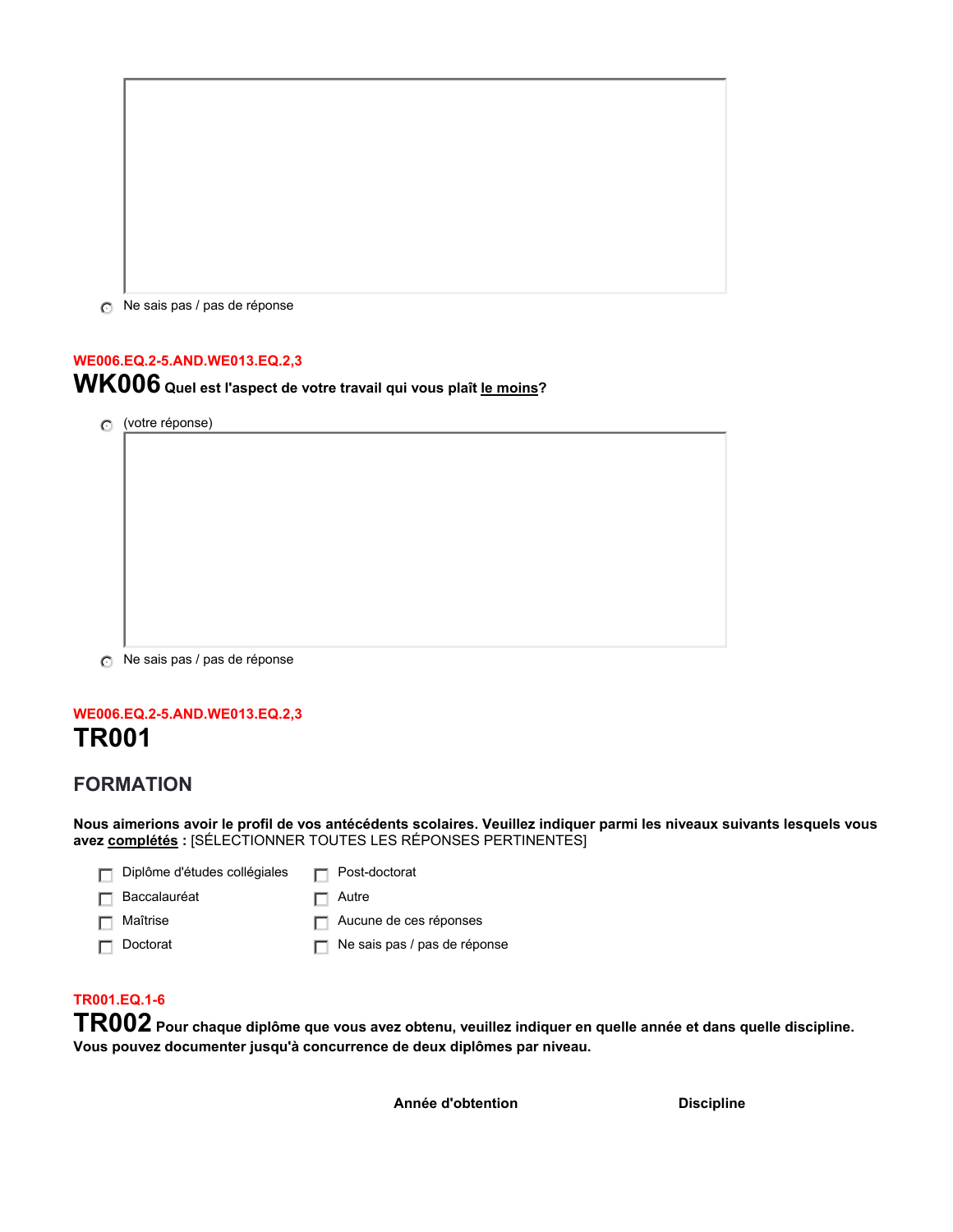| <b>TR001.EQ.1</b><br>TR002COLL1YEAR Diplôme<br>d'études collégiales 1 |                                                            |                       |                      |
|-----------------------------------------------------------------------|------------------------------------------------------------|-----------------------|----------------------|
| <b>TR001.EQ.1</b><br>TR002COLL2YEAR Diplôme<br>d'études collégiales 2 | Pas de second diplôme $\blacktriangledown$                 | Pas de second diplôme |                      |
| <b>TR001.EQ.2</b><br>TR002BACH1YEAR Baccalauréat<br>1                 |                                                            |                       |                      |
| <b>TR001.EQ.2</b><br>TR002BACH2YEAR Baccalauréat<br>$\mathbf{2}$      | Pas de second diplôme v                                    | Pas de second diplôme |                      |
| <b>TR001.EQ.3</b><br>TR002MAST1YEAR Maîtrise 1                        |                                                            |                       |                      |
| <b>TR001.EQ.3</b><br>TR002MAST2YEAR Maîtrise 2                        | Pas de second diplôme $\blacktriangledown$                 | Pas de second diplôme | $\blacktriangledown$ |
| <b>TR001.EQ.4</b><br><b>TR002PHD1YEAR Doctorat 1</b>                  |                                                            |                       | $\blacktriangledown$ |
| <b>TR001.EQ.4</b><br>TR002PHD2YEAR Doctorat 2                         | Pas de second diplôme $\blacktriangledown$                 | Pas de second diplôme |                      |
| <b>TR001.EQ.5</b><br><b>TR002POST1YEAR Post-doctorat</b><br>1         |                                                            |                       | $\blacktriangledown$ |
| <b>TR001.EQ.5</b><br><b>TR002POST2YEAR Post-doctorat</b><br>2         | Pas de second diplôme $\mathbf{v}$   Pas de second diplôme |                       |                      |
| <b>TR001.EQ.6</b><br>TR002OTH1YEAR Autre 1                            |                                                            |                       |                      |
| <b>TR001.EQ.6</b><br>TR002OTH2YEAR Autre 2                            | Pas de second diplôme v                                    | Pas de second diplôme |                      |

**Avez-vous déjà pris des cours en bonne et due forme...**

|                                                                                                                      | Oui     | Non     | Ne sais pas / pas de<br>réponse |
|----------------------------------------------------------------------------------------------------------------------|---------|---------|---------------------------------|
| WE006.EQ.2-5.AND.WE013.EQ.2,3<br>TR003A dans les méthodes des sciences sociales au niveau<br>du collège/baccalauréat | $\odot$ | $\odot$ | $\circ$                         |
| WE006.EQ.2-5.AND.WE013.EQ.2,3<br>TR003B dans les méthodes des sciences sociales au niveau<br>des études supérieures  | $\circ$ | $\circ$ | $\circ$                         |
| WE006.EQ.2-5.AND.WE013.EQ.2,3<br>TR003C en évaluation de programme au niveau du<br>collège/baccalauréat              | ⊙       | $\odot$ | $\circ$                         |
| WE006.EQ.2-5.AND.WE013.EQ.2,3<br>TR003D en évaluation de programme au niveau des études<br>supérieures               | $\circ$ | $\circ$ | $\circ$                         |

**Avez-vous déjà suivi des cours/ateliers de perfectionnement...**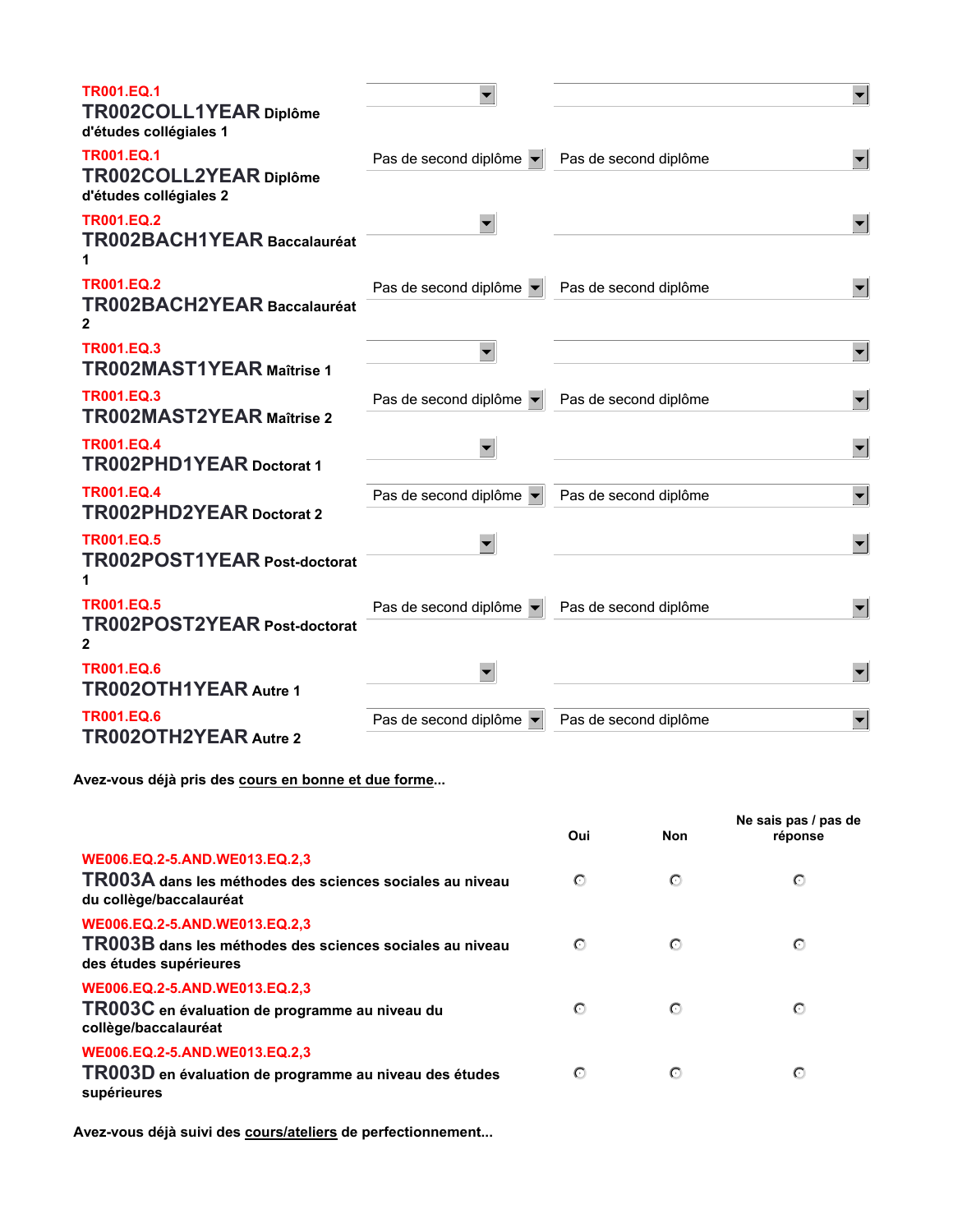| WE006.EQ.2-5.AND.WE013.EQ.2.3<br>TR004A dans les méthodes des sciences sociales | $\odot$ |  |
|---------------------------------------------------------------------------------|---------|--|
| WE006.EQ.2-5.AND.WE013.EQ.2.3<br>TR004B en évaluation de programme              | G       |  |

**Avez-vous déjà reçu de la formation en milieu de travail ...**

|                                                                                 | Oui | <b>Non</b> | Ne sais pas / pas de réponse |
|---------------------------------------------------------------------------------|-----|------------|------------------------------|
| WE006.EQ.2-5.AND.WE013.EQ.2,3<br>TR005A dans les méthodes des sciences sociales | ⊙   |            | ∩                            |
| WE006.EQ.2-5.AND.WE013.EQ.2,3<br>TR005B en évaluation de programme              | ∩   |            | ∩                            |

**Dans quelle mesure êtes-vous d'accord ou en désaccord avec les énoncés suivants?**

|                                                                                                                                                          | Tout à fait<br>en<br>désaccord |         | 2       | 3       | 4       | 5       | -6      | 7       | Tout à fait Sans<br>d'accord obiet |         | Ne sais<br>pas/<br>pas de<br>réponse |
|----------------------------------------------------------------------------------------------------------------------------------------------------------|--------------------------------|---------|---------|---------|---------|---------|---------|---------|------------------------------------|---------|--------------------------------------|
| WE006.EQ.2-5.AND.WE013.EQ.2,3<br>TR009A Je trouve que j'ai besoin de<br>formation supplémentaire pour m'acquitter<br>de mes responsabilités d'évaluateur | Tout à fait en<br>désaccord    | $\odot$ | $\odot$ | $\odot$ | $\circ$ | $\circ$ | $\circ$ | $\circ$ | Tout à fait<br>d'accord            | $\odot$ | $\circ$                              |
| WE006.EQ.2-5.AND.WE013.EQ.2,3<br>TR009B J'aimerais beaucoup recevoir de<br>la formation supplémentaire touchant mes<br>responsabilités d'évaluateur      | Tout à fait en<br>désaccord    | $\odot$ | $\odot$ | $\odot$ | $\odot$ | $\odot$ | $\odot$ | $\odot$ | Tout à fait<br>d'accord            | $\circ$ | $\circ$                              |

**Dans quelle mesure chaque élément suivant est-il un obstacle qui vous empêche d'acquérir de la formation en évaluation?**

|                                                                                                                                              | Pas un<br>obstacle |         | 2       |         |         | 5       | 6       | 7       | Un<br>obstacle<br>majeur | Sans<br>objet | Ne sais<br>pas/<br>pas de<br>réponse |
|----------------------------------------------------------------------------------------------------------------------------------------------|--------------------|---------|---------|---------|---------|---------|---------|---------|--------------------------|---------------|--------------------------------------|
| TR009A.EQ.4-7.OR.TR009B.EQ.4-7<br>TR011A La disponibilité d'une formation<br>donnée localement                                               | Pas un<br>obstacle | $\odot$ | $\odot$ | $\circ$ | $\circ$ | $\circ$ | $\odot$ | $\odot$ | Un<br>obstacle<br>majeur | $\odot$       | $\circ$                              |
| TR009A.EQ.4-7.OR.TR009B.EQ.4-7<br>TR011B La disponibilité d'une formation sur<br>des sujets de pointe                                        | Pas un<br>obstacle | $\odot$ | $\odot$ | $\odot$ | $\circ$ | $\odot$ | $\odot$ | $\odot$ | Un<br>obstacle<br>majeur | $\odot$       | $\circ$                              |
| TR009A.EQ.4-7.OR.TR009B.EQ.4-7<br>TR011C La disponibilité d'une formation en<br>évaluation appliquée à mon domaine de<br>contenu particulier | Pas un<br>obstacle | $\odot$ | $\odot$ | $\odot$ | $\odot$ | $\odot$ | $\odot$ | $\odot$ | Un<br>obstacle<br>majeur | $\odot$       | $\odot$                              |
| TR009A.EQ.4-7.OR.TR009B.EQ.4-7<br>TR011D L'appui de mon employeur à la<br>formation                                                          | Pas un<br>obstacle | $\odot$ | $\circ$ | $\odot$ | $\odot$ | $\odot$ | $\circ$ | $\odot$ | Un<br>obstacle<br>majeur | $\odot$       | $\circ$                              |
| TR009A.EQ.4-7.OR.TR009B.EQ.4-7<br>TR011E Le temps voulu pour suivre de la<br>formation                                                       | Pas un<br>obstacle | $\odot$ | $\odot$ | $\odot$ | $\odot$ | ⊙       | $\odot$ | $\odot$ | Un<br>obstacle<br>majeur | $\odot$       | $\odot$                              |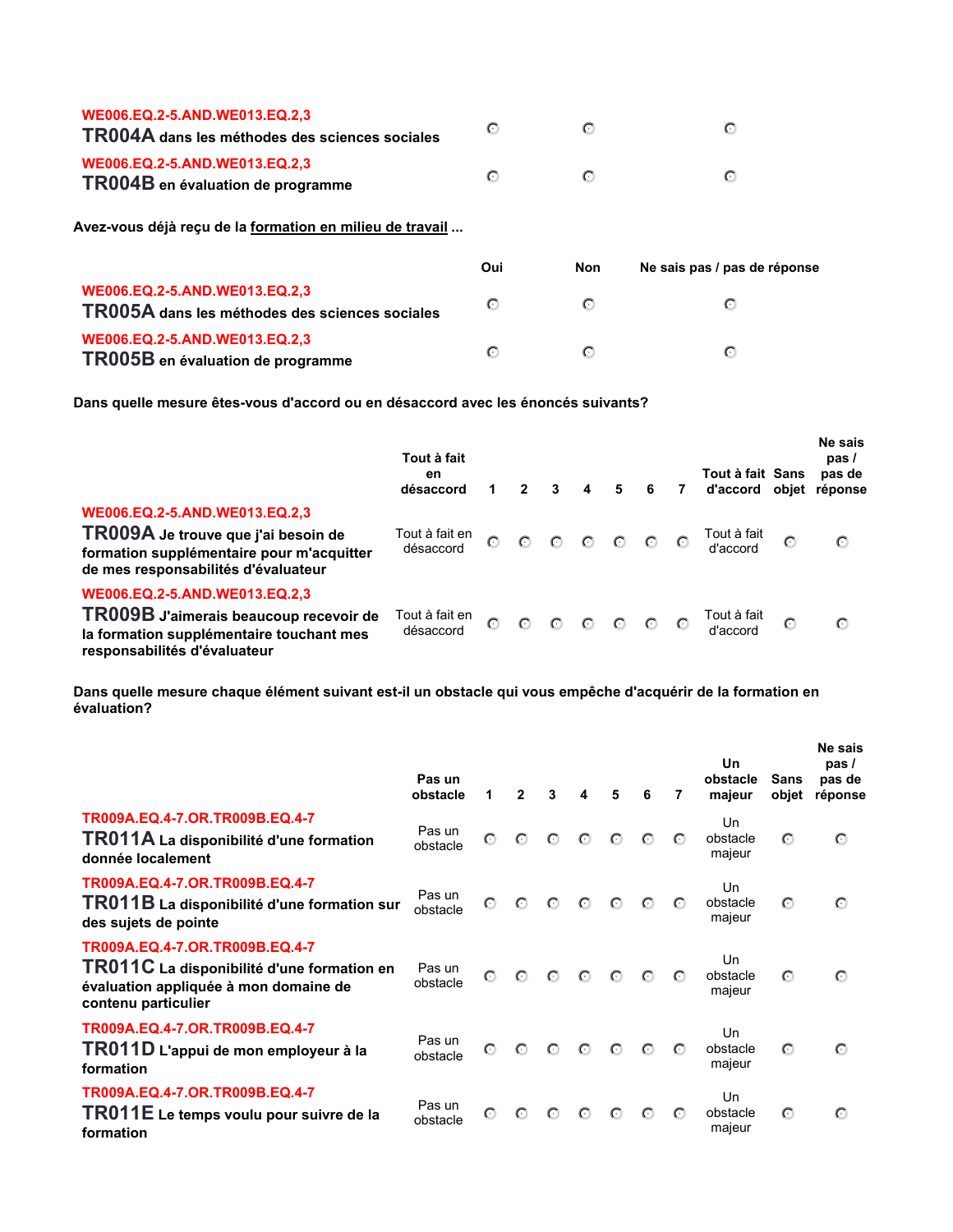| TR009A.EQ.4-7.OR.TR009B.EQ.4-7<br>TR011F Le coût de la formation disponible                                   | Pas un<br>obstacle | $\odot$ | ៏ | $\odot$  | $\Omega$ | ∩       | Un<br>obstacle<br>majeur | € | $\odot$ |
|---------------------------------------------------------------------------------------------------------------|--------------------|---------|---|----------|----------|---------|--------------------------|---|---------|
| TR009A.EQ.4-7.OR.TR009B.EQ.4-7<br>TR011G La disponibilité pour moi d'un<br>mentor au sein de mon organisation | Pas un<br>obstacle | $\odot$ | ⊙ | $\odot$  | ⊙        | $\odot$ | Un<br>obstacle<br>majeur | € | $\odot$ |
| TR009A.EQ.4-7.OR.TR009B.EQ.4-7<br>TR011H Autre                                                                | Pas un<br>obstacle | $\odot$ | ⊙ | $\Omega$ | ⊙        | ⊙       | Un<br>obstacle<br>maieur | € | $\circ$ |

**TR012 Quelles ont été, parmi les suivantes, les sources de connaissances en évaluation qui ont été les plus importantes pour vous jusqu'à maintenant?** [EN SÉLECTIONNER 3 AU MAXIMUM]

| formation en milieu de travail                              | ateliers de perfectionnement professionnel                                  |
|-------------------------------------------------------------|-----------------------------------------------------------------------------|
| expérience acquise au travail (apprentissage sur le<br>tas) | conférences sur l'évaluation                                                |
| mentorat ou apprentissage auprès des autres                 | apprentissage autonome (p. ex., revues scientifiques, livres, sites<br>Web) |
| cours en bonne et due forme au collège ou à<br>l'université | autres sources (veuillez préciser)                                          |
|                                                             | Rien de ce qui précède                                                      |
|                                                             | Ne sais pas / pas de réponse                                                |

#### **WE006.EQ.2-5.AND.WE013.EQ.2,3**

**TR013 Quelles sont, parmi les suivantes, les sources de connaissances en évaluation dont vous aimeriez profiter au point où vous en êtes dans votre carrière?** [EN SÉLECTIONNER 3 AU MAXIMUM]

| formation en milieu de travail                              | ateliers de perfectionnement professionnel                                  |
|-------------------------------------------------------------|-----------------------------------------------------------------------------|
| expérience acquise au travail (apprentissage sur le<br>tas) | conférences sur l'évaluation                                                |
| mentorat ou apprentissage auprès des autres                 | apprentissage autonome (p. ex., revues scientifiques, livres, sites<br>Web) |
| cours en bonne et due forme au collège ou à<br>l'université | autres sources (veuillez préciser)                                          |
|                                                             | Rien de ce qui précède                                                      |
|                                                             | Ne sais pas / pas de réponse                                                |

## **IDENTIFICATION COMME ÉVALUATEUR**

**Dans quelle mesure êtes-vous d'accord ou en désaccord avec les énoncés suivants?**

|                                                                                                                                                         | Tout à fait<br>en<br>désaccord |   | $\overline{2}$ | -3      | $\overline{\mathbf{4}}$ | 56              | $\overline{7}$ | Tout à<br>fait<br>d'accord obiet | Sans    | Ne sais<br>pas/<br>pas de<br>réponse |
|---------------------------------------------------------------------------------------------------------------------------------------------------------|--------------------------------|---|----------------|---------|-------------------------|-----------------|----------------|----------------------------------|---------|--------------------------------------|
| WE006.EQ.2-5.AND.WE013.EQ.2,3<br><b>ID001A</b> Quand on me demande quel est<br>mon travail, je dis que je suis évaluateur ou<br>évaluateur de programme | Tout à fait<br>en<br>désaccord | െ | $\odot$        | $\circ$ | $\circ$ 0 $\circ$       | $\circ$ $\circ$ |                | Tout à fait<br>d'accord          | $\odot$ | $\circ$                              |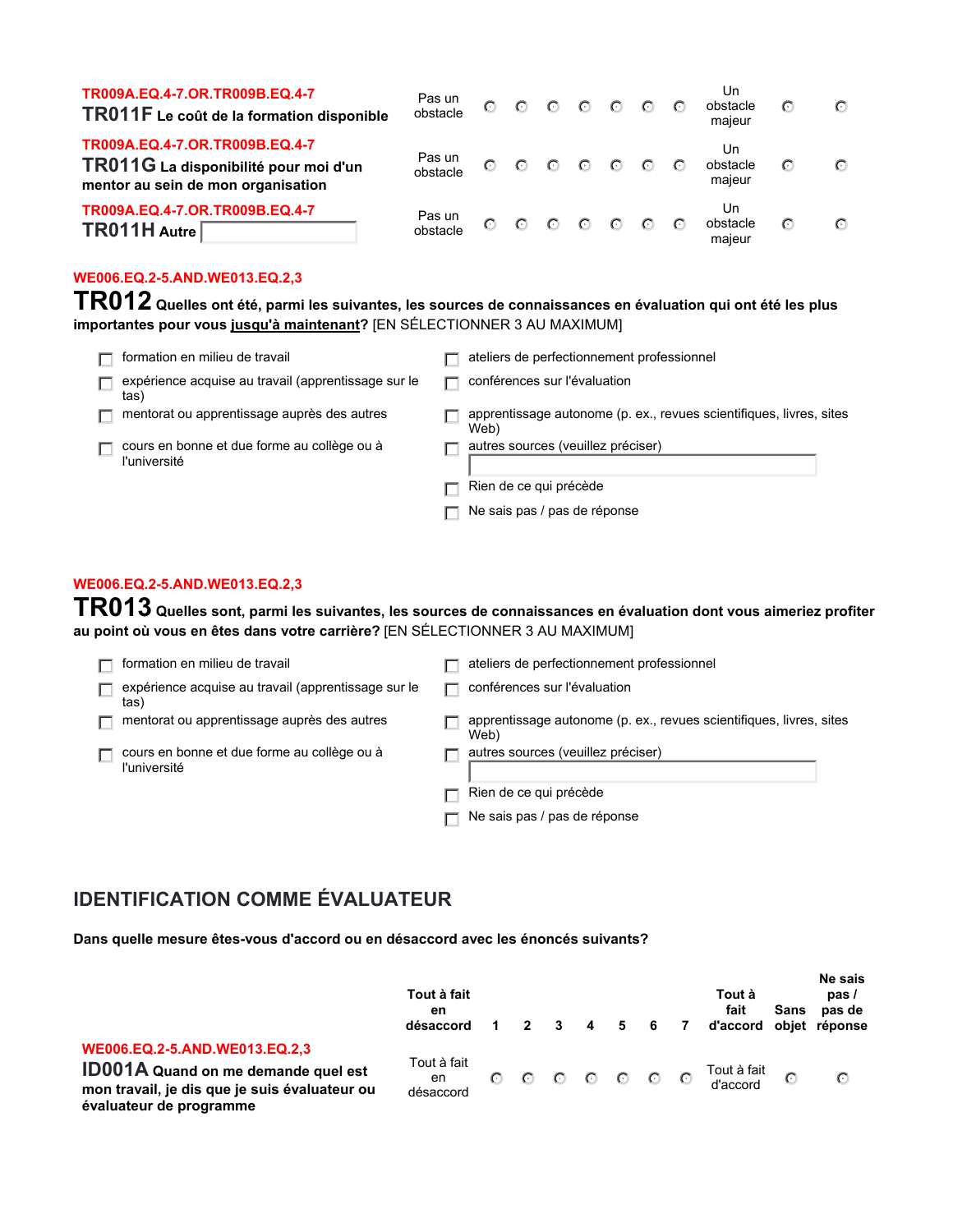| WE006.EQ.2-5.AND.WE013.EQ.2,3<br>ID001C J'ai poursuivi activement une<br>carrière d'évaluateur                                                                                                           | Tout à fait<br>en<br>désaccord | $\odot$ | $\odot$ | $\odot$ | $\odot$ | $\odot$ | $\odot$ | $\odot$ | Tout à fait<br>d'accord | $\odot$ | $\odot$ |
|----------------------------------------------------------------------------------------------------------------------------------------------------------------------------------------------------------|--------------------------------|---------|---------|---------|---------|---------|---------|---------|-------------------------|---------|---------|
| WE006.EQ.2-5.AND.WE013.EQ.2,3<br>ID001D Je suis devenu évaluateur par<br>hasard et non par planification de carrière                                                                                     | Tout à fait<br>en<br>désaccord | ⊙       | $\odot$ | $\odot$ | $\circ$ | $\odot$ | $\circ$ | $\odot$ | Tout à fait<br>d'accord | $\odot$ | $\odot$ |
| WE006.EQ.2-5.AND.WE013.EQ.2,3<br><b>ID001E</b> Sur le plan professionnel, je me<br>considère d'abord et avant tout comme un<br>évaluateur                                                                | Tout à fait<br>en<br>désaccord | $\odot$ | $\odot$ | $\circ$ | $\circ$ | $\odot$ | $\odot$ | $\circ$ | Tout à fait<br>d'accord | $\odot$ | $\odot$ |
| WE006.EQ.2-5.AND.WE013.EQ.2,3<br><b>ID001F</b> L'évaluation est un domaine que je<br>veux quitter au plus tôt                                                                                            | Tout à fait<br>en<br>désaccord | $\odot$ | $\odot$ | $\odot$ | $\circ$ | $\circ$ | $\odot$ | $\odot$ | Tout à fait<br>d'accord | $\odot$ | $\odot$ |
| WE006.EQ.2-5.AND.WE013.EQ.2,3<br><b>ID001G</b> L'évaluation est un domaine où je<br>suis entré pour un court laps de temps afin<br>de diversifier mon expérience et mieux<br>progresser dans ma carrière | Tout à fait<br>en<br>désaccord | $\odot$ | $\odot$ | $\odot$ | $\odot$ | $\odot$ | $\odot$ | $\circ$ | Tout à fait<br>d'accord | $\odot$ | $\odot$ |
| WE006.EQ.2-5.AND.WE013.EQ.2,3<br><b>ID001H</b> J'ai l'impression d'appartenir à une<br>communauté d'évaluateurs                                                                                          | Tout à fait<br>en<br>désaccord | $\odot$ | $\odot$ | $\odot$ | $\odot$ | $\odot$ | $\circ$ | $\circ$ | Tout à fait<br>d'accord | $\odot$ | $\circ$ |
| WE006.EQ.2-5.AND.WE013.EQ.2,3<br><b>ID001I</b> L'évaluation constitue une<br>profession                                                                                                                  | Tout à fait<br>en<br>désaccord | $\odot$ | ៏       | ⊙       | ⊙       | $\odot$ | $\odot$ | ∩       | Tout à fait<br>d'accord | $\odot$ | $\odot$ |

**ID002 À quels organismes professionnels appartenez-vous, le cas échéant?** [SÉLECTIONNER TOUTES LES RÉPONSES PERTINENTES]

|  |  |  | $\Box$ Société canadienne d'évaluation |
|--|--|--|----------------------------------------|
|--|--|--|----------------------------------------|

- **Fig. 2** American Evaluation Association
- **g** Autre association liée à l'évaluation
- **Fig. Association de recherche et d'intelligence marketing**
- **Fig. 2** American Association for Public Opinion Research
- **Forum d'échange sur le rendement et la planification**
- **Fig. Association canadienne des conseillers en management**
- **gfedc** Association liée à une discipline (p. ex., psychologie, sociologie, génie, etc.)
- **Fig. 2** Autre association professionnelle
- **g** Aucune de ces réponses
- **Data** Ne sais pas / pas de réponse

#### **{&n\_selections(\$ID002,1,2,3,4,5,6,7,8) > 1}**

**ID003 Avec laquelle des associations auxquelles vous appartenez vous identifiez-vous le plus?**

- **nmlkj [ID002.EQ.1]** Société canadienne d'évaluation
- **nmlkj [ID002.EQ.2]** American Evaluation Association
- *C* [ID002.EQ.3] Autre association liée à l'évaluation
- **nmlkj [ID002.EQ.4]** Association de recherche et d'intelligence marketing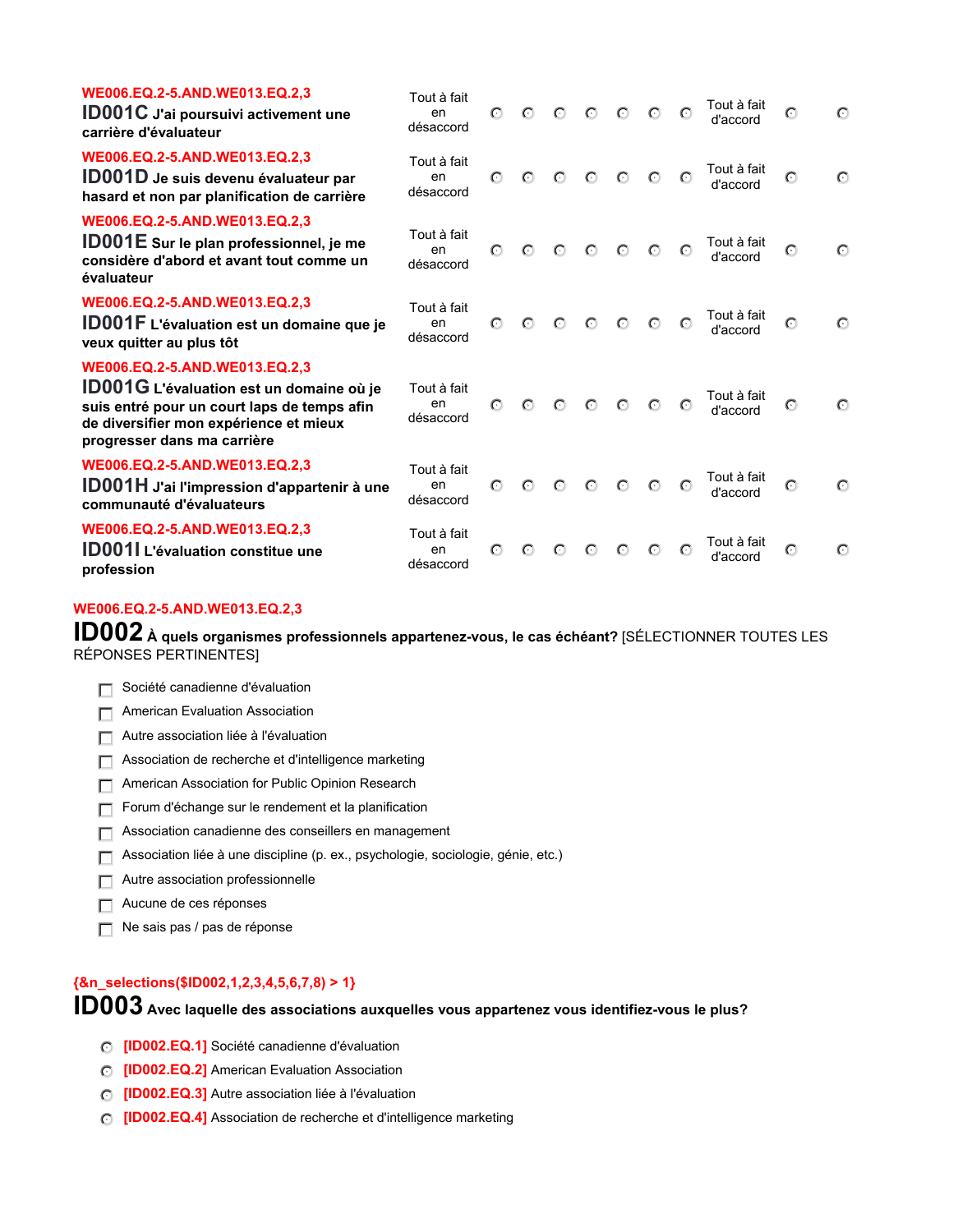- **nmlkj [ID002.EQ.5]** American Association for Public Opinion Research
- **nmlkj [ID002.EQ.6]** Forum d'échange sur le rendement et la planification
- **nmlkj [ID002.EQ.7]** Association canadienne des conseillers en management
- **nmlkj [ID002.EQ.8]** Association liée à une discipline (p. ex., psychologie, sociologie, génie, etc.)
- **nmlkj [ID002.EQ.9]** Autre association professionnelle
- **nm** Ne sais pas / pas de réponse

#### **ID002.EQ.1**

**ID004 Quelle est la principale raison pour laquelle vous êtes devenu membre de la Société canadienne d'évaluation?**

- **p** j'ai adhéré par intérêt pour l'évaluation
- **nmlkj** j'ai adhéré par besoin de me renseigner sur l'évaluation pour mon travail
- **nmlkj** j'ai adhéré en prenant part à un événement (p. ex., congrès ou atelier de la SCÉ)
- **nmlkj** j'ai adhéré afin de recevoir la Revue canadienne d'évaluation de programme
- **n**j'ai adhéré afin de bénéficier d'un autre service aux membres
- **c** mon employeur tenait à ce que j'en devienne membre
- **nm** autre raison (veuillez préciser)
- **nm** Ne sais pas / pas de réponse

## **QUESTIONS CONCERNANT L'OFFRE**

**Dans quelle mesure êtes-vous d'accord ou en désaccord avec les énoncés suivants à propos des 5 dernières années?**

| Au cours des 5 dernières années                                                                                                                        | Tout à fait en<br>désaccord | 1       | $\overline{2}$ | 3                                                                                            | $\overline{4}$ | 5               | 6       | $\overline{7}$ | Tout à fait<br>d'accord | Sans<br>objet | Ne sais<br>pas /<br>pas de<br>réponse |
|--------------------------------------------------------------------------------------------------------------------------------------------------------|-----------------------------|---------|----------------|----------------------------------------------------------------------------------------------|----------------|-----------------|---------|----------------|-------------------------|---------------|---------------------------------------|
| <b>WE013.EQ.1-4</b><br>CE001A J'ai eu de la difficulté à<br>trouver du personnel compétent en<br>évaluation de programme                               | Tout à fait en<br>désaccord |         |                | $\begin{array}{ccc} \circ & \circ & \circ & \circ & \circ \end{array}$                       |                |                 | $\circ$ | ∩              | Tout à fait<br>d'accord | $\odot$       | $\circ$                               |
| <b>WE013.EQ.1-4</b><br>CE001B J'ai eu de la difficulté à<br>trouver des consultants compétents en<br>évaluation de programme                           | Tout à fait en<br>désaccord | $\odot$ |                | $\begin{array}{ccccccccccccccccc} \circ & \circ & \circ & \circ & \circ & \circ \end{array}$ |                |                 |         | $\odot$        | Tout à fait<br>d'accord | $\circ$       | $\circ$                               |
| <b>WE013.EQ.1-4</b><br>CE001C J'ai embauché des gens qui<br>n'étaient pas aussi compétents en<br>évaluation qu'ils le prétendaient                     | Tout à fait en<br>désaccord | $\odot$ | $\circ$        | $\circ$                                                                                      | $\circ$        | $\odot$         | $\circ$ | $\odot$        | Tout à fait<br>d'accord | $\odot$       | $\circ$                               |
| <b>WE013.EQ.1-4</b><br>CE001D J'ai retenu les services de<br>consultants qui n'étaient pas aussi<br>compétents en évaluation qu'ils le<br>prétendaient | Tout à fait en<br>désaccord | $\odot$ | $\odot$        | $\circ$                                                                                      |                | $\circ$ $\circ$ | $\circ$ | $\odot$        | Tout à fait<br>d'accord | $\circ$       | $\circ$                               |

**Dans quelle mesure êtes-vous d'accord ou en désaccord avec les énoncés suivants?**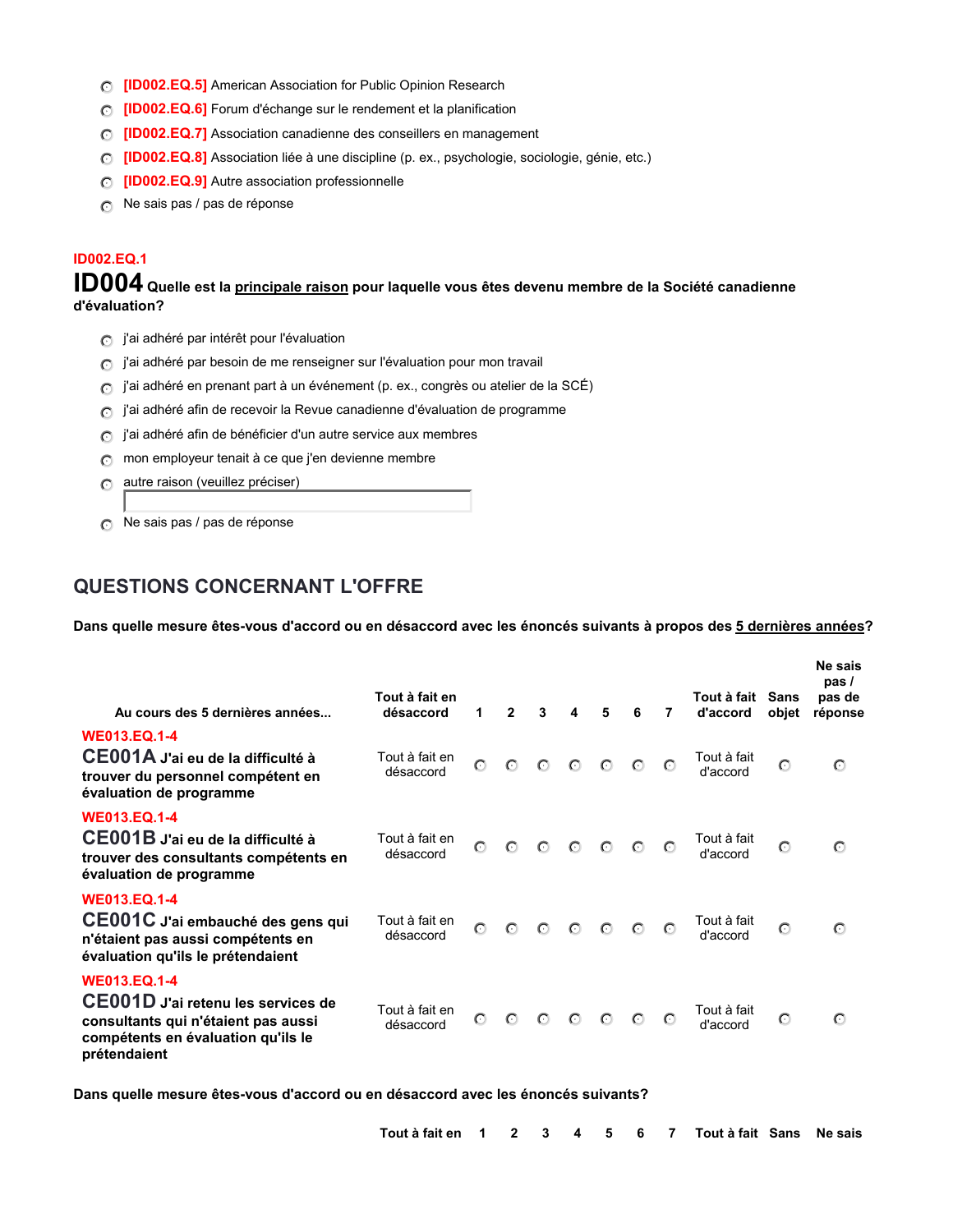|                                                                                                                                                      | désaccord                   |         |         |         |                                                                                |         |                 | d'accord                | objet   | pas /<br>pas de<br>réponse |
|------------------------------------------------------------------------------------------------------------------------------------------------------|-----------------------------|---------|---------|---------|--------------------------------------------------------------------------------|---------|-----------------|-------------------------|---------|----------------------------|
| <b>WE013.EQ.1-4</b><br>CE001E J'aimerais qu'il existe un<br>moyen d'établir si quelqu'un a la<br>compétence voulue pour effectuer des<br>évaluations | Tout à fait en<br>désaccord | $\odot$ | $\odot$ | $\odot$ | $\begin{array}{ccccccccc}\n\circ & \circ & \circ & \circ & \circ\n\end{array}$ |         |                 | Tout à fait<br>d'accord | O       | $\circ$                    |
| <b>WE013.EQ.1-4</b><br>CE001F J'aimerais qu'il existe un<br>moyen de montrer que j'ai la compétence<br>voulue pour effectuer des évaluations         | Tout à fait en<br>désaccord | $\odot$ | $\odot$ | $\odot$ | $\odot$                                                                        | $\odot$ | $\circ$ $\circ$ | Tout à fait<br>d'accord | $\circ$ | $\odot$                    |

**La question de la certification professionnelle en évaluation de programme est débattue depuis nombre d'années. Bien qu'il existe plusieurs façons d'offrir cette certification, nous aimerions nous concentrer sur la certification volontaire plutôt que l'octroi d'une licence. C'est-à-dire que la certification ne serait pas obligatoire pour s'occuper d'évaluation, mais qu'il s'agirait plutôt d'un titre qu'une personne pourrait décider d'obtenir pour témoigner de sa compétence en matière d'évaluation. L'absence de ce titre n'empêcherait toutefois pas quelqu'un d'être impliqué en évaluation.**

**Dans quelle mesure êtes-vous d'accord ou en désaccord avec les énoncés suivants?**

|                                                                                                                                                                             | Tout à fait<br>en<br>désaccord | 1       | $\mathbf{2}$ | 3       | 4       | 5       | 6       | 7       | Tout à fait Sans<br>d'accord objet |         | Ne sais<br>pas /<br>pas de<br>réponse |
|-----------------------------------------------------------------------------------------------------------------------------------------------------------------------------|--------------------------------|---------|--------------|---------|---------|---------|---------|---------|------------------------------------|---------|---------------------------------------|
| <b>WE013.EQ.1-4</b><br><b>CE002E</b> La certification des évaluateurs<br>servirait surtout les intérêts des évaluateurs<br>eux-mêmes                                        | Tout à fait en<br>désaccord    | $\odot$ | $\odot$      | $\odot$ | $\odot$ | $\odot$ | $\odot$ | $\odot$ | Tout à fait<br>d'accord            | $\odot$ | $\odot$                               |
| <b>WE013.EQ.1-4</b><br>CE002C La certification des évaluateurs<br>étoufferait l'innovation dans la pratique de<br>l'évaluation                                              | Tout à fait en<br>désaccord    | $\odot$ | $\circ$      | $\odot$ | $\odot$ | $\odot$ | $\odot$ | $\odot$ | Tout à fait<br>d'accord            | $\odot$ | $\circ$                               |
| <b>WE013.EO.1-4</b><br>CE002G Les employeurs préféreraient<br>embaucher des évaluateurs de programmes<br>qui sont certifiés                                                 | Tout à fait en<br>désaccord    | $\odot$ | $\odot$      | $\odot$ | $\odot$ | $\odot$ | $\odot$ | $\odot$ | Tout à fait<br>d'accord            | $\odot$ | $\odot$                               |
| <b>WE013.EQ.1-4</b><br><b>CE002I</b> La certification des évaluateurs<br>contribuerait à assurer une offre suffisante<br>d'évaluateurs de programme compétents au<br>Canada | Tout à fait en<br>désaccord    | $\odot$ | $\odot$      | $\odot$ | $\odot$ | $\odot$ | ⊙       | ⊙       | Tout à fait<br>d'accord            | $\odot$ | $\odot$                               |
| <b>WE013.EQ.1-4</b><br>CE002J La certification des évaluateurs<br>améliorerait la qualité des évaluations qui<br>sont effectuées au Canada                                  | Tout à fait en<br>désaccord    | $\odot$ | $\circ$      | $\odot$ | $\odot$ | $\odot$ | $\odot$ | $\odot$ | Tout à fait<br>d'accord            | $\odot$ | $\odot$                               |
| <b>WE013.EQ.1-4</b><br>CE002H Les clients préféreraient retenir<br>les services de consultants certifiés en<br>évaluation de programme                                      | Tout à fait en<br>désaccord    | $\odot$ | $\circ$      | $\odot$ | $\odot$ | $\odot$ | $\odot$ | $\odot$ | Tout à fait<br>d'accord            | $\odot$ | $\odot$                               |
| <b>WE013.EQ.1-4</b><br>CE002A La certification des évaluateurs<br>rendrait rigide la pratique de l'évaluation                                                               | Tout à fait en<br>désaccord    | $\odot$ | O            | O       | O       | $\odot$ | O       | O       | Tout à fait<br>d'accord            | $\odot$ | O                                     |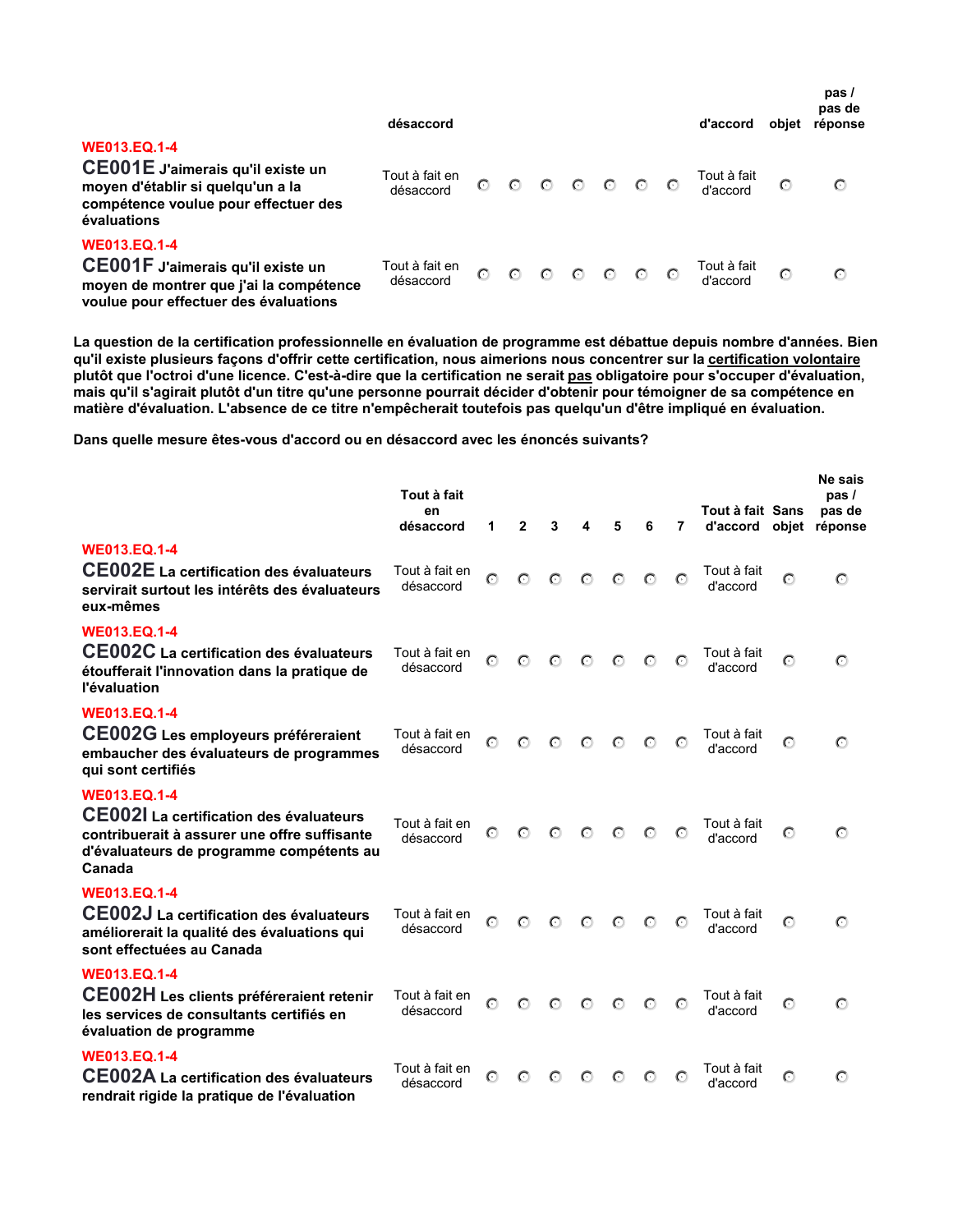#### **WE013.EQ.1-4**

| CE002D La certification des évaluateurs<br>nuirait au développement de l'évaluation<br>parce que l'attention serait concentrée sur la<br>mise en application et le contrôle au<br>détriment de la croissance et de<br>l'apprentissage | Tout à fait en<br>désaccord | $\odot$ | $\circ$ | $\circ$ |                                                                                                      | $O$ $O$ $O$ | $\odot$ | Tout à fait<br>d'accord | $\odot$ | $\odot$ |
|---------------------------------------------------------------------------------------------------------------------------------------------------------------------------------------------------------------------------------------|-----------------------------|---------|---------|---------|------------------------------------------------------------------------------------------------------|-------------|---------|-------------------------|---------|---------|
| <b>WE013.EQ.1-4</b><br>CE002L La certification des évaluateurs<br>serait un moyen de protéger le public                                                                                                                               | Tout à fait en<br>désaccord | $\odot$ |         |         | $\begin{array}{ccccccccccccccccc} \circ & \circ & \circ & \circ & \circ & \circ & \circ \end{array}$ |             |         | Tout à fait<br>d'accord | $\odot$ | $\odot$ |
| <b>WE013.EQ.1-4</b><br>CE002B La certification des évaluateurs<br>limiterait l'aptitude des organisations à<br>développer leurs propres capacités en<br>matière d'évaluation                                                          | Tout à fait en<br>désaccord | $\odot$ |         |         | $\begin{array}{ccccccccccccccccc} \circ & \circ & \circ & \circ & \circ & \circ & \circ \end{array}$ |             |         | Tout à fait<br>d'accord | $\odot$ | $\odot$ |
| <b>WE013.EQ.1-4</b><br><b>CE002M</b> Je m'efforcerais probablement<br>de remplir les conditions de la certification<br>en tant qu'évaluateur de programme<br>professionnel si cette certification était<br>disponible                 | Tout à fait en<br>désaccord | $\odot$ | $\odot$ |         | $\begin{array}{ccc} \circ & \circ & \circ & \circ \end{array}$                                       |             | $\circ$ | Tout à fait<br>d'accord | $\odot$ | $\circ$ |

## **SD001**

### **QUESTIONS CONTEXTUELLES**

**En dernier lieu, voici quelques questions à des fins statistiques seulement. Quelle est votre année de naissance?**

**c** année (p. ex., 1950)

**nmlkj** Pas de réponse

# **SD001B Au total, depuis combien d'années êtes-vous sur le marché du travail?**

- **nmlkj** Moins d'une année
- $\circ$   $\overline{\qquad}$  ans
- **nmlkj** Pas de réponse

## **SD002 Êtes-vous...**

- **n** une femme
- **n** un homme
- **nmlkj** Pas de réponse

## **SD003 Dans quelle province ou quel territoire se situe l'endroit où vous travaillez/étudiez actuellement?** [NE SÉLECTIONNER QU'UNE SEULE RÉPONSE]

- **nmaximizion Terre-Neuve et Labrador <b>nm nml** Ontario **nml nm nml** Ontario **nm nml** Territoires du Nord-Ouest
- **nmlkj** Île-du-Prince-Édouard **nmlkj** Manitoba **nmlkj** Nunavut
- -
- **nmlkj** Nouvelle-Écosse **nmlkj** Saskatchewan **nmlkj** États-Unis
	-
-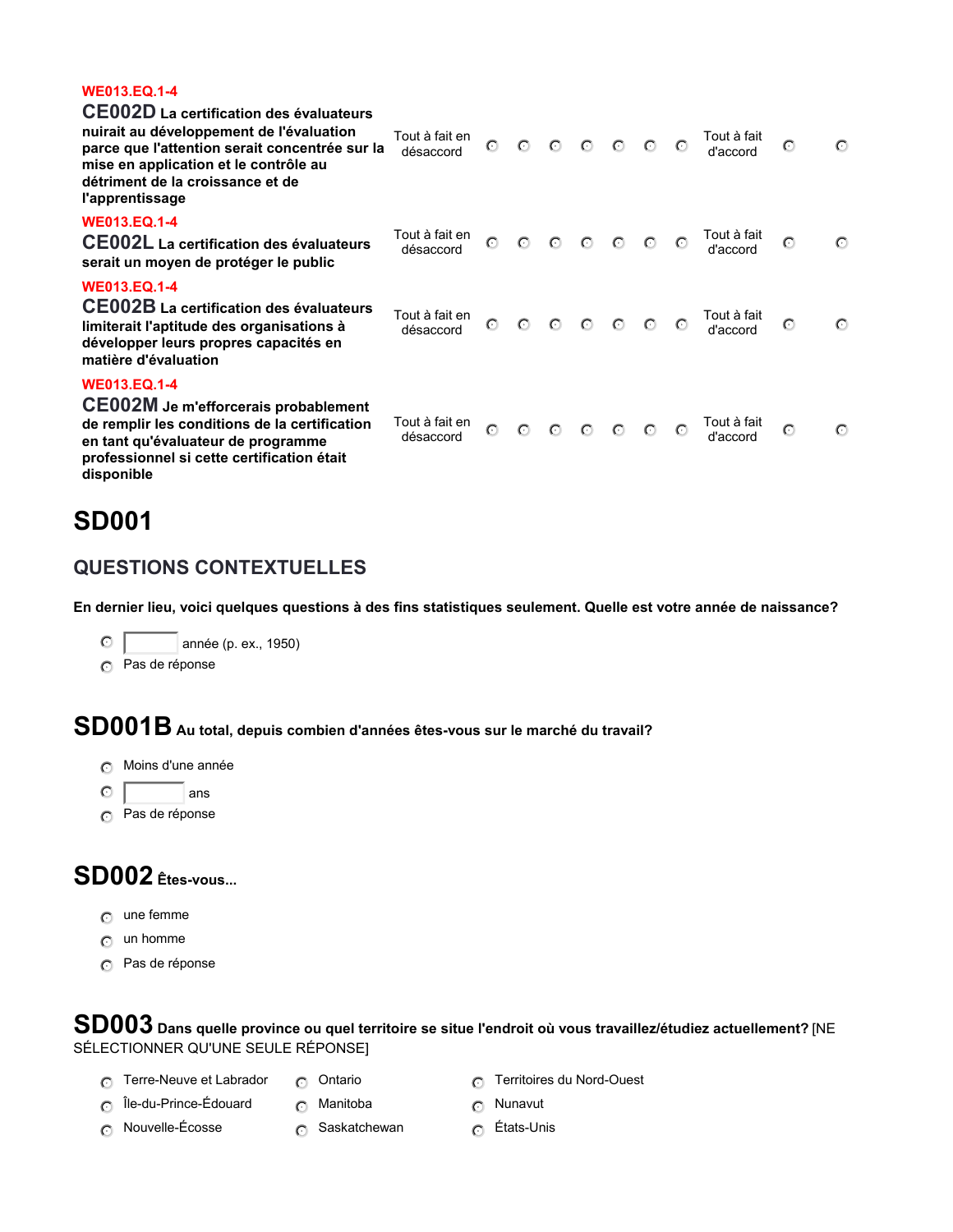- 
- 
- 
- **n** Nouveau-Brunswick **nm** Alberta **nml** Ailleurs dans le monde
- **nmlkj** Québec **nmlkj** Colombie-Britannique **nmlkj** Pas de réponse
- **n** Ottawa-Gatineau **nm** *n*<sup>1</sup> Yukon
- 
- 

### **SD004 À quel groupe appartenez-vous parmi les suivants, le cas échéant?** [SÉLECTIONNER TOUTES LES RÉPONSES PERTINENTES]

**Full Membre d'une minorité visible** 

**g** Autochtone

**g** Personne handicapée

**Fig. 2** Aucune de ces réponses

**Figure** Pas de réponse

#### **Veuillez sélectionner toutes les réponses pertinentes.**

|                                                                                         | <b>Anglais</b> | <b>Francais</b> | Autre | Ne sais pas /<br>pas de<br>réponse |
|-----------------------------------------------------------------------------------------|----------------|-----------------|-------|------------------------------------|
| SD005 Dans quelle(s) langue(s) travaillez-vous ou<br>étudiez-vous?                      |                |                 |       |                                    |
| SD006 Dans quelle(s) langue(s) vous estimez-vous<br>capable de travailler ou d'étudier? |                |                 |       |                                    |
| SD007 Quelle est votre première langue?                                                 |                |                 |       |                                    |

# **SD008 À combien environ s'élevait votre revenu annuel provenant d'un travail en 2004?**

[EXCLURE TOUT AUTRE REVENU QUE CELUI PROVENANT D'UN TRAVAIL; IL S'AGIT DU REVENU AVANT IMPÔT, Y COMPRIS LES PRIMES ET LA PARTICIPATION AUX BÉNÉFICES.]

| $\bigcap$ < 30 000 \$            | $\circ$ 55 000 \$ - <60 000 \$   | $\circ$ 85 000 \$ - <90 000 \$       |
|----------------------------------|----------------------------------|--------------------------------------|
| $\bigcap$ 30 000 \$ - <35 000 \$ | $\bigcap$ 60 000 \$ - <65 000 \$ | $\circ$ 90 000 \$ - <95 000 \$       |
| $\bigcap$ 35 000 \$ - <40 000 \$ | $\bigcap$ 65 000 \$ - <70 000 \$ | $\circ$ 95 000 \$ - <100 000 \$      |
| $\bigcap$ 40 000 \$ - <45 000 \$ | $\cap$ 70 000 \$ - <75 000 \$    | $\bigcap$ 100 000 \$ ou plus         |
| $\bigcap$ 45 000 \$ - <50 000 \$ | $\cap$ 75 000 \$ - <80 000 \$    | $\odot$ Ne sais pas / pas de réponse |
| $\circ$ 50 000 \$ - <55 000 \$   | $\cap$ 80 000 \$ - <85 000 \$    |                                      |

#### **SD008.EQ.16**

**SD009 Et votre revenu annuel provenant d'un travail en 2004 se situerait dans laquelle ces catégories suivantes?**

| $\bigcap$ 100 000 \$ - <110 000 \$ | $\odot$ 140 000 \$ - <150 000 \$ | $\bigcap$ 180 000 \$ - <190 000 \$   |
|------------------------------------|----------------------------------|--------------------------------------|
| $\bigcap$ 110 000 \$ - <120 000 \$ | $\circ$ 150 000 \$ - <160 000 \$ | $\cap$ 190 000 \$ - <200 000 \$      |
| $\odot$ 120 000 \$ - <130 000 \$   | $\odot$ 160 000 \$ - <170 000 \$ | $\odot$ 200 000 \$ ou plus           |
| $\odot$ 130 000 \$ - <140 000 \$   | $\circ$ 170 000 \$ - <180 000 \$ | $\odot$ Ne sais pas / pas de réponse |

#### **INVITED.EQ.7**

**SD010 Comment avez-vous pris connaissance de l'existence de cette étude?**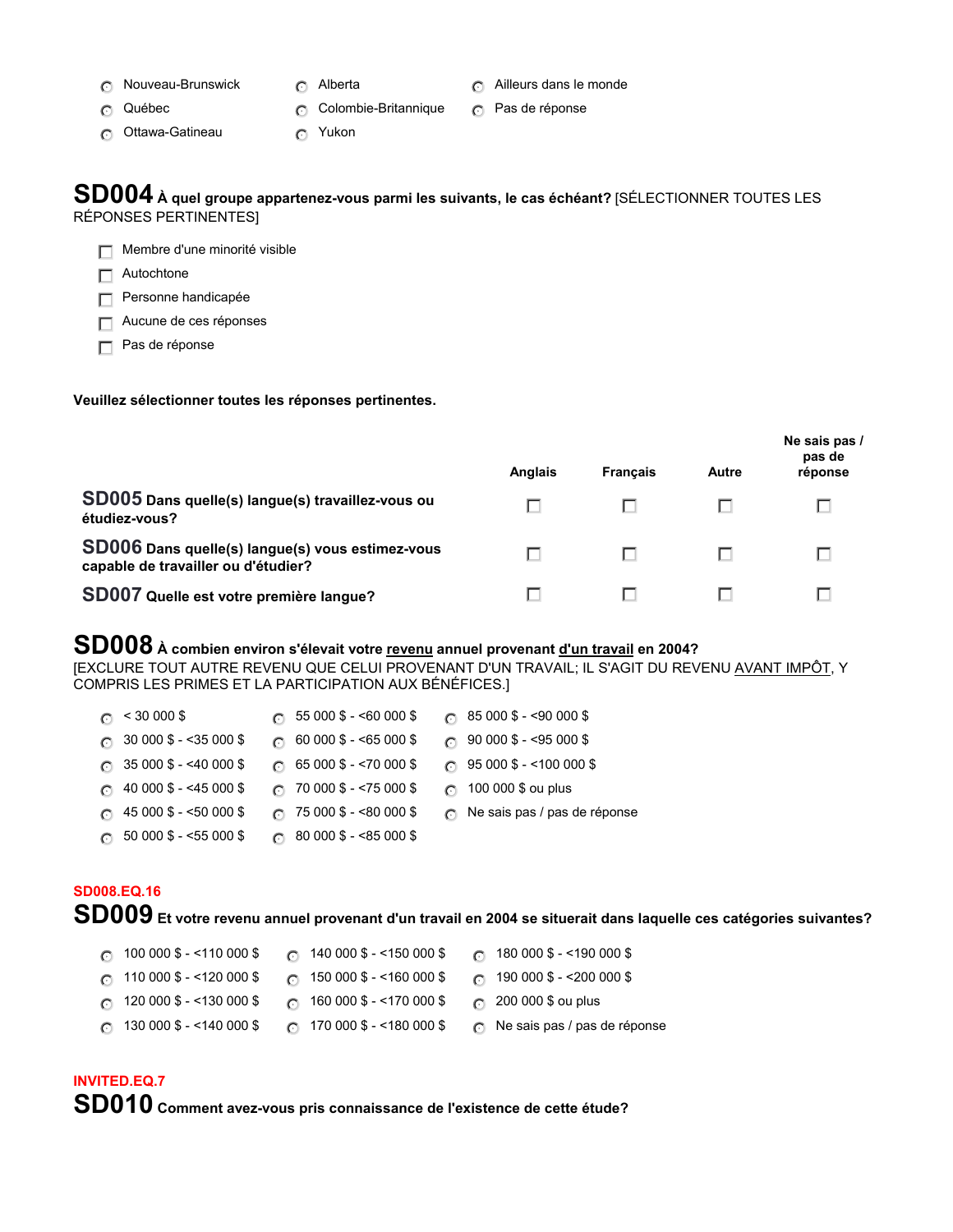- **n** J'ai reçu une invitation par courriel, avec un code d'accès
- **buch J'ai été informé par le Centre de recherche et de développement sur le secteur bénévole**
- **nmlkj** J'ai été informé par la Société québécoise d'évaluation de programme
- **nmlkj** J'ai vu de l'information sur cette étude sur le site Web de la Société canadienne d'évaluation
- **nmlkj** J'ai été informé par un collègue / un ami / un parent
- **nmlkj** Autre (veuillez préciser)
- **nmlkj** Pas de réponse

## **REPORT**

**Toute référence à votre adresse de courrier électronique sera déconnectée de vos réponses et effacée de la base de données aussitôt la collecte de données complétée. Votre adresse de courrier électronique sera utilisée UNIQUEMENT pour les besoins de cette étude.**

**Merci d'avoir bien voulu remplir ce questionnaire! Aimeriez-vous recevoir par courriel la version électronique des résultats de la présente étude?**

| Oui (veuillez inscrire l'adresse électronique à laquelle vous voudriez que le rapport vous soit envoyé) |  |
|---------------------------------------------------------------------------------------------------------|--|
|                                                                                                         |  |
| ര Non                                                                                                   |  |

**PRIZE Aimeriez-vous que votre nom soit inscrit dans le tirage au sort d'une somme équivalente aux frais d'inscription au Congrès conjoint SCÉ/AEA 2005 qui aura lieu à Toronto du 24 au 30 octobre?**

- *c* Oui (veuillez inscrire votre adresse électronique en guise de confirmation)
- **nmlkj** Non

**DBPERMISSION Acceptez-vous que vos réponses soient versées dans la base de données publique et anonyme qui sera mise à la disposition d'autres chercheurs?**

**n** Oui (commentaires) **nmlkj** Non

**QCOMMENTSVeuillez ajouter toute remarque que vous voudrez sur la présente étude ou la situation des évaluateurs au Canada.**